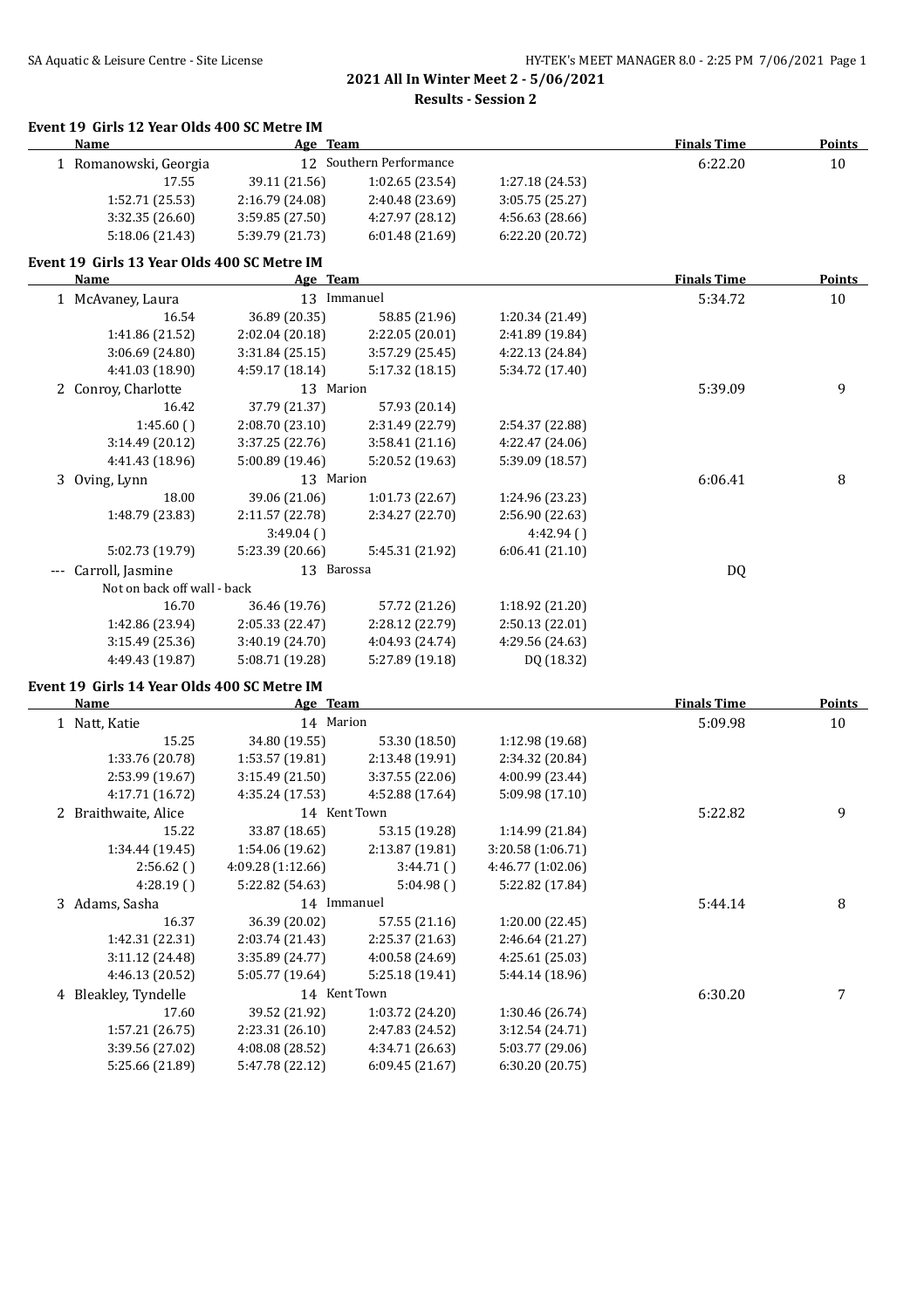**Results - Session 2**

| 1 Pearce, Kiana<br>14.54<br>1:33.39 (21.71)<br>2:58.03()<br>4:29.60 (17.78)<br>Event 19 Boys 12 Year Olds 400 SC Metre IM<br><b>Name</b> | 17 Marion<br>32.86 (18.32)<br>2:33.45 (1:00.06)<br>3:23.31 (25.28)                                                                                                                                                                                                                                                                                                                                                                                                                                                                                            | 51.75 (18.89)<br>2:13.39()                                                                                                                                                                                                                                                                                                                                                                                                                                                                                                                                                                                         | 1:11.68 (19.93)                                                                                                                                                                                                                                                                                                                                                                                                                                                                                                                                                                                                                                           | 5:20.79                                                                                                                                                                                                                                                                                                                                                                                               | $10\,$                                                                                                                                                   |
|------------------------------------------------------------------------------------------------------------------------------------------|---------------------------------------------------------------------------------------------------------------------------------------------------------------------------------------------------------------------------------------------------------------------------------------------------------------------------------------------------------------------------------------------------------------------------------------------------------------------------------------------------------------------------------------------------------------|--------------------------------------------------------------------------------------------------------------------------------------------------------------------------------------------------------------------------------------------------------------------------------------------------------------------------------------------------------------------------------------------------------------------------------------------------------------------------------------------------------------------------------------------------------------------------------------------------------------------|-----------------------------------------------------------------------------------------------------------------------------------------------------------------------------------------------------------------------------------------------------------------------------------------------------------------------------------------------------------------------------------------------------------------------------------------------------------------------------------------------------------------------------------------------------------------------------------------------------------------------------------------------------------|-------------------------------------------------------------------------------------------------------------------------------------------------------------------------------------------------------------------------------------------------------------------------------------------------------------------------------------------------------------------------------------------------------|----------------------------------------------------------------------------------------------------------------------------------------------------------|
|                                                                                                                                          |                                                                                                                                                                                                                                                                                                                                                                                                                                                                                                                                                               |                                                                                                                                                                                                                                                                                                                                                                                                                                                                                                                                                                                                                    |                                                                                                                                                                                                                                                                                                                                                                                                                                                                                                                                                                                                                                                           |                                                                                                                                                                                                                                                                                                                                                                                                       |                                                                                                                                                          |
|                                                                                                                                          |                                                                                                                                                                                                                                                                                                                                                                                                                                                                                                                                                               |                                                                                                                                                                                                                                                                                                                                                                                                                                                                                                                                                                                                                    |                                                                                                                                                                                                                                                                                                                                                                                                                                                                                                                                                                                                                                                           |                                                                                                                                                                                                                                                                                                                                                                                                       |                                                                                                                                                          |
|                                                                                                                                          |                                                                                                                                                                                                                                                                                                                                                                                                                                                                                                                                                               |                                                                                                                                                                                                                                                                                                                                                                                                                                                                                                                                                                                                                    |                                                                                                                                                                                                                                                                                                                                                                                                                                                                                                                                                                                                                                                           |                                                                                                                                                                                                                                                                                                                                                                                                       |                                                                                                                                                          |
|                                                                                                                                          |                                                                                                                                                                                                                                                                                                                                                                                                                                                                                                                                                               | 3:47.01 (23.70)                                                                                                                                                                                                                                                                                                                                                                                                                                                                                                                                                                                                    | 4:11.82 (24.81)                                                                                                                                                                                                                                                                                                                                                                                                                                                                                                                                                                                                                                           |                                                                                                                                                                                                                                                                                                                                                                                                       |                                                                                                                                                          |
|                                                                                                                                          |                                                                                                                                                                                                                                                                                                                                                                                                                                                                                                                                                               | 5:03.97(                                                                                                                                                                                                                                                                                                                                                                                                                                                                                                                                                                                                           | 5:20.79 (16.82)                                                                                                                                                                                                                                                                                                                                                                                                                                                                                                                                                                                                                                           |                                                                                                                                                                                                                                                                                                                                                                                                       |                                                                                                                                                          |
|                                                                                                                                          |                                                                                                                                                                                                                                                                                                                                                                                                                                                                                                                                                               |                                                                                                                                                                                                                                                                                                                                                                                                                                                                                                                                                                                                                    |                                                                                                                                                                                                                                                                                                                                                                                                                                                                                                                                                                                                                                                           |                                                                                                                                                                                                                                                                                                                                                                                                       |                                                                                                                                                          |
|                                                                                                                                          | Age Team                                                                                                                                                                                                                                                                                                                                                                                                                                                                                                                                                      |                                                                                                                                                                                                                                                                                                                                                                                                                                                                                                                                                                                                                    |                                                                                                                                                                                                                                                                                                                                                                                                                                                                                                                                                                                                                                                           | <b>Finals Time</b>                                                                                                                                                                                                                                                                                                                                                                                    | <b>Points</b>                                                                                                                                            |
| 1 Helps, Finn                                                                                                                            | 12 Marion                                                                                                                                                                                                                                                                                                                                                                                                                                                                                                                                                     |                                                                                                                                                                                                                                                                                                                                                                                                                                                                                                                                                                                                                    |                                                                                                                                                                                                                                                                                                                                                                                                                                                                                                                                                                                                                                                           | 5:52.09                                                                                                                                                                                                                                                                                                                                                                                               | 10                                                                                                                                                       |
|                                                                                                                                          | 37.26()                                                                                                                                                                                                                                                                                                                                                                                                                                                                                                                                                       |                                                                                                                                                                                                                                                                                                                                                                                                                                                                                                                                                                                                                    | 1:21.57()                                                                                                                                                                                                                                                                                                                                                                                                                                                                                                                                                                                                                                                 |                                                                                                                                                                                                                                                                                                                                                                                                       |                                                                                                                                                          |
|                                                                                                                                          |                                                                                                                                                                                                                                                                                                                                                                                                                                                                                                                                                               | 2:32.63()                                                                                                                                                                                                                                                                                                                                                                                                                                                                                                                                                                                                          | 2:55.03 (22.40)                                                                                                                                                                                                                                                                                                                                                                                                                                                                                                                                                                                                                                           |                                                                                                                                                                                                                                                                                                                                                                                                       |                                                                                                                                                          |
|                                                                                                                                          |                                                                                                                                                                                                                                                                                                                                                                                                                                                                                                                                                               |                                                                                                                                                                                                                                                                                                                                                                                                                                                                                                                                                                                                                    |                                                                                                                                                                                                                                                                                                                                                                                                                                                                                                                                                                                                                                                           |                                                                                                                                                                                                                                                                                                                                                                                                       |                                                                                                                                                          |
|                                                                                                                                          |                                                                                                                                                                                                                                                                                                                                                                                                                                                                                                                                                               |                                                                                                                                                                                                                                                                                                                                                                                                                                                                                                                                                                                                                    |                                                                                                                                                                                                                                                                                                                                                                                                                                                                                                                                                                                                                                                           |                                                                                                                                                                                                                                                                                                                                                                                                       |                                                                                                                                                          |
|                                                                                                                                          |                                                                                                                                                                                                                                                                                                                                                                                                                                                                                                                                                               |                                                                                                                                                                                                                                                                                                                                                                                                                                                                                                                                                                                                                    |                                                                                                                                                                                                                                                                                                                                                                                                                                                                                                                                                                                                                                                           |                                                                                                                                                                                                                                                                                                                                                                                                       | 9                                                                                                                                                        |
|                                                                                                                                          |                                                                                                                                                                                                                                                                                                                                                                                                                                                                                                                                                               |                                                                                                                                                                                                                                                                                                                                                                                                                                                                                                                                                                                                                    |                                                                                                                                                                                                                                                                                                                                                                                                                                                                                                                                                                                                                                                           |                                                                                                                                                                                                                                                                                                                                                                                                       |                                                                                                                                                          |
|                                                                                                                                          |                                                                                                                                                                                                                                                                                                                                                                                                                                                                                                                                                               |                                                                                                                                                                                                                                                                                                                                                                                                                                                                                                                                                                                                                    |                                                                                                                                                                                                                                                                                                                                                                                                                                                                                                                                                                                                                                                           |                                                                                                                                                                                                                                                                                                                                                                                                       |                                                                                                                                                          |
|                                                                                                                                          |                                                                                                                                                                                                                                                                                                                                                                                                                                                                                                                                                               |                                                                                                                                                                                                                                                                                                                                                                                                                                                                                                                                                                                                                    |                                                                                                                                                                                                                                                                                                                                                                                                                                                                                                                                                                                                                                                           |                                                                                                                                                                                                                                                                                                                                                                                                       |                                                                                                                                                          |
|                                                                                                                                          |                                                                                                                                                                                                                                                                                                                                                                                                                                                                                                                                                               |                                                                                                                                                                                                                                                                                                                                                                                                                                                                                                                                                                                                                    |                                                                                                                                                                                                                                                                                                                                                                                                                                                                                                                                                                                                                                                           |                                                                                                                                                                                                                                                                                                                                                                                                       |                                                                                                                                                          |
|                                                                                                                                          |                                                                                                                                                                                                                                                                                                                                                                                                                                                                                                                                                               |                                                                                                                                                                                                                                                                                                                                                                                                                                                                                                                                                                                                                    |                                                                                                                                                                                                                                                                                                                                                                                                                                                                                                                                                                                                                                                           |                                                                                                                                                                                                                                                                                                                                                                                                       | <b>Points</b>                                                                                                                                            |
|                                                                                                                                          |                                                                                                                                                                                                                                                                                                                                                                                                                                                                                                                                                               |                                                                                                                                                                                                                                                                                                                                                                                                                                                                                                                                                                                                                    |                                                                                                                                                                                                                                                                                                                                                                                                                                                                                                                                                                                                                                                           |                                                                                                                                                                                                                                                                                                                                                                                                       | 10                                                                                                                                                       |
|                                                                                                                                          |                                                                                                                                                                                                                                                                                                                                                                                                                                                                                                                                                               |                                                                                                                                                                                                                                                                                                                                                                                                                                                                                                                                                                                                                    |                                                                                                                                                                                                                                                                                                                                                                                                                                                                                                                                                                                                                                                           |                                                                                                                                                                                                                                                                                                                                                                                                       |                                                                                                                                                          |
|                                                                                                                                          |                                                                                                                                                                                                                                                                                                                                                                                                                                                                                                                                                               |                                                                                                                                                                                                                                                                                                                                                                                                                                                                                                                                                                                                                    |                                                                                                                                                                                                                                                                                                                                                                                                                                                                                                                                                                                                                                                           |                                                                                                                                                                                                                                                                                                                                                                                                       |                                                                                                                                                          |
|                                                                                                                                          |                                                                                                                                                                                                                                                                                                                                                                                                                                                                                                                                                               |                                                                                                                                                                                                                                                                                                                                                                                                                                                                                                                                                                                                                    |                                                                                                                                                                                                                                                                                                                                                                                                                                                                                                                                                                                                                                                           |                                                                                                                                                                                                                                                                                                                                                                                                       |                                                                                                                                                          |
|                                                                                                                                          |                                                                                                                                                                                                                                                                                                                                                                                                                                                                                                                                                               |                                                                                                                                                                                                                                                                                                                                                                                                                                                                                                                                                                                                                    |                                                                                                                                                                                                                                                                                                                                                                                                                                                                                                                                                                                                                                                           |                                                                                                                                                                                                                                                                                                                                                                                                       |                                                                                                                                                          |
|                                                                                                                                          |                                                                                                                                                                                                                                                                                                                                                                                                                                                                                                                                                               |                                                                                                                                                                                                                                                                                                                                                                                                                                                                                                                                                                                                                    |                                                                                                                                                                                                                                                                                                                                                                                                                                                                                                                                                                                                                                                           |                                                                                                                                                                                                                                                                                                                                                                                                       | 9                                                                                                                                                        |
|                                                                                                                                          |                                                                                                                                                                                                                                                                                                                                                                                                                                                                                                                                                               |                                                                                                                                                                                                                                                                                                                                                                                                                                                                                                                                                                                                                    |                                                                                                                                                                                                                                                                                                                                                                                                                                                                                                                                                                                                                                                           |                                                                                                                                                                                                                                                                                                                                                                                                       |                                                                                                                                                          |
|                                                                                                                                          |                                                                                                                                                                                                                                                                                                                                                                                                                                                                                                                                                               |                                                                                                                                                                                                                                                                                                                                                                                                                                                                                                                                                                                                                    |                                                                                                                                                                                                                                                                                                                                                                                                                                                                                                                                                                                                                                                           |                                                                                                                                                                                                                                                                                                                                                                                                       |                                                                                                                                                          |
|                                                                                                                                          |                                                                                                                                                                                                                                                                                                                                                                                                                                                                                                                                                               |                                                                                                                                                                                                                                                                                                                                                                                                                                                                                                                                                                                                                    |                                                                                                                                                                                                                                                                                                                                                                                                                                                                                                                                                                                                                                                           |                                                                                                                                                                                                                                                                                                                                                                                                       |                                                                                                                                                          |
|                                                                                                                                          |                                                                                                                                                                                                                                                                                                                                                                                                                                                                                                                                                               |                                                                                                                                                                                                                                                                                                                                                                                                                                                                                                                                                                                                                    |                                                                                                                                                                                                                                                                                                                                                                                                                                                                                                                                                                                                                                                           |                                                                                                                                                                                                                                                                                                                                                                                                       |                                                                                                                                                          |
|                                                                                                                                          |                                                                                                                                                                                                                                                                                                                                                                                                                                                                                                                                                               |                                                                                                                                                                                                                                                                                                                                                                                                                                                                                                                                                                                                                    |                                                                                                                                                                                                                                                                                                                                                                                                                                                                                                                                                                                                                                                           |                                                                                                                                                                                                                                                                                                                                                                                                       | 8                                                                                                                                                        |
| 17.66                                                                                                                                    |                                                                                                                                                                                                                                                                                                                                                                                                                                                                                                                                                               |                                                                                                                                                                                                                                                                                                                                                                                                                                                                                                                                                                                                                    |                                                                                                                                                                                                                                                                                                                                                                                                                                                                                                                                                                                                                                                           |                                                                                                                                                                                                                                                                                                                                                                                                       |                                                                                                                                                          |
|                                                                                                                                          |                                                                                                                                                                                                                                                                                                                                                                                                                                                                                                                                                               |                                                                                                                                                                                                                                                                                                                                                                                                                                                                                                                                                                                                                    | 2:48.53()                                                                                                                                                                                                                                                                                                                                                                                                                                                                                                                                                                                                                                                 |                                                                                                                                                                                                                                                                                                                                                                                                       |                                                                                                                                                          |
| 3:13.83 (25.30)                                                                                                                          | 3:39.52 (25.69)                                                                                                                                                                                                                                                                                                                                                                                                                                                                                                                                               | 4:05.97 (26.45)                                                                                                                                                                                                                                                                                                                                                                                                                                                                                                                                                                                                    | 4:31.16 (25.19)                                                                                                                                                                                                                                                                                                                                                                                                                                                                                                                                                                                                                                           |                                                                                                                                                                                                                                                                                                                                                                                                       |                                                                                                                                                          |
| 4:51.96 (20.80)                                                                                                                          | 5:11.48 (19.52)                                                                                                                                                                                                                                                                                                                                                                                                                                                                                                                                               | 5:30.67 (19.19)                                                                                                                                                                                                                                                                                                                                                                                                                                                                                                                                                                                                    | 5:49.54 (18.87)                                                                                                                                                                                                                                                                                                                                                                                                                                                                                                                                                                                                                                           |                                                                                                                                                                                                                                                                                                                                                                                                       |                                                                                                                                                          |
|                                                                                                                                          |                                                                                                                                                                                                                                                                                                                                                                                                                                                                                                                                                               |                                                                                                                                                                                                                                                                                                                                                                                                                                                                                                                                                                                                                    |                                                                                                                                                                                                                                                                                                                                                                                                                                                                                                                                                                                                                                                           |                                                                                                                                                                                                                                                                                                                                                                                                       |                                                                                                                                                          |
|                                                                                                                                          |                                                                                                                                                                                                                                                                                                                                                                                                                                                                                                                                                               |                                                                                                                                                                                                                                                                                                                                                                                                                                                                                                                                                                                                                    |                                                                                                                                                                                                                                                                                                                                                                                                                                                                                                                                                                                                                                                           |                                                                                                                                                                                                                                                                                                                                                                                                       | <b>Points</b>                                                                                                                                            |
|                                                                                                                                          |                                                                                                                                                                                                                                                                                                                                                                                                                                                                                                                                                               |                                                                                                                                                                                                                                                                                                                                                                                                                                                                                                                                                                                                                    |                                                                                                                                                                                                                                                                                                                                                                                                                                                                                                                                                                                                                                                           |                                                                                                                                                                                                                                                                                                                                                                                                       | 10                                                                                                                                                       |
|                                                                                                                                          |                                                                                                                                                                                                                                                                                                                                                                                                                                                                                                                                                               |                                                                                                                                                                                                                                                                                                                                                                                                                                                                                                                                                                                                                    |                                                                                                                                                                                                                                                                                                                                                                                                                                                                                                                                                                                                                                                           |                                                                                                                                                                                                                                                                                                                                                                                                       |                                                                                                                                                          |
|                                                                                                                                          |                                                                                                                                                                                                                                                                                                                                                                                                                                                                                                                                                               |                                                                                                                                                                                                                                                                                                                                                                                                                                                                                                                                                                                                                    |                                                                                                                                                                                                                                                                                                                                                                                                                                                                                                                                                                                                                                                           |                                                                                                                                                                                                                                                                                                                                                                                                       |                                                                                                                                                          |
|                                                                                                                                          |                                                                                                                                                                                                                                                                                                                                                                                                                                                                                                                                                               |                                                                                                                                                                                                                                                                                                                                                                                                                                                                                                                                                                                                                    |                                                                                                                                                                                                                                                                                                                                                                                                                                                                                                                                                                                                                                                           |                                                                                                                                                                                                                                                                                                                                                                                                       |                                                                                                                                                          |
|                                                                                                                                          |                                                                                                                                                                                                                                                                                                                                                                                                                                                                                                                                                               |                                                                                                                                                                                                                                                                                                                                                                                                                                                                                                                                                                                                                    |                                                                                                                                                                                                                                                                                                                                                                                                                                                                                                                                                                                                                                                           |                                                                                                                                                                                                                                                                                                                                                                                                       |                                                                                                                                                          |
|                                                                                                                                          |                                                                                                                                                                                                                                                                                                                                                                                                                                                                                                                                                               |                                                                                                                                                                                                                                                                                                                                                                                                                                                                                                                                                                                                                    |                                                                                                                                                                                                                                                                                                                                                                                                                                                                                                                                                                                                                                                           |                                                                                                                                                                                                                                                                                                                                                                                                       | 9                                                                                                                                                        |
|                                                                                                                                          |                                                                                                                                                                                                                                                                                                                                                                                                                                                                                                                                                               |                                                                                                                                                                                                                                                                                                                                                                                                                                                                                                                                                                                                                    |                                                                                                                                                                                                                                                                                                                                                                                                                                                                                                                                                                                                                                                           |                                                                                                                                                                                                                                                                                                                                                                                                       |                                                                                                                                                          |
|                                                                                                                                          |                                                                                                                                                                                                                                                                                                                                                                                                                                                                                                                                                               |                                                                                                                                                                                                                                                                                                                                                                                                                                                                                                                                                                                                                    |                                                                                                                                                                                                                                                                                                                                                                                                                                                                                                                                                                                                                                                           |                                                                                                                                                                                                                                                                                                                                                                                                       |                                                                                                                                                          |
|                                                                                                                                          |                                                                                                                                                                                                                                                                                                                                                                                                                                                                                                                                                               |                                                                                                                                                                                                                                                                                                                                                                                                                                                                                                                                                                                                                    |                                                                                                                                                                                                                                                                                                                                                                                                                                                                                                                                                                                                                                                           |                                                                                                                                                                                                                                                                                                                                                                                                       |                                                                                                                                                          |
|                                                                                                                                          |                                                                                                                                                                                                                                                                                                                                                                                                                                                                                                                                                               |                                                                                                                                                                                                                                                                                                                                                                                                                                                                                                                                                                                                                    |                                                                                                                                                                                                                                                                                                                                                                                                                                                                                                                                                                                                                                                           |                                                                                                                                                                                                                                                                                                                                                                                                       |                                                                                                                                                          |
|                                                                                                                                          |                                                                                                                                                                                                                                                                                                                                                                                                                                                                                                                                                               |                                                                                                                                                                                                                                                                                                                                                                                                                                                                                                                                                                                                                    |                                                                                                                                                                                                                                                                                                                                                                                                                                                                                                                                                                                                                                                           |                                                                                                                                                                                                                                                                                                                                                                                                       |                                                                                                                                                          |
|                                                                                                                                          |                                                                                                                                                                                                                                                                                                                                                                                                                                                                                                                                                               |                                                                                                                                                                                                                                                                                                                                                                                                                                                                                                                                                                                                                    |                                                                                                                                                                                                                                                                                                                                                                                                                                                                                                                                                                                                                                                           |                                                                                                                                                                                                                                                                                                                                                                                                       | <b>Points</b>                                                                                                                                            |
|                                                                                                                                          |                                                                                                                                                                                                                                                                                                                                                                                                                                                                                                                                                               |                                                                                                                                                                                                                                                                                                                                                                                                                                                                                                                                                                                                                    |                                                                                                                                                                                                                                                                                                                                                                                                                                                                                                                                                                                                                                                           |                                                                                                                                                                                                                                                                                                                                                                                                       | 10                                                                                                                                                       |
|                                                                                                                                          |                                                                                                                                                                                                                                                                                                                                                                                                                                                                                                                                                               |                                                                                                                                                                                                                                                                                                                                                                                                                                                                                                                                                                                                                    |                                                                                                                                                                                                                                                                                                                                                                                                                                                                                                                                                                                                                                                           |                                                                                                                                                                                                                                                                                                                                                                                                       |                                                                                                                                                          |
|                                                                                                                                          |                                                                                                                                                                                                                                                                                                                                                                                                                                                                                                                                                               |                                                                                                                                                                                                                                                                                                                                                                                                                                                                                                                                                                                                                    |                                                                                                                                                                                                                                                                                                                                                                                                                                                                                                                                                                                                                                                           |                                                                                                                                                                                                                                                                                                                                                                                                       |                                                                                                                                                          |
|                                                                                                                                          |                                                                                                                                                                                                                                                                                                                                                                                                                                                                                                                                                               |                                                                                                                                                                                                                                                                                                                                                                                                                                                                                                                                                                                                                    |                                                                                                                                                                                                                                                                                                                                                                                                                                                                                                                                                                                                                                                           |                                                                                                                                                                                                                                                                                                                                                                                                       |                                                                                                                                                          |
|                                                                                                                                          |                                                                                                                                                                                                                                                                                                                                                                                                                                                                                                                                                               |                                                                                                                                                                                                                                                                                                                                                                                                                                                                                                                                                                                                                    |                                                                                                                                                                                                                                                                                                                                                                                                                                                                                                                                                                                                                                                           |                                                                                                                                                                                                                                                                                                                                                                                                       |                                                                                                                                                          |
|                                                                                                                                          | 3:21.07 (26.04)<br>2 Tucker, Axel<br>18.23<br>1:50.72 (21.96)<br>3:20.91 (23.26)<br>4:55.66 (19.86)<br><b>Name</b><br>1 Altiok, Ali<br>14.22<br>2:46.91 (21.59)<br>2 Brown, Matthew<br>15.99<br>1:31.52 (20.46)<br>4:18.74 (18.09)<br>3 Tucker, Zachary<br>1:43.55 (23.05)<br><b>Name</b><br>1 Washington, Lachlan<br>14.04<br>1:26.53 (20.92)<br>2:47.21 (21.22)<br>4:08.59 (16.88)<br>2 Feder, Dylan<br>14.56<br>2:50.23 (22.03)<br>4:13.94 (17.24)<br>Luscombe, Clancy<br><b>Name</b><br>1 Watkinson, Myles<br>13.63<br>1:23.79(<br>2:42.14()<br>4:06.71() | 3:44.96 (23.89)<br>5:14.30()<br>40.85 (22.62)<br>2:13.07 (22.35)<br>3:46.49 (25.58)<br>5:15.13 (19.47)<br>Event 19 Boys 13 Year Olds 400 SC Metre IM<br>31.10 (16.88)<br>1:46.67()<br>3:08.88 (21.97)<br>4:25.84()<br>32.93 (16.94)<br>1:51.07 (19.55)<br>3:15.23()<br>4:36.16 (17.42)<br>36.85 (19.19)<br>2:05.15 (21.60)<br>Event 19 Men 15 Year Olds 400 SC Metre IM<br>30.63 (16.59)<br>1:46.39 (19.86)<br>3:08.14 (20.93)<br>4:24.97 (16.38)<br>32.06 (17.50)<br>1:49.11()<br>3:12.18 (21.95)<br>4:31.24 (17.30)<br>Event 19 Men 17-18 400 SC Metre IM<br>29.94 (16.31)<br>2:20.34 (56.55)<br>4:55.88 (49.17) | 4:10.80 (25.84)<br>5:52.09 (37.79)<br>12 Marion<br>1:04.33 (23.48)<br>2:35.04 (21.97)<br>4:10.55 (24.06)<br>5:34.79 (19.66)<br>Age Team<br>13 Marion<br>48.28 (17.18)<br>2:06.47 (19.80)<br>3:30.41 (21.53)<br>4:57.17 (31.33)<br>13 Kent Town<br>52.93 (20.00)<br>3:38.98 (23.75)<br>5:10.33 (34.17)<br>13 Marion<br>58.53 (21.68)<br>Age Team<br>15 Immanuel<br>47.80 (17.17)<br>2:06.22 (19.83)<br>3:29.60 (21.46)<br>4:41.35 (16.38)<br>15 Southern Performance<br>50.22 (18.16)<br>2:08.73 (19.62)<br>3:34.26 (22.08)<br>4:48.45 (17.21)<br>15 Marion<br>Age Team<br>18 Western Aquatic (Sa)<br>47.07 (17.13)<br>2:01.30()<br>3:27.23()<br>4:55.88() | 4:34.62 (23.82)<br>1:28.76 (24.43)<br>2:57.65 (22.61)<br>4:35.80 (25.25)<br>5:52.69 (17.90)<br>1:06.49 (18.21)<br>2:25.32 (18.85)<br>3:52.24 (21.83)<br>1:11.06 (18.13)<br>2:30.12(<br>4:00.65(21.67)<br>1:20.50 (21.97)<br>1:05.61 (17.81)<br>2:25.99 (19.77)<br>3:51.71 (22.11)<br>4:57.06 (15.71)<br>1:09.25 (19.03)<br>2:28.20 (19.47)<br>3:56.70 (22.44)<br>5:04.96 (16.51)<br>3:04.56 (1:03.26) | 5:52.69<br><b>Finals Time</b><br>4:57.17<br>5:10.33<br>5:49.54<br><b>Finals Time</b><br>4:57.06<br>5:04.96<br><b>NS</b><br><b>Finals Time</b><br>4:55.88 |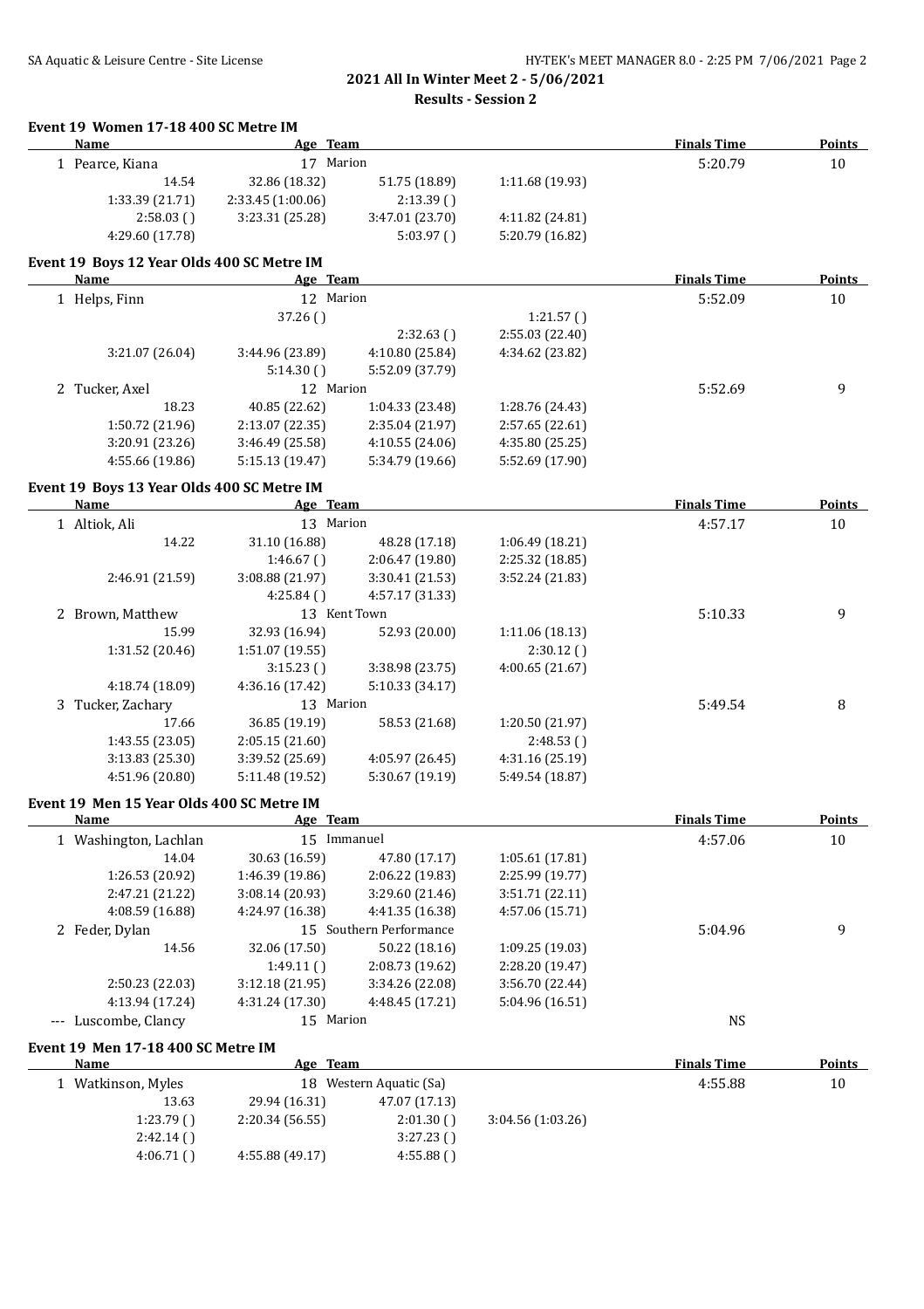**Event 19 Men 19 & Over 400 SC Metre IM**

| Name                                               |                 | Age Team                |                 | <b>Finals Time</b> | <b>Points</b> |
|----------------------------------------------------|-----------------|-------------------------|-----------------|--------------------|---------------|
| 1 Yip, James                                       |                 | 22 Norwood              |                 | 4:50.41            | 10            |
| 14.15                                              | 32.42 (18.27)   | 49.60 (17.18)           | 1:09.28 (19.68) |                    |               |
| 1:27.74 (18.46)                                    | 1:46.75 (19.01) | 2:05.80 (19.05)         | 2:25.19 (19.39) |                    |               |
| 2:45.57 (20.38)                                    | 3:06.50 (20.93) | 3:25.63(19.13)          | 3:46.17 (20.54) |                    |               |
| 4:02.84 (16.67)                                    | 4:19.35 (16.51) | 4:34.78 (15.43)         | 4:50.41(15.63)  |                    |               |
| Event 20 Girls 10-11 100 SC Metre Butterfly        |                 |                         |                 |                    |               |
| Name                                               |                 | Age Team                |                 | <b>Finals Time</b> | <b>Points</b> |
| 1 Linke, Jasmine                                   |                 | 11 Kent Town            |                 | 1:18.49            | 10            |
| 16.92                                              | 35.18 (18.26)   | 57.28 (22.10)           | 1:18.49 (21.21) |                    |               |
| 2 Sloane, Georgiana                                |                 | 11 Barossa              |                 | 1:26.84            | 9             |
| 17.97                                              | 40.14 (22.17)   | 1:03.68 (23.54)         | 1:26.84 (23.16) |                    |               |
| 3 Greenham, Violet                                 |                 | 11 Playford Aquatic     |                 | 1:32.07            | 8             |
| 18.54                                              | 42.02 (23.48)   | 1:07.17(25.15)          | 1:32.07 (24.90) |                    |               |
| 4 Song, Siyu                                       |                 | 11 Henley & Grange      |                 | 1:35.25            | 7             |
| 19.22                                              | 42.87 (23.65)   | 1:08.70 (25.83)         | 1:35.25 (26.55) |                    |               |
|                                                    |                 | 10 Western Aquatic (Sa) |                 |                    |               |
| 5 Greatrex, Kate                                   |                 |                         |                 | 1:39.68            | 6             |
| 19.43                                              | 44.65 (25.22)   | 1:12.88(28.23)          | 1:39.68 (26.80) |                    |               |
| 6 Baker, Amelia                                    |                 | 11 Southern Performance |                 | 1:39.92            | 5             |
|                                                    | 45.17()         | 1:12.47 (27.30)         | 1:39.92 (27.45) |                    |               |
| 7 Fourie, Emma                                     |                 | 11 Mountain Pool        |                 | 1:42.00            | 4             |
| 20.71                                              | 47.25 (26.54)   | 1:15.24 (27.99)         | 1:42.00 (26.76) |                    |               |
| --- Thomas, Milla                                  |                 | 11 Immanuel             |                 | DQ                 |               |
| Kick breaststroke type                             |                 |                         |                 |                    |               |
| 19.85                                              | 43.31 (23.46)   | DQ (50.91)              |                 |                    |               |
| --- Lawrence, Akira                                |                 | 11 Tea Tree Gully       |                 | <b>NS</b>          |               |
| Event 20 Girls 12 Year Olds 100 SC Metre Butterfly |                 |                         |                 |                    |               |
| Name                                               |                 | Age Team                |                 | <b>Finals Time</b> | <b>Points</b> |
| 1 Fletcher, Mallika                                |                 | 12 Barossa              |                 | 1:22.97            | $10\,$        |
| 17.52                                              | 39.66 (22.14)   | 1:01.38 (21.72)         | 1:22.97 (21.59) |                    |               |
| 2 Norman, Grace                                    |                 | 12 Marion               |                 | 1:24.88            | 9             |
| 17.90                                              | 39.50 (21.60)   | 1:01.47 (21.97)         | 1:24.88 (23.41) |                    |               |
| 3 Hebart, Lily                                     |                 | 12 Payneham             |                 | 1:33.86            | 8             |
| 17.34                                              | 40.96 (23.62)   | 1:07.08 (26.12)         | 1:33.86 (26.78) |                    |               |
| 4 Needham, Ava                                     |                 | 12 Marion               |                 | 1:39.57            | 7             |
|                                                    | 42.53()         | 1:09.26 (26.73)         | 1:39.57 (30.31) |                    |               |
| --- Gaganis, Maria                                 |                 | 12 Marion               |                 | <b>NS</b>          |               |
|                                                    |                 |                         |                 |                    |               |
| Event 20 Girls 13 Year Olds 100 SC Metre Butterfly |                 |                         |                 |                    |               |
| Name                                               |                 | Age Team                |                 | <b>Finals Time</b> | Points        |
| 1 Eskandari, Natasha                               |                 | 13 Kent Town            |                 | 1:10.10            | 10            |
| 14.60                                              | 32.41 (17.81)   | 51.34 (18.93)           | 1:10.10(18.76)  |                    |               |
| 2 Noriega, Emilia                                  |                 | 13 Immanuel             |                 | 1:10.80            | 9             |
| 14.94                                              | 33.30 (18.36)   | 51.92 (18.62)           | 1:10.80 (18.88) |                    |               |
| 3 Scarr, Elysia                                    |                 | 13 Kent Town            |                 | 1:11.76            | 8             |
| 15.13                                              | 33.17 (18.04)   | 52.14 (18.97)           | 1:11.76 (19.62) |                    |               |
| 4 Wheeler, Lani                                    |                 | 13 Onkaparinga          |                 | 1:25.50            | 7             |
| 17.29                                              | 38.31 (21.02)   | 1:00.79 (22.48)         | 1:25.50 (24.71) |                    |               |
| Event 20 Girls 14 Year Olds 100 SC Metre Butterfly |                 |                         |                 |                    |               |
| Name                                               |                 | Age Team                |                 | <b>Finals Time</b> | <b>Points</b> |
| 1 Burrows, Aleisha                                 |                 | 14 Kent Town            |                 | 1:08.34            | 10            |
| 14.47                                              | 31.75 (17.28)   | 49.82 (18.07)           | 1:08.34 (18.52) |                    |               |
| 2 Ekins, Caitlyn                                   |                 | 14 Kent Town            |                 | 1:08.73            | 9             |
|                                                    |                 |                         |                 |                    |               |
| 14.35                                              | 31.75 (17.40)   | 49.92 (18.17)           | 1:08.73 (18.81) |                    |               |
| 3 Reimann, Phoebe                                  |                 | 14 Barossa              |                 | 1:11.89            | 8             |
| 14.42                                              | 33.34 (18.92)   | 51.71 (18.37)           | 1:11.89 (20.18) |                    |               |
|                                                    |                 |                         |                 |                    |               |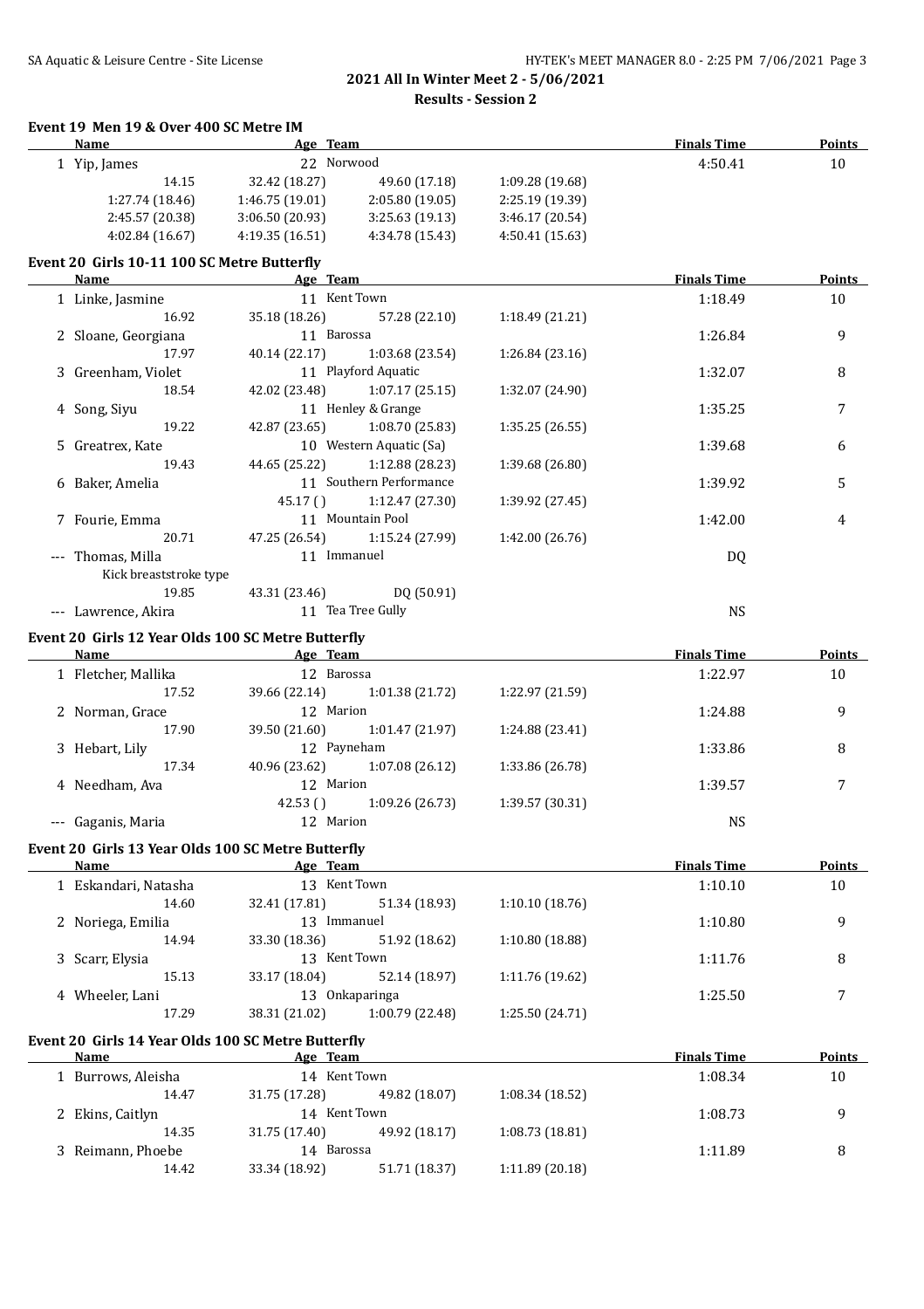# **(Event 20 Girls 14 Year Olds 100 SC Metre Butterfly)**

| <b>Name</b>                                 | Age Team                                           |                                    | <b>Finals Time</b> | <b>Points</b> |
|---------------------------------------------|----------------------------------------------------|------------------------------------|--------------------|---------------|
| 4 Brown, Olivia                             | 14 Kent Town                                       |                                    | 1:13.57            | 7             |
| 15.17                                       | 33.47 (18.30)                                      | 1:13.57 (20.51)<br>53.06 (19.59)   |                    |               |
| 5 Breden, Alex                              | 14 Western Aquatic (Sa)                            |                                    | 1:14.27            | 6             |
| 15.49                                       | 33.93 (18.44)                                      | 53.84 (19.91)<br>1:14.27 (20.43)   |                    |               |
| 6 Borgmeyer, Emma                           | 14 Immanuel                                        |                                    | 1:23.27            | 5             |
| 17.43                                       | 37.59 (20.16) 59.22 (21.63)                        | 1:23.27 (24.05)                    |                    |               |
| 7 Hogarth, Sophie                           | 14 Norwood                                         |                                    | 1:26.68            | 4             |
| 17.50                                       | 38.43 (20.93) 1:02.13 (23.70)                      | 1:26.68 (24.55)                    |                    |               |
| 8 Willett, Emily                            | 14 Onkaparinga                                     |                                    | 2:17.16            | 3             |
|                                             | $1:03.22$ ()<br>1:42.08 (38.86)                    | 2:17.16 (35.08)                    |                    |               |
| --- Rochford, Deja                          | 14 Southern Performance                            |                                    | <b>NS</b>          |               |
|                                             |                                                    |                                    |                    |               |
|                                             | Event 20 Women 15 Year Olds 100 SC Metre Butterfly |                                    |                    |               |
| <b>Name</b>                                 | <b>Example 2018</b> Age Team                       |                                    | <b>Finals Time</b> | <b>Points</b> |
| 1 Scown, Emily                              | 15 Kent Town                                       |                                    | 1:08.32            | 10            |
| 14.49                                       | 31.67 (17.18)                                      | 49.98 (18.31)<br>1:08.32 (18.34)   |                    |               |
| 2 Ryan, Matilda                             | 15 Kent Town                                       |                                    | 1:13.06            | 9             |
| 14.75                                       | 32.88 (18.13)                                      | 52.60 (19.72)<br>1:13.06 (20.46)   |                    |               |
| 3 Ashmead, Charlotte                        | 15 Barossa                                         |                                    | 1:15.57            | 8             |
| 15.19                                       | 32.83 (17.64)                                      | 52.84 (20.01)<br>1:15.57 (22.73)   |                    |               |
| 4 Beaumont, Louisa                          | 15 Unley                                           |                                    | 2:11.17            | 7             |
| 26.94                                       | 1:02.26 (35.32)<br>1:36.03 (33.77)                 | 2:11.17(35.14)                     |                    |               |
|                                             | Event 20 Women 16 Year Olds 100 SC Metre Butterfly |                                    |                    |               |
| Name                                        | <b>Example 2018</b> Age Team                       |                                    | <b>Finals Time</b> | Points        |
| 1 Gorman, Gabrielle                         | 16 Starplex                                        |                                    | 1:10.59            | 10            |
| 15.49                                       | 33.50 (18.01)                                      | 51.94 (18.44)<br>1:10.59(18.65)    |                    |               |
| 2 Nicholl, Chelsea                          | 16 Immanuel                                        |                                    | 1:10.92            | 9             |
| 15.20                                       | 33.47 (18.27)                                      | 51.57(18.10)<br>1:10.92 (19.35)    |                    |               |
| --- Shea, Emilia                            | 16 Marion                                          |                                    | <b>NS</b>          |               |
|                                             |                                                    |                                    |                    |               |
| Event 20 Women 17-18 100 SC Metre Butterfly |                                                    |                                    |                    |               |
| Name                                        | <b>Example 2016</b> Age Team                       |                                    | <b>Finals Time</b> | Points        |
| 1 Pearce, Kiana                             | 17 Marion                                          |                                    | 1:06.00            | 10            |
| 14.13                                       | 31.22 (17.09)<br>48.32 (17.10)                     | 1:06.00(17.68)                     |                    |               |
| Event 21 Boys 10-11 100 SC Metre Butterfly  |                                                    |                                    |                    |               |
| Name                                        | <b>Example 2</b> Age Team                          |                                    | <b>Finals Time</b> | <b>Points</b> |
| 1 McAvaney, William                         | 11 Immanuel                                        |                                    | 1:34.22            | 10            |
|                                             | 18.53 44.28 (25.75) 1:08.68 (24.40)                | 1:34.22 (25.54)                    |                    |               |
| 2 Vaughan, Maximilian                       | 10 Marion                                          |                                    | 1:34.46            | 9             |
| 18.59                                       | 44.24 (25.65)                                      | 1:07.65 (23.41)<br>1:34.46 (26.81) |                    |               |
| 3 Cregan, Neil                              | 11 Mountain Pool                                   |                                    | 1:35.80            | 8             |
| 20.02                                       | 43.15 (23.13)                                      | 1:08.54 (25.39)<br>1:35.80 (27.26) |                    |               |
| 4 Ainsworth, Tom                            | 11 Southern Performance                            |                                    | 1:37.51            | 7             |
| 18.96                                       | 45.64 (26.68)                                      | 1:14.04 (28.40)<br>1:37.51 (23.47) |                    |               |
| 5 Barratt, Zachery                          | 10 Silver City                                     |                                    | 1:41.27            | 6             |
| 19.73                                       | 45.11 (25.38)                                      | 1:14.02 (28.91)<br>1:41.27 (27.25) |                    |               |
| 6 Umakaran, Santhosh                        | 10 Marion                                          |                                    | 1:41.62            | 5             |
| 19.18                                       | 44.54 (25.36)                                      | 1:11.87 (27.33)<br>1:41.62 (29.75) |                    |               |
| 7 Schulz, Nathan                            | 11 Mountain Pool                                   |                                    | 1:41.87            | 4             |
| 20.12                                       |                                                    | 1:41.87 (28.73)<br>1:13.14()       |                    |               |
| 8 Mosley, Leif                              | 11 Marion                                          |                                    | 1:44.41            | 3             |
| 20.73                                       | 46.76 (26.03)                                      | 1:44.41 (27.18)<br>1:17.23 (30.47) |                    |               |
| 9 Needham, Angus                            | 10 Marion                                          |                                    | 1:46.59            | 2             |
| 24.12                                       | 49.42 (25.30)                                      | 1:18.02 (28.60)<br>1:46.59 (28.57) |                    |               |
| 10 Henke, Rylan                             | 10 Onkaparinga                                     |                                    | 1:56.36            | $\mathbf{1}$  |
| 21.41                                       | 51.13 (29.72) 1:23.22 (32.09)                      | 1:56.36 (33.14)                    |                    |               |
|                                             |                                                    |                                    |                    |               |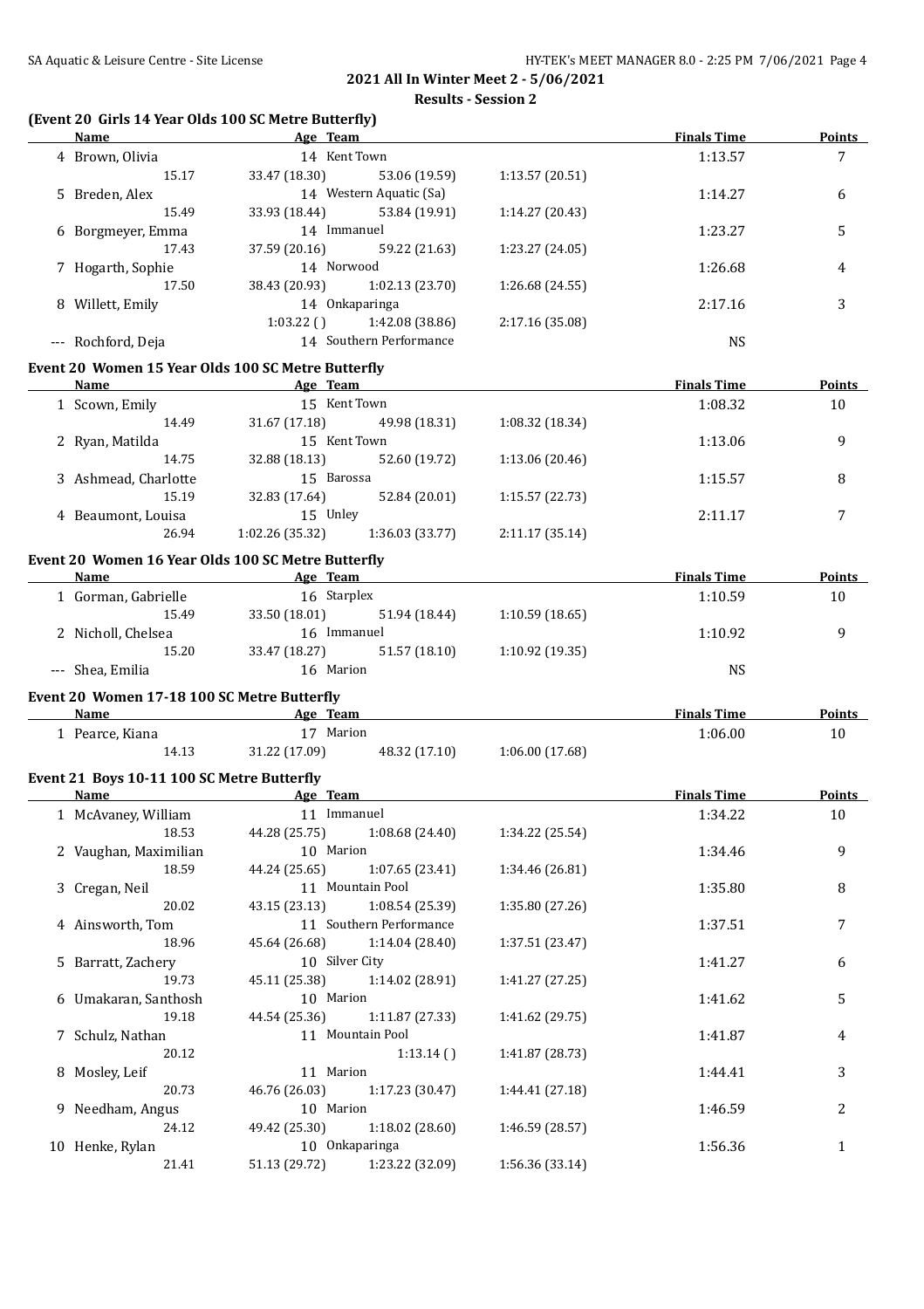# **(Event 21 Boys 10-11 100 SC Metre Butterfly)**

| <b>Name</b>                                       | <b>Example 2</b> Age Team    |                               |                 | <b>Finals Time</b> | <b>Points</b> |
|---------------------------------------------------|------------------------------|-------------------------------|-----------------|--------------------|---------------|
| --- Umakaran, Sanjay                              |                              | 11 Marion                     |                 | <b>NS</b>          |               |
| Event 21 Boys 12 Year Olds 100 SC Metre Butterfly |                              |                               |                 |                    |               |
| <b>Name</b>                                       | <b>Example 20</b> Age Team   |                               |                 | <b>Finals Time</b> | <b>Points</b> |
| 1 Sloane, Angus                                   |                              | 12 Barossa                    |                 | 1:15.47            | 10            |
| 14.76                                             | 33.05 (18.29)                | 53.07 (20.02)                 | 1:15.47 (22.40) |                    |               |
| 2 Hewitt, Max                                     |                              | 12 Payneham                   |                 | 1:17.89            | 9             |
| 15.86                                             | 35.02 (19.16)                | 55.64 (20.62)                 | 1:17.89 (22.25) |                    |               |
| 3 Sandercock, Finnian                             |                              | 12 Western Aquatic (Sa)       |                 | 1:18.88            | 8             |
| 16.87                                             | 36.56 (19.69)                | 57.65 (21.09)                 | 1:18.88 (21.23) |                    |               |
| 4 Au, Alden                                       |                              | 12 Payneham                   |                 | 1:23.85            | 7             |
| 17.21                                             | 38.07 (20.86)                | 58.55 (20.48)                 | 1:23.85 (25.30) |                    |               |
| 5 Abdelaziz, Malek                                |                              | 12 Marion                     |                 | 1:27.73            | 6             |
| 18.01                                             | 40.44 (22.43)                | 1:04.11 (23.67)               | 1:27.73 (23.62) |                    |               |
| 6 Ellul, Cameron                                  |                              | 12 Immanuel                   |                 | 1:27.95            | 5             |
| 16.81                                             | 39.06 (22.25)                | 1:04.11(25.05)                | 1:27.95 (23.84) |                    |               |
| 7 Yeo, Jungee                                     |                              | 12 Norwood                    |                 | 1:28.56            | 4             |
| 18.60                                             | 41.81 (23.21)                | 1:04.49 (22.68)               | 1:28.56 (24.07) |                    |               |
|                                                   |                              |                               |                 |                    |               |
| Event 21 Boys 13 Year Olds 100 SC Metre Butterfly |                              |                               |                 |                    |               |
| <b>Name</b>                                       | <b>Example 2016</b> Age Team |                               |                 | <b>Finals Time</b> | <b>Points</b> |
| 1 Turra, Logan                                    |                              | 13 Marion                     |                 | 1:08.37            | 10            |
| 14.76                                             | 31.92 (17.16)                | 50.12 (18.20)                 | 1:08.37 (18.25) |                    |               |
| 2 Montes, Luke                                    |                              | 13 Kent Town                  |                 | 1:13.27            | 9             |
| 15.40                                             | 35.33 (19.93)                | 53.58 (18.25)                 | 1:13.27 (19.69) |                    |               |
| 3 Mosley, Levi                                    |                              | 13 Marion                     |                 | 1:24.16            | 8             |
| 17.31                                             |                              | 38.38 (21.07) 1:01.24 (22.86) | 1:24.16 (22.92) |                    |               |
| Event 21 Boys 14 Year Olds 100 SC Metre Butterfly |                              |                               |                 |                    |               |
| Name Age Team                                     |                              |                               |                 | <b>Finals Time</b> | <b>Points</b> |
| 1 Stephenson, Flynn                               |                              | 14 Marion                     |                 | 1:03.02            | 10            |
| 13.22                                             |                              | 28.91 (15.69) 45.92 (17.01)   | 1:03.02 (17.10) |                    |               |
| 2 Powell, Corben                                  |                              | 14 Marion                     |                 | 1:03.82            | 9             |
| 13.78                                             | 30.37 (16.59)                | 47.43 (17.06)                 | 1:03.82 (16.39) |                    |               |
| 3 Piercey, Zack                                   |                              | 14 Tea Tree Gully             |                 | 1:08.95            | 8             |
| 14.38                                             |                              | 31.80 (17.42) 49.87 (18.07)   | 1:08.95 (19.08) |                    |               |
| 4 Charles, Jake                                   |                              | 14 Marion                     |                 | 1:09.77            | 7             |
| 14.91                                             | 32.94 (18.03)                | 51.35 (18.41)                 | 1:09.77 (18.42) |                    |               |
|                                                   |                              |                               |                 |                    |               |
| 5 Cohen, Oscar<br>15.13                           | 14 Payneham                  |                               |                 | 1:13.13            | 6             |
|                                                   | 33.55 (18.42)                | 52.78 (19.23)                 | 1:13.13 (20.35) |                    |               |
| 6 Collings, Kieran<br>16.03                       | 35.30 (19.27)                | 14 Marion<br>55.90 (20.60)    |                 | 1:16.61            | 5             |
|                                                   |                              |                               | 1:16.61 (20.71) |                    |               |
| --- Langman, Hamish                               |                              | 14 Norwood                    |                 | <b>NS</b>          |               |
| Event 21 Men 15 Year Olds 100 SC Metre Butterfly  |                              |                               |                 |                    |               |
| <b>Name</b>                                       |                              | Age Team                      |                 | <b>Finals Time</b> | <b>Points</b> |
| 1 Phua, Zane                                      |                              | 15 Kent Town                  |                 | 1:03.09            | 10            |
| 13.11                                             | 29.09 (15.98)                | 45.94 (16.85)                 | 1:03.09 (17.15) |                    |               |
| 2 Wiggett, Alexander                              |                              | 15 Southern Performance       |                 | 1:04.20            | 9             |
| 13.35                                             | 29.72 (16.37)                | 47.00 (17.28)                 | 1:04.20 (17.20) |                    |               |
| 3 Langman, Aidan                                  |                              | 15 Norwood                    |                 | 1:04.58            | 8             |
| 13.84                                             | 31.76 (17.92)                | 47.60 (15.84)                 | 1:04.58 (16.98) |                    |               |
| 4 Nelson, Regan                                   |                              | 15 Kent Town                  |                 | 1:05.31            | 7             |
| 14.34                                             | 31.75 (17.41)                | 48.16 (16.41)                 | 1:05.31(17.15)  |                    |               |
| 5 McCloud, Jarrad                                 |                              | 15 Payneham                   |                 | 1:16.51            | 6             |
|                                                   | 33.93()                      | 1:16.51 (42.58)               |                 |                    |               |
| 6 Mooi, Joshua                                    |                              | 15 Marion                     |                 | 1:20.40            | 5             |
| 16.63                                             | 36.02 (19.39)                | 56.57 (20.55)                 | 1:20.40 (23.83) |                    |               |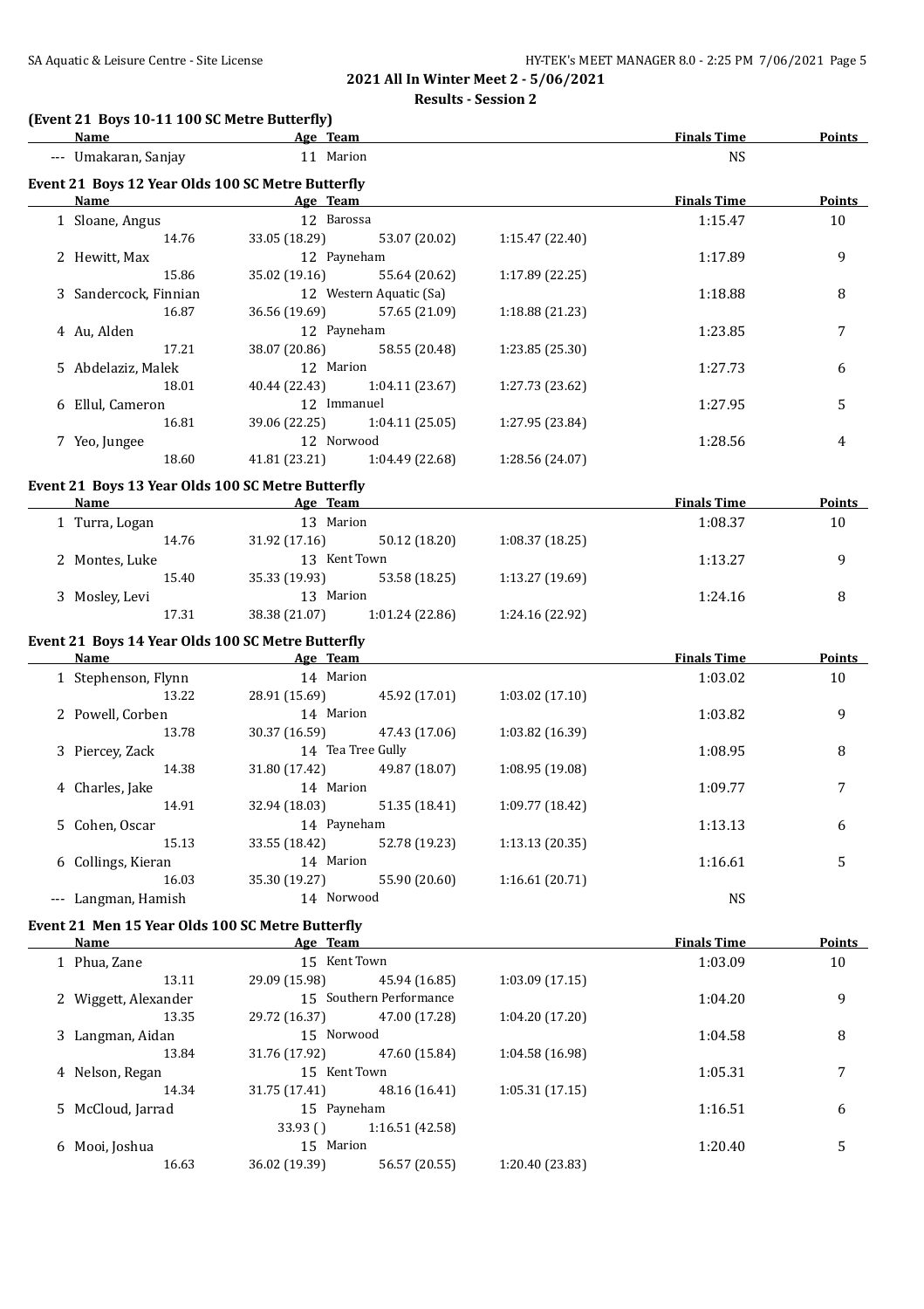| Event 21 Men 16 Year Olds 100 SC Metre Butterfly<br><b>Name</b> |               | Age Team           |                | <b>Finals Time</b> | Points           |
|-----------------------------------------------------------------|---------------|--------------------|----------------|--------------------|------------------|
| 1 Atherton, Oliver                                              |               | 16 Kent Town       |                | 1:00.20            | 10               |
| 12.94                                                           | 29.30 (16.36) | 43.67 (14.37)      | 1:00.20(16.53) |                    |                  |
| 2 Newman, Bailey                                                |               | 16 Kent Town       |                | 1:04.81            | 9                |
| 13.68                                                           | 29.83 (16.15) | 47.25 (17.42)      | 1:04.81(17.56) |                    |                  |
| 3 Fusco, Joseph                                                 |               | 16 Henley & Grange |                | 1:06.04            | 8                |
| 14.25                                                           | 31.03 (16.78) | 48.37 (17.34)      | 1:06.04(17.67) |                    |                  |
|                                                                 |               |                    |                |                    |                  |
| Event 21 Men 17-18 100 SC Metre Butterfly                       |               |                    |                | <b>Finals Time</b> |                  |
| Name<br><b>Example 2</b> Age Team                               |               |                    |                |                    | Points           |
| 1 Stenhouse, Euan<br>13.70                                      | 30.05(16.35)  | 17 Marion          |                | 1:04.43            | 10               |
|                                                                 |               | 47.26 (17.21)      | 1:04.43(17.17) |                    |                  |
| Event 21 Men 19 & Over 100 SC Metre Butterfly                   |               |                    |                |                    |                  |
| Name<br><b>Example 2</b> Age Team                               |               |                    |                | <b>Finals Time</b> | Points           |
| 1 Muller, Grant                                                 |               | 24 Immanuel        |                | 57.65              | 10               |
| 12.24                                                           | 27.01 (14.77) | 42.28 (15.27)      | 57.65 (15.37)  |                    |                  |
| 2 Hope, Brandon                                                 |               | 23 Immanuel        |                | 1:00.54            | 9                |
| 13.08                                                           | 28.40 (15.32) | 43.90 (15.50)      | 1:00.54(16.64) |                    |                  |
| Event 22 Girls 9-10 50 SC Metre Breaststroke                    |               |                    |                |                    |                  |
| Name                                                            |               | Age Team           |                | <b>Finals Time</b> | Points           |
| 1 Placanica, Alesha                                             |               | 10 Clovercrest     |                | 41.04              | 10               |
| 19.29                                                           | 41.04 (21.75) |                    |                |                    |                  |
| 2 Ashmead, Annabel                                              |               | 10 Barossa         |                | 44.40              | 9                |
| 20.44                                                           | 44.40 (23.96) |                    |                |                    |                  |
| 3 Hallam, Sophia                                                |               | 10 Marion          |                | 45.91              | 8                |
| 21.22                                                           | 45.91 (24.69) |                    |                |                    |                  |
| 4 Weston, Mia Jayne                                             |               | 9 Marion           |                | 47.81              | 7                |
| 22.46                                                           | 47.81 (25.35) |                    |                |                    |                  |
| 5 Venables, Kiana                                               |               | 10 Unley           |                | 48.29              | 6                |
| 22.90                                                           | 48.29 (25.39) |                    |                |                    |                  |
| 6 Santos, Zoe                                                   |               | 10 Norwood         |                | 49.51              | 5                |
| 23.05                                                           | 49.51 (26.46) |                    |                |                    |                  |
| 7 Mugford, Miley                                                |               | 10 Onkaparinga     |                | 51.02              | 4                |
| 23.87                                                           | 51.02 (27.15) |                    |                |                    |                  |
| 8 Sebestyen, Laura                                              |               | 10 Marion          |                | 51.12              | 3                |
| 24.26                                                           | 51.12 (26.86) |                    |                |                    |                  |
| 9 Miller, Sutton                                                | 10 Unley      |                    |                | 52.78              | $\boldsymbol{2}$ |
| 23.88                                                           | 52.78 (28.90) |                    |                |                    |                  |
| 10 Dissanayake, Thisali                                         |               | 9 Tea Tree Gully   |                | 53.40              | 1                |
| 24.96                                                           | 53.40 (28.44) |                    |                |                    |                  |
| 11 Paasuke, Angela                                              |               | 10 Tea Tree Gully  |                | 53.46              |                  |
| 25.90                                                           | 53.46 (27.56) |                    |                |                    |                  |
| 12 Helps, Maya                                                  |               | 10 Marion          |                | 53.77              |                  |
| 24.34                                                           | 53.77 (29.43) |                    |                |                    |                  |
| 13 Findlay, Emily                                               |               | 9 Unley            |                | 53.86              |                  |
| 24.42                                                           | 53.86 (29.44) |                    |                |                    |                  |
| 14 Giro, Aleksandra                                             |               | 10 Payneham        |                | 54.08              |                  |
| 25.21                                                           | 54.08 (28.87) |                    |                |                    |                  |
| 15 Skeen, Sophie                                                |               | 10 Starplex        |                | 54.09              |                  |
| 26.22                                                           | 54.09 (27.87) |                    |                |                    |                  |
| 16 Sun, Sophie                                                  |               | 9 Henley & Grange  |                | 54.62              |                  |
| 27.15                                                           | 54.62 (27.47) |                    |                |                    |                  |
| 17 Spagnoletti, Sofia                                           |               | 10 Kent Town       |                | 55.44              |                  |
| 25.10                                                           | 55.44 (30.34) |                    |                |                    |                  |
|                                                                 |               |                    |                |                    |                  |
| 18 Ahmed Nawaz Ayyub, Laily                                     |               | 10 Marion          |                | 56.00              |                  |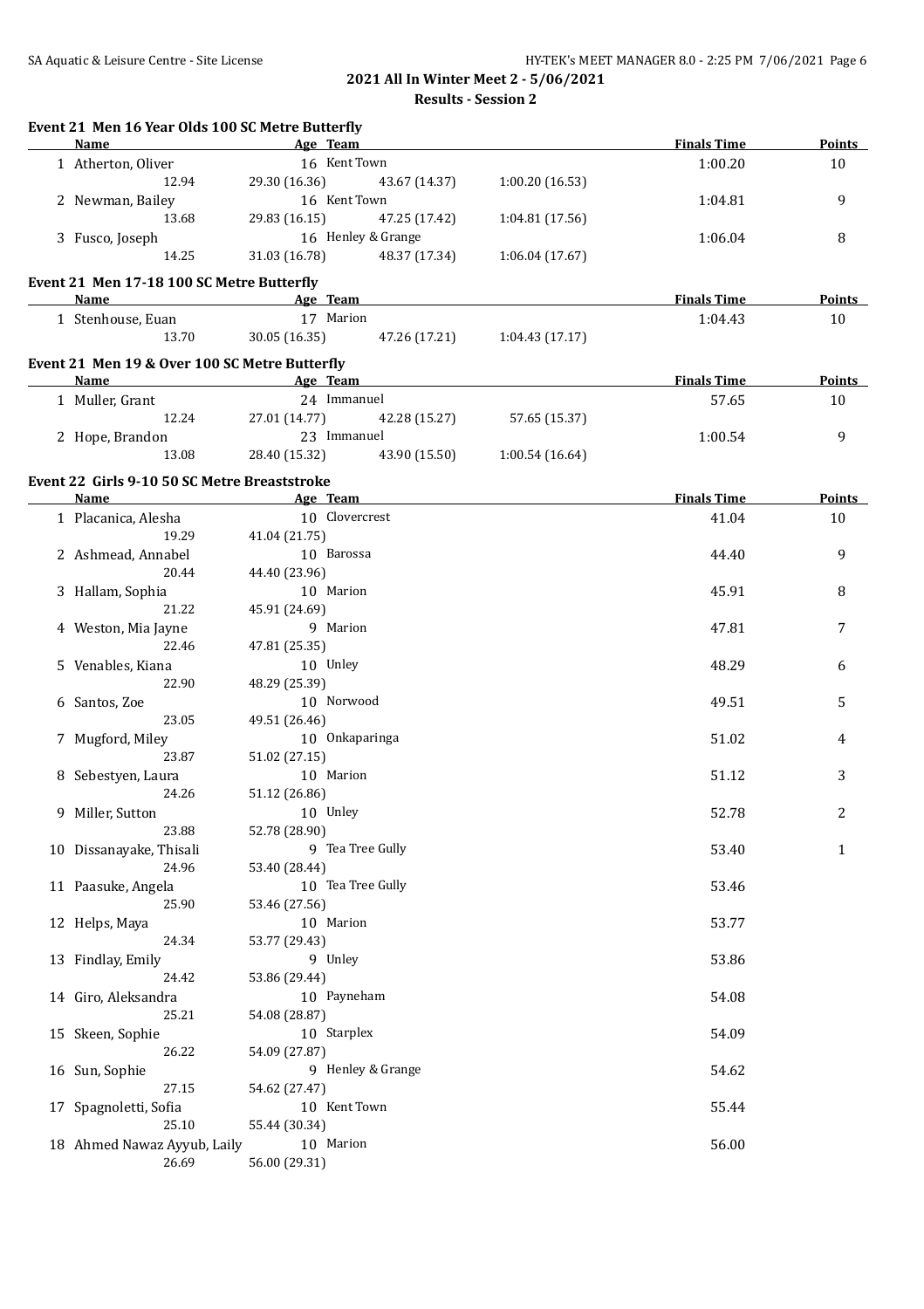#### **Results - Session 2**

# **(Event 22 Girls 9-10 50 SC Metre Breaststroke)**

| Name                     |                 | Age Team          | <b>Finals Time</b> | <b>Points</b> |
|--------------------------|-----------------|-------------------|--------------------|---------------|
| 19 Henty-Charles, Keeley |                 | 10 Marion         | 56.05              |               |
| 26.06                    | 56.05 (29.99)   |                   |                    |               |
| 20 Shrestha, Ipsha       |                 | 10 Marion         | 56.16              |               |
| 26.39                    | 56.16 (29.77)   |                   |                    |               |
| 21 Linke, Natasha        |                 | 9 Kent Town       | 56.89              |               |
| 25.52                    | 56.89 (31.37)   |                   |                    |               |
| 22 Newman, Alicia        |                 | 10 Mountain Pool  | 57.28              |               |
| 26.90                    | 57.28 (30.38)   |                   |                    |               |
| 23 Heywood, Alexa        |                 | 10 Unley          | 1:04.22            |               |
| 29.43                    | 1:04.22 (34.79) |                   |                    |               |
| 24 Jacobs, Kerryann      |                 | 10 Whyalla        | 1:09.42            |               |
| 31.41                    | 1:09.42 (38.01) |                   |                    |               |
| --- Fooks, Charlotte     |                 | 9 Marion          | NS.                |               |
| --- Bell, Olivia         | 10              | Immanuel          | <b>NS</b>          |               |
| --- Edgecomb, Matilda    |                 | 10 Tea Tree Gully | NS.                |               |
| --- Gray, Claire         |                 | 10 Marion         | <b>NS</b>          |               |

#### **Event 23 Girls 11 Year Olds 50 SC Metre Breaststroke**

| Name                   | Age Team                      | <b>Finals Time</b> | <b>Points</b> |
|------------------------|-------------------------------|--------------------|---------------|
| 1 Molloy, Scarlett     | 11 Silver City                | 40.81              | 10            |
| 19.02                  | 40.81 (21.79)                 |                    |               |
| 2 Lugg, Lucinda        | 11 Henley & Grange            | 42.13              | 9             |
| 19.97                  | 42.13 (22.16)                 |                    |               |
| 3 Crean, Allegra       | 11 Marion                     | 43.01              | 8             |
| 20.14                  | 43.01 (22.87)                 |                    |               |
| 4 Charleson, Olive     | 11 Western Aquatic (Sa)       | 44.39              | 7             |
| 20.38                  | 44.39 (24.01)                 |                    |               |
| 5 Daunt, Emily         | 11 Marion                     | 44.82              | 6             |
| 20.54                  | 44.82 (24.28)                 |                    |               |
| 6 Stratford, Indee     | 11 Mt Gambier                 | 44.94              | 5             |
| 20.57                  | 44.94 (24.37)                 |                    |               |
| 7 Cox, Emmy            | 11 Barossa                    | 45.29              | 4             |
| 21.30                  | 45.29 (23.99)                 |                    |               |
| 8 Bevan, Jasmine       | 11 Marion                     | 49.33              | 3             |
| 22.63                  | 49.33 (26.70)                 |                    |               |
| 9 Dening, Lucy         | 11 Mt Gambier                 | 50.40              | 2             |
| 24.24                  | 50.40 (26.16)                 |                    |               |
| 10 Watts, Matilda      | 11 Western Aquatic (Sa)       | 50.84              | $\mathbf{1}$  |
| 23.41                  | 50.84 (27.43)                 |                    |               |
| 11 Marschall, Ruby     | 11 Gawler                     | 51.43              |               |
| 23.82                  | 51.43 (27.61)                 |                    |               |
| 12 Towers, Emily       | 11 Barossa                    | 52.58              |               |
| 23.56                  | 52.58 (29.02)                 |                    |               |
| 13 Warriner, Phoebe    | 11 Marion                     | 53.50              |               |
| 24.23                  | 53.50 (29.27)                 |                    |               |
| 14 Fourie, Emma        | 11 Mountain Pool              | 55.50              |               |
| 26.04                  | 55.50 (29.46)                 |                    |               |
| 15 van Trigt, Leena    | 11 Unley                      | 56.42              |               |
| 26.08                  | 56.42 (30.34)                 |                    |               |
| 16 Leong, Andriana     | 11 Marion                     | 56.85              |               |
| 26.97                  | 56.85 (29.88)                 |                    |               |
| --- Sloane, Georgiana  | 11 Barossa                    | <b>NS</b>          |               |
| --- Kuhlmann, Ruby     | 11 Marion                     | <b>NS</b>          |               |
| --- Kuhlmann, Grace    | 11 Marion                     | <b>NS</b>          |               |
| --- Garner (V), Danika | 11 Mildura Swimming Club Inc. | <b>NS</b>          |               |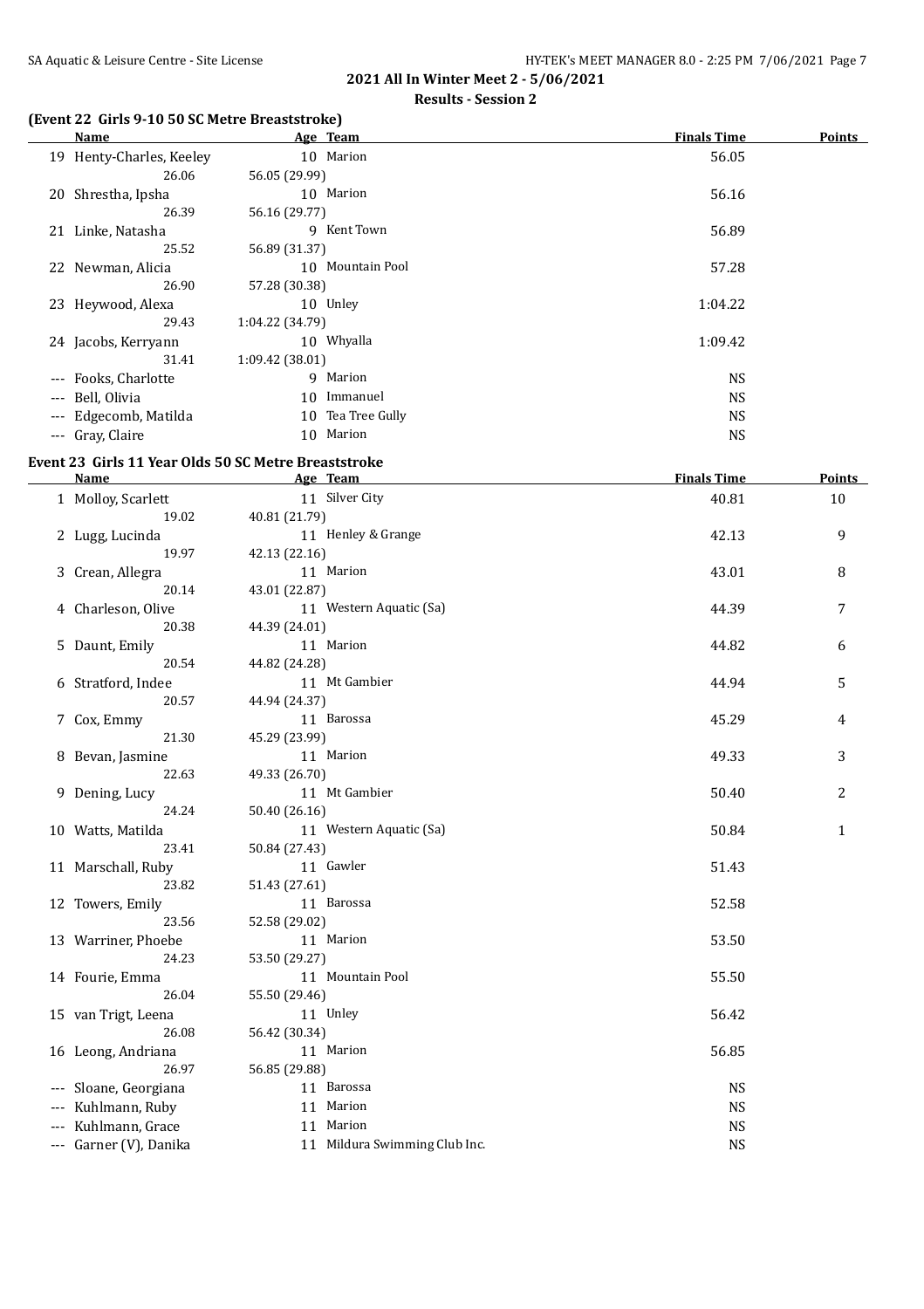#### **Event 23 Girls 12 Year Olds 50 SC Metre Breaststroke**

| <b>Name</b>               | Age Team                | <b>Finals Time</b> | <b>Points</b> |
|---------------------------|-------------------------|--------------------|---------------|
| 1 Laird-Britton, Charlize | 12 Marion               | 37.63              | 10            |
| 17.22                     | 37.63 (20.41)           |                    |               |
| 2 Harris, Lauren          | 12 Payneham             | 39.67              | 9             |
| 18.32                     | 39.67 (21.35)           |                    |               |
| 3 Sanchez, Madison        | 12 Starplex             | 41.06              | 8             |
| 19.05                     | 41.06 (22.01)           |                    |               |
| 4 Doyle, Poppy            | 12 Marion               | 41.44              | 7             |
| 19.19                     | 41.44 (22.25)           |                    |               |
| 5 McKenna, Zoe            | 12 Onkaparinga          | 41.64              | 6             |
| 19.03                     | 41.64 (22.61)           |                    |               |
| 6 Green, Charlise         | 12 Immanuel             | 42.12              | 5             |
| 19.42                     | 42.12 (22.70)           |                    |               |
| 7 Thomas, Arabella        | 12 Onkaparinga          | 44.77              | 4             |
| 20.52                     | 44.77 (24.25)           |                    |               |
| 8 Andrew-Thring, Tayla    | 12 Henley & Grange      | 44.78              | 3             |
| 20.59                     | 44.78 (24.19)           |                    |               |
| 9 Williams, Eve           | 12 Norwood              | 45.16              | 2             |
| 20.58                     | 45.16 (24.58)           |                    |               |
| 10 Cox, Kenzie            | 12 Barossa              | 45.40              | $\mathbf{1}$  |
| 20.88                     | 45.40 (24.52)           |                    |               |
| 11 Lyons, Imogen          | 12 Whyalla              | 45.97              |               |
| 21.59                     | 45.97 (24.38)           |                    |               |
| 12 Ewer, Sophie           | 12 Kent Town            | 46.67              |               |
| 22.31                     | 46.67 (24.36)           |                    |               |
| 13 Schubert, Emma         | 12 Barossa              | 46.88              |               |
| 21.61                     | 46.88 (25.27)           |                    |               |
| 14 Amai, Layla            | 12 Southern Performance | 47.04              |               |
| 22.09                     | 47.04 (24.95)           |                    |               |
| 15 Mann, Kayla            | 12 Mountain Pool        | 47.21              |               |
| 22.26                     | 47.21 (24.95)           |                    |               |
| 16 Hawkins, Harper        | 12 Payneham             | 47.56              |               |
| 22.68                     | 47.56 (24.88)           |                    |               |
| 17 Sipahioglu, Deniz      | 12 Tea Tree Gully       | 47.62              |               |
| 23.25                     | 47.62 (24.37)           |                    |               |
| 18 Flowers, Isabel        | 12 Payneham             | 49.09              |               |
| 22.31                     | 49.09 (26.78)           |                    |               |
| 19 Meys, Sophie           | 12 Unley                | 50.45              |               |
| 22.80                     | 50.45 (27.65)           |                    |               |
| 20 Donaldson, Maggy       | 12 Marion               | 52.47              |               |
| 23.90                     | 52.47 (28.57)           |                    |               |

# **Event 23 Girls 13 Year Olds 50 SC Metre Breaststroke**

| Name                 | Age Team           | <b>Finals Time</b> | <b>Points</b> |
|----------------------|--------------------|--------------------|---------------|
| 1 Eskandari, Natasha | 13 Kent Town       | 35.46              | 10            |
| 16.17                | 35.46 (19.29)      |                    |               |
| 2 Conroy, Charlotte  | 13 Marion          | 36.20              | 9             |
| 16.69                | 36.20 (19.51)      |                    |               |
| 3 Newham, Leni       | 13 Barossa         | 36.57              | 8             |
| 17.06                | 36.57 (19.51)      |                    |               |
| 4 Borgmeyer, Claire  | 13 Immanuel        | 37.76              |               |
| 17.38                | 37.76 (20.38)      |                    |               |
| 5 Dingwall, Alinta   | 13 West Coast (Sa) | 37.87              | 6             |
| 17.57                | 37.87 (20.30)      |                    |               |
| 6 Carr, Lucinda      | 13 Marion          | 38.32              | 5             |
| 17.65                | 38.32 (20.67)      |                    |               |
| 7 Tolladay, Emily    | 13 Kent Town       | 39.99              | 4             |
| 18.35                | 39.99 (21.64)      |                    |               |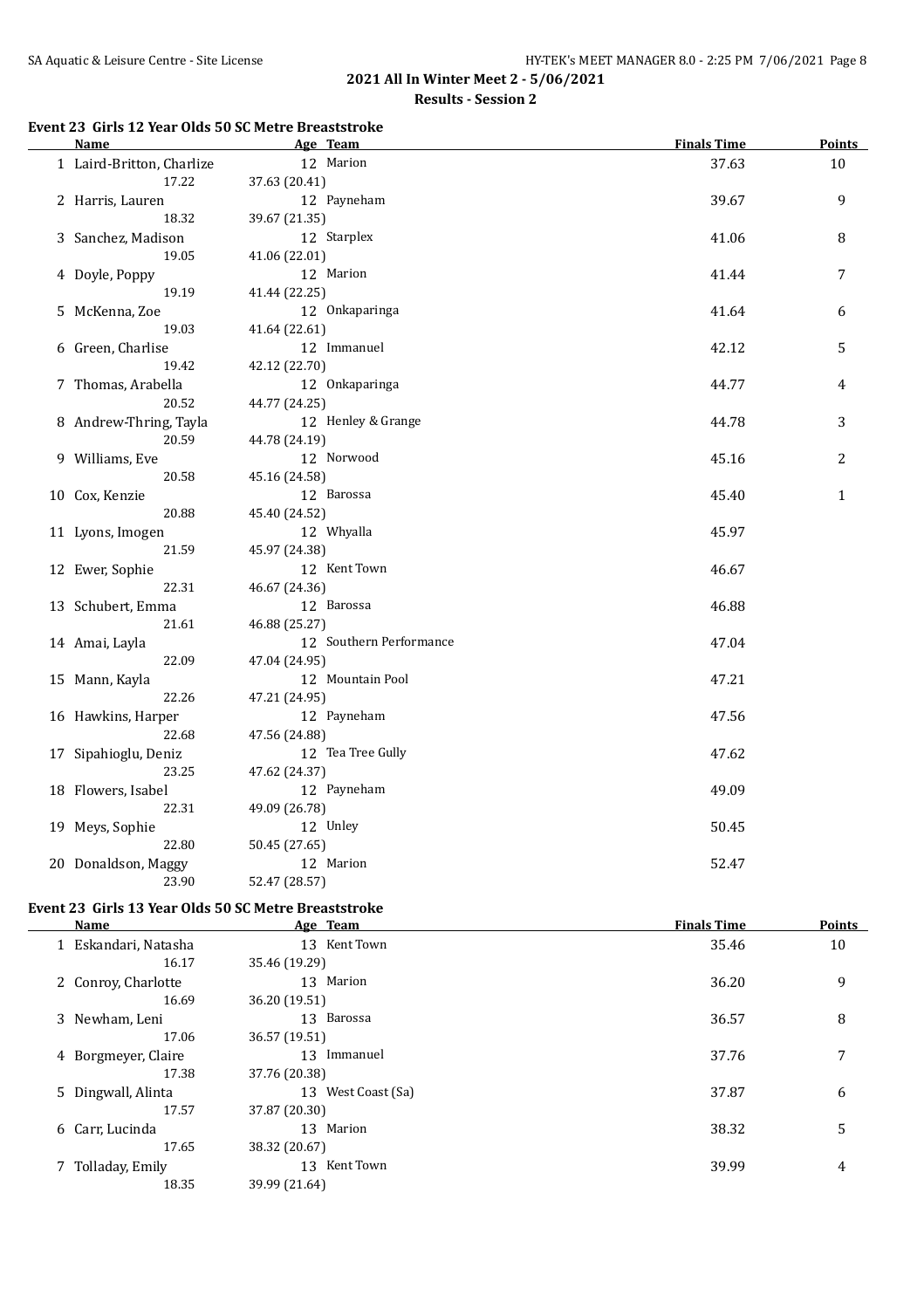### **(Event 23 Girls 13 Year Olds 50 SC Metre Breaststroke)**

|       | Name                    |               | Age Team                | <b>Finals Time</b> | <b>Points</b> |
|-------|-------------------------|---------------|-------------------------|--------------------|---------------|
|       | 8 Ashmead, Sophie       |               | 13 Barossa              | 40.03              | 3             |
|       | 18.51                   | 40.03 (21.52) |                         |                    |               |
|       | 9 Chan, Hermione        |               | 13 Marion               | 41.89              | 2             |
|       | 19.49                   | 41.89 (22.40) |                         |                    |               |
| 10    | Dowler, Isabella        |               | 13 Starplex             | 41.92              | 1             |
|       | 19.85                   | 41.92 (22.07) |                         |                    |               |
|       | 11 Santos, Kennedy      |               | 13 Norwood              | 42.46              |               |
|       | 19.62                   | 42.46 (22.84) |                         |                    |               |
|       | 12 Dowling, Charlotte   |               | 13 Western Aquatic (Sa) | 42.55              |               |
|       | 19.57                   | 42.55 (22.98) |                         |                    |               |
|       | 13 Czechowicz, Katarina |               | 13 Kent Town            | 42.99              |               |
|       | 19.32                   | 42.99 (23.67) |                         |                    |               |
|       | 14 Joubert, Amy         |               | 13 Immanuel             | 44.54              |               |
|       | 20.38                   | 44.54 (24.16) |                         |                    |               |
| 15    | Shrestha, Pranita       |               | 13 Marion               | 45.76              |               |
|       | 21.54                   | 45.76 (24.22) |                         |                    |               |
| $---$ | Coscarella, Kiara       |               | 13 Marion               | DQ                 |               |
|       | False start             |               |                         |                    |               |
|       | 20.47                   | DQ (24.02)    |                         |                    |               |

#### **Event 23 Girls 14 Year Olds 50 SC Metre Breaststroke**

| Name                 | Age Team                | <b>Finals Time</b> | <b>Points</b> |
|----------------------|-------------------------|--------------------|---------------|
| 1 Natt, Katie        | 14 Marion               | 36.13              | 10            |
| 16.56                | 36.13 (19.57)           |                    |               |
| 2 Adams, Sasha       | 14 Immanuel             | 41.14              | 9             |
| 19.26                | 41.14 (21.88)           |                    |               |
| 3 Beech, Natalie     | 14 Immanuel             | 42.17              | 8             |
| 19.33                | 42.17 (22.84)           |                    |               |
| 4 Wright, Chloe      | 14 Immanuel             | 44.86              | 7             |
| 20.45                | 44.86 (24.41)           |                    |               |
| 5 Comitis, Alexandra | 14 Marion               | 53.46              | 6             |
| 6 Willett, Emily     | 14 Onkaparinga          | 59.40              | 5             |
| 26.33                | 59.40 (33.07)           |                    |               |
| --- Rochford, Deja   | 14 Southern Performance | <b>NS</b>          |               |
| --- Crabb, Jasmine   | 14 Marion               | <b>NS</b>          |               |

#### **Event 23 Women 15 Year Olds 50 SC Metre Breaststroke**

| Name                 | Age Team                | <b>Finals Time</b> | Points |
|----------------------|-------------------------|--------------------|--------|
| 1 Hansen, Stephanie  | 15 Clovercrest          | 36.18              | 10     |
| 16.67                | 36.18 (19.51)           |                    |        |
| 2 Ashmead, Charlotte | 15 Barossa              | 36.68              | 9      |
| 16.92                | 36.68 (19.76)           |                    |        |
| 3 O'Leary, Kelly     | 15 Immanuel             | 39.28              | 8      |
| 18.22                | 39.28 (21.06)           |                    |        |
| 4 Hammond, Chloe     | 15 Whyalla              | 44.76              | 7      |
| 20.53                | 44.76 (24.23)           |                    |        |
| 5 Brown, Chloe       | 15 Southern Performance | 47.04              | 6      |
| 21.08                | 47.04 (25.96)           |                    |        |

#### **Event 23 Women 16 Year Olds 50 SC Metre Breaststroke**

| Name               | Age Team                | <b>Finals Time</b> | <b>Points</b> |
|--------------------|-------------------------|--------------------|---------------|
| 1 Nicholl, Chelsea | 16 Immanuel             | 39.46              | 10            |
| 18.31              | 39.46 (21.15)           |                    |               |
| --- Zammit, Laila  | 16 Southern Performance | NS                 |               |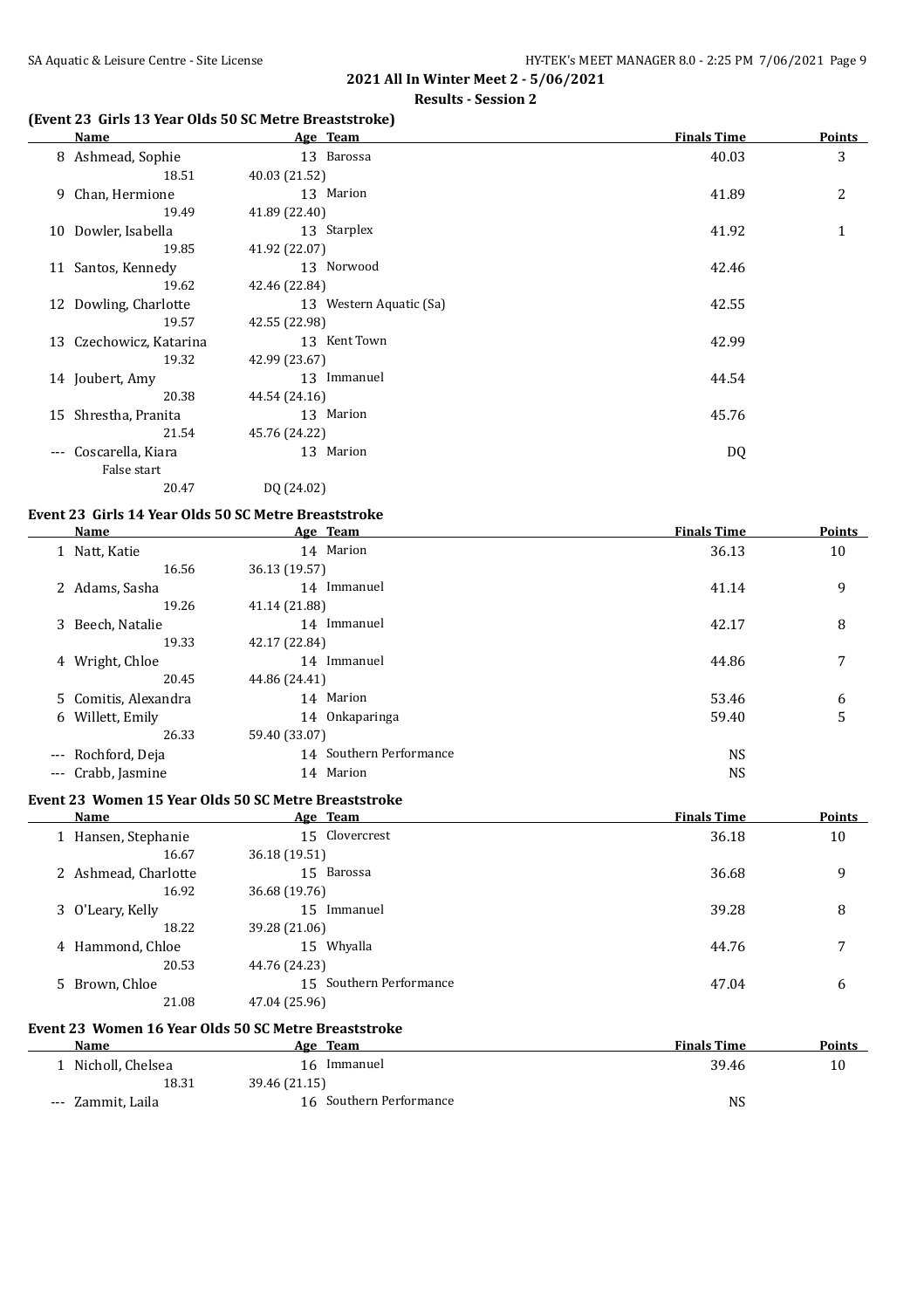#### **Results - Session 2**

### **Event 23 Women 19 & Over 50 SC Metre Breaststroke**

| <b>Name</b>           | Age Team               | <b>Finals Time</b> | <b>Points</b> |
|-----------------------|------------------------|--------------------|---------------|
| Rawson, Madeline      | Immanuel<br>19         | 35.12              | 10            |
| 16.43                 | 35.12 (18.69)          |                    |               |
| 2 Heffernan, Maryanne | 64 Masters Swimming SA | 43.65              | q             |
| 20.61                 | 43.65 (23.04)          |                    |               |
| 3 Taylor, Zara        | 25 Great Southern (Sa) | 1:10.01            | 8             |
| 32.46                 | 1:10.01(37.55)         |                    |               |

#### **Event 24 Boys 9-10 50 SC Metre Breaststroke**

| <b>Name</b>           | Age Team                     | <b>Finals Time</b> | <b>Points</b> |
|-----------------------|------------------------------|--------------------|---------------|
| 1 Mika, Izyus         | 10 Immanuel                  | 42.02              | 10            |
| 19.87                 | 42.02 (22.15)                |                    |               |
| 2 Schubert, Max       | 10 Barossa                   | 43.15              | 9             |
| 19.62                 | 43.15 (23.53)                |                    |               |
| 3 Collings, Joshua    | 10 Marion                    | 50.68              | 8             |
| 23.10                 | 50.68 (27.58)                |                    |               |
| 4 Newman, Cooper      | 10 Mountain Pool             | 52.37              | 7             |
| 24.04                 | 52.37 (28.33)                |                    |               |
| 5 Reed, Joshua        | 10 Marion                    | 53.05              | 6             |
| 23.82                 | 53.05 (29.23)                |                    |               |
| 6 Tucker, Jacob       | 9 Immanuel                   | 53.54              | 5             |
| 25.71                 | 53.54 (27.83)                |                    |               |
| 7 Bampton, Ky         | 10 Western Aquatic (Sa)      | 54.80              | 4             |
| 25.54                 | 54.80 (29.26)                |                    |               |
| 8 Storer, Ilan        | 9 Payneham                   | 55.04              | 3             |
| 25.72                 | 55.04 (29.32)                |                    |               |
| 9 Bevan, Jobe         | 9 Marion                     | 55.92              | 2             |
| 26.07                 | 55.92 (29.85)                |                    |               |
| 10 Gaganis, Paul      | 10 Marion                    | 56.71              | $\mathbf{1}$  |
| 26.02                 | 56.71 (30.69)                |                    |               |
| 11 Edano, Rhys        | 10 Marion                    | 58.09              |               |
| 26.84                 | 58.09 (31.25)                |                    |               |
| 12 Clinch, Harry      | 9 Immanuel                   | 58.45              |               |
| 27.45                 | 58.45 (31.00)                |                    |               |
| 13 Barratt, Zachery   | 10 Silver City               | 58.82              |               |
| 27.76                 | 58.82 (31.06)                |                    |               |
| 14 Baker, Ollie       | 10 Payneham                  | 59.07              |               |
| 27.23                 | 59.07 (31.84)                |                    |               |
| 15 Henke, Rylan       | 10 Onkaparinga               | 59.59              |               |
| 28.58                 | 59.59 (31.01)                |                    |               |
| 16 Bengero, Sebastian | 10 Marion                    | 1:02.17            |               |
| 29.94                 | 1:02.17 (32.23)              |                    |               |
| 17 Irawan, Clayton    | 9 Playford Aquatic           | 1:05.40            |               |
| 33.66                 | 1:05.40 (31.74)              |                    |               |
| --- Hui, Manhei       | 9 Marion                     | <b>NS</b>          |               |
| --- Garner (V), Riley | 9 Mildura Swimming Club Inc. | <b>NS</b>          |               |

#### **Event 25 Boys 11 Year Olds 50 SC Metre Breaststroke**

| Name              | Age Team              | <b>Finals Time</b> | <b>Points</b> |
|-------------------|-----------------------|--------------------|---------------|
| 1 Charleson, Cody | Starplex<br>11        | 42.26              | 10            |
| 19.55             | 42.26 (22.71)         |                    |               |
| 2 Sutton, Hamish  | Immanuel<br>11        | 45.29              | 9             |
| 20.58             | 45.29 (24.71)         |                    |               |
| 3 Bai, Evan       | Marion<br>11          | 48.55              | 8             |
| 21.99             | 48.55 (26.56)         |                    |               |
| 4 Kostic, Jakov   | Henley & Grange<br>11 | 51.89              | 7             |
| 23.48             | 51.89 (28.41)         |                    |               |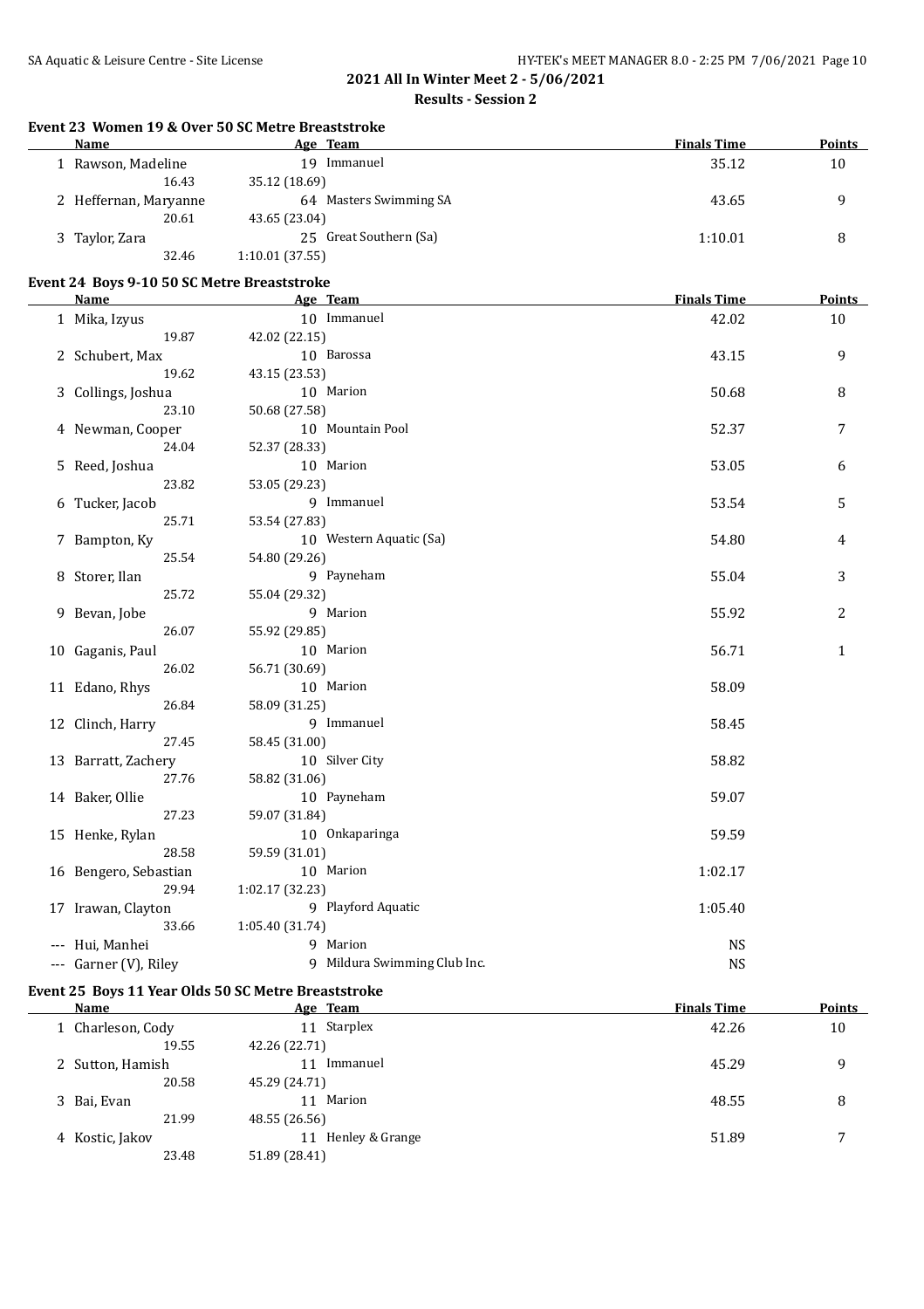# **(Event 25 Boys 11 Year Olds 50 SC Metre Breaststroke)**

| Name              | Age Team            | <b>Finals Time</b> | <b>Points</b> |
|-------------------|---------------------|--------------------|---------------|
| 5 Storer, Raphael | Payneham<br>11      | 51.92              | b             |
| 24.17             | 51.92 (27.75)       |                    |               |
| 6 Martin, Jack    | Marion<br>11        | 52.08              |               |
| 24.99             | 52.08 (27.09)       |                    |               |
| 7 Schulz, Nathan  | Mountain Pool<br>11 | 52.36              | 4             |
| 24.24             | 52.36 (28.12)       |                    |               |

### **Event 25 Boys 12 Year Olds 50 SC Metre Breaststroke**

| <u>Name</u>   | Age Team                                                                                                                                                                                            | <b>Finals Time</b> | <b>Points</b> |
|---------------|-----------------------------------------------------------------------------------------------------------------------------------------------------------------------------------------------------|--------------------|---------------|
|               | 12 Barossa                                                                                                                                                                                          | 37.29              | 10            |
| 17.19         | 37.29 (20.10)                                                                                                                                                                                       |                    |               |
|               | 12 West Coast (Sa)                                                                                                                                                                                  | 42.81              | 9             |
| 19.47         | 42.81 (23.34)                                                                                                                                                                                       |                    |               |
|               | 12 Silver City                                                                                                                                                                                      | 44.36              | 8             |
| 20.28         | 44.36 (24.08)                                                                                                                                                                                       |                    |               |
|               | 12 Gawler                                                                                                                                                                                           | 45.69              | 7             |
| 20.91         | 45.69 (24.78)                                                                                                                                                                                       |                    |               |
|               | 12 Kent Town                                                                                                                                                                                        | 46.12              | 6             |
| 20.88         | 46.12 (25.24)                                                                                                                                                                                       |                    |               |
|               | 12 Barossa                                                                                                                                                                                          | 48.64              | 5             |
| 22.48         | 48.64 (26.16)                                                                                                                                                                                       |                    |               |
|               | 12 Marion                                                                                                                                                                                           | 49.10              | 4             |
| 24.09         | 49.10 (25.01)                                                                                                                                                                                       |                    |               |
|               | 12 Tea Tree Gully                                                                                                                                                                                   | 50.18              | 3             |
| 23.49         | 50.18 (26.69)                                                                                                                                                                                       |                    |               |
|               | 12 Tea Tree Gully                                                                                                                                                                                   | 51.32              | 2             |
| 24.24         | 51.32 (27.08)                                                                                                                                                                                       |                    |               |
|               | 12 Payneham                                                                                                                                                                                         | 53.75              | $\mathbf{1}$  |
| 25.28         | 53.75 (28.47)                                                                                                                                                                                       |                    |               |
| Wright, Eamon | 12 Immanuel                                                                                                                                                                                         | NS.                |               |
| Walsh, Oliver | 12 Broken Hill Aquatic                                                                                                                                                                              | <b>NS</b>          |               |
|               | 1 Sloane, Angus<br>2 Dingwall, Oscar<br>3 Barratt, Max<br>4 Nys, Lachie<br>5 Liu, Howard<br>6 Towers, Fabricio<br>7 Stanley, Will<br>8 El-Youssef, Jamal<br>9 Finoia, Alessandro<br>10 Baker, James |                    |               |

# **Event 25 Boys 13 Year Olds 50 SC Metre Breaststroke**

| Name                    | Age Team                   | <b>Finals Time</b> | <b>Points</b> |
|-------------------------|----------------------------|--------------------|---------------|
| Barton, Edward          | Kent Town<br>13            | 33.05              | 10            |
| 15.21                   | 33.05 (17.84)              |                    |               |
| 2 Zammit, Lachlan       | Playford Aquatic<br>13     | 41.08              | 9             |
| 18.47                   | 41.08 (22.61)              |                    |               |
| 3 Atkinson, Tyler       | Southern Performance<br>13 | 42.68              | 8             |
| 19.67                   | 42.68 (23.01)              |                    |               |
| 4 Doman, Marcus         | Tea Tree Gully<br>13       | 44.60              | 7             |
| 20.25                   | 44.60 (24.35)              |                    |               |
| 5 Varela, Sebastian     | 13 Marion                  | 47.17              | 6             |
| 21.44                   | 47.17 (25.73)              |                    |               |
| Joseph, Aditya<br>$---$ | Tea Tree Gully<br>13       | <b>NS</b>          |               |

# **Event 25 Boys 14 Year Olds 50 SC Metre Breaststroke**

| <b>Name</b> |                                                                                                                           | <b>Finals Time</b> | <b>Points</b> |
|-------------|---------------------------------------------------------------------------------------------------------------------------|--------------------|---------------|
|             | 14 Kent Town                                                                                                              | 36.14              | 10            |
| 16.47       | 36.14 (19.67)                                                                                                             |                    |               |
|             | 14 Barossa                                                                                                                | 36.28              | 9             |
| 17.04       | 36.28 (19.24)                                                                                                             |                    |               |
|             | 14 Payneham                                                                                                               | 41.65              | 8             |
| 19.54       | 41.65(22.11)                                                                                                              |                    |               |
|             | 14 Barossa                                                                                                                | 47.94              | 7             |
| 21.37       | 47.94 (26.57)                                                                                                             |                    |               |
|             | 14 Starplex                                                                                                               | <b>NS</b>          |               |
|             | 14 Immanuel                                                                                                               | <b>NS</b>          |               |
|             | 1 Lawson, Jack<br>2 Cregan, Gabriel<br>3 Dunning, Elliot<br>4 Collins, Charlie<br>--- Tilmouth, Nick<br>--- Fear, Lachlan | Age Team           |               |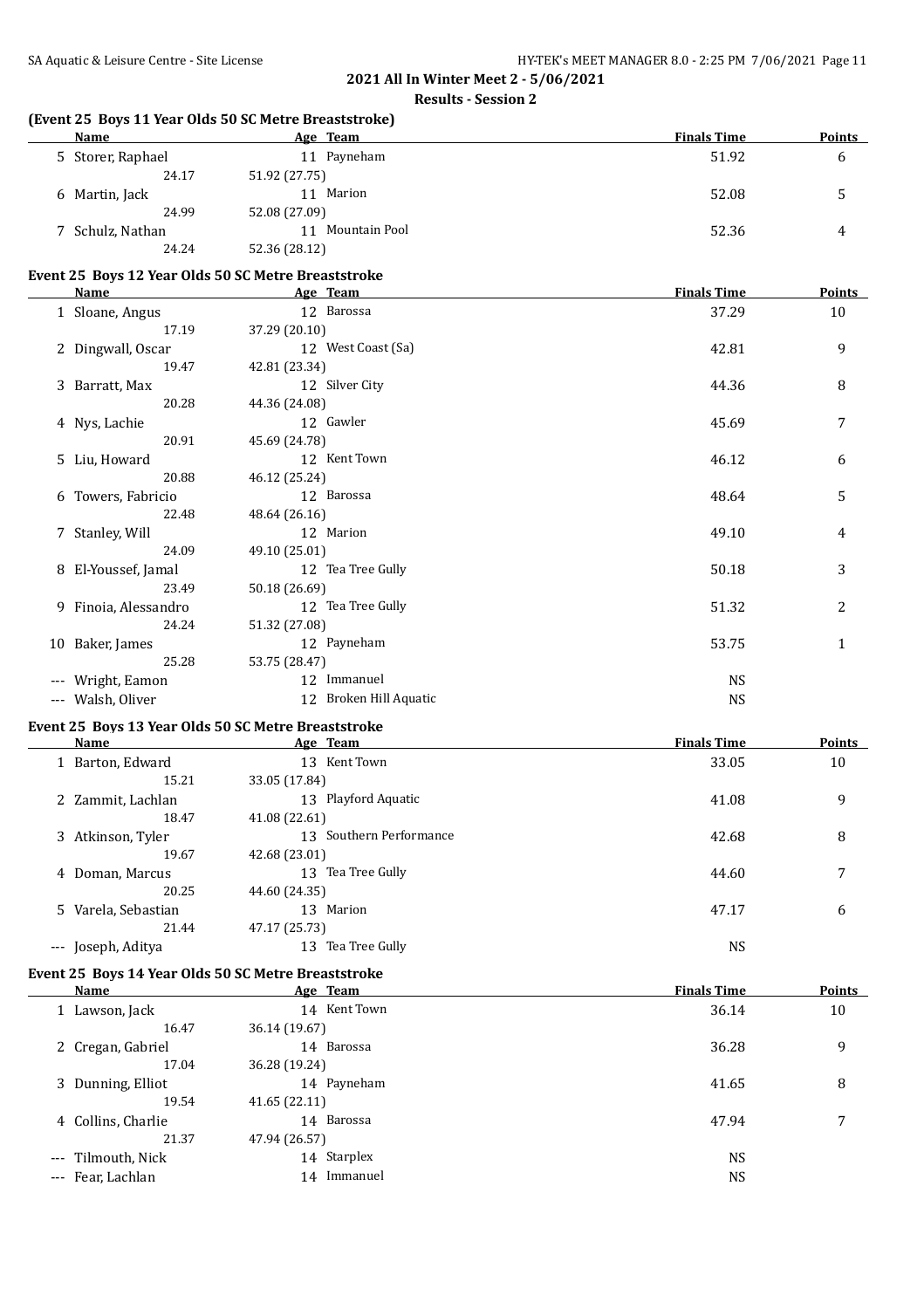# **Results - Session 2**

# **Event 25 Men 15 Year Olds 50 SC Metre Breaststroke**

| Name                                                | Age Team                                                       |                 |                 | <b>Finals Time</b> | <b>Points</b> |
|-----------------------------------------------------|----------------------------------------------------------------|-----------------|-----------------|--------------------|---------------|
| 1 Poole, Isaac                                      | 15 Starplex                                                    |                 |                 | 32.46              | 10            |
| 14.99                                               | 32.46 (17.47)                                                  |                 |                 |                    |               |
| 2 Nelson, Regan                                     | 15 Kent Town                                                   |                 |                 | 33.05              | 9             |
| 15.34                                               | 33.05 (17.71)                                                  |                 |                 |                    |               |
| 3 Phua, Zane                                        | 15 Kent Town                                                   |                 |                 | 33.63              | 8             |
| 15.42                                               | 33.63 (18.21)                                                  |                 |                 |                    |               |
| 4 Washington, Lachlan                               | 15 Immanuel                                                    |                 |                 | 33.86              | 7             |
| 15.37                                               | 33.86 (18.49)                                                  |                 |                 |                    |               |
| 5 Chan, Aidan                                       | 15 Henley & Grange                                             |                 |                 | 34.59              | 6             |
| 15.91                                               | 34.59 (18.68)                                                  |                 |                 |                    |               |
| 6 Wiggett, Alexander                                | 15 Southern Performance                                        |                 |                 | 35.82              | 5             |
| 16.46                                               | 35.82 (19.36)                                                  |                 |                 |                    |               |
| 7 Tolladay, Harry                                   | 15 Kent Town                                                   |                 |                 | 36.19              | 4             |
| 16.70                                               | 36.19 (19.49)                                                  |                 |                 |                    |               |
| 8 Webb-Vance, Henry                                 | 15 Marion                                                      |                 |                 | 37.00              | 3             |
| 16.84                                               | 37.00 (20.16)                                                  |                 |                 |                    |               |
| 9 Feder, Dylan                                      | 15 Southern Performance                                        |                 |                 | 37.11              | 2             |
| 17.06                                               | 37.11 (20.05)                                                  |                 |                 |                    |               |
| 10 Jude, Joseph                                     | 15 Tea Tree Gully                                              |                 |                 | 38.18              | $\mathbf{1}$  |
| 17.86                                               | 38.18 (20.32)                                                  |                 |                 |                    |               |
| --- Guth, Zac                                       | 15 Kent Town                                                   |                 |                 | <b>NS</b>          |               |
|                                                     |                                                                |                 |                 |                    |               |
| Name                                                | Event 25 Men 16 Year Olds 50 SC Metre Breaststroke<br>Age Team |                 |                 | <b>Finals Time</b> | Points        |
| 1 Lehmann, Reuben                                   | 16 Immanuel                                                    |                 |                 | 33.21              | 10            |
| 15.16                                               | 33.21 (18.05)                                                  |                 |                 |                    |               |
| 2 Fusco, Joseph                                     | 16 Henley & Grange                                             |                 |                 | 35.01              | 9             |
| 16.03                                               | 35.01 (18.98)                                                  |                 |                 |                    |               |
| 3 Collins, Harper                                   | 16 Barossa                                                     |                 |                 | 41.99              | 8             |
| 18.72                                               | 41.99 (23.27)                                                  |                 |                 |                    |               |
|                                                     |                                                                |                 |                 |                    |               |
| Event 25 Men 17-18 50 SC Metre Breaststroke         |                                                                |                 |                 |                    |               |
| Name                                                | Age Team                                                       |                 |                 | <b>Finals Time</b> | Points        |
| 1 Semmens, Jacob                                    | 18 Western Aquatic (Sa)                                        |                 |                 | 33.19              | 10            |
| 15.41                                               | 33.19 (17.78)                                                  |                 |                 |                    |               |
| 2 Sologub, Gregory                                  | 18 Norwood                                                     |                 |                 | 35.98              | 9             |
| 16.37                                               | 35.98 (19.61)                                                  |                 |                 |                    |               |
| Event 25 Men 19 & Over 50 SC Metre Breaststroke     |                                                                |                 |                 |                    |               |
| <b>Name</b>                                         | Age Team                                                       |                 |                 | <b>Finals Time</b> | <b>Points</b> |
| 1 Stone, Jesse                                      | 21 Starplex                                                    |                 |                 | 29.66              | 10            |
| 13.61                                               | 29.66 (16.05)                                                  |                 |                 |                    |               |
| 2 Coleman, Alexander                                | 21 Immanuel                                                    |                 |                 | 30.75              | 9             |
| 14.15                                               | 30.75 (16.60)                                                  |                 |                 |                    |               |
| 3 Jackson, Jack                                     | 19 Western Aquatic (Sa)                                        |                 |                 | 37.16              | 8             |
| 17.10                                               | 37.16 (20.06)                                                  |                 |                 |                    |               |
|                                                     |                                                                |                 |                 |                    |               |
| Event 26 Girls 10-11 100 SC Metre IM<br><b>Name</b> | Age Team                                                       |                 |                 | <b>Finals Time</b> | <b>Points</b> |
|                                                     | 11 Silver City                                                 |                 |                 | 1:18.22            | 10            |
| 1 Molloy, Scarlett<br>16.06                         | 36.65 (20.59)                                                  |                 | 1:18.22 (18.70) |                    |               |
|                                                     | 11 Tea Tree Gully                                              | 59.52 (22.87)   |                 |                    |               |
| 2 Basic, Emilia<br>15.98                            | 35.89 (19.91)                                                  | 59.92 (24.03)   | 1:18.34 (18.42) | 1:18.34            | 9             |
|                                                     | 11 Marion                                                      |                 |                 | 1:21.26            | 8             |
| 3 Crean, Allegra<br>17.09                           | 37.29 (20.20)                                                  | 1:02.46 (25.17) | 1:21.26 (18.80) |                    |               |
| 4 Crossman, Ebony                                   | 10 Clovercrest                                                 |                 |                 | 1:21.83            | 7             |
| 16.13                                               | 37.62 (21.49)                                                  | 1:02.41 (24.79) | 1:21.83 (19.42) |                    |               |
|                                                     |                                                                |                 |                 |                    |               |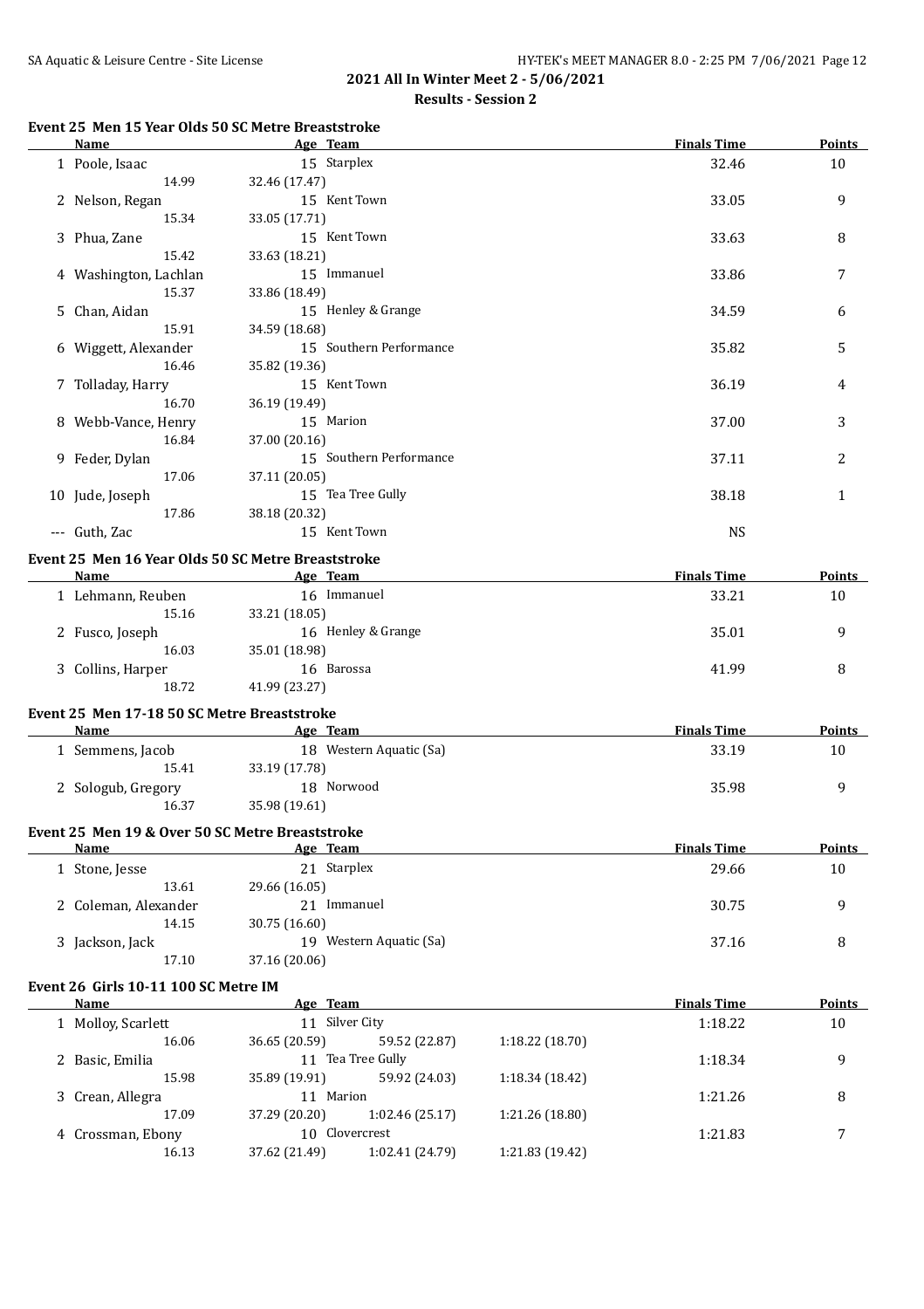### **(Event 26 Girls 10-11 100 SC Metre IM)**

| <b>Name</b>              | Age Team                         | <u> 1980 - Johann Barbara, martxa alemaniar a</u> | <b>Finals Time</b> | <b>Points</b>  |
|--------------------------|----------------------------------|---------------------------------------------------|--------------------|----------------|
| 5 Linke, Jasmine         | 11 Kent Town                     |                                                   | 1:22.32            | 6              |
| 16.47                    | 37.43 (20.96)<br>1:04.22 (26.79) | 1:22.32 (18.10)                                   |                    |                |
| 6 Thomas, Milla          | 11 Immanuel                      |                                                   | 1:23.33            | 5              |
| 17.87                    | 1:05.17()                        | 1:23.33 (18.16)                                   |                    |                |
|                          | 11 Henley & Grange               |                                                   |                    |                |
| 7 Lugg, Lucinda          |                                  |                                                   | 1:25.28            | 4              |
| 18.10                    | 1:05.45()                        | 1:25.28 (19.83)                                   |                    |                |
| 8 Hallam, Sophia         | 10 Marion                        |                                                   | 1:26.06            | 3              |
| 17.73                    | 40.69 (22.96)<br>1:07.03 (26.34) | 1:26.06 (19.03)                                   |                    |                |
| 9 Cox, Emmy              | 11 Barossa                       |                                                   | 1:27.05            | $\overline{2}$ |
| 18.10                    | 40.10 (22.00)<br>1:06.30(26.20)  | 1:27.05 (20.75)                                   |                    |                |
| 10 Charleson, Olive      | 11 Western Aquatic (Sa)          |                                                   | 1:27.75            | $\mathbf{1}$   |
| 17.73                    | 39.06 (21.33) 1:06.93 (27.87)    | 1:27.75 (20.82)                                   |                    |                |
| 11 Santos, Zoe           | 10 Norwood                       |                                                   | 1:27.84            |                |
| 19.27                    | 41.86 (22.59) 1:08.34 (26.48)    | 1:27.84 (19.50)                                   |                    |                |
| 12 Greenham, Violet      | 11 Playford Aquatic              |                                                   | 1:28.82            |                |
| 17.92                    | 43.63 (25.71) 1:08.21 (24.58)    | 1:28.82 (20.61)                                   |                    |                |
|                          | 11 Mt Gambier                    |                                                   |                    |                |
| 13 Stratford, Indee      |                                  |                                                   | 1:29.23            |                |
| 18.29                    | 41.70 (23.41) 1:08.51 (26.81)    | 1:29.23 (20.72)                                   |                    |                |
| 14 Parry, Hana           | 11 Tea Tree Gully                |                                                   | 1:29.39            |                |
| 15.83                    | 39.04 (23.21) 1:08.39 (29.35)    | 1:29.39 (21.00)                                   |                    |                |
| 15 Placanica, Alesha     | 10 Clovercrest                   |                                                   | 1:29.78            |                |
| 19.96                    | 43.12 (23.16) 1:09.01 (25.89)    | 1:29.78 (20.77)                                   |                    |                |
| 16 Forster, Ella         | 11 Clovercrest                   |                                                   | 1:29.83            |                |
| 18.01                    | 40.98 (22.97) 1:09.57 (28.59)    | 1:29.83 (20.26)                                   |                    |                |
| 17 Song, Siyu            | 11 Henley & Grange               |                                                   | 1:30.16            |                |
| 18.31                    | 42.10 (23.79) 1:08.72 (26.62)    | 1:30.16 (21.44)                                   |                    |                |
|                          | 11 Marion                        |                                                   | 1:32.69            |                |
| 18 Bevan, Jasmine        |                                  |                                                   |                    |                |
| 19.77                    | 42.18 (22.41) 1:11.70 (29.52)    | 1:32.69 (20.99)                                   |                    |                |
| 19 Baker, Amelia         | 11 Southern Performance          |                                                   | 1:33.78            |                |
| 18.35                    | 41.18 (22.83) 1:13.21 (32.03)    | 1:33.78 (20.57)                                   |                    |                |
| *20 Sebestyen, Laura     | 10 Marion                        |                                                   | 1:36.77            |                |
| 20.12                    | 45.61 (25.49) 1:13.66 (28.05)    | 1:36.77(23.11)                                    |                    |                |
| *20 Giro, Aleksandra     | 10 Payneham                      |                                                   | 1:36.77            |                |
|                          | 44.39 () 1:36.77 (52.38)         |                                                   |                    |                |
| 22 Shannon, Isabella     | 11 Barossa                       |                                                   | 1:37.54            |                |
| 20.00                    | 44.17 (24.17)<br>1:16.54 (32.37) | 1:37.54 (21.00)                                   |                    |                |
| 23 Leaver, Georgiana     | 11 Marion                        |                                                   | 1:37.95            |                |
| 19.22                    | 1:16.11(33.45)<br>42.66 (23.44)  | 1:37.95 (21.84)                                   |                    |                |
|                          | 10 Western Aquatic (Sa)          |                                                   |                    |                |
| 24 Greatrex, Kate        |                                  |                                                   | 1:38.90            |                |
| 20.24                    | 1:19.18 (33.07)<br>46.11 (25.87) | 1:38.90 (19.72)                                   |                    |                |
| 25 Marschall, Ruby       | 11 Gawler                        |                                                   | 1:39.96            |                |
| 21.87                    | 48.39 (26.52)<br>1:16.30 (27.91) | 1:39.96 (23.66)                                   |                    |                |
| 26 Venables, Kiana       | 10 Unley                         |                                                   | 1:42.82            |                |
| 22.09                    | 50.17 (28.08)<br>1:19.84 (29.67) | 1:42.82 (22.98)                                   |                    |                |
| 27 Towers, Emily         | 11 Barossa                       |                                                   | 1:43.17            |                |
| 19.81                    | 1:18.08()                        | 1:43.17 (25.09)                                   |                    |                |
| 28 Henty-Charles, Keeley | 10 Marion                        |                                                   | 1:45.53            |                |
| 23.74                    | 50.49 (26.75)<br>1:23.66 (33.17) | 1:45.53 (21.87)                                   |                    |                |
| 29 Mugford, Miley        | 10 Onkaparinga                   |                                                   | 1:46.07            |                |
| 21.75                    | 47.65 (25.90)<br>1:21.73 (34.08) | 1:46.07 (24.34)                                   |                    |                |
| 30 Skeen, Sophie         | 10 Starplex                      |                                                   | 1:46.75            |                |
|                          |                                  |                                                   |                    |                |
| 24.24                    | 52.58 (28.34)<br>1:23.42 (30.84) | 1:46.75 (23.33)                                   |                    |                |
| 31 Warriner, Phoebe      | 11 Marion                        |                                                   | 1:47.43            |                |
| 26.18                    | 53.34 (27.16)<br>1:24.15 (30.81) | 1:47.43 (23.28)                                   |                    |                |
| 32 Newman, Alicia        | 10 Mountain Pool                 |                                                   | 1:53.66            |                |
| 25.10                    | 53.27 (28.17)<br>1:27.19 (33.92) | 1:53.66 (26.47)                                   |                    |                |
| 33 Jacobs, Kerryann      | 10 Whyalla                       |                                                   | 2:09.18            |                |
|                          | 1:37.39 (37.79)<br>59.60()       | 2:09.18 (31.79)                                   |                    |                |
|                          |                                  |                                                   |                    |                |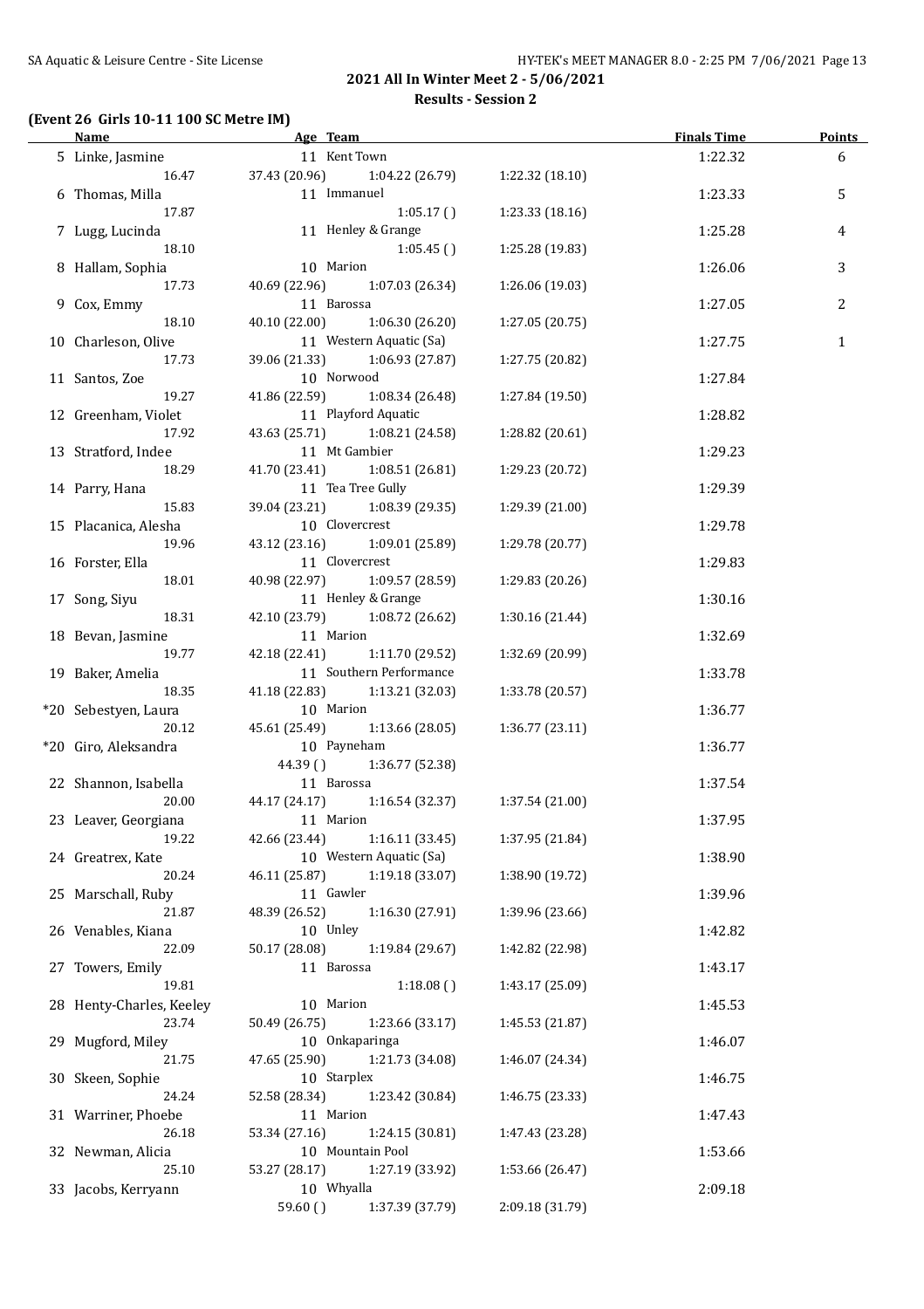# **Results - Session 2**

# **(Event 26 Girls 10-11 100 SC Metre IM)**

| Name                        | Age Team             | <b>Finals Time</b> | <b>Points</b> |
|-----------------------------|----------------------|--------------------|---------------|
| --- Helps, Maya             | 10 Marion            | DQ                 |               |
| Not on back off wall - back |                      |                    |               |
|                             | DQ(56.10)<br>51.75() |                    |               |
| --- Lawrence, Akira         | 11 Tea Tree Gully    | <b>NS</b>          |               |
| --- Heywood, Alexa          | 10 Unley             | <b>NS</b>          |               |
| --- Sloane, Georgiana       | 11 Barossa           | <b>NS</b>          |               |
| --- Edgecomb, Matilda       | 10 Tea Tree Gully    | <b>NS</b>          |               |
| --- Gray, Claire            | 10 Marion            | <b>NS</b>          |               |
|                             |                      |                    |               |

### **Event 26 Girls 12 Year Olds 100 SC Metre IM**

| Name and the second state of the second state of the second state of the second state of the second state of the second state of the second state of the second state of the second state of the second state of the second st | Age Team           |                               |                 | <b>Finals Time</b> | <b>Points</b>  |
|--------------------------------------------------------------------------------------------------------------------------------------------------------------------------------------------------------------------------------|--------------------|-------------------------------|-----------------|--------------------|----------------|
| 1 Pronk, Maisy                                                                                                                                                                                                                 | 12 Immanuel        |                               |                 | 1:20.38            | 10             |
| 15.50                                                                                                                                                                                                                          |                    | 35.11 (19.61) 1:01.69 (26.58) | 1:20.38 (18.69) |                    |                |
| 2 Thomas, Arabella                                                                                                                                                                                                             |                    | 12 Onkaparinga                |                 | 1:20.60            | 9              |
| 17.29                                                                                                                                                                                                                          |                    | 37.56 (20.27) 1:02.53 (24.97) | 1:20.60(18.07)  |                    |                |
| 3 Harris, Lauren                                                                                                                                                                                                               | 12 Payneham        |                               |                 | 1:24.92            | 8              |
| 19.05                                                                                                                                                                                                                          |                    | 41.25 (22.20) 1:06.12 (24.87) | 1:24.92 (18.80) |                    |                |
| 4 Romanowski, Georgia                                                                                                                                                                                                          |                    | 12 Southern Performance       |                 | 1:26.13            | $\overline{7}$ |
| 17.13                                                                                                                                                                                                                          |                    | 39.21 (22.08) 1:06.15 (26.94) | 1:26.13 (19.98) |                    |                |
| 5 Fletcher, Mallika                                                                                                                                                                                                            | 12 Barossa         |                               |                 | 1:26.83            | 6              |
|                                                                                                                                                                                                                                |                    | $40.19$ () $1:06.52$ (26.33)  | 1:26.83 (20.31) |                    |                |
| 6 Mann, Kayla                                                                                                                                                                                                                  | 12 Mountain Pool   |                               |                 | 1:27.38            | 5              |
| 17.16                                                                                                                                                                                                                          |                    | 39.47 (22.31) 1:06.53 (27.06) | 1:27.38 (20.85) |                    |                |
| 7 Greatrex, Abby                                                                                                                                                                                                               |                    | 12 Western Aquatic (Sa)       |                 | 1:27.41            | 4              |
| 17.99                                                                                                                                                                                                                          |                    | 40.05 (22.06) 1:07.67 (27.62) | 1:27.41 (19.74) |                    |                |
| 8 McKenna, Zoe                                                                                                                                                                                                                 |                    | 12 Onkaparinga                |                 |                    | 3              |
| 17.91                                                                                                                                                                                                                          |                    | 42.65 (24.74) 1:07.03 (24.38) | 1:28.37 (21.34) |                    |                |
| 9 Lyons, Imogen                                                                                                                                                                                                                | 12 Whyalla         |                               |                 | 1:29.03            | $\overline{2}$ |
| 18.44                                                                                                                                                                                                                          |                    | 40.65 (22.21) 1:06.58 (25.93) | 1:29.03 (22.45) |                    |                |
| 10 Williams, Eve                                                                                                                                                                                                               | 12 Norwood         |                               |                 | 1:29.47            | $\mathbf{1}$   |
| 20.13                                                                                                                                                                                                                          |                    | 42.11 (21.98) 1:08.25 (26.14) | 1:29.47 (21.22) |                    |                |
| 11 Schubert, Emma                                                                                                                                                                                                              | 12 Barossa         |                               |                 | 1:29.66            |                |
| 18.00                                                                                                                                                                                                                          |                    | 40.32 (22.32) 1:08.81 (28.49) | 1:29.66 (20.85) |                    |                |
| 12 Andrew-Thring, Tayla                                                                                                                                                                                                        | 12 Henley & Grange |                               |                 | 1:31.68            |                |
| 21.24                                                                                                                                                                                                                          |                    | 45.09 (23.85) 1:09.90 (24.81) | 1:31.68 (21.78) |                    |                |
| 13 Cox, Kenzie                                                                                                                                                                                                                 | 12 Barossa         |                               |                 | 1:35.81            |                |
| 21.01                                                                                                                                                                                                                          |                    | 47.58 (26.57) 1:13.62 (26.04) | 1:35.81 (22.19) |                    |                |
| --- Gaganis, Maria                                                                                                                                                                                                             | 12 Marion          |                               |                 | <b>NS</b>          |                |

#### **Event 26 Girls 13 Year Olds 100 SC Metre IM**

| Name                 | Age Team      |                    |                 | <b>Finals Time</b> | <b>Points</b> |
|----------------------|---------------|--------------------|-----------------|--------------------|---------------|
| 1 Eskandari, Natasha |               | 13 Kent Town       |                 | 1:09.87            | 10            |
| 14.45                | 33.08 (18.63) | 53.45 (20.37)      | 1:09.87(16.42)  |                    |               |
| 2 Conroy, Charlotte  | 13 Marion     |                    |                 | 1:14.84            | 9             |
| 15.47                | 36.10 (20.63) | 56.95 (20.85)      | 1:14.84 (17.89) |                    |               |
| 3 Dingwall, Alinta   |               | 13 West Coast (Sa) |                 | 1:14.88            | 8             |
| 15.74                | 34.84 (19.10) | 58.12 (23.28)      | 1:14.88(16.76)  |                    |               |
| 4 Charles, Tahli     | 13 Marion     |                    |                 | 1:16.57            | 7             |
| 16.63                | 37.71 (21.08) | 58.53 (20.82)      | 1:16.57(18.04)  |                    |               |
| 5 Phillips, Ruby     | 13 Marion     |                    |                 | 1:17.55            | 6             |
| 16.59                | 36.95 (20.36) | 59.59 (22.64)      | 1:17.55(17.96)  |                    |               |
| 6 Santos, Kennedy    | 13 Norwood    |                    |                 | 1:18.01            | 5             |
| 15.66                | 35.94 (20.28) | 59.82 (23.88)      | 1:18.01(18.19)  |                    |               |
| 7 Smit, Viane        | 13 Marion     |                    |                 | 1:18.77            | 4             |
| 15.68                | 35.83 (20.15) | 1:00.41(24.58)     | 1:18.77(18.36)  |                    |               |
| 8 Shannon, Charlotte | 13 Barossa    |                    |                 | 1:19.06            | 3             |
| 15.48                | 35.22 (19.74) | 1:00.24(25.02)     | 1:19.06 (18.82) |                    |               |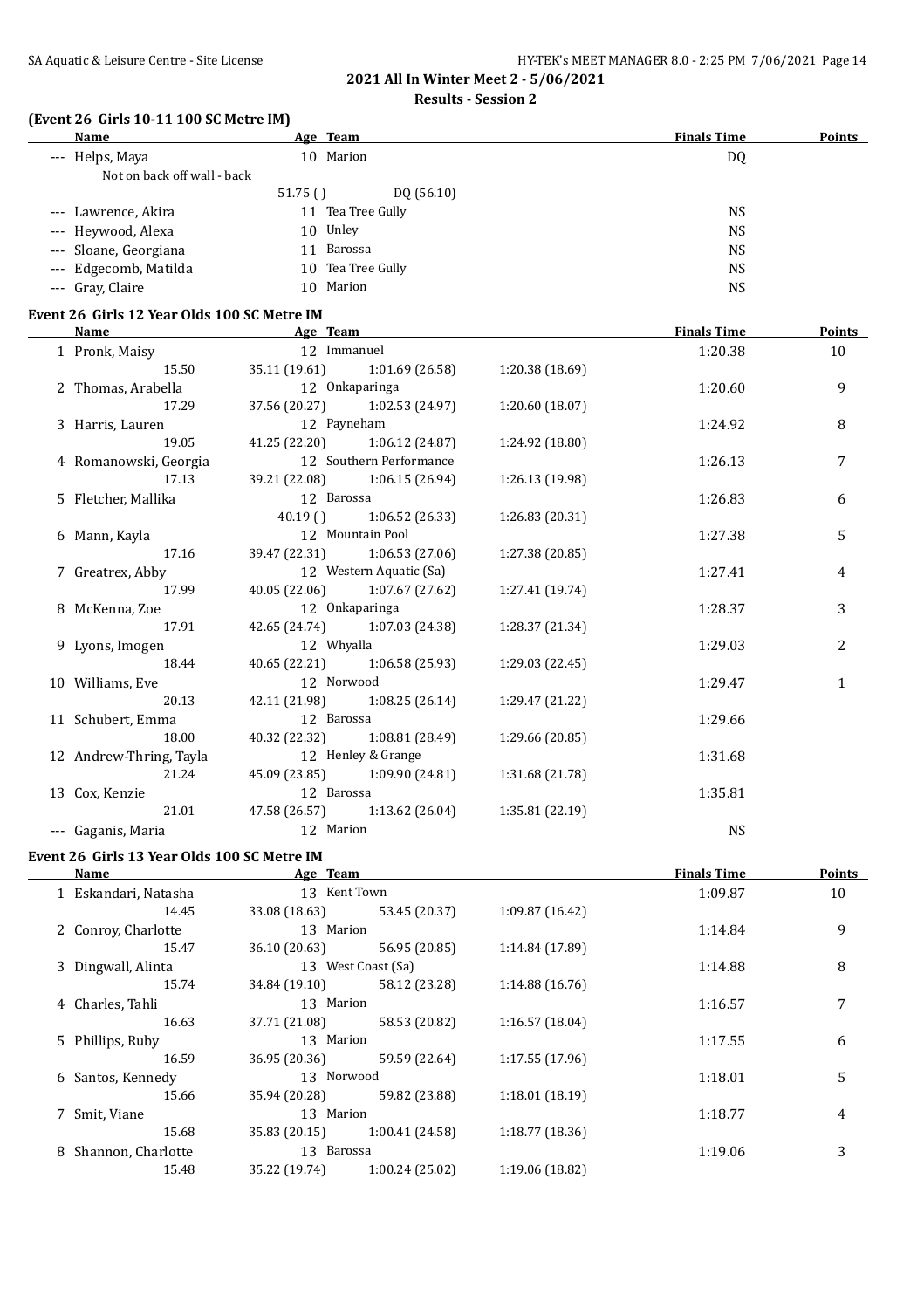### **Results - Session 2**

### **(Event 26 Girls 13 Year Olds 100 SC Metre IM)**

| Name                                        | Age Team                             |                                               |                 | <b>Finals Time</b> | <b>Points</b> |
|---------------------------------------------|--------------------------------------|-----------------------------------------------|-----------------|--------------------|---------------|
| 9 Tolladay, Emily                           | 13 Kent Town                         |                                               |                 | 1:19.10            | 2             |
| 16.31                                       |                                      | 36.83 (20.52) 1:00.61 (23.78)                 | 1:19.10 (18.49) |                    |               |
| 10 Czechowicz, Katarina                     | 13 Kent Town                         |                                               |                 | 1:21.76            | $\mathbf{1}$  |
| 17.36                                       |                                      | 38.61 (21.25) 1:03.23 (24.62)                 | 1:21.76 (18.53) |                    |               |
| 11 Davies, Rosie                            | 13 Marion                            |                                               |                 | 1:23.13            |               |
| 16.39                                       |                                      | 37.14 (20.75) 1:04.70 (27.56)                 | 1:23.13 (18.43) |                    |               |
| 12 Wheeler, Lani                            | 13 Onkaparinga                       |                                               |                 | 1:24.39            |               |
| 17.08                                       |                                      | 38.11 (21.03) 1:04.78 (26.67)                 | 1:24.39 (19.61) |                    |               |
| 13 Joubert, Amy                             | 13 Immanuel                          |                                               |                 | 1:24.44            |               |
| 17.32                                       |                                      | 38.94 (21.62) 1:05.60 (26.66)                 | 1:24.44 (18.84) |                    |               |
| 14 Newman, Ella                             | 13 Mountain Pool                     |                                               |                 | 1:34.09            |               |
| 18.21                                       |                                      | 41.17 (22.96) 1:10.59 (29.42) 1:34.09 (23.50) |                 |                    |               |
| Event 26 Girls 14 Year Olds 100 SC Metre IM |                                      |                                               |                 |                    |               |
| <b>Name</b>                                 | <b>Example 2</b> Separate 2 Age Team |                                               |                 | <b>Finals Time</b> | <b>Points</b> |
| 1 Ekins, Caitlyn                            | 14 Kent Town                         |                                               |                 | 1:12.40            | 10            |
| 14.38                                       |                                      | 33.11 (18.73) 55.26 (22.15)                   | 1:12.40(17.14)  |                    |               |
| 2 Jenzen, Georgie                           | 14 Immanuel                          |                                               |                 | 1:17.19            | 9             |
| 16.30                                       |                                      | 35.57 (19.27) 59.72 (24.15)                   | 1:17.19(17.47)  |                    |               |
| 3 Adams, Sasha                              | 14 Immanuel                          |                                               |                 | 1:17.75            | 8             |
| 16.27                                       |                                      | 36.01 (19.74) 59.75 (23.74)                   | 1:17.75(18.00)  |                    |               |
| 4 Axon, Mya                                 | 14 Marion                            |                                               |                 | 1:18.00            | 7             |
| 16.11                                       |                                      | 36.37 (20.26) 59.59 (23.22)                   | 1:18.00(18.41)  |                    |               |
| 5 McKay, Ella                               | 14 Kent Town                         |                                               |                 | 1:18.71            | 6             |
| 15.98                                       |                                      | 36.44 (20.46) 1:00.11 (23.67) 1:18.71 (18.60) |                 |                    |               |
|                                             |                                      |                                               |                 |                    |               |

| Name              | Age Team     |                                 |                 | <b>Finals Time</b> | Points |
|-------------------|--------------|---------------------------------|-----------------|--------------------|--------|
| 1 Ekins, Caitlyn  | 14 Kent Town |                                 |                 | 1:12.40            | 10     |
| 14.38             |              | 33.11 (18.73) 55.26 (22.15)     | 1:12.40(17.14)  |                    |        |
| 2 Jenzen, Georgie | 14 Immanuel  |                                 |                 | 1:17.19            | 9      |
| 16.30             |              | 35.57 (19.27) 59.72 (24.15)     | 1:17.19(17.47)  |                    |        |
| 3 Adams, Sasha    | 14 Immanuel  |                                 |                 | 1:17.75            | 8      |
| 16.27             |              | 36.01 (19.74) 59.75 (23.74)     | 1:17.75(18.00)  |                    |        |
| 4 Axon, Mya       | 14 Marion    |                                 |                 | 1:18.00            |        |
| 16.11             |              | 36.37 (20.26) 59.59 (23.22)     | 1:18.00(18.41)  |                    |        |
| 5 McKay, Ella     | 14 Kent Town |                                 |                 | 1:18.71            | 6      |
| 15.98             |              | 36.44 (20.46) 1:00.11 (23.67)   | 1:18.71(18.60)  |                    |        |
| 6 Basic, Katarina |              | 14 Tea Tree Gully               |                 | 1:23.15            | 5      |
| 16.74             |              | $37.29(20.55)$ $1:03.89(26.60)$ | 1:23.15(19.26)  |                    |        |
| 7 Hogarth, Sophie | 14 Norwood   |                                 |                 | 1:25.67            | 4      |
| 17.79             |              | 38.25 (20.46) 1:04.62 (26.37)   | 1:25.67(21.05)  |                    |        |
| 8 Arnott, Ailsa   | 14 Marion    |                                 |                 | 1:36.83            | 3      |
| 19.28             |              | 44.15 (24.87) 1:14.09 (29.94)   | 1:36.83 (22.74) |                    |        |
| 9 Willett, Emily  |              | 14 Onkaparinga                  |                 | 1:54.65            | 2      |
| 25.66             |              | 55.11 (29.45) 1:29.46 (34.35)   | 1:54.65(25.19)  |                    |        |

# **Event 26 Women 15 Year Olds 100 SC Metre IM**

| Name                 | Age Team      |                |                 | <b>Finals Time</b> | Points |
|----------------------|---------------|----------------|-----------------|--------------------|--------|
| 1 Hansen, Stephanie  |               | 15 Clovercrest |                 | 1:12.22            | 10     |
| 15.04                | 34.25 (19.21) | 54.78 (20.53)  | 1:12.22 (17.44) |                    |        |
| 2 Ryan, Matilda      | 15 Kent Town  |                |                 | 1:15.54            | 9      |
| 15.00                | 34.00 (19.00) | 57.77 (23.77)  | 1:15.54(17.77)  |                    |        |
| 3 Schubert, Nyah     |               | 15 Barossa     |                 | 1:16.79            | 8      |
| 15.26                | 34.19 (18.93) | 58.94 (24.75)  | 1:16.79(17.85)  |                    |        |
| 4 Bailey, Breanna    |               | 15 Norwood     |                 | 1:18.19            | 7      |
|                      | 34.70()       | 59.55 (24.85)  | 1:18.19(18.64)  |                    |        |
| 5 Jones, Ffion       | 15 Immanuel   |                |                 | 1:19.89            | 6      |
| 15.75                | 36.79 (21.04) | 1:00.94(24.15) | 1:19.89 (18.95) |                    |        |
| --- Beaumont, Louisa | 15 Unley      |                |                 | <b>NS</b>          |        |

# **Event 26 Women 16 Year Olds 100 SC Metre IM**

 $\overline{\phantom{0}}$ 

| <b>Name</b>        | Age Team      |                   |                 | <b>Finals Time</b> | <b>Points</b> |
|--------------------|---------------|-------------------|-----------------|--------------------|---------------|
| 1 Brooks, Cassie   |               | 16 Marion         |                 | 1:09.17            | 10            |
| 14.31              | 33.28 (18.97) | 53.11 (19.83)     | 1:09.17(16.06)  |                    |               |
| 2 Nicholl, Chelsea | 16 Immanuel   |                   |                 | 1:14.38            | q             |
| 14.69              | 33.80 (19.11) | 56.81 (23.01)     | 1:14.38(17.57)  |                    |               |
| 3 Martin, Taliah   | 16 Marion     |                   |                 | 1:21.86            | 8             |
| 16.98              | 38.14 (21.16) | 1:02.81 (24.67)   | 1:21.86 (19.05) |                    |               |
| 4 Pruszinski, Lisa |               | 16 Tea Tree Gully |                 | 1:24.18            | 7             |
| 18.39              | 41.80 (23.41) | 1:05.29 (23.49)   | 1:24.18 (18.89) |                    |               |
|                    |               |                   |                 |                    |               |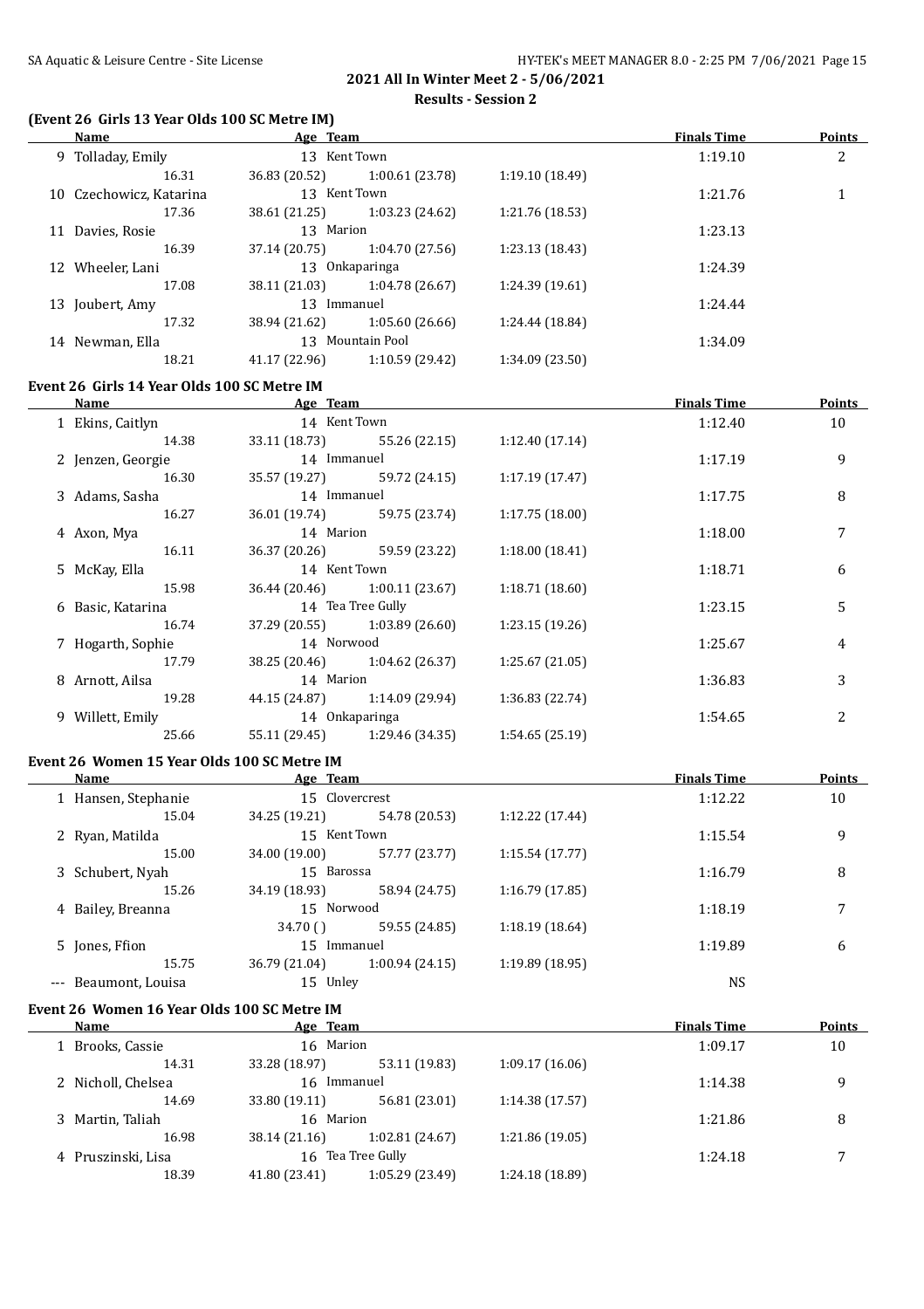# SA Aquatic & Leisure Centre - Site License **HY-TEK's MEET MANAGER 8.0 - 2:25 PM 7/06/2021** Page 16

# **2021 All In Winter Meet 2 - 5/06/2021 Results - Session 2**

#### **Event 26 Women 19 & Over 100 SC Metre IM**

| Age Team<br>Name                           |                           | <b>Finals Time</b>                            | Points          |                    |                 |
|--------------------------------------------|---------------------------|-----------------------------------------------|-----------------|--------------------|-----------------|
| 1 Sutcliffe, Joanne                        | 61 Masters Swimming SA    |                                               |                 | 1:19.86            | 10              |
| 16.87                                      |                           | 37.23 (20.36) 1:01.45 (24.22) 1:19.86 (18.41) |                 |                    |                 |
| Event 27 Boys 10-11 100 SC Metre IM        |                           |                                               |                 |                    |                 |
| Name                                       | <b>Example 2</b> Age Team |                                               |                 | <b>Finals Time</b> | Points          |
| 1 Tucker, Jordan                           | 11 Marion                 |                                               |                 | 1:22.16            | 10              |
| 17.99                                      |                           | 39.11 (21.12) 1:03.89 (24.78)                 | 1:22.16(18.27)  |                    |                 |
| 2 Schubert, Max                            | 10 Barossa                |                                               |                 | 1:23.76            | 9               |
| 16.13                                      |                           | 37.25 (21.12) 1:04.58 (27.33)                 | 1:23.76 (19.18) |                    |                 |
| 3 Collings, Joshua                         | 10 Marion                 |                                               |                 | 1:33.37            | 8               |
| 18.99                                      |                           | 44.38 (25.39) 1:13.97 (29.59)                 | 1:33.37 (19.40) |                    |                 |
| 4 Mosley, Leif                             | 11 Marion                 |                                               |                 | 1:34.66            | 7               |
| 19.94                                      |                           | 43.67 (23.73) 1:14.67 (31.00)                 | 1:34.66 (19.99) |                    |                 |
| 5 Ainsworth, Tom                           |                           | 11 Southern Performance                       |                 | 1:37.12            | 6               |
| 19.34                                      |                           | 42.63 (23.29) 1:17.20 (34.57)                 | 1:37.12 (19.92) |                    |                 |
| 6 Cregan, Neil                             |                           | 11 Mountain Pool                              |                 | 1:37.34            | 5               |
| 19.46                                      |                           | 43.78 (24.32) 1:13.11 (29.33)                 | 1:37.34 (24.23) |                    |                 |
| 7 Bampton, Ky                              |                           | 10 Western Aquatic (Sa)                       |                 | 1:41.00            | 4               |
| 21.42                                      |                           | 47.11 (25.69) 1:19.62 (32.51)                 | 1:41.00 (21.38) |                    |                 |
| 8 Storer, Raphael                          | 11 Payneham               |                                               |                 | 1:42.59            | 3               |
| 21.90                                      |                           | 47.77 (25.87) 1:18.82 (31.05)                 | 1:42.59 (23.77) |                    |                 |
| 9 Barratt, Zachery                         | 10 Silver City            |                                               |                 | 1:42.72            | 2               |
| 19.58                                      |                           | 47.31 (27.73) 1:19.04 (31.73)                 | 1:42.72 (23.68) |                    |                 |
| 10 Henke, Rylan                            |                           | 10 Onkaparinga                                |                 | 1:47.02            | $\mathbf{1}$    |
| 21.29                                      |                           | 51.04 (29.75) 1:26.06 (35.02)                 | 1:47.02 (20.96) |                    |                 |
| 11 Newman, Cooper                          |                           | 10 Mountain Pool                              |                 | 1:47.53            |                 |
| 22.78                                      |                           | 51.05 (28.27) 1:22.36 (31.31)                 | 1:47.53(25.17)  |                    |                 |
| 12 Bengero, Sebastian                      | 10 Marion                 |                                               |                 | 1:54.82            |                 |
| 24.84                                      |                           | 51.88 (27.04) 1:29.96 (38.08)                 | 1:54.82 (24.86) |                    |                 |
| Event 27 Boys 12 Year Olds 100 SC Metre IM |                           |                                               |                 |                    |                 |
| Name                                       | <b>Example 2</b> Age Team |                                               |                 | <b>Finals Time</b> | Points          |
| 1 Sloane Angus                             | 12 Barossa                |                                               |                 | 1.1376             | 10 <sup>1</sup> |

|                             |                |                                 |                 |           | .  |
|-----------------------------|----------------|---------------------------------|-----------------|-----------|----|
| 1 Sloane, Angus             | 12 Barossa     |                                 |                 | 1:13.76   | 10 |
| 14.70                       |                | 34.21 (19.51) 56.26 (22.05)     | 1:13.76 (17.50) |           |    |
| 2 Au, Alden                 | 12 Payneham    |                                 |                 | 1:19.48   | 9  |
| 16.98                       |                | 39.59 (22.61) 1:01.25 (21.66)   | 1:19.48 (18.23) |           |    |
| 3 Sandercock, Finnian       |                | 12 Western Aquatic (Sa)         |                 | 1:20.46   | 8  |
| 16.15                       |                | $37.24(21.09)$ $1:02.35(25.11)$ | 1:20.46(18.11)  |           |    |
| 4 Renfrey, Kai              |                | 12 Western Aquatic (Sa)         |                 | 1:21.00   | 7  |
| 16.73                       |                | 38.49 (21.76) 1:02.78 (24.29)   | 1:21.00 (18.22) |           |    |
| 5 Ellul, Cameron            | 12 Immanuel    |                                 |                 | 1:21.06   | 6  |
| 16.11                       |                | 37.90 (21.79) 1:03.82 (25.92)   | 1:21.06 (17.24) |           |    |
| 6 Tucker, Axel              | 12 Marion      |                                 |                 | 1:21.28   | 5  |
| 17.71                       |                | 39.80 (22.09) 1:03.07 (23.27)   | 1:21.28 (18.21) |           |    |
| 7 Dingwall, Oscar           |                | 12 West Coast (Sa)              |                 | 1:22.23   | 4  |
| 17.17                       |                | 39.79 (22.62) 1:03.36 (23.57)   | 1:22.23 (18.87) |           |    |
| 8 Towers, Fabricio          | 12 Barossa     |                                 |                 | 1:26.50   | 3  |
| 16.62                       |                | 38.74 (22.12) 1:07.07 (28.33)   | 1:26.50 (19.43) |           |    |
| 9 Barratt, Max              | 12 Silver City |                                 |                 | 1:26.83   | 2  |
| 18.14                       |                | 42.09 (23.95) 1:08.00 (25.91)   | 1:26.83 (18.83) |           |    |
| 10 Yeo, Jungee              | 12 Norwood     |                                 |                 | 1:26.92   | 1  |
| 18.77                       |                | 41.67 (22.90) 1:06.67 (25.00)   | 1:26.92 (20.25) |           |    |
| --- Murray, Alexander       | 12 Immanuel    |                                 |                 | DQ        |    |
| Not on back off wall - back |                |                                 |                 |           |    |
| 19.56                       |                | 45.33 (25.77) 1:17.55 (32.22)   | DQ (21.20)      |           |    |
| --- Wright, Eamon           | 12 Immanuel    |                                 |                 | <b>NS</b> |    |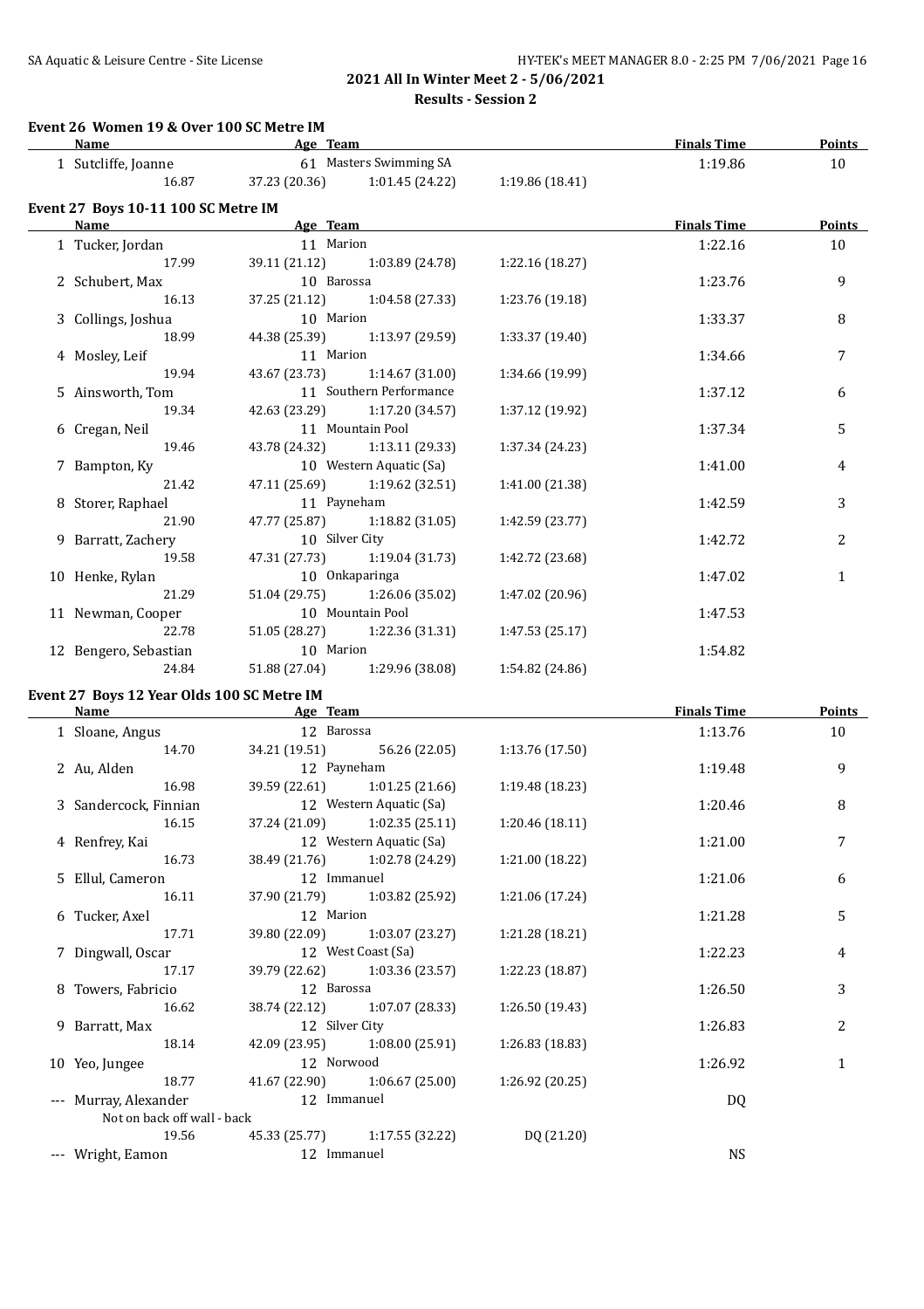#### **Event 27 Boys 13 Year Olds 100 SC Metre IM**

| Name                                       | Age Team      |                               |                 | <b>Finals Time</b> | <b>Points</b> |
|--------------------------------------------|---------------|-------------------------------|-----------------|--------------------|---------------|
| 1 Lin, Leon                                | 13 Norwood    |                               |                 | 1:15.40            | 10            |
| 15.28                                      | 37.18 (21.90) | 58.39 (21.21)                 | 1:15.40 (17.01) |                    |               |
| 2 Montes, Luke                             | 13 Kent Town  |                               |                 | 1:18.80            | 9             |
| 15.12                                      |               | 34.87 (19.75) 1:02.35 (27.48) | 1:18.80(16.45)  |                    |               |
| 3 Stratford, Vaughn                        |               | 13 Mt Gambier                 |                 | 1:19.26            | 8             |
| 16.10                                      |               | 36.35 (20.25) 59.50 (23.15)   | 1:19.26(19.76)  |                    |               |
| 4 Tucker, Zachary                          | 13 Marion     |                               |                 | 1:19.80            | 7             |
| 16.17                                      |               | 36.83 (20.66) 1:00.86 (24.03) | 1:19.80 (18.94) |                    |               |
| 5 Pruszinski, Adam                         |               | 13 Tea Tree Gully             |                 | 1:21.73            | 6             |
| 16.01                                      |               | 37.12 (21.11) 1:02.48 (25.36) | 1:21.73 (19.25) |                    |               |
| 6 Atkinson, Tyler                          |               | 13 Southern Performance       |                 | 1:21.93            | 5             |
| 16.92                                      |               | 38.12 (21.20) 1:02.89 (24.77) | 1:21.93 (19.04) |                    |               |
| 7 Braithwaite, Archie                      | 13 Kent Town  |                               |                 | 1:25.05            | 4             |
| 17.61                                      |               | 38.37 (20.76) 1:06.57 (28.20) | 1:25.05 (18.48) |                    |               |
| 8 Brooks, Hayden                           | 13 Marion     |                               |                 | 1:27.84            | 3             |
| 19.65                                      |               | 39.97 (20.32) 1:08.17 (28.20) | 1:27.84 (19.67) |                    |               |
| --- Czechowicz, Gustaw                     | 13 Kent Town  |                               |                 | DQ                 |               |
| One hand touch - breast                    |               |                               |                 |                    |               |
| 19.28                                      | 41.09 (21.81) | 1:08.88(27.79)                | DQ (20.18)      |                    |               |
| Event 27 Boys 14 Year Olds 100 SC Metre IM |               |                               |                 |                    |               |
| Name                                       | Age Team      |                               |                 | <b>Finals Time</b> | Points        |

| <b>Name</b>       | <u>Age Team</u> |                         |                 | <b>Finals Time</b> | Points |
|-------------------|-----------------|-------------------------|-----------------|--------------------|--------|
| 1 Braunack, Tom   | 14 Norwood      |                         |                 | 1:08.03            | 10     |
| 14.18             | 32.72 (18.54)   | 52.82 (20.10)           | 1:08.03(15.21)  |                    |        |
| 2 Brink, Connor   | 14 Marion       |                         |                 | 1:10.31            | 9      |
| 14.74             | 33.08 (18.34)   | 53.96 (20.88)           | 1:10.31(16.35)  |                    |        |
| 3 Morata, Oskar   |                 | 14 Western Aquatic (Sa) |                 | 1:11.64            | 8      |
| 14.63             | 32.46 (17.83)   | 55.07 (22.61)           | 1:11.64(16.57)  |                    |        |
| 4 Lawson, Jack    | 14 Kent Town    |                         |                 | 1:11.79            | 7      |
| 14.52             | 34.10 (19.58)   | 54.55 (20.45)           | 1:11.79 (17.24) |                    |        |
| 5 Cohen, Oscar    | 14 Payneham     |                         |                 | 1:14.60            | 6      |
| 14.63             | 33.87 (19.24)   | 58.34 (24.47)           | 1:14.60(16.26)  |                    |        |
| 6 Cregan, Gabriel | 14 Barossa      |                         |                 | 1:16.33            | 5      |
| 15.41             | 34.79 (19.38)   | 57.61 (22.82)           | 1:16.33(18.72)  |                    |        |

#### **Event 27 Men 15 Year Olds 100 SC Metre IM**

| Name                 | Age Team      |                               |                 | <b>Finals Time</b> | <b>Points</b>  |
|----------------------|---------------|-------------------------------|-----------------|--------------------|----------------|
| 1 Phua, Zane         | 15 Kent Town  |                               |                 | 1:02.71            | 10             |
| 12.58                |               | 28.38 (15.80) 47.58 (19.20)   | 1:02.71(15.13)  |                    |                |
| 2 Wiggett, Alexander |               | 15 Southern Performance       |                 | 1:06.32            | 9              |
| 13.48                |               | 30.47 (16.99) 51.19 (20.72)   | 1:06.32(15.13)  |                    |                |
| 3 Kuchel, Liam       |               | 15 Southern Performance       |                 | 1:07.52            | 8              |
| 13.64                |               | 31.04 (17.40) 52.62 (21.58)   | 1:07.52(14.90)  |                    |                |
| 4 Poole, Isaac       | 15 Starplex   |                               |                 | 1:09.37            | 7              |
| 14.12                |               | 33.97 (19.85) 52.63 (18.66)   | 1:09.37(16.74)  |                    |                |
| 5 Tolladay, Harry    | 15 Kent Town  |                               |                 | 1:10.11            | 6              |
| 14.70                |               | 32.85 (18.15) 53.32 (20.47)   | 1:10.11(16.79)  |                    |                |
| 6 Feder, Dylan       |               | 15 Southern Performance       |                 | 1:10.79            | 5              |
| 14.41                |               | 32.76 (18.35) 54.35 (21.59)   | 1:10.79(16.44)  |                    |                |
| 7 Webb-Vance, Henry  |               | 15 Marion                     |                 | 1:12.93            | 4              |
| 15.06                |               | 33.75 (18.69) 55.56 (21.81)   | 1:12.93(17.37)  |                    |                |
| 8 Chan, Aidan        |               | 15 Henley & Grange            |                 | 1:13.22            | 3              |
| 15.27                |               | 35.49 (20.22) 55.69 (20.20)   | 1:13.22(17.53)  |                    |                |
| 9 McCloud, Jarrad    | 15 Payneham   |                               |                 | 1:13.65            | $\overline{2}$ |
| 14.10                |               | $31.57(17.47)$ $54.69(23.12)$ | 1:13.65(18.96)  |                    |                |
| 10 Stratford, Elijah | 15 Mt Gambier |                               |                 | 1:15.29            | 1              |
| 14.74                | 34.30 (19.56) | 58.03 (23.73)                 | 1:15.29 (17.26) |                    |                |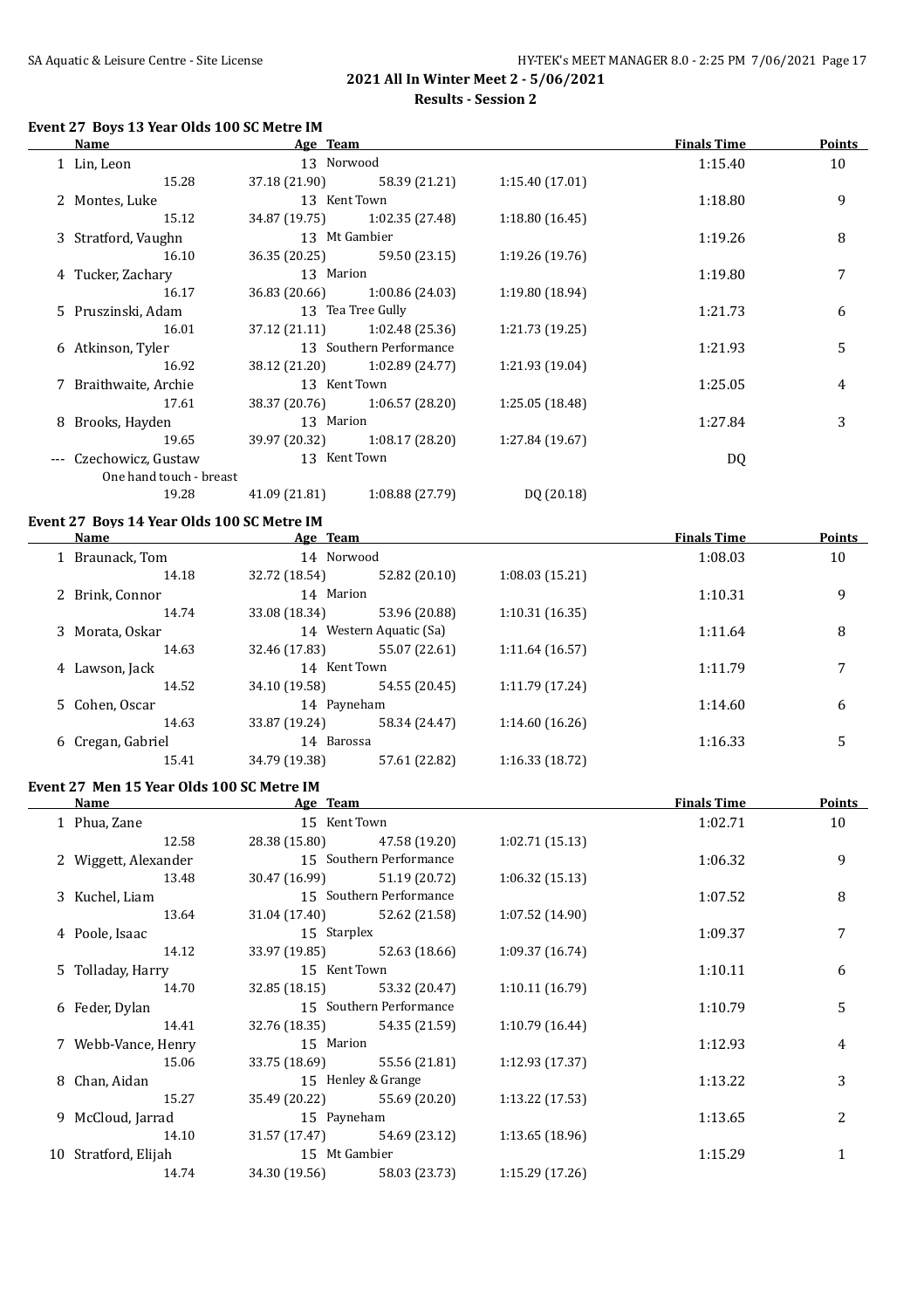**Results - Session 2**

| (Event 27 Men 15 Year Olds 100 SC Metre IM)        |                              |                             |                 |                    |               |
|----------------------------------------------------|------------------------------|-----------------------------|-----------------|--------------------|---------------|
| Name                                               | <b>Example 2</b> Age Team    |                             |                 | <b>Finals Time</b> | <b>Points</b> |
| 11 Jude, Joseph                                    |                              | 15 Tea Tree Gully           |                 | 1:15.38            |               |
| 15.20                                              | 34.33 (19.13)                | 57.18 (22.85)               | 1:15.38 (18.20) |                    |               |
| --- Pronk, Noah                                    | 15 Immanuel                  |                             |                 | <b>NS</b>          |               |
| Event 27 Men 16 Year Olds 100 SC Metre IM          |                              |                             |                 |                    |               |
| <b>Name</b>                                        | <b>Example 2</b> Age Team    |                             |                 | <b>Finals Time</b> | <b>Points</b> |
| 1 Lehmann, Reuben                                  | 16 Immanuel                  |                             |                 | 1:06.51            | 10            |
| 13.08                                              | 30.55 (17.47)                | 50.48 (19.93)               | 1:06.51(16.03)  |                    |               |
| 2 Fusco, Joseph                                    |                              | 16 Henley & Grange          |                 | 1:10.33            | 9             |
| 14.48                                              | 32.26 (17.78)                | 53.68 (21.42)               | 1:10.33(16.65)  |                    |               |
| 3 Mcglashan, Declan                                | 16 Tea Tree Gully            |                             |                 | 1:13.33            | 8             |
| 15.03                                              |                              | 34.08 (19.05) 56.86 (22.78) | 1:13.33 (16.47) |                    |               |
| Event 27 Men 17-18 100 SC Metre IM                 |                              |                             |                 |                    |               |
| <b>Name</b>                                        | Age Team                     |                             |                 | <b>Finals Time</b> | Points        |
| 1 Brown, Myles                                     | 17 Barossa                   |                             |                 | 1:06.85            | 10            |
| 13.52                                              | 30.36 (16.84)                | 51.06 (20.70)               | 1:06.85 (15.79) |                    |               |
| 2 Perin, Joseph                                    |                              | 17 West Coast (Sa)          |                 | 1:10.66            | 9             |
| 14.27                                              |                              | 32.01 (17.74) 52.91 (20.90) | 1:10.66 (17.75) |                    |               |
| 3 Semmens, Jacob                                   |                              | 18 Western Aquatic (Sa)     |                 | 1:11.13            | 8             |
| 14.54                                              |                              | 34.61 (20.07) 54.10 (19.49) | 1:11.13 (17.03) |                    |               |
| 4 Sologub, Gregory                                 | 18 Norwood                   |                             |                 | 1:17.77            | 7             |
| 16.18                                              |                              | 38.22 (22.04) 58.47 (20.25) | 1:17.77(19.30)  |                    |               |
| Event 27 Men 19 & Over 100 SC Metre IM             |                              |                             |                 |                    |               |
| Name                                               | <b>Example 2</b> Age Team    |                             |                 | <b>Finals Time</b> | <b>Points</b> |
| 1 Simpson, Grant                                   |                              | 64 Masters Swimming SA      |                 | 1:16.18            | 10            |
| 15.46                                              | 34.96 (19.50)                | 58.58 (23.62)               | 1:16.18(17.60)  |                    |               |
| Event 28 Girls 11 Year Olds 200 SC Metre Freestyle |                              |                             |                 |                    |               |
| <b>Name</b>                                        | <b>Example 2016</b> Age Team |                             |                 | <b>Finals Time</b> | <b>Points</b> |
| 1 Linke, Jasmine                                   | 11 Kent Town                 |                             |                 | 2:28.49            | 10            |
| 15.78                                              |                              | 33.70 (17.92) 52.33 (18.63) | 1:11.50(19.17)  |                    |               |
| 1:30.68(19.18)                                     | 1:50.13(19.45)               | 2:09.52 (19.39)             | 2:28.49 (18.97) |                    |               |
| 2 Basic, Emilia                                    |                              | 11 Tea Tree Gully           |                 | 2:30.32            | 9             |
| 15.73                                              |                              | 34.07 (18.34) 52.91 (18.84) | 1:12.67 (19.76) |                    |               |
| 1:32.43 (19.76)                                    | 1:51.97 (19.54)              | 2:11.92(19.95)              | 2:30.32 (18.40) |                    |               |
| 3 Thomas, Milla                                    | 11 Immanuel                  |                             |                 | 2:36.12            | 8             |
| 17.08                                              | 35.86 (18.78)                | 55.48 (19.62)               | 1:15.89 (20.41) |                    |               |
| 1:37.41 (21.52)                                    | 1:57.90 (20.49)              | 2:18.21 (20.31)             | 2:36.12 (17.91) |                    |               |
| 4 Forster, Ella                                    |                              | 11 Clovercrest              |                 | 2:52.47            | 7             |
| 18.23                                              | 38.80 (20.57)                | 1:00.58 (21.78)             | 1:23.10 (22.52) |                    |               |
| 1:45.05 (21.95)                                    | 2:07.85 (22.80)              | 2:30.95 (23.10)             | 2:52.47 (21.52) |                    |               |
| 5 Le, Amy                                          |                              | 11 Henley & Grange          |                 | 2:57.38            | 6             |
| 18.62                                              | 39.83 (21.21)                | 1:02.48 (22.65)             | 1:25.99 (23.51) |                    |               |
| 1:50.35 (24.36)                                    | 2:14.58 (24.23)              | 2:36.77 (22.19)             | 2:57.38 (20.61) |                    |               |
| 6 Song, Siyu                                       |                              | 11 Henley & Grange          |                 | 3:02.71            | 5             |
| 19.09                                              | 41.27 (22.18)                | 1:04.81 (23.54)             | 1:28.98 (24.17) |                    |               |
| 1:53.62 (24.64)                                    | 2:18.03 (24.41)              | 2:42.59 (24.56)             | 3:02.71 (20.12) |                    |               |
| Event 28 Girls 12 Year Olds 200 SC Metre Freestyle |                              |                             |                 |                    |               |
| <b>Name</b>                                        | Age Team                     |                             |                 | <b>Finals Time</b> | <b>Points</b> |
| 1 Doyle, Poppy                                     | 12 Marion                    |                             |                 | 2:26.01            | 10            |
| 16.26                                              | 34.69 (18.43)                | 52.86 (18.17)               | 1:12.12 (19.26) |                    |               |
| 1:30.78 (18.66)                                    | 1:49.87 (19.09)              | 2:07.98 (18.11)             | 2:26.01 (18.03) |                    |               |
| 2 Thomas, Arabella                                 |                              | 12 Onkaparinga              |                 | 2:28.05            | 9             |

34.60 ( ) 1:12.50 ( )

1:51.68 ( ) 2:28.05 (36.37)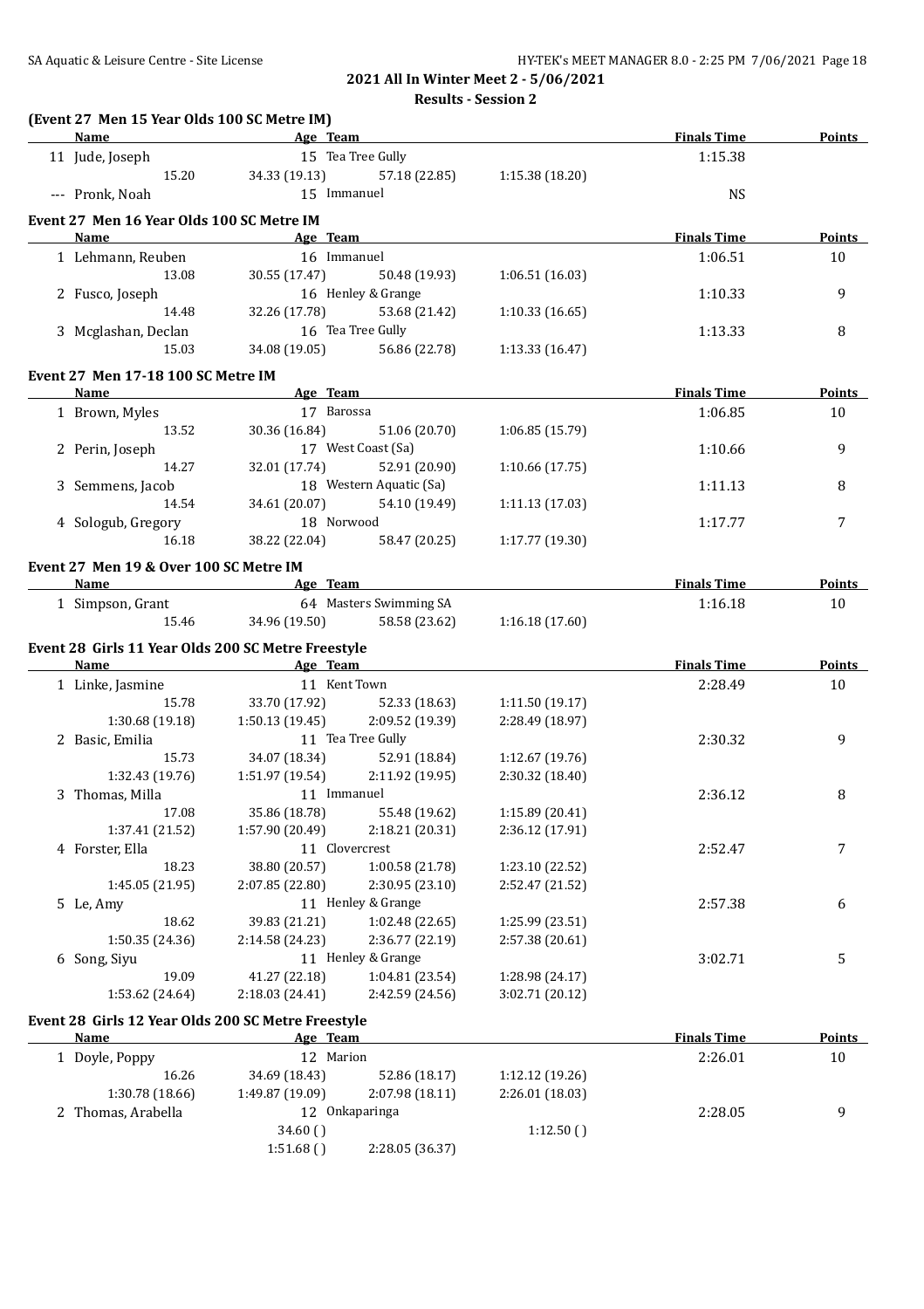**Results - Session 2**

### **(Event 28 Girls 12 Year Olds 200 SC Metre Freestyle)**

| Name                                               | Age Team                  |                                 |                                    | <b>Finals Time</b> | <b>Points</b>  |
|----------------------------------------------------|---------------------------|---------------------------------|------------------------------------|--------------------|----------------|
| 3 Green, Charlise                                  | 12 Immanuel               |                                 |                                    | 2:30.59            | 8              |
| 15.75                                              | 34.20 (18.45)             |                                 | 1:12.77()                          |                    |                |
|                                                    | 1:52.33()                 | 2:30.59 (38.26)                 |                                    |                    |                |
| 4 Twelftree, Harriet                               | 12 Kent Town              |                                 |                                    | 2:35.66            | 7              |
| 17.28                                              | 36.42 (19.14)             | 56.76 (20.34)                   | 1:16.74 (19.98)                    |                    |                |
| 1:36.61 (19.87)                                    | 1:56.59 (19.98)           | 2:16.86 (20.27)                 | 2:35.66 (18.80)                    |                    |                |
| 5 Amai, Layla                                      |                           | 12 Southern Performance         |                                    | 2:35.88            | 6              |
| 16.50                                              | 35.94 (19.44)             | 55.69 (19.75)                   | 1:16.22 (20.53)                    |                    |                |
| 1:36.96 (20.74)                                    | 1:57.65 (20.69)           | 2:17.47 (19.82)                 | 2:35.88 (18.41)                    |                    |                |
| 6 Romanowski, Georgia                              |                           | 12 Southern Performance         |                                    | 2:37.80            | 5              |
|                                                    | 35.70()                   | 55.73 (20.03)                   | 1:16.12 (20.39)                    |                    |                |
|                                                    | 1:58.10()                 | 2:18.68 (20.58)                 | 2:37.80 (19.12)                    |                    |                |
| 7 Mann, Kayla                                      |                           | 12 Mountain Pool                |                                    | 2:40.48            | 4              |
| 17.18                                              |                           | 36.66 (19.48) 56.66 (20.00)     | 1:17.66 (21.00)                    |                    |                |
| 1:38.29 (20.63)                                    |                           | 1:59.88 (21.59) 2:20.76 (20.88) | 2:40.48 (19.72)                    |                    |                |
| 8 Langmead, India                                  |                           | 12 Henley & Grange              |                                    | 2:41.40            | 3              |
| 17.14                                              |                           | 37.47 (20.33) 58.01 (20.54)     | 1:19.53 (21.52)                    |                    |                |
| 1:40.84 (21.31)                                    |                           | 2:02.89 (22.05) 2:23.16 (20.27) | 2:41.40 (18.24)                    |                    |                |
| 9 Flowers, Isabel                                  | 12 Payneham               |                                 |                                    | 2:43.69            | $\overline{c}$ |
| 17.42                                              | 37.49 (20.07)             |                                 |                                    |                    |                |
| 1:41.25()                                          |                           | 2:24.16()                       | 2:43.69 (19.53)                    |                    |                |
| 10 Hebart, Lily                                    | 12 Payneham               |                                 |                                    | 2:44.71            | $\mathbf{1}$   |
|                                                    |                           | 59.29()                         |                                    |                    |                |
| 1:42.50()                                          | 2:04.73 (22.23)           | 2:25.11 (20.38)                 | 2:44.71 (19.60)                    |                    |                |
| 11 Fletcher, Mallika                               | 12 Barossa                |                                 |                                    | 2:47.11            |                |
| 17.78                                              | 38.98 (21.20)             |                                 |                                    |                    |                |
| 1:44.20 (21.63)                                    |                           | 1:00.53(21.55)<br>2:28.71()     | 1:22.57 (22.04)<br>2:47.11 (18.40) |                    |                |
|                                                    |                           |                                 |                                    |                    |                |
| 12 Needham, Ava                                    | 12 Marion                 |                                 |                                    | 2:50.54            |                |
| 17.10                                              |                           | 37.22 (20.12) 58.32 (21.10)     | 1:20.53 (22.21)                    |                    |                |
| 1:42.65 (22.12)                                    | 2:06.04 (23.39)           | 2:28.61 (22.57)                 | 2:50.54 (21.93)                    |                    |                |
| 13 Ewer, Sophie                                    | 12 Kent Town              |                                 |                                    | 2:51.45            |                |
| 17.72                                              | 37.25 (19.53)             | 58.24 (20.99)                   | 1:19.71 (21.47)                    |                    |                |
| 1:42.27 (22.56)                                    | 2:05.73(23.46)            | 2:29.16 (23.43)                 | 2:51.45 (22.29)                    |                    |                |
| Event 28 Girls 13 Year Olds 200 SC Metre Freestyle |                           |                                 |                                    |                    |                |
| Name                                               | <b>Example 2</b> Age Team |                                 |                                    | <b>Finals Time</b> | Points         |
| 1 Newham, Leni                                     | 13 Barossa                |                                 |                                    | 2:17.91            | 10             |
| 14.94                                              | 31.67 (16.73)             | 48.65 (16.98)                   | 1:06.13 (17.48)                    |                    |                |
| 1:24.02 (17.89)                                    | 1:42.14 (18.12)           | 2:00.33 (18.19)                 | 2:17.91 (17.58)                    |                    |                |
| 2 Carr, Lucinda                                    | 13 Marion                 |                                 |                                    | 2:22.74            | 9              |
| 15.43                                              | 32.51 (17.08)             | 49.98 (17.47)                   | 1:08.13 (18.15)                    |                    |                |
| 1:26.96 (18.83)                                    | 1:45.98 (19.02)           | 2:04.57 (18.59)                 | 2:22.74 (18.17)                    |                    |                |
| 3 Scarr, Elysia                                    | 13 Kent Town              |                                 |                                    | 2:24.27            | 8              |
| 15.97                                              | 33.86 (17.89)             | 51.93 (18.07)                   | 1:10.21 (18.28)                    |                    |                |
| 1:28.60 (18.39)                                    | 1:47.47 (18.87)           | 2:06.15 (18.68)                 | 2:24.27 (18.12)                    |                    |                |
| 4 Smit, Viane                                      | 13 Marion                 |                                 |                                    | 2:26.18            | 7              |
|                                                    |                           |                                 |                                    |                    |                |

15.83 33.58 (17.75) 52.22 (18.64) 1:10.97 (18.75)

15.72 33.74 (18.02) 52.34 (18.60) 1:11.66 (19.32)

16.34 34.57 (18.23) 53.70 (19.13) 1:13.08 (19.38)

5 Borgmeyer, Claire 13 Immanuel 13 Immanuel 2:26.66 6

6 Copeland, Bree 13 Payneham 2:29.61 5

7 Scrivener, Sophie 13 Unley 13 Unley 13 Unley 2:41.25 2:41.25 4 2:41.25

16.94 35.68 (18.74) 54.71 (19.03) 1:15.54 (20.83)

1:30.14 (19.17) 1:49.22 (19.08) 2:08.42 (19.20) 2:26.18 (17.76)

1:30.64 (18.98) 1:50.03 (19.39) 2:08.35 (18.32) 2:26.66 (18.31)

1:32.81 (19.73) 1:52.49 (19.68) 2:11.72 (19.23) 2:29.61 (17.89)

1:36.59 (21.05) 1:58.79 (22.20) 2:20.13 (21.34) 2:41.25 (21.12)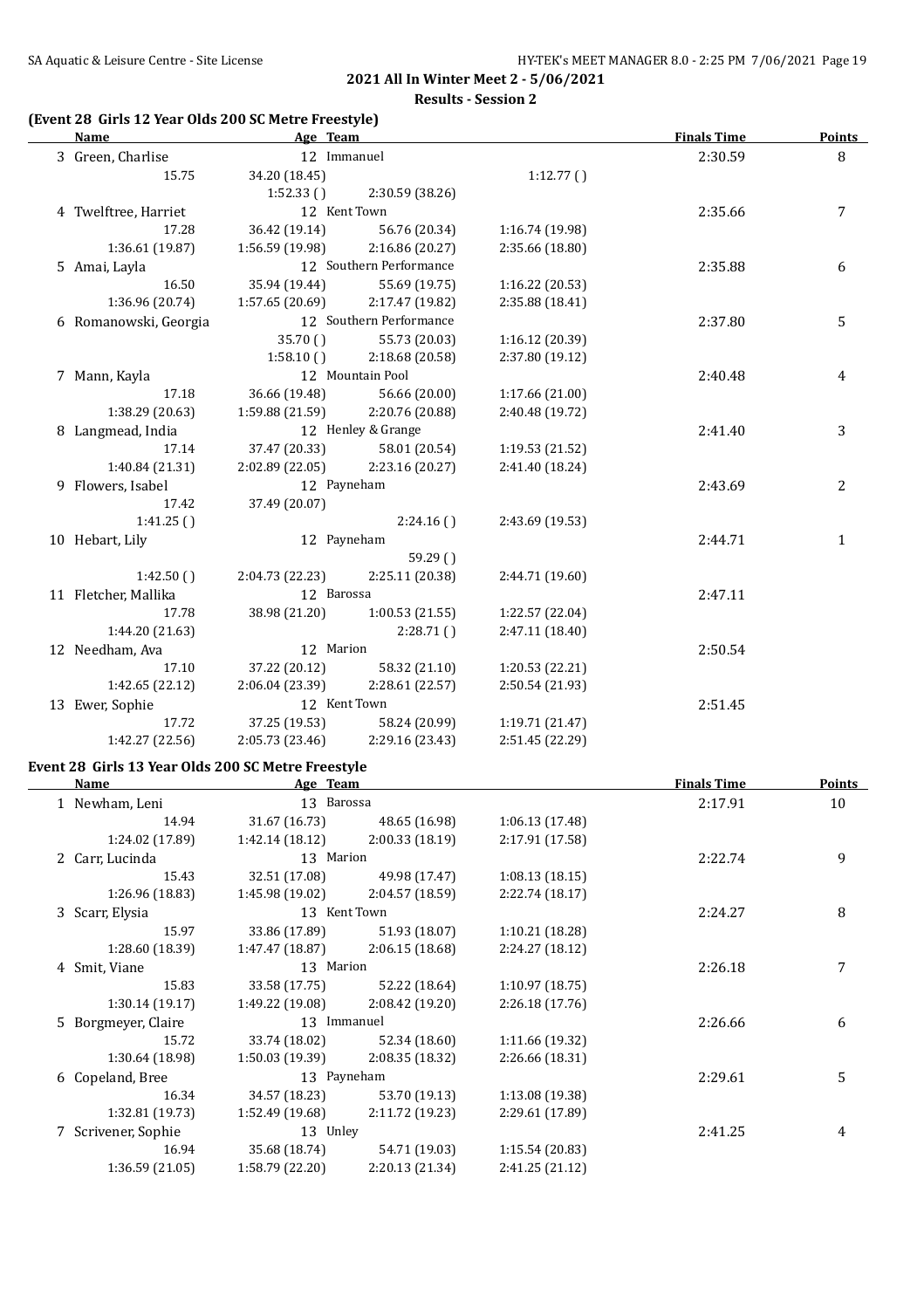**Results - Session 2**

|  |  |  |  |  | (Event 28 Girls 13 Year Olds 200 SC Metre Freestyle) |
|--|--|--|--|--|------------------------------------------------------|
|--|--|--|--|--|------------------------------------------------------|

| Name                                               | Age Team       |                                   |                 | <b>Finals Time</b> | <b>Points</b>  |
|----------------------------------------------------|----------------|-----------------------------------|-----------------|--------------------|----------------|
| 8 Smith, Keeley                                    |                | 13 Murray Bridge                  |                 | 2:46.71            | 3              |
| 17.19                                              |                | 37.08 (19.89) 58.06 (20.98)       | 1:19.91(21.85)  |                    |                |
| 1:42.16(22.25)                                     |                | $2:04.35(22.19)$ $2:25.78(21.43)$ | 2:46.71 (20.93) |                    |                |
| 9 Schulz, Olivia                                   |                | 13 Mountain Pool                  |                 | 2:57.02            | $\overline{2}$ |
| 18.37                                              | 39.90 (21.53)  | 1:02.59 (22.69)                   |                 |                    |                |
| 1:50.09(                                           |                | $2:13.31(23.22)$ $2:36.07(22.76)$ | 2:57.02 (20.95) |                    |                |
| --- Noriega, Emilia                                | 13 Immanuel    |                                   |                 | <b>NS</b>          |                |
| --- Davies, Rosie                                  | 13 Marion      |                                   |                 | <b>NS</b>          |                |
| Event 28 Girls 14 Year Olds 200 SC Metre Freestyle |                |                                   |                 |                    |                |
| Name                                               | Age Team       |                                   |                 | <b>Finals Time</b> | <b>Points</b>  |
| 1 Natt, Katie                                      | 14 Marion      |                                   |                 | 2:11.56            | 10             |
| 14.28                                              |                | 30.44 (16.16) 46.81 (16.37)       | 1:03.62(16.81)  |                    |                |
| 1:20.40 (16.78)                                    |                | $1:37.61(17.21)$ $1:54.77(17.16)$ | 2:11.56 (16.79) |                    |                |
| 2 Laird-Britton, Hunter                            | 14 Marion      |                                   |                 | 2:13.37            | 9              |
|                                                    | 30.69()        |                                   |                 |                    |                |
|                                                    |                | $1:40.12$ () $2:13.37$ (33.25)    |                 |                    |                |
| 3 Burrows, Aleisha                                 | 14 Kent Town   |                                   |                 | 2:16.38            | 8              |
| 14.16                                              |                | 30.51 (16.35) 47.77 (17.26)       | 1:05.60(17.83)  |                    |                |
| 1:23.68 (18.08)                                    |                | $1:41.91(18.23)$ $1:59.71(17.80)$ | 2:16.38(16.67)  |                    |                |
| 4 Reimann, Phoebe                                  | 14 Barossa     |                                   |                 | 2:18.28            | 7              |
| 14.51                                              | 31.38 (16.87)  | 48.98 (17.60)                     | 1:06.68(17.70)  |                    |                |
| 1:24.75 (18.07)                                    | 1:43.22(18.47) | 2:01.15(17.93)                    | 2:18.28(17.13)  |                    |                |
| 5 Brown, Olivia                                    | 14 Kent Town   |                                   |                 | 2:21.38            | 6              |
| 14.81                                              |                | 31.59 (16.78) 49.21 (17.62)       | 1:07.18 (17.97) |                    |                |
| 1:25.53(18.35)                                     |                | 1:44.14 (18.61) 2:02.88 (18.74)   | 2:21.38 (18.50) |                    |                |
| 6 Beech, Natalie                                   | 14 Immanuel    |                                   |                 | 2:24.52            | 5              |
| 15.30                                              | 32.72 (17.42)  | 50.87 (18.15)                     | 1:09.71 (18.84) |                    |                |
| 1:28.22 (18.51)                                    | 1:47.39(19.17) | 2:06.28 (18.89)                   | 2:24.52 (18.24) |                    |                |
| 7 Myers, Ella                                      | 14 Kent Town   |                                   |                 | 2:31.03            | 4              |
|                                                    | 35.49()        | 54.62 (19.13)                     | 1:14.30 (19.68) |                    |                |
|                                                    | 1:53.02()      | 2:31.03 (38.01)                   |                 |                    |                |

8 Willett, Emily 14 Onkaparinga 14 Onkaparinga 3:27.32 3 3 3:27.32 3 3 3 3 3 3 4 6.92 (23.85) 1:12.31 (25.39) 1:40.46 (28.15) 23.07 46.92 (23.85) 1:12.31 (25.39) 1:40.46 (28.15) 2:07.60 (27.14) 2:33.75 (26.15) 3:00.78 (27.03) 3:27.32 (26.54) --- Doyle, Lily 14 Marion 14 Marion NS

#### **Event 28 Women 15 Year Olds 200 SC Metre Freestyle**

| Name                | Age Team        |                |                 | <b>Finals Time</b> | <b>Points</b> |
|---------------------|-----------------|----------------|-----------------|--------------------|---------------|
| 1 McAvaney, Georgia | 15              | Immanuel       |                 | 2:11.66            | 10            |
| 14.22               | 30.26 (16.04)   | 47.27 (17.01)  | 1:04.14(16.87)  |                    |               |
| 1:21.39(17.25)      | 1:38.68 (17.29) | 1:56.09(17.41) | 2:11.66(15.57)  |                    |               |
| 2 Bailey, Courtney  | 15 Marion       |                |                 | 2:17.97            | q             |
| 14.51               | 31.29 (16.78)   | 48.71 (17.42)  | 1:06.39(17.68)  |                    |               |
| 1:24.30(17.91)      | 1:42.72 (18.42) | 2:00.88(18.16) | 2:17.97 (17.09) |                    |               |
|                     |                 |                |                 |                    |               |

# **Event 28 Women 16 Year Olds 200 SC Metre Freestyle**

| Name                | Age Team        |                   |                 | <b>Finals Time</b> | <b>Points</b> |
|---------------------|-----------------|-------------------|-----------------|--------------------|---------------|
| 1 Gorman, Gabrielle | 16 Starplex     |                   |                 | 2:18.58            | 10            |
| 14.79               | 31.75 (16.96)   | 49.37 (17.62)     | 1:07.55(18.18)  |                    |               |
| 1:25.56(18.01)      | 1:43.68 (18.12) | 2:01.64(17.96)    | 2:18.58(16.94)  |                    |               |
| 2 Codlin, Keisha    | 16 Marion       |                   |                 | 2:37.49            | 9             |
| 16.16               | 35.28 (19.12)   | 54.93 (19.65)     | 1:15.78(20.85)  |                    |               |
| 1:35.56 (19.78)     | 1:56.49 (20.93) | 2:17.39 (20.90)   | 2:37.49 (20.10) |                    |               |
| 3 Pruszinski, Lisa  |                 | 16 Tea Tree Gully |                 | 2:42.66            | 8             |
| 16.63               | 35.73 (19.10)   | 56.06 (20.33)     | 1:18.08 (22.02) |                    |               |
| 1:39.61 (21.53)     | 2:02.26 (22.65) | 2:22.82 (20.56)   | 2:42.66 (19.84) |                    |               |
|                     |                 |                   |                 |                    |               |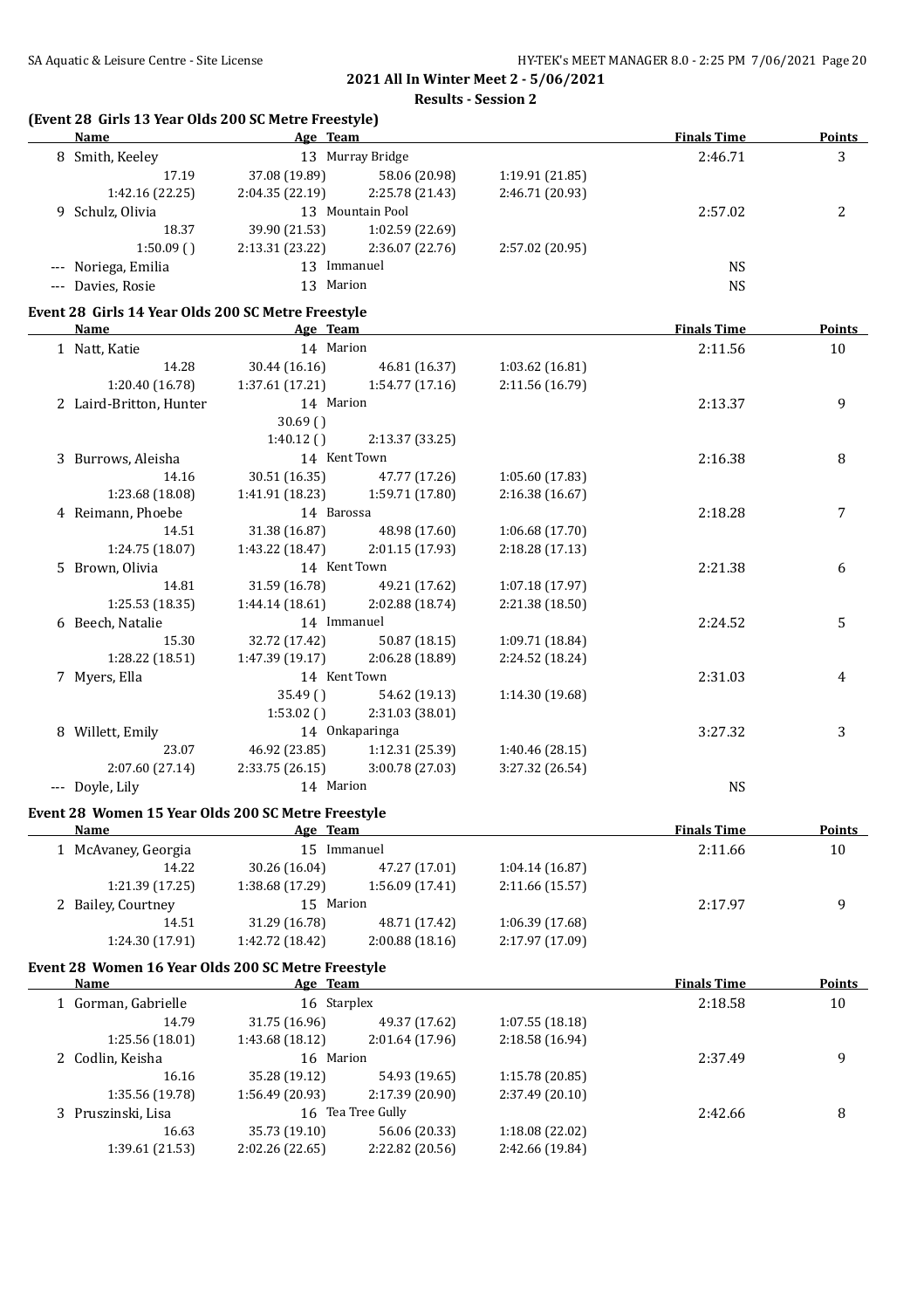**Results - Session 2**

| Event 28 Women 19 & Over 200 SC Metre Freestyle<br>Name   | Age Team                         |                                  |                                    | <b>Finals Time</b> | <b>Points</b> |
|-----------------------------------------------------------|----------------------------------|----------------------------------|------------------------------------|--------------------|---------------|
| 1 Taylor, Zara                                            |                                  | 25 Great Southern (Sa)           |                                    | 4:03.35            | 10            |
| 27.29                                                     | 57.18 (29.89)                    | 1:27.84 (30.66)                  | 1:59.31 (31.47)                    |                    |               |
| 2:31.62 (32.31)                                           | 3:02.91 (31.29)                  | 3:33.99 (31.08)                  | 4:03.35 (29.36)                    |                    |               |
| Event 29 Boys 11 Year Olds 200 SC Metre Freestyle         |                                  |                                  |                                    |                    |               |
| Name                                                      | Age Team                         |                                  |                                    | <b>Finals Time</b> | Points        |
| 1 Charleson, Cody                                         | 11 Starplex                      |                                  |                                    | 2:29.68            | 10            |
| 16.62                                                     | 34.95 (18.33)                    | 54.37 (19.42)                    | 1:13.70 (19.33)                    |                    |               |
| 1:33.49 (19.79)                                           | 1:53.13 (19.64)                  | 2:29.68 (36.55)                  |                                    |                    |               |
| 2 Zammit, Jayden                                          |                                  | 11 Playford Aquatic              |                                    | 2:37.81            | 9             |
| 16.69                                                     | 35.96 (19.27)                    | 55.42 (19.46)                    | 1:15.55(20.13)                     |                    |               |
| 1:37.05 (21.50)                                           | 1:58.87 (21.82)                  | 2:19.32 (20.45)                  | 2:37.81 (18.49)                    |                    |               |
| 3 Meehan, Nelson                                          | 11 Unley                         |                                  |                                    | 2:43.55            | 8             |
| 17.27                                                     | 37.20 (19.93)                    | 57.90 (20.70)                    | 1:19.03 (21.13)                    |                    |               |
| 1:40.38 (21.35)                                           | 2:01.77 (21.39)                  | 2:22.99 (21.22)                  | 2:43.55 (20.56)                    |                    |               |
| 4 McAvaney, William                                       | 11 Immanuel                      |                                  |                                    | 2:45.57            | 7             |
| 17.73                                                     | 37.79 (20.06)                    |                                  | 1:20.88()                          |                    |               |
| 1:42.65 (21.77)                                           | 2:03.53 (20.88)                  | 2:45.57 (42.04)                  |                                    |                    |               |
| 5 Schulz, Nathan                                          |                                  | 11 Mountain Pool                 |                                    | 2:55.83            | 6             |
| 19.26                                                     | 40.71 (21.45)                    | 1:02.77 (22.06)                  | 1:25.47 (22.70)                    |                    |               |
| 1:48.70 (23.23)                                           | 2:12.43 (23.73)                  | 2:34.86 (22.43)                  | 2:55.83 (20.97)                    |                    |               |
| 6 Mosley, Leif                                            | 11 Marion                        |                                  |                                    | 2:56.04            | 5             |
| 18.25                                                     | 38.91 (20.66)                    | 1:01.18 (22.27)                  | 1:24.20 (23.02)                    |                    |               |
| 1:47.92 (23.72)                                           | 2:11.42 (23.50)                  | 2:34.32 (22.90)                  | 2:56.04 (21.72)                    |                    |               |
| 7 Sutton, Hamish                                          | 11 Immanuel                      |                                  |                                    | 3:03.92            | 4             |
|                                                           | 41.03()                          |                                  | 1:29.20()                          |                    |               |
|                                                           | 2:17.30()                        | 3:03.92 (46.62)                  |                                    |                    |               |
| 8 Storer, Raphael                                         | 11 Payneham                      |                                  |                                    | 3:11.53            | 3             |
| 19.55                                                     | 41.49 (21.94)                    | 1:05.19 (23.70)                  | 1:29.51 (24.32)                    |                    |               |
| 1:54.77 (25.26)                                           | 2:20.81 (26.04)                  | 2:46.85 (26.04)                  | 3:11.53 (24.68)                    |                    |               |
| Event 29 Boys 12 Year Olds 200 SC Metre Freestyle<br>Name |                                  |                                  |                                    |                    |               |
|                                                           | Age Team                         |                                  |                                    | <b>Finals Time</b> | <b>Points</b> |
| 1 Abdelaziz, Malek                                        | 12 Marion                        |                                  |                                    | 2:23.87            | 10            |
| 15.36                                                     | 32.42 (17.06)                    | 50.59 (18.17)                    | 1:09.37 (18.78)                    |                    |               |
| 1:28.59 (19.22)                                           | 1:47.65 (19.06)                  | 2:05.88 (18.23)                  | 2:23.87 (17.99)                    |                    |               |
| 2 Sandercock, Finnian                                     |                                  | 12 Western Aquatic (Sa)          |                                    | 2:25.22            | 9             |
| 16.34                                                     | 34.81 (18.47)<br>1:49.79 (18.64) | 53.77 (18.96)                    | 1:12.50 (18.73)                    |                    |               |
| 1:31.15(18.65)                                            | 12 Payneham                      | 2:08.17 (18.38)                  | 2:25.22 (17.05)                    |                    |               |
| 3 Hewitt, Max                                             |                                  |                                  |                                    | 2:30.73            | 8             |
| 15.94<br>1:33.05 (20.02)                                  | 34.20 (18.26)<br>1:52.91 (19.86) | 53.60 (19.40)<br>2:12.69 (19.78) | 1:13.03 (19.43)<br>2:30.73 (18.04) |                    |               |
|                                                           |                                  | 12 Western Aquatic (Sa)          |                                    | 2:33.16            |               |
| 4 Renfrey, Kai                                            |                                  |                                  |                                    |                    | 7             |
| 16.65                                                     | 36.10 (19.45)<br>1:56.01()       | 55.34 (19.24)<br>2:15.44 (19.43) | 1:15.38 (20.04)<br>2:33.16 (17.72) |                    |               |
|                                                           | 12 Norwood                       |                                  |                                    |                    |               |
| 5 Barresi, Antony                                         |                                  |                                  |                                    | 2:38.38            | 6             |
| 16.21                                                     | 34.94 (18.73)                    | 54.53 (19.59)                    | 1:15.43 (20.90)                    |                    |               |
| 1:36.94 (21.51)                                           | 1:58.25 (21.31)                  | 2:18.85 (20.60)                  | 2:38.38 (19.53)                    |                    |               |
| 6 Clinch, Marcus                                          | 12 Immanuel                      |                                  |                                    | 2:43.58            | 5             |
| 16.72                                                     | 36.31 (19.59)                    | 56.95 (20.64)                    | 1:17.95 (21.00)                    |                    |               |
| 1:40.27 (22.32)                                           | 2:02.45 (22.18)                  | 2:23.89 (21.44)                  | 2:43.58 (19.69)                    |                    |               |
| 7 Towers, Fabricio                                        | 12 Barossa                       |                                  |                                    | 2:51.36            | 4             |
| 18.48                                                     |                                  | 1:02.76()                        |                                    |                    |               |
| 1:48.66()                                                 | 2:11.18 (22.52)                  | 2:31.35 (20.17)                  | 2:51.36 (20.01)                    |                    |               |
| 8 Liu, Howard                                             | 12 Kent Town                     |                                  |                                    | 2:53.12            | 3             |
| 17.35                                                     | 37.38 (20.03)                    | 59.21 (21.83)                    | 1:22.00 (22.79)                    |                    |               |
| 1:45.83 (23.83)                                           | 2:08.64 (22.81)                  | 2:31.59 (22.95)                  | 2:53.12 (21.53)                    |                    |               |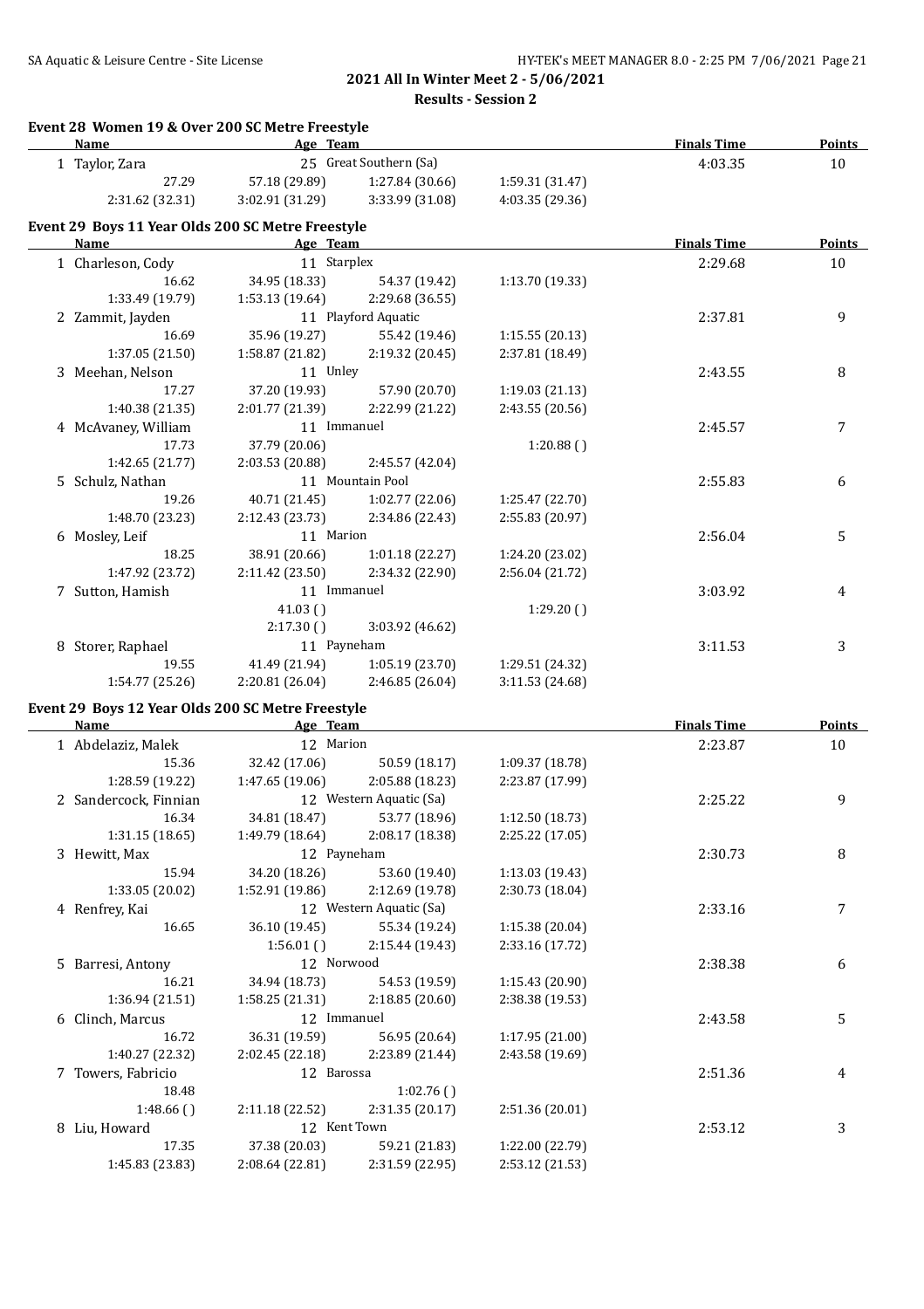# **(Event 29 Boys 12 Year Olds 200 SC Metre Freestyle)**

| <b>Name</b>                                       | Age Team        |                                 |                 | <b>Finals Time</b> | <b>Points</b> |
|---------------------------------------------------|-----------------|---------------------------------|-----------------|--------------------|---------------|
| 9 Nys, Lachie                                     | 12 Gawler       |                                 |                 | 2:53.68            | 2             |
| 17.37                                             | 36.65 (19.28)   | 57.29 (20.64)                   | 1:19.24 (21.95) |                    |               |
| 1:42.28 (23.04)                                   | 2:05.95 (23.67) | 2:31.01 (25.06)                 | 2:53.68 (22.67) |                    |               |
| 10 Murray, Alexander                              | 12 Immanuel     |                                 |                 | 2:56.75            | $\mathbf{1}$  |
| 11 Finoia, Alessandro                             |                 | 12 Tea Tree Gully               |                 | 2:59.78            |               |
| 18.20                                             |                 | 39.99 (21.79) 1:03.00 (23.01)   | 1:26.76 (23.76) |                    |               |
| 1:49.87 (23.11)                                   |                 | 2:14.53 (24.66) 2:37.66 (23.13) | 2:59.78 (22.12) |                    |               |
| --- Walsh, Oliver                                 |                 | 12 Broken Hill Aquatic          |                 | <b>NS</b>          |               |
| --- Wright, Eamon                                 | 12 Immanuel     |                                 |                 | <b>NS</b>          |               |
|                                                   |                 |                                 |                 |                    |               |
| Event 29 Boys 13 Year Olds 200 SC Metre Freestyle |                 |                                 |                 |                    |               |
| <b>Name</b>                                       | Age Team        |                                 |                 | <b>Finals Time</b> | <b>Points</b> |
| 1 Altiok, Ali                                     | 13 Marion       |                                 |                 | 2:06.91            | 10            |
| 13.67                                             | 29.35 (15.68)   | 45.35 (16.00)                   |                 |                    |               |
| 1:18.50()                                         | 1:35.06(16.56)  | 1:51.33 (16.27)                 | 2:06.91 (15.58) |                    |               |
| 2 Brown, Matthew                                  | 13 Kent Town    |                                 |                 | 2:13.51            | 9             |
| 14.39                                             | 30.74 (16.35)   | 47.30 (16.56)                   | 1:04.41 (17.11) |                    |               |
| 1:21.92 (17.51)                                   | 1:39.20 (17.28) | 1:56.85 (17.65)                 | 2:13.51(16.66)  |                    |               |
| 3 Turra, Logan                                    | 13 Marion       |                                 |                 | 2:14.48            | 8             |
| 14.89                                             | 31.27 (16.38)   | 47.83 (16.56)                   | 1:05.27 (17.44) |                    |               |
| 1:22.47 (17.20)                                   | 1:39.95 (17.48) | 1:57.59 (17.64)                 | 2:14.48 (16.89) |                    |               |
| 4 Martin, Elijah                                  |                 | 13 Henley & Grange              |                 | 2:19.96            | 7             |
| 15.55                                             |                 | 51.00()                         |                 |                    |               |
| 1:26.47()                                         |                 | 2:02.61()                       | 2:19.96 (17.35) |                    |               |
| 5 Corbett, Joseph                                 | 13 Unley        |                                 |                 | 2:21.93            | 6             |
| 14.86                                             | 31.75 (16.89)   | 49.62 (17.87)                   | 1:07.76 (18.14) |                    |               |
| 1:26.51(18.75)                                    | 1:45.53 (19.02) | 2:04.29 (18.76)                 | 2:21.93 (17.64) |                    |               |
| 6 Pruszinski, Adam                                |                 | 13 Tea Tree Gully               |                 | 2:29.60            | 5             |
|                                                   | 34.97 ()        |                                 | 1:13.82()       |                    |               |
|                                                   | 1:52.84()       | 2:29.60 (36.76)                 |                 |                    |               |
| 7 Sutton, Toby                                    | 13 Marion       |                                 |                 | 2:30.50            | 4             |
| 16.72                                             | 34.79 (18.07)   | 53.96 (19.17)                   | 1:13.27 (19.31) |                    |               |
| 1:32.93 (19.66)                                   | 1:52.27 (19.34) | 2:11.69 (19.42)                 | 2:30.50 (18.81) |                    |               |
| 8 Connor, Charlie                                 | 13 Marion       |                                 |                 | 2:32.16            | 3             |
| 16.13                                             | 34.50 (18.37)   | 53.46 (18.96)                   | 1:13.48 (20.02) |                    |               |
| 1:33.53(20.05)                                    | 1:53.98 (20.45) | 2:13.43 (19.45)                 | 2:32.16 (18.73) |                    |               |
| 9 Smith, Jarrad                                   | 13 Starplex     |                                 |                 | 2:33.83            | 2             |
| 16.03                                             | 34.55 (18.52)   | 54.89 (20.34)                   | 1:15.17 (20.28) |                    |               |
| 1:35.44 (20.27)                                   | 1:55.56(20.12)  | 2:15.32(19.76)                  | 2:33.83 (18.51) |                    |               |
| 10 Braithwaite, Archie                            | 13 Kent Town    |                                 |                 | 2:33.92            | 1             |
| 16.41                                             | 35.26 (18.85)   | 54.98 (19.72)                   | 1:14.90 (19.92) |                    |               |
| 1:35.23 (20.33)                                   | 1:55.87 (20.64) | 2:15.90 (20.03)                 | 2:33.92 (18.02) |                    |               |
| 11 Stratford, Vaughn                              |                 | 13 Mt Gambier                   |                 | 2:35.09            |               |
| 16.27                                             | 35.56 (19.29)   | 55.95 (20.39)                   | 1:16.05(20.10)  |                    |               |
| 1:36.48 (20.43)                                   | 1:57.12(20.64)  | 2:16.59 (19.47)                 | 2:35.09 (18.50) |                    |               |
| 12 Biddell, Blake                                 | 13 Norwood      |                                 |                 | 2:35.39            |               |
|                                                   | 36.05()         |                                 | 1:17.25()       |                    |               |
| 1:37.40 (20.15)                                   | 1:57.25 (19.85) | 2:16.87 (19.62)                 | 2:35.39 (18.52) |                    |               |
| 13 Doman, Marcus                                  |                 | 13 Tea Tree Gully               |                 | 2:35.69            |               |
| 16.56                                             | 35.97 (19.41)   | 55.69 (19.72)                   | 1:16.29 (20.60) |                    |               |
| 1:37.10 (20.81)                                   | 1:57.60 (20.50) | 2:16.63 (19.03)                 | 2:35.69 (19.06) |                    |               |
| 14 Whittaker, Daniel                              | 13 Clovercrest  |                                 |                 | 2:37.62            |               |
| 16.80                                             | 35.90 (19.10)   | 56.31 (20.41)                   | 1:16.63 (20.32) |                    |               |
|                                                   | 1:58.40(        | 2:37.62 (39.22)                 |                 |                    |               |
| 15 Mosley, Levi                                   | 13 Marion       |                                 |                 | 2:41.56            |               |
| 17.07                                             |                 | 57.43()                         |                 |                    |               |
| 1:39.04(                                          |                 | 2:21.39()                       | 2:41.56 (20.17) |                    |               |
|                                                   |                 |                                 |                 |                    |               |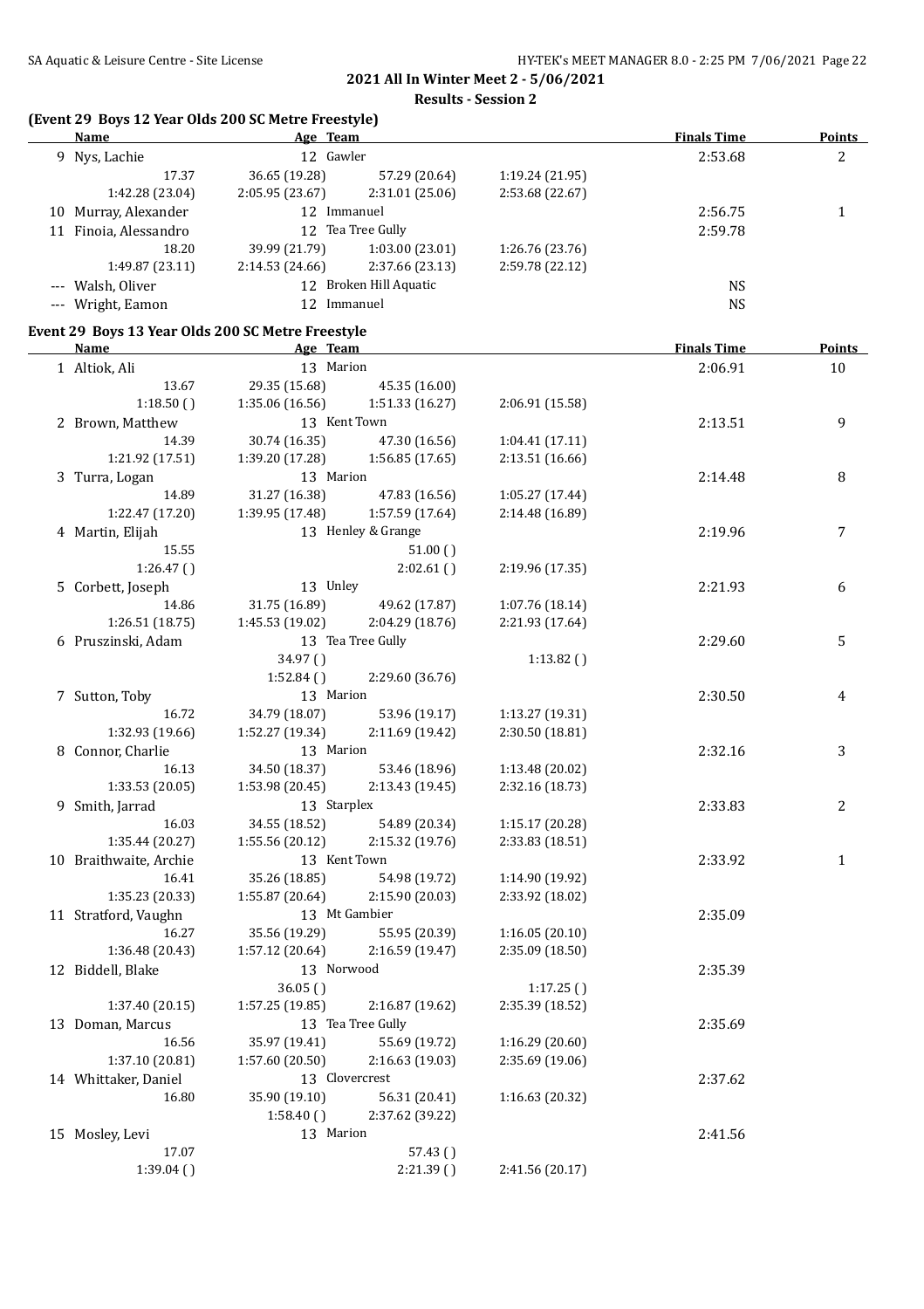| (Event 29 Boys 13 Year Olds 200 SC Metre Freestyle)<br>Name | Age Team        |                                 |                 | <b>Finals Time</b> | <b>Points</b> |
|-------------------------------------------------------------|-----------------|---------------------------------|-----------------|--------------------|---------------|
| 16 Czechowicz, Gustaw                                       | 13 Kent Town    |                                 |                 | 3:00.01            |               |
| 17.85                                                       | 38.99 (21.14)   | 1:01.70 (22.71)                 | 1:25.76 (24.06) |                    |               |
| 1:49.08 (23.32)                                             | 2:13.88 (24.80) | 2:38.02 (24.14)                 | 3:00.01 (21.99) |                    |               |
| --- Travers, Jack                                           |                 | 13 Western Aquatic (Sa)         |                 | <b>NS</b>          |               |
|                                                             |                 |                                 |                 |                    |               |
| Event 29 Boys 14 Year Olds 200 SC Metre Freestyle<br>Name   | Age Team        |                                 |                 | <b>Finals Time</b> | <b>Points</b> |
| 1 Powell, Corben                                            | 14 Marion       |                                 |                 | 2:04.62            | 10            |
| 13.72                                                       | 29.17 (15.45)   | 45.17 (16.00)                   | 1:01.31 (16.14) |                    |               |
| 1:17.37 (16.06)                                             | 1:33.64 (16.27) | 1:49.67 (16.03)                 | 2:04.62 (14.95) |                    |               |
| 2 Stephenson, Flynn                                         | 14 Marion       |                                 |                 | 2:06.68            | 9             |
| 13.54                                                       | 29.02 (15.48)   |                                 |                 |                    |               |
|                                                             |                 | 45.37 (16.35)                   | 1:01.73 (16.36) |                    |               |
| 1:18.38 (16.65)                                             | 1:34.78 (16.40) | 1:51.18 (16.40)                 | 2:06.68 (15.50) |                    |               |
| 3 Charles, Jake                                             | 14 Marion       |                                 |                 | 2:13.44            | 8             |
| 14.48                                                       | 30.53 (16.05)   | 47.02 (16.49)                   | 1:03.99 (16.97) |                    |               |
| 1:21.35 (17.36)                                             | 1:39.13 (17.78) | 1:56.83 (17.70)                 | 2:13.44 (16.61) |                    |               |
| 4 Larven, Lachlan                                           | 14 Marion       |                                 |                 | 2:18.17            | 7             |
| 15.05                                                       | 32.01 (16.96)   | 49.32 (17.31)                   | 1:07.00 (17.68) |                    |               |
| 1:24.75 (17.75)                                             | 1:42.98 (18.23) | 2:00.95 (17.97)                 | 2:18.17 (17.22) |                    |               |
| 5 Dunning, Elliot                                           | 14 Payneham     |                                 |                 | 2:24.06            | 6             |
| 15.94                                                       | 33.43 (17.49)   | 51.61 (18.18)                   | 1:10.30 (18.69) |                    |               |
| 1:29.90 (19.60)                                             | 1:48.31 (18.41) | 2:24.06 (35.75)                 |                 |                    |               |
| 6 Hearl, Ethan                                              | 14 Clovercrest  |                                 |                 | 2:26.84            | 5             |
| 16.14                                                       | 33.87 (17.73)   | 52.30 (18.43)                   | 1:11.33 (19.03) |                    |               |
| 1:30.93 (19.60)                                             | 1:50.06 (19.13) | 2:09.29 (19.23)                 | 2:26.84 (17.55) |                    |               |
| 7 Greig, Fraser                                             | 14 Unley        |                                 |                 | 2:30.61            | 4             |
| 15.22                                                       | 32.70 (17.48)   | 51.57 (18.87)                   | 1:11.20 (19.63) |                    |               |
| 1:32.09 (20.89)                                             | 1:52.67 (20.58) | 2:11.68 (19.01)                 | 2:30.61 (18.93) |                    |               |
| --- Langman, Hamish                                         | 14 Norwood      |                                 |                 | <b>NS</b>          |               |
|                                                             |                 |                                 |                 |                    |               |
| Event 29 Men 15 Year Olds 200 SC Metre Freestyle<br>Name    | Age Team        |                                 |                 | <b>Finals Time</b> | <b>Points</b> |
| 1 Washington, Lachlan                                       | 15 Immanuel     |                                 |                 | 2:03.04            | $10\,$        |
| 13.83                                                       | 28.68 (14.85)   |                                 | 59.63 (15.62)   |                    |               |
| 1:15.44(15.81)                                              | 1:31.46 (16.02) | 44.01 (15.33)<br>1:47.57(16.11) | 2:03.04 (15.47) |                    |               |
|                                                             |                 |                                 |                 |                    |               |
| 2 Phua, Zane                                                | 15 Kent Town    |                                 |                 | 2:03.49            | 9             |
| 13.40                                                       | 28.37 (14.97)   | 44.33 (15.96)                   | 1:00.30 (15.97) |                    |               |
| 1:16.21(15.91)                                              | 1:32.37 (16.16) | 1:48.24 (15.87)                 | 2:03.49 (15.25) |                    |               |
| 3 Macdonald, Alexander                                      | 15 Kent Town    |                                 |                 | 2:08.09            | 8             |
| 14.06                                                       | 29.74 (15.68)   | 46.12 (16.38)                   | 1:02.44 (16.32) |                    |               |
| 1:19.22 (16.78)                                             | 1:35.89 (16.67) | 1:52.53 (16.64)                 | 2:08.09 (15.56) |                    |               |
| 4 Nelson, Regan                                             | 15 Kent Town    |                                 |                 | 2:09.15            | 7             |
|                                                             | 30.36()         | 46.66 (16.30)                   | 1:03.50 (16.84) |                    |               |
| 1:20.10 (16.60)                                             | 1:37.08 (16.98) | 1:53.86 (16.78)                 | 2:09.15 (15.29) |                    |               |
| --- Langman, Aidan                                          | 15 Norwood      |                                 |                 | <b>NS</b>          |               |
|                                                             |                 |                                 |                 |                    |               |
| Event 29 Men 16 Year Olds 200 SC Metre Freestyle<br>Name    | Age Team        |                                 |                 | <b>Finals Time</b> | <b>Points</b> |
| 1 Newman, Bailey                                            | 16 Kent Town    |                                 |                 | 2:07.65            | 10            |
| 13.55                                                       | 29.05 (15.50)   | 44.83 (15.78)                   | 1:01.20 (16.37) |                    |               |
|                                                             |                 |                                 |                 |                    |               |
| 1:18.27 (17.07)                                             | 1:35.02 (16.75) | 1:51.74 (16.72)                 | 2:07.65 (15.91) |                    |               |
| 2 Collins, Harper                                           | 16 Barossa      |                                 |                 | 2:40.62            | 9             |
| 17.13                                                       | 36.69 (19.56)   | 56.55 (19.86)                   | 1:17.48 (20.93) |                    |               |
| 1:38.98 (21.50)                                             | 2:00.51 (21.53) | 2:21.59 (21.08)                 | 2:40.62 (19.03) |                    |               |
| --- Downie, Finn                                            | 16 Marion       |                                 |                 | <b>NS</b>          |               |
| --- Lehmann, Reuben                                         | 16 Immanuel     |                                 |                 | <b>NS</b>          |               |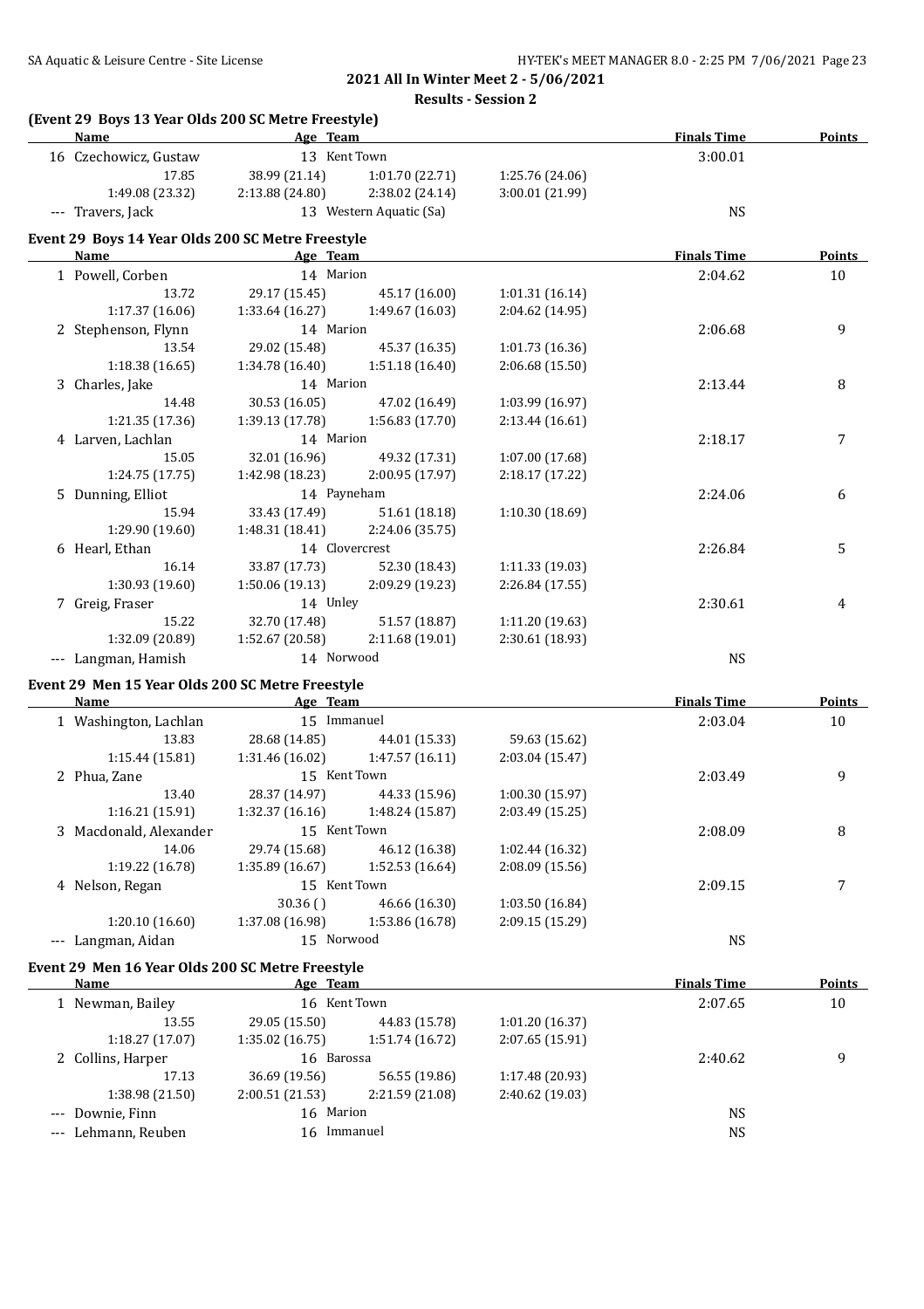**Results - Session 2**

### **Event 29 Men 17-18 200 SC Metre Freestyle**

| <b>Name</b>       | Age Team        |                   |                 | <b>Finals Time</b> | <b>Points</b> |
|-------------------|-----------------|-------------------|-----------------|--------------------|---------------|
| Hodgkinson, Jake  |                 | 18 Tea Tree Gully |                 | 2:02.72            | 10            |
| 13.46             | 28.54 (15.08)   | 43.86 (15.32)     | 59.36 (15.50)   |                    |               |
| 1:15.00(15.64)    | 1:30.91 (15.91) | 1:46.82 (15.91)   | 2:02.72 (15.90) |                    |               |
| 2 Stenhouse, Euan | Marion<br>17    |                   |                 | 2:06.96            | q             |
| 13.95             | 29.07 (15.12)   | 45.38 (16.31)     | 1:01.61(16.23)  |                    |               |
| 1:18.14(16.53)    | 1:34.64(16.50)  | 1:51.32(16.68)    | 2:06.96 (15.64) |                    |               |

### **Event 29 Men 19 & Over 200 SC Metre Freestyle**

| <b>Name</b>              | Age Team        |                         |                 | <b>Finals Time</b> | <b>Points</b> |
|--------------------------|-----------------|-------------------------|-----------------|--------------------|---------------|
| 1 Gillard-Martin, Declan | 19 Marion       |                         |                 | 1:55.99            | 10            |
| 12.97                    | 27.28 (14.31)   | 42.14 (14.86)           | 57.14 (15.00)   |                    |               |
| 1:11.91(14.77)           | 1:26.79 (14.88) | 1:41.70 (14.91)         | 1:55.99 (14.29) |                    |               |
| 2 Yip, James             | 22 Norwood      |                         |                 | 2:02.97            | 9             |
| 13.72                    | 28.44 (14.72)   | 44.00 (15.56)           | 59.65 (15.65)   |                    |               |
| 1:15.52(15.87)           | 1:31.47(15.95)  | 1:47.47(16.00)          | 2:02.97 (15.50) |                    |               |
| 3 Ward, Taj              | 20 Marion       |                         |                 | 2:05.97            | 8             |
| 13.53                    | 29.09 (15.56)   | 45.03 (15.94)           | 1:01.35(16.32)  |                    |               |
| 1:17.83 (16.48)          | 1:34.42 (16.59) | 1:50.60(16.18)          | 2:05.97 (15.37) |                    |               |
| 4 Jackson, Jack          |                 | 19 Western Aquatic (Sa) |                 | 2:16.14            | 7             |
| 14.23                    | 30.40 (16.17)   |                         | 1:04.36()       |                    |               |
| 1:22.54 (18.18)          | 1:41.16 (18.62) | 1:58.81(17.65)          | 2:16.14(17.33)  |                    |               |
| --- Young, Ian           | 68              | Masters Swimming SA     |                 | NS                 |               |

### **Event 30 Girls 9-10 50 SC Metre Backstroke**

| Name                    | Age Team          | <b>Finals Time</b> | <b>Points</b> |
|-------------------------|-------------------|--------------------|---------------|
| 1 Hallam, Sophia        | 10 Marion         | 38.97              | 10            |
| 19.38                   | 38.97 (19.59)     |                    |               |
| 2 Ashmead, Annabel      | 10 Barossa        | 40.03              | 9             |
| 20.15                   | 40.03 (19.88)     |                    |               |
| 3 Crossman, Ebony       | 10 Clovercrest    | 40.42              | 8             |
| 20.44                   | 40.42 (19.98)     |                    |               |
| 4 Weston, Mia Jayne     | 9 Marion          | 43.24              | 7             |
| 21.11                   | 43.24 (22.13)     |                    |               |
| 5 Linke, Natasha        | 9 Kent Town       | 44.65              | 6             |
| 20.82                   | 44.65 (23.83)     |                    |               |
| 6 Sebestyen, Laura      | 10 Marion         | 45.46              | 5             |
| 22.92                   | 45.46 (22.54)     |                    |               |
| 7 Findlay, Emily        | 9 Unley           | 46.97              | 4             |
| 22.34                   | 46.97 (24.63)     |                    |               |
| 8 Henty-Charles, Keeley | 10 Marion         | 47.44              | 3             |
| 23.63                   | 47.44 (23.81)     |                    |               |
| 9 Spagnoletti, Sofia    | 10 Kent Town      | 49.02              | 2             |
| 23.78                   | 49.02 (25.24)     |                    |               |
| 10 Paasuke, Angela      | 10 Tea Tree Gully | 49.50              | $\mathbf{1}$  |
| 25.08                   | 49.50 (24.42)     |                    |               |
| 11 Mugford, Miley       | 10 Onkaparinga    | 49.57              |               |
| 25.15                   | 49.57 (24.42)     |                    |               |
| 12 Sun, Sophie          | 9 Henley & Grange | 49.70              |               |
| 25.16                   | 49.70 (24.54)     |                    |               |
| 13 Helps, Maya          | 10 Marion         | 50.68              |               |
| 24.15                   | 50.68 (26.53)     |                    |               |
| 14 Newman, Alicia       | 10 Mountain Pool  | 51.38              |               |
| 24.80                   | 51.38 (26.58)     |                    |               |
| 15 Dissanayake, Thisali | 9 Tea Tree Gully  | 54.27              |               |
| 16 Jacobs, Kerryann     | 10 Whyalla        | 58.21              |               |
| 27.10                   | 58.21 (31.11)     |                    |               |
| 17 Marschall, Grace     | 10 Gawler         | 59.36              |               |
| 26.95                   | 59.36 (32.41)     |                    |               |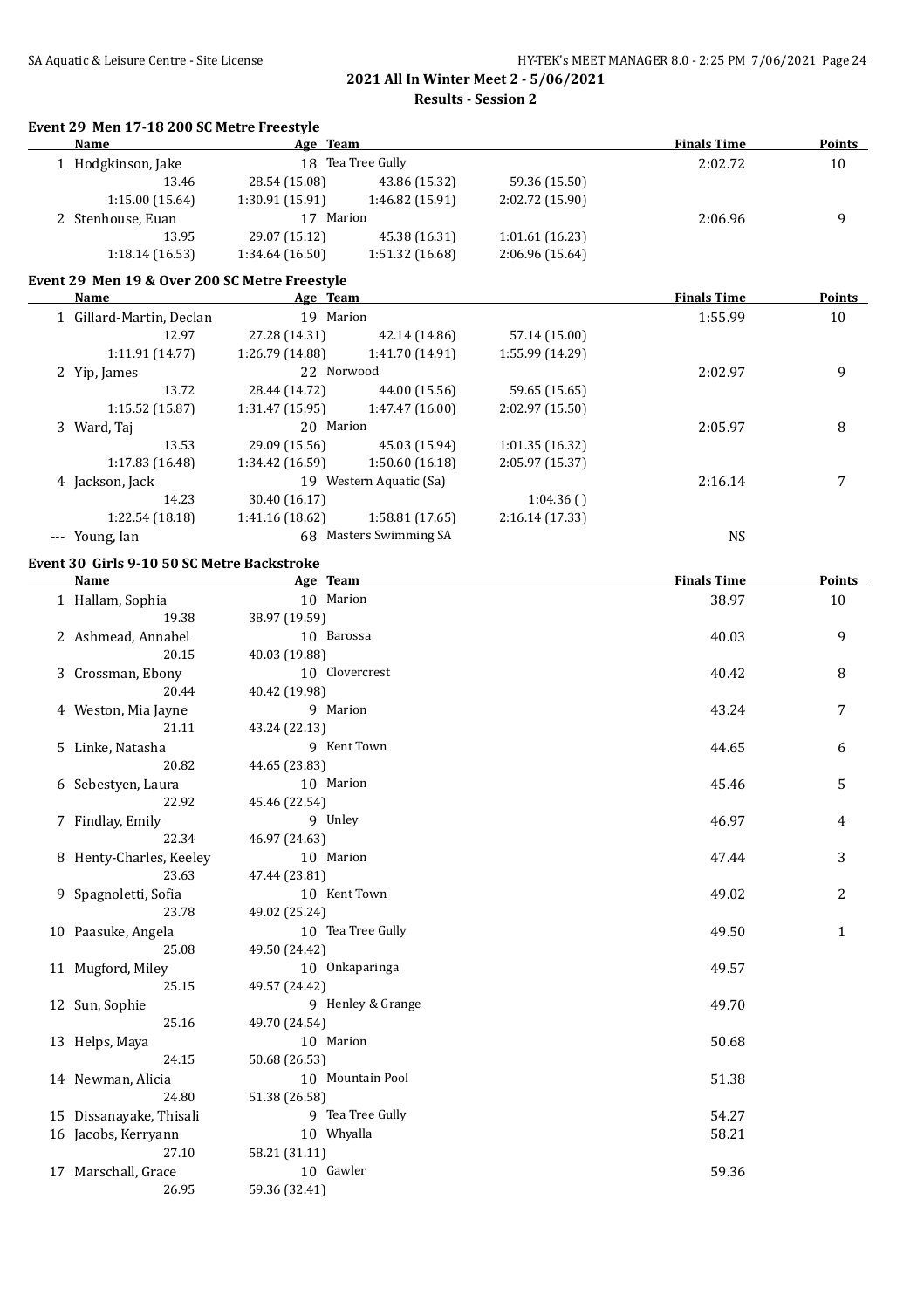### **Results - Session 2**

# **(Event 30 Girls 9-10 50 SC Metre Backstroke)**

| <b>Name</b>                                        |               | Age Team                      | <b>Finals Time</b> | <b>Points</b> |
|----------------------------------------------------|---------------|-------------------------------|--------------------|---------------|
| --- Fooks, Charlotte                               |               | 9 Marion                      | <b>NS</b>          |               |
| --- Gray, Claire                                   |               | 10 Marion                     | <b>NS</b>          |               |
| --- Santos, Zoe                                    |               | 10 Norwood                    | <b>NS</b>          |               |
| Event 31 Girls 11 Year Olds 50 SC Metre Backstroke |               |                               |                    |               |
| <b>Name</b>                                        |               | Age Team                      | <b>Finals Time</b> | <b>Points</b> |
| 1 Basic, Emilia                                    |               | 11 Tea Tree Gully             | 36.38              | 10            |
| 17.90                                              | 36.38 (18.48) |                               |                    |               |
| 2 Crean, Allegra                                   |               | 11 Marion                     | 36.56              | 9             |
| 17.86                                              | 36.56 (18.70) |                               |                    |               |
| 3 Molloy, Scarlett                                 |               | 11 Silver City                | 37.10              | 8             |
| 18.55                                              | 37.10 (18.55) |                               |                    |               |
| 4 Dening, Lucy                                     |               | 11 Mt Gambier                 | 38.80              | 7             |
| 19.23                                              | 38.80 (19.57) |                               |                    |               |
| 5 Thomas, Milla                                    |               | 11 Immanuel                   | 39.72              | 6             |
| 19.56                                              | 39.72 (20.16) |                               |                    |               |
| 6 Charleson, Olive                                 |               | 11 Western Aquatic (Sa)       | 39.98              | 5             |
| 19.86                                              | 39.98 (20.12) |                               |                    |               |
| 7 Baker, Amelia                                    |               | 11 Southern Performance       | 40.58              | 4             |
| 20.11                                              | 40.58 (20.47) |                               |                    |               |
| 8 Daunt, Emily                                     |               | 11 Marion                     | 41.93              | 3             |
| 21.26                                              | 41.93 (20.67) |                               |                    |               |
| 9 Bevan, Jasmine                                   |               | 11 Marion                     | 42.79              | 2             |
| 20.90                                              | 42.79 (21.89) |                               |                    |               |
| 10 Watts, Matilda                                  |               | 11 Western Aquatic (Sa)       | 43.02              | $\mathbf{1}$  |
| 20.89                                              | 43.02 (22.13) |                               |                    |               |
| 11 Leaver, Georgiana                               |               | 11 Marion                     | 43.14              |               |
| 21.52                                              | 43.14 (21.62) |                               |                    |               |
| 12 Greenham, Violet                                |               | 11 Playford Aquatic           | 43.86              |               |
| 21.70                                              | 43.86 (22.16) | 11 Mountain Pool              |                    |               |
| 13 Fourie, Emma<br>22.35                           | 44.84 (22.49) |                               | 44.84              |               |
| 14 Towers, Emily                                   |               | 11 Barossa                    | 46.70              |               |
| 22.61                                              | 46.70 (24.09) |                               |                    |               |
| 15 van Trigt, Leena                                |               | 11 Unley                      | 49.04              |               |
| 16 Leong, Andriana                                 |               | 11 Marion                     | 50.32              |               |
| 24.22                                              | 50.32 (26.10) |                               |                    |               |
| 17 Warriner, Phoebe                                |               | 11 Marion                     | 51.61              |               |
| 24.59                                              | 51.61 (27.02) |                               |                    |               |
| --- Kuhlmann, Grace                                |               | 11 Marion                     | <b>NS</b>          |               |
| --- Kuhlmann, Ruby                                 |               | 11 Marion                     | <b>NS</b>          |               |
| --- Garner (V), Danika                             |               | 11 Mildura Swimming Club Inc. | <b>NS</b>          |               |
|                                                    |               |                               |                    |               |
| Event 31 Girls 12 Year Olds 50 SC Metre Backstroke |               |                               |                    |               |

| <b>Name</b>        |               | Age Team         | <b>Finals Time</b> | <b>Points</b> |
|--------------------|---------------|------------------|--------------------|---------------|
| 1 Pronk, Maisy     | 12            | Immanuel         | 34.05              | 10            |
| 16.86              | 34.05 (17.19) |                  |                    |               |
| 2 Thomas, Arabella |               | 12 Onkaparinga   | 37.40              | 9             |
| 18.88              | 37.40 (18.52) |                  |                    |               |
| 3 Evans, Charlotte |               | 12 Onkaparinga   | 37.65              | 8             |
| 19.01              | 37.65 (18.64) |                  |                    |               |
| 4 Green, Charlise  |               | 12 Immanuel      | 37.75              | 7             |
| 18.37              | 37.75 (19.38) |                  |                    |               |
| 5 Schubert, Emma   |               | 12 Barossa       | 40.39              | 6             |
| 19.68              | 40.39 (20.71) |                  |                    |               |
| 6 Mann, Kayla      |               | 12 Mountain Pool | 41.10              | 5             |
| 20.30              | 41.10 (20.80) |                  |                    |               |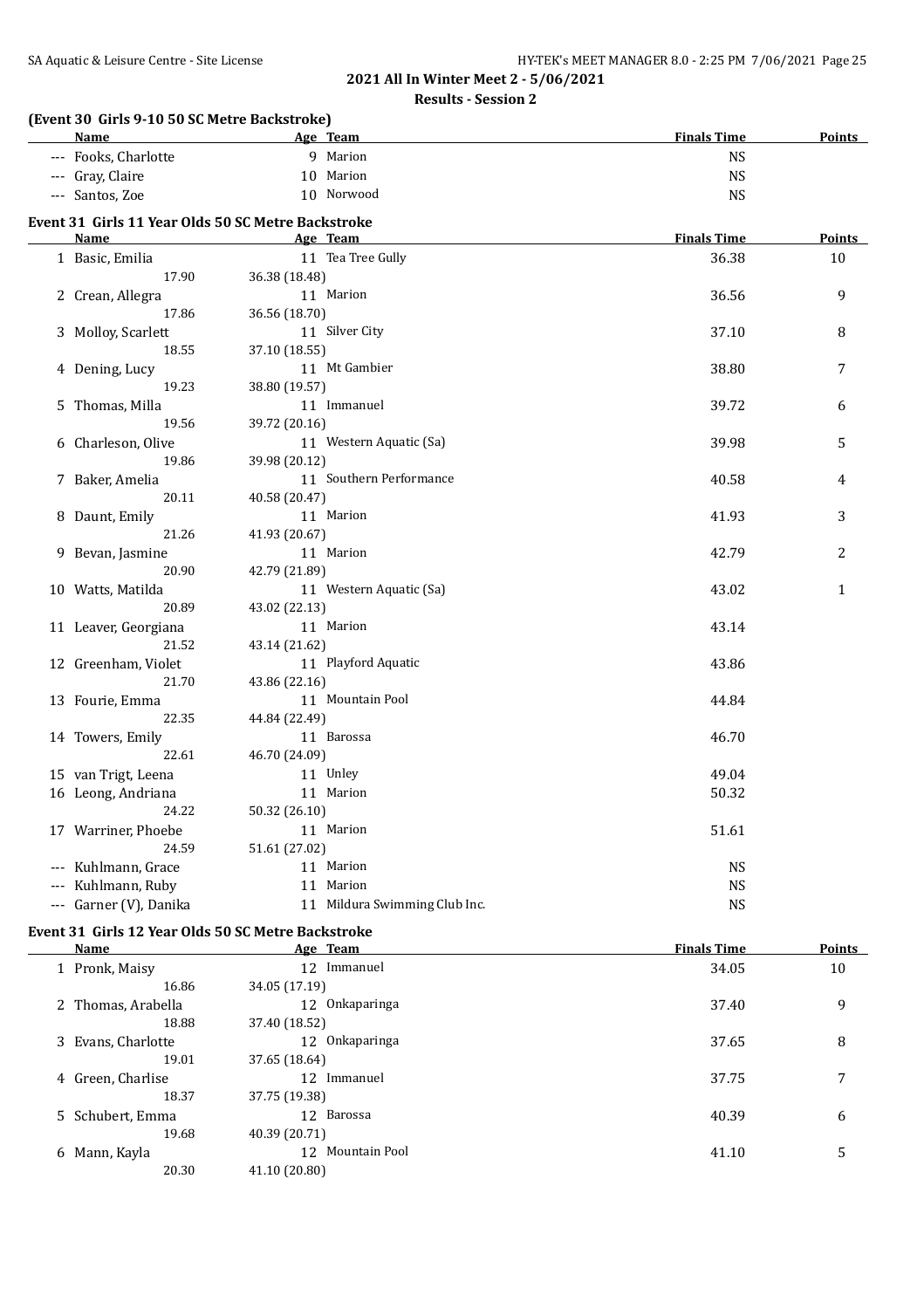#### **Results - Session 2**

# **(Event 31 Girls 12 Year Olds 50 SC Metre Backstroke)**

|       | Name                    | Age Team                | <b>Finals Time</b> | <b>Points</b> |
|-------|-------------------------|-------------------------|--------------------|---------------|
|       | 7 Twelftree, Harriet    | 12 Kent Town            | 41.12              | 4             |
|       | 20.57                   | 41.12 (20.55)           |                    |               |
|       | 8 Romanowski, Georgia   | 12 Southern Performance | 41.14              | 3             |
|       | 20.14                   | 41.14 (21.00)           |                    |               |
|       | 9 Lyons, Imogen         | 12 Whyalla              | 41.86              | 2             |
|       | 20.55                   | 41.86 (21.31)           |                    |               |
|       | 10 McKenna, Zoe         | 12 Onkaparinga          | 42.76              | $\mathbf{1}$  |
|       | 20.82                   | 42.76 (21.94)           |                    |               |
|       | 11 Cox, Kenzie          | 12 Barossa              | 44.94              |               |
|       | 22.30                   | 44.94 (22.64)           |                    |               |
|       | 12 Andrew-Thring, Tayla | 12 Henley & Grange      | 45.22              |               |
|       | 22.25                   | 45.22 (22.97)           |                    |               |
| 13    | Meys, Sophie            | 12 Unley                | 46.53              |               |
|       | 22.91                   | 46.53 (23.62)           |                    |               |
| 14    | Donaldson, Maggy        | 12 Marion               | 47.50              |               |
|       | 23.76                   | 47.50 (23.74)           |                    |               |
| $---$ | Gaganis, Maria          | 12 Marion               | <b>NS</b>          |               |

# **Event 31 Girls 13 Year Olds 50 SC Metre Backstroke**

| Name                                               | Age Team           | <b>Finals Time</b> | <b>Points</b> |
|----------------------------------------------------|--------------------|--------------------|---------------|
| 1 Dingwall, Alinta                                 | 13 West Coast (Sa) | 34.70              | 10            |
| 17.20                                              | 34.70 (17.50)      |                    |               |
| 2 McAvaney, Laura                                  | 13 Immanuel        | 35.59              | 9             |
| 17.91                                              | 35.59 (17.68)      |                    |               |
| 3 Tolladay, Emily                                  | 13 Kent Town       | 35.86              | 8             |
| 17.76                                              | 35.86 (18.10)      |                    |               |
| *4 Phillips, Ruby                                  | 13 Marion          | 36.03              | 6.50          |
| 17.98                                              | 36.03 (18.05)      |                    |               |
| *4 Scarr, Elysia                                   | 13 Kent Town       | 36.03              | 6.50          |
| 17.73                                              | 36.03 (18.30)      |                    |               |
| 6 Starr, Annabelle                                 | 13 Mountain Pool   | 37.24              | 5             |
| 18.08                                              | 37.24 (19.16)      |                    |               |
| 7 Charles, Tahli                                   | 13 Marion          | 37.88              | 4             |
| 18.98                                              | 37.88 (18.90)      |                    |               |
| 8 Czechowicz, Katarina                             | 13 Kent Town       | 39.34              | 3             |
| 19.39                                              | 39.34 (19.95)      |                    |               |
| 9 Wheeler, Lani                                    | 13 Onkaparinga     | 39.43              | 2             |
| 19.64                                              | 39.43 (19.79)      |                    |               |
| 10 Dowler, Isabella                                | 13 Starplex        | 39.51              | $\mathbf{1}$  |
| 19.44                                              | 39.51 (20.07)      |                    |               |
| 11 Newman, Ella                                    | 13 Mountain Pool   | 41.61              |               |
| 20.03                                              | 41.61 (21.58)      |                    |               |
| 12 Smith, Keeley                                   | 13 Murray Bridge   | 44.19              |               |
| 13 Shrestha, Pranita                               | 13 Marion          | 44.40              |               |
| 21.49                                              | 44.40 (22.91)      |                    |               |
| 14 Schulz, Olivia                                  | 13 Mountain Pool   | 44.70              |               |
| 22.18                                              | 44.70 (22.52)      |                    |               |
| 15 Coscarella, Kiara                               | 13 Marion          | 45.49              |               |
| 21.75                                              | 45.49 (23.74)      |                    |               |
| --- Davies, Rosie                                  | 13 Marion          | <b>NS</b>          |               |
| --- Santos, Kennedy                                | 13 Norwood         | <b>NS</b>          |               |
| --- Conroy, Charlotte                              | 13 Marion          | <b>NS</b>          |               |
| Event 31 Girls 14 Year Olds 50 SC Metre Backstroke |                    |                    |               |
| <u>Name</u>                                        | Age Team           | <b>Finals Time</b> | <b>Points</b> |

1 Braithwaite, Alice 14 Kent Town 32.23 10 16.15 32.23 (16.08)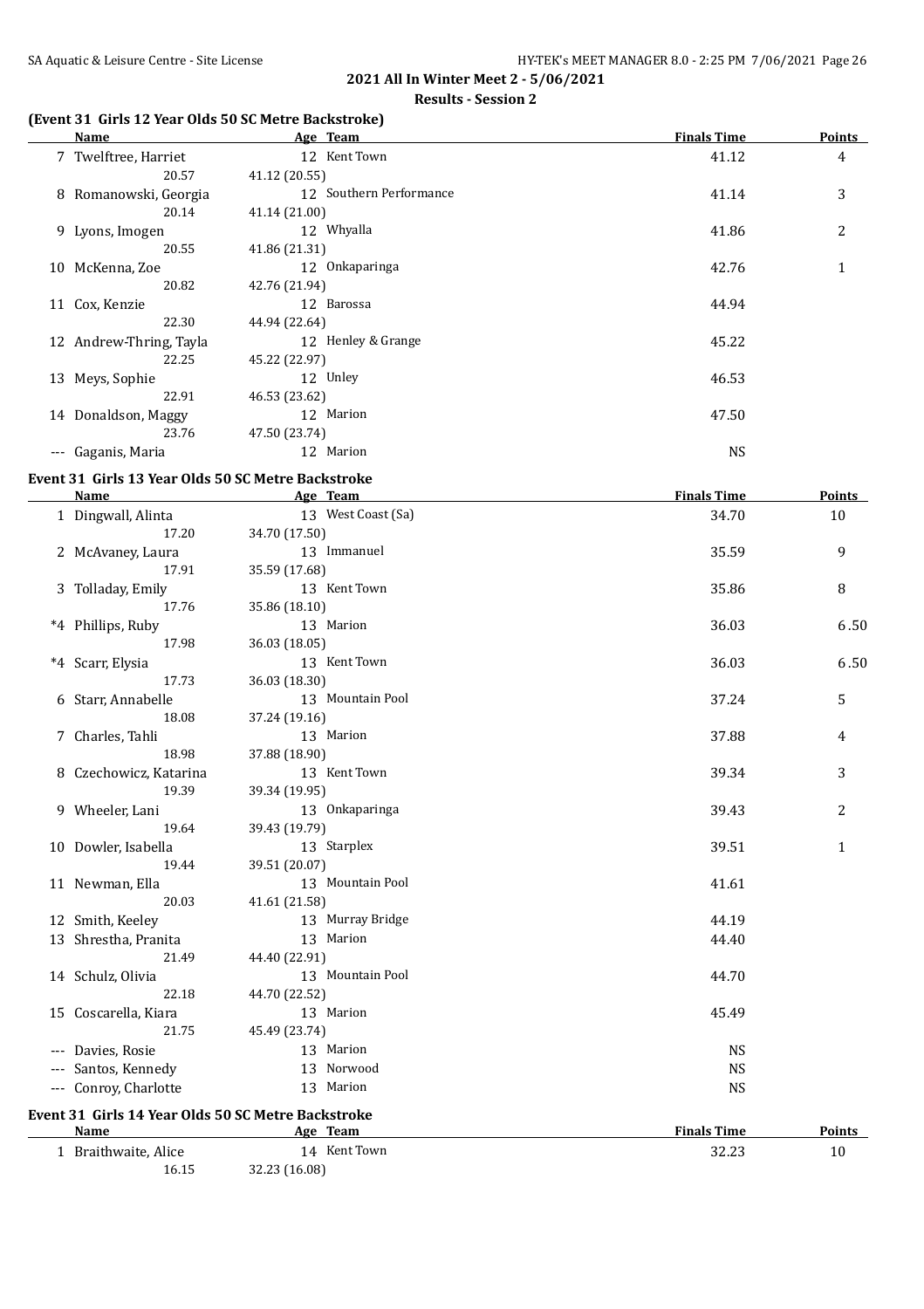### **(Event 31 Girls 14 Year Olds 50 SC Metre Backstroke)**

| Name                 | Age Team      | <b>Finals Time</b> | <b>Points</b> |
|----------------------|---------------|--------------------|---------------|
| 2 Axon, Mya          | 14 Marion     | 35.25              | 9             |
| 17.64                | 35.25 (17.61) |                    |               |
| 3 Jenzen, Georgie    | 14 Immanuel   | 35.75              | 8             |
| 4 McKay, Ella        | 14 Kent Town  | 37.17              | 7             |
| 18.35                | 37.17 (18.82) |                    |               |
| 5 Borgmeyer, Emma    | 14 Immanuel   | 39.04              | 6             |
| 19.67                | 39.04 (19.37) |                    |               |
| 6 Wright, Chloe      | 14 Immanuel   | 40.29              | 5             |
| 19.67                | 40.29 (20.62) |                    |               |
| 7 Stenhouse, Skarlet | 14 Marion     | 42.19              | 4             |
| 20.51                | 42.19 (21.68) |                    |               |
| 8 Crabb, Jasmine     | 14 Marion     | 44.64              | 3             |
| 21.77                | 44.64 (22.87) |                    |               |
| 9 Comitis, Alexandra | 14 Marion     | 45.33              | 2             |
| 22.16                | 45.33 (23.17) |                    |               |

### **Event 31 Women 15 Year Olds 50 SC Metre Backstroke**

| Name                | Age Team                | <b>Finals Time</b> | <b>Points</b>  |
|---------------------|-------------------------|--------------------|----------------|
| 1 McAvaney, Georgia | 15 Immanuel             | 32.44              | 10             |
| 16.13               | 32.44 (16.31)           |                    |                |
| 2 Schubert, Nyah    | 15 Barossa              | 32.70              | 9              |
| 3 O'Leary, Kelly    | 15 Immanuel             | 34.64              | 8              |
| 17.13               | 34.64 (17.51)           |                    |                |
| 4 Ryan, Matilda     | 15 Kent Town            | 34.65              | 7              |
| 17.18               | 34.65 (17.47)           |                    |                |
| 5 Bailey, Courtney  | 15 Marion               | 34.93              | 6              |
| 17.03               | 34.93 (17.90)           |                    |                |
| 6 Bailey, Breanna   | 15 Norwood              | 35.26              | 5              |
| 17.50               | 35.26 (17.76)           |                    |                |
| 7 Jones, Ffion      | 15 Immanuel             | 36.76              | 4              |
| 18.12               | 36.76 (18.64)           |                    |                |
| 8 Hammond, Chloe    | 15 Whyalla              | 37.69              | 3              |
| 18.51               | 37.69 (19.18)           |                    |                |
| 9 Brown, Chloe      | 15 Southern Performance | 42.55              | $\overline{2}$ |
| 20.94               | 42.55 (21.61)           |                    |                |

#### **Event 31 Women 16 Year Olds 50 SC Metre Backstroke**

19.12 39.79 (20.67)

| Name                                             | Age Team               | <b>Finals Time</b> | Points |
|--------------------------------------------------|------------------------|--------------------|--------|
| 1 Gorman, Gabrielle                              | 16 Starplex            | 33.70              | 10     |
| 16.61                                            | 33.70 (17.09)          |                    |        |
| 2 Nicholl, Chelsea                               | 16 Immanuel            | 35.04              | 9      |
| 17.45                                            | 35.04 (17.59)          |                    |        |
| 3 Codlin, Keisha                                 | 16 Marion              | 37.81              | 8      |
| 18.60                                            | 37.81 (19.21)          |                    |        |
| 4 Martin, Taliah                                 | 16 Marion              | 40.59              | 7      |
| 20.22                                            | 40.59 (20.37)          |                    |        |
| Event 31 Women 19 & Over 50 SC Metre Backstroke  |                        |                    |        |
| <b>Name</b>                                      | Age Team               | <b>Finals Time</b> | Points |
| 1 McArthur, Briny                                | 31 Masters Swimming SA | 35.70              | 10     |
| 17.75                                            | 35.70 (17.95)          |                    |        |
| <b>Event 32 Boys 9-10 50 SC Metre Backstroke</b> |                        |                    |        |
| Name                                             | Age Team               | <b>Finals Time</b> | Points |
| 1 Schubert, Max                                  | 10 Barossa             | 38.71              | 10     |

2 Mika, Izyus 10 Immanuel 39.79 9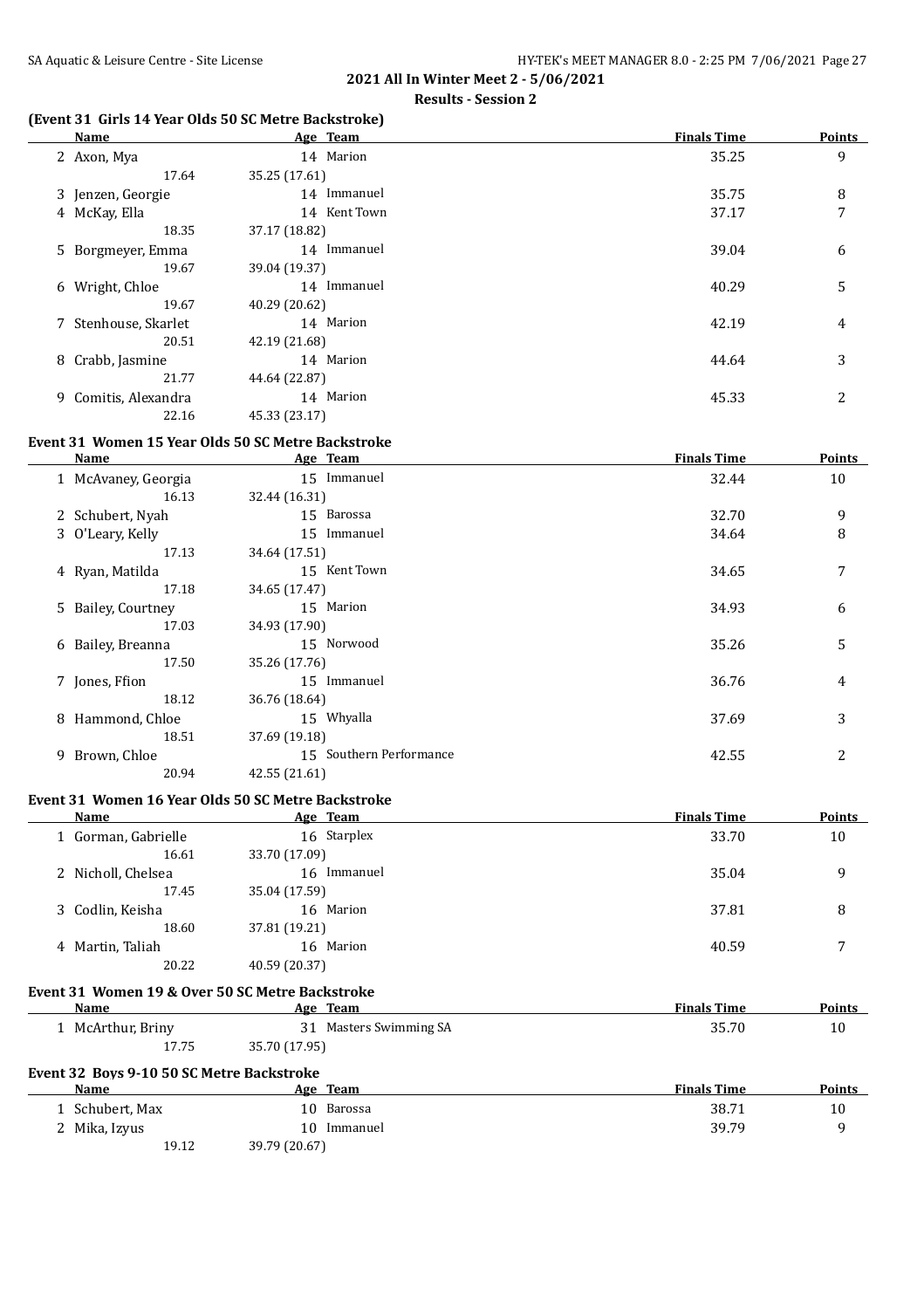# **Results - Session 2**

# **(Event 32 Boys 9-10 50 SC Metre Backstroke)**

| <b>Name</b>           | Age Team                                          | <b>Finals Time</b> | <b>Points</b> |
|-----------------------|---------------------------------------------------|--------------------|---------------|
| 3 Barratt, Zachery    | 10 Silver City                                    | 44.49              | 8             |
| 21.83                 | 44.49 (22.66)                                     |                    |               |
| 4 Bampton, Ky         | 10 Western Aquatic (Sa)                           | 46.33              | 7             |
| 22.97                 | 46.33 (23.36)                                     |                    |               |
| 5 Reed, Joshua        | 10 Marion                                         | 47.96              | 6             |
| 23.64                 | 47.96 (24.32)                                     |                    |               |
| 6 Bevan, Jobe         | 9 Marion                                          | 50.59              | 5             |
| 24.04                 | 50.59 (26.55)                                     |                    |               |
| 7 Bengero, Sebastian  | 10 Marion                                         | 51.16              | 4             |
| 25.65                 | 51.16 (25.51)                                     |                    |               |
| 8 Newman, Cooper      | 10 Mountain Pool                                  |                    |               |
|                       |                                                   | 52.31              | 3             |
| 26.40                 | 52.31 (25.91)                                     |                    |               |
| 9 Clinch, Harry       | 9 Immanuel                                        | 53.44              | 2             |
| 10 Baker, Ollie       | 10 Payneham                                       | 53.63              | $\mathbf{1}$  |
| 26.31                 | 53.63 (27.32)                                     |                    |               |
| 11 Henke, Rylan       | 10 Onkaparinga                                    | 53.76              |               |
| 26.78                 | 53.76 (26.98)                                     |                    |               |
| *12 Tucker, Jacob     | 9 Immanuel                                        | 54.11              |               |
| 25.92                 | 54.11 (28.19)                                     |                    |               |
| *12 Irawan, Clayton   | 9 Playford Aquatic                                | 54.11              |               |
| 26.01                 | 54.11 (28.10)                                     |                    |               |
| 14 Edano, Rhys        | 10 Marion                                         | 54.28              |               |
| 26.22                 | 54.28 (28.06)                                     |                    |               |
| 15 Gaganis, Paul      | 10 Marion                                         | 55.21              |               |
| 26.81                 | 55.21 (28.40)                                     |                    |               |
| 16 Storer, Ilan       | 9 Payneham                                        | 56.67              |               |
| --- Hui, Manhei       | 9 Marion                                          |                    |               |
|                       |                                                   | <b>NS</b>          |               |
| --- Garner (V), Riley | 9 Mildura Swimming Club Inc.                      | <b>NS</b>          |               |
|                       | Event 33 Boys 11 Year Olds 50 SC Metre Backstroke |                    |               |
| <b>Name</b>           | Age Team                                          | <b>Finals Time</b> | <b>Points</b> |
| 1 Martin, Jack        | 11 Marion                                         | 41.00              | 10            |
| 19.83                 | 41.00 (21.17)                                     |                    |               |
| 2 Bai, Evan           | 11 Marion                                         | 41.10              | 9             |
| 20.47                 | 41.10 (20.63)                                     |                    |               |
| 3 Kostic, Jakov       | 11 Henley & Grange                                | 43.57              | 8             |
| 22.12                 | 43.57 (21.45)                                     |                    |               |
| 4 Cregan, Neil        | 11 Mountain Pool                                  | 45.86              | 7             |
| 5 Bartlett, Jacques   | 11 Marion                                         |                    |               |
|                       |                                                   | 49.02              | 6             |
|                       | Event 33 Boys 12 Year Olds 50 SC Metre Backstroke |                    |               |
| <b>Name</b>           | Age Team                                          | <b>Finals Time</b> | <b>Points</b> |
| 1 Barresi, Antony     | 12 Norwood                                        | 39.25              | 10            |
| 20.24                 | 39.25 (19.01)                                     |                    |               |
| 2 Towers, Fabricio    | 12 Barossa                                        | 39.29              | 9             |
| 19.50                 | 39.29 (19.79)                                     |                    |               |
| 3 Clinch, Marcus      | 12 Immanuel                                       | 41.14              | 8             |
| 20.21                 | 41.14 (20.93)                                     |                    |               |
|                       | 12 Kent Town                                      |                    |               |
| 4 Liu, Howard         |                                                   | 42.20              | 7             |
| 20.92                 | 42.20 (21.28)                                     |                    |               |
| 5 Barratt, Max        | 12 Silver City                                    | 42.34              | 6             |
| 21.02                 | 42.34 (21.32)                                     |                    |               |
| 6 Finoia, Alessandro  | 12 Tea Tree Gully                                 | 44.55              | 5             |
| 21.39                 | 44.55 (23.16)                                     |                    |               |
| 7 Murray, Alexander   | 12 Immanuel                                       | 44.58              | 4             |
| 21.67                 | 44.58 (22.91)                                     |                    |               |
| 8 El-Youssef, Jamal   | 12 Tea Tree Gully                                 | 44.78              | 3             |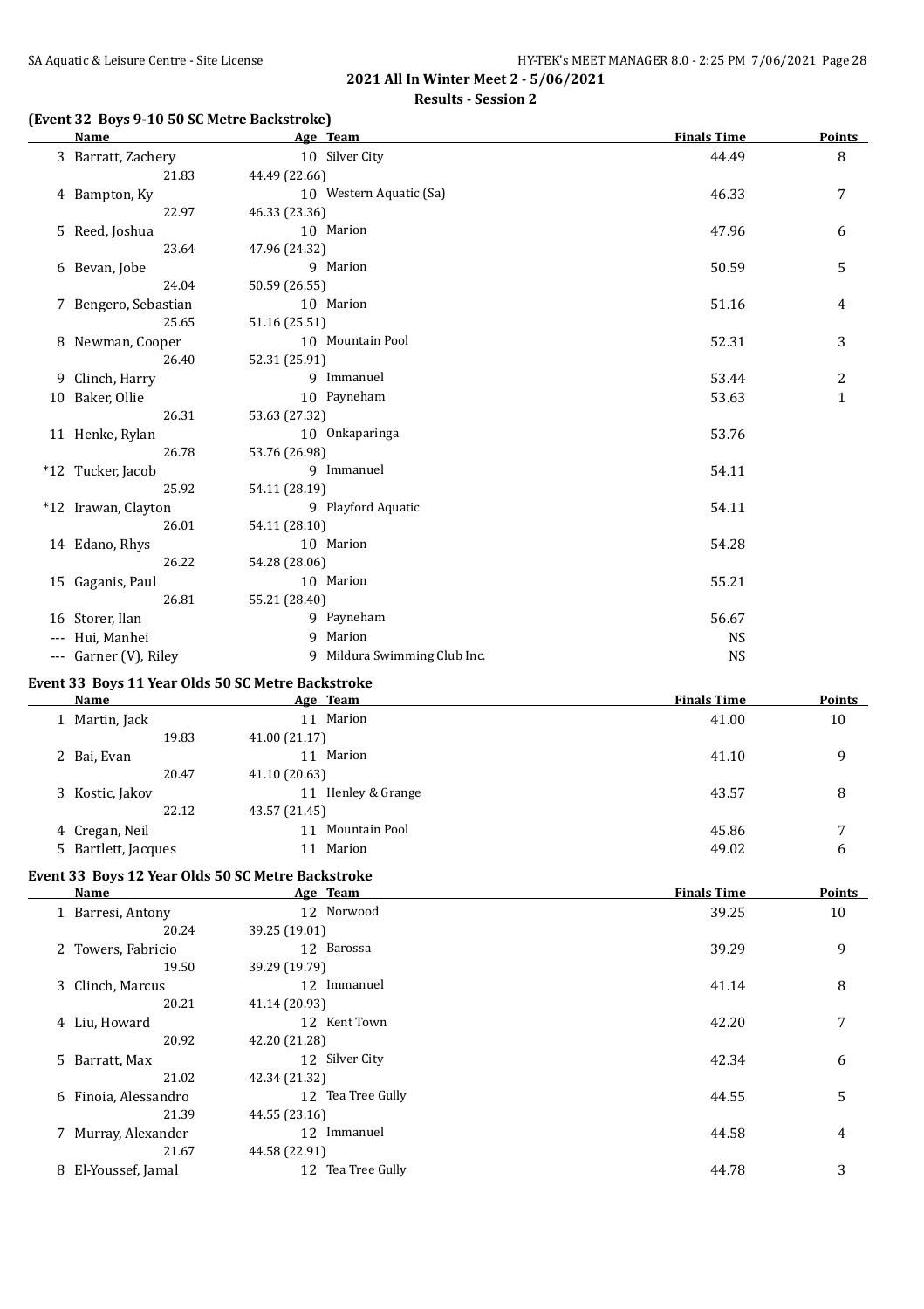| (Event 33 Boys 12 Year Olds 50 SC Metre Backstroke)<br>Name |               | Age Team               |                 | <b>Finals Time</b> | <b>Points</b> |
|-------------------------------------------------------------|---------------|------------------------|-----------------|--------------------|---------------|
|                                                             |               |                        |                 |                    |               |
| 9 Baker, James                                              |               | 12 Payneham            |                 | 45.01              | 2             |
| 22.39                                                       | 45.01 (22.62) |                        |                 |                    |               |
| 10 Stanley, Will                                            |               | 12 Marion              |                 | 45.33              | 1             |
| 22.42                                                       | 45.33 (22.91) |                        |                 |                    |               |
| --- Walsh, Oliver                                           |               | 12 Broken Hill Aquatic |                 | <b>NS</b>          |               |
| --- Dingwall, Oscar                                         |               | 12 West Coast (Sa)     |                 | <b>NS</b>          |               |
| Event 33 Boys 13 Year Olds 50 SC Metre Backstroke           |               |                        |                 |                    |               |
| Name                                                        |               | Age Team               |                 | <b>Finals Time</b> | Points        |
| 1 Montes, Luke                                              |               | 13 Kent Town           |                 | 33.62              | 10            |
| 17.23                                                       | 33.62 (16.39) |                        |                 |                    |               |
| 2 Brown, Matthew                                            |               | 13 Kent Town           |                 | 33.88              | 9             |
| 17.01                                                       | 33.88 (16.87) |                        |                 |                    |               |
| 3 Zammit, Lachlan                                           |               | 13 Playford Aquatic    |                 | 34.49              | 8             |
| 16.91                                                       | 34.49 (17.58) |                        |                 |                    |               |
| 4 Biddell, Blake                                            |               | 13 Norwood             |                 | 37.36              | 7             |
| 18.20                                                       | 37.36 (19.16) |                        |                 |                    |               |
| 5 Doman, Marcus                                             |               | 13 Tea Tree Gully      |                 | 39.86              | 6             |
| 6 Brooks, Hayden                                            |               | 13 Marion              |                 | 40.01              | 5             |
| 20.24                                                       | 40.01 (19.77) |                        |                 |                    |               |
| 7 Czechowicz, Gustaw                                        |               | 13 Kent Town           |                 | 43.49              | 4             |
| 21.65                                                       | 43.49 (21.84) |                        |                 |                    |               |
|                                                             |               | 13 Marion              |                 | 46.78              | 3             |
| 8 Varela, Sebastian<br>22.57                                |               |                        |                 |                    |               |
|                                                             | 46.78 (24.21) |                        |                 |                    |               |
| --- Irawan, Brandon                                         |               | 13 Playford Aquatic    |                 | <b>NS</b>          |               |
| Event 33 Boys 14 Year Olds 50 SC Metre Backstroke           |               |                        |                 |                    |               |
| Name                                                        |               | Age Team               |                 | <b>Finals Time</b> | Points        |
| 1 Cohen, Oscar                                              |               | 14 Payneham            |                 | 34.53              | 10            |
| 17.07                                                       | 34.53 (17.46) |                        |                 |                    |               |
| 2 Collings, Kieran                                          |               | 14 Marion              |                 | 36.99              | 9             |
| 18.59                                                       | 36.99 (18.40) |                        |                 |                    |               |
| 3 Collins, Charlie                                          |               | 14 Barossa             |                 | 39.30              | 8             |
| 19.43                                                       | 39.30 (19.87) |                        |                 |                    |               |
| Event 33 Men 15 Year Olds 50 SC Metre Backstroke            |               |                        |                 |                    |               |
| <b>Name</b>                                                 |               | Age Team               |                 | <b>Finals Time</b> | <u>Points</u> |
| 1 McCloud, Jarrad                                           |               | 15 Payneham            |                 | 34.55              | $10\,$        |
| 16.99                                                       | 34.55 (17.56) |                        |                 |                    |               |
| 2 Jude, Joseph                                              |               | 15 Tea Tree Gully      |                 | 36.14              | 9             |
| 17.64                                                       | 36.14 (18.50) |                        |                 |                    |               |
|                                                             |               | 15 Immanuel            |                 |                    |               |
| --- Pronk, Noah                                             |               |                        |                 | <b>NS</b>          |               |
| Event 34 Girls 10-11 100 SC Metre Breaststroke              |               |                        |                 |                    |               |
| <b>Name</b>                                                 |               | Age Team               |                 | <b>Finals Time</b> | <b>Points</b> |
| 1 Basic, Emilia                                             |               | 11 Tea Tree Gully      |                 | 1:29.75            | 10            |
| 19.60                                                       | 42.66 (23.06) | 1:05.84 (23.18)        | 1:29.75 (23.91) |                    |               |
| 2 Placanica, Alesha                                         |               | 10 Clovercrest         |                 | 1:30.56            | 9             |
| 19.54                                                       | 42.70 (23.16) | 1:06.39 (23.69)        | 1:30.56 (24.17) |                    |               |
| 3 Crean, Allegra                                            |               | 11 Marion              |                 | 1:32.98            | 8             |
| 21.52                                                       | 44.12 (22.60) | 1:09.55 (25.43)        | 1:32.98 (23.43) |                    |               |
| 4 Crossman, Ebony                                           |               | 10 Clovercrest         |                 | 1:34.20            | 7             |
| 20.91                                                       | 44.78 (23.87) | 1:09.21 (24.43)        | 1:34.20 (24.99) |                    |               |
| 5 Hallam, Sophia                                            |               | 10 Marion              |                 | 1:37.26            | 6             |
| 21.23                                                       | 46.24 (25.01) | 1:11.25 (25.01)        | 1:37.26 (26.01) |                    |               |
| 6 Stratford, Indee                                          |               | 11 Mt Gambier          |                 | 1:37.46            |               |
|                                                             |               |                        |                 |                    | 5             |
| 21.05                                                       | 45.41 (24.36) | 1:11.40 (25.99)        | 1:37.46 (26.06) |                    |               |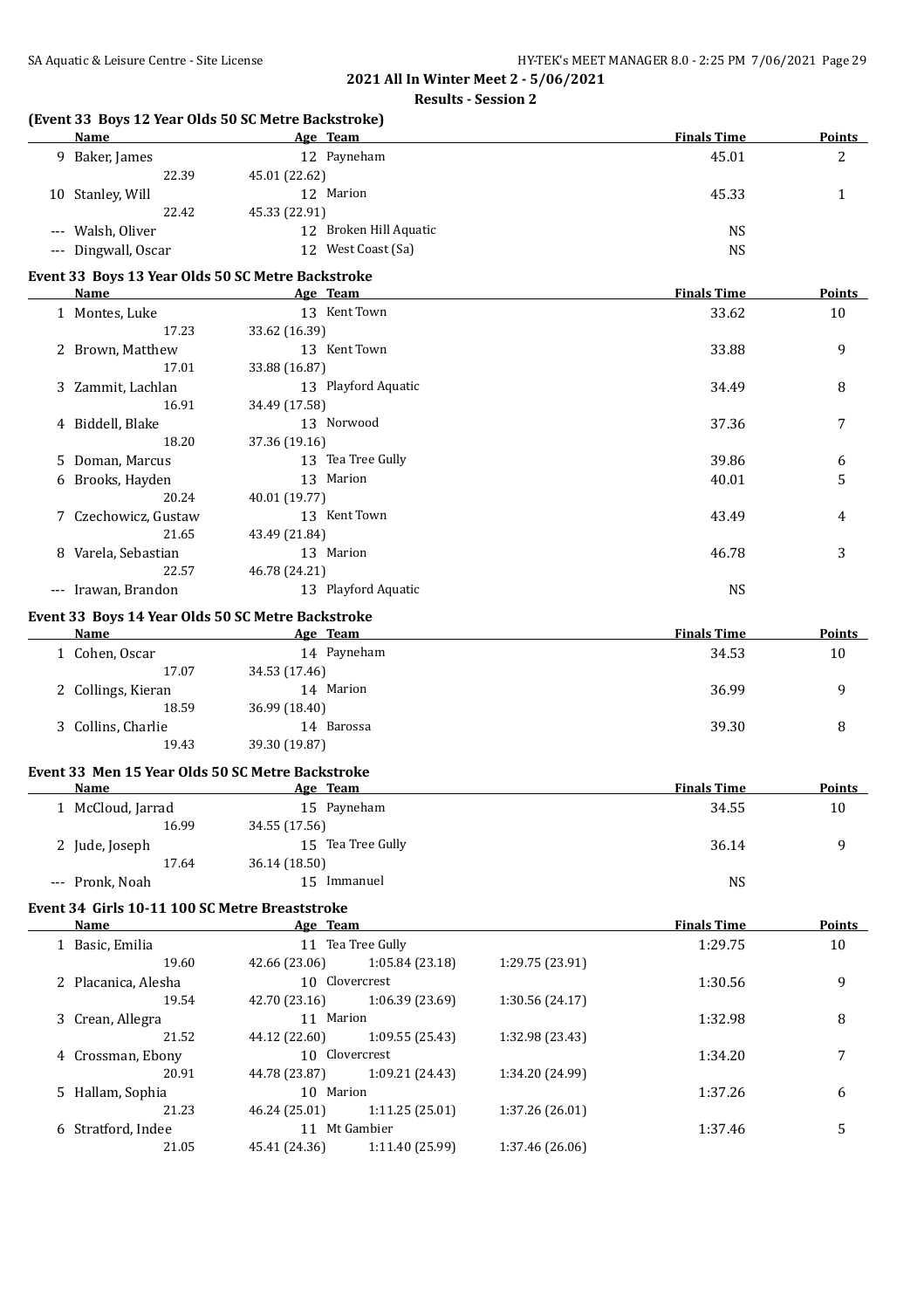# **(Event 34 Girls 10-11 100 SC Metre Breaststroke)**

| <b>Name</b>            | Age Team           |                                 |                 | <b>Finals Time</b> | <b>Points</b>  |
|------------------------|--------------------|---------------------------------|-----------------|--------------------|----------------|
| 7 Charleson, Olive     |                    | 11 Western Aquatic (Sa)         |                 | 1:40.85            | $\overline{4}$ |
| 22.28                  |                    | 47.22 (24.94) 1:13.21 (25.99)   | 1:40.85 (27.64) |                    |                |
| 8 Greenham, Violet     |                    | 11 Playford Aquatic             |                 | 1:41.67            | 3              |
| 22.08                  |                    | 48.05 (25.97) 1:16.01 (27.96)   | 1:41.67(25.66)  |                    |                |
| 9 Song, Siyu           | 11 Henley & Grange |                                 |                 | 1:42.17            | 2              |
| 22.55                  |                    | 48.38 (25.83) 1:15.37 (26.99)   | 1:42.17 (26.80) |                    |                |
| 10 Forster, Ella       | 11 Clovercrest     |                                 |                 | 1:46.17            | $\mathbf{1}$   |
| 22.76                  |                    | 50.22 (27.46) 1:18.00 (27.78)   | 1:46.17(28.17)  |                    |                |
| 11 Marschall, Ruby     | 11 Gawler          |                                 |                 | 1:47.40            |                |
| 23.46                  |                    | $51.31(27.85)$ $1:19.51(28.20)$ | 1:47.40 (27.89) |                    |                |
| 12 Venables, Kiana     | 10 Unley           |                                 |                 | 1:49.51            |                |
| 23.63                  |                    | 51.67 (28.04) 1:20.67 (29.00)   | 1:49.51 (28.84) |                    |                |
| 13 Shannon, Isabella   | 11 Barossa         |                                 |                 | 1:54.58            |                |
| 25.36                  |                    | 54.94 (29.58) 1:24.40 (29.46)   | 1:54.58(30.18)  |                    |                |
| 14 Paasuke, Angela     | 10 Tea Tree Gully  |                                 |                 | 1:55.09            |                |
| 24.96                  |                    | 54.68 (29.72) 1:25.36 (30.68)   | 1:55.09 (29.73) |                    |                |
| 15 Mugford, Miley      | 10 Onkaparinga     |                                 |                 | 1:55.79            |                |
| 25.17                  |                    | 54.65 (29.48) 1:24.69 (30.04)   | 1:55.79(31.10)  |                    |                |
| 16 Helps, Maya         | 10 Marion          |                                 |                 | 2:05.28            |                |
| 26.57                  |                    | 58.30 (31.73) 1:32.56 (34.26)   | 2:05.28 (32.72) |                    |                |
| 17 Newman, Alicia      |                    | 10 Mountain Pool                |                 | 2:06.60            |                |
| 28.33                  |                    | 1:34.30()                       | 2:06.60 (32.30) |                    |                |
| --- Lugg, Lucinda      |                    | 11 Henley & Grange              |                 | <b>NS</b>          |                |
| --- Bell, Olivia       | 10 Immanuel        |                                 |                 | <b>NS</b>          |                |
| --- Garner (V), Danika |                    | 11 Mildura Swimming Club Inc.   |                 | <b>NS</b>          |                |
| --- Jacobs, Kerryann   | 10 Whyalla         |                                 |                 | <b>NS</b>          |                |

#### **Event 34 Girls 12 Year Olds 100 SC Metre Breaststroke**

| Name                      | Age Team      |                    |                 | <b>Finals Time</b> | <b>Points</b> |
|---------------------------|---------------|--------------------|-----------------|--------------------|---------------|
| 1 Laird-Britton, Charlize | 12 Marion     |                    |                 | 1:24.93            | 10            |
| 17.79                     | 39.96 (22.17) | 1:02.16(22.20)     | 1:24.93 (22.77) |                    |               |
| 2 Harris, Lauren          | 12 Payneham   |                    |                 | 1:25.82            | 9             |
| 18.77                     | 40.88 (22.11) | 1:03.46 (22.58)    | 1:25.82 (22.36) |                    |               |
| 3 Doyle, Poppy            | 12 Marion     |                    |                 | 1:28.50            | 8             |
| 19.38                     | 41.92 (22.54) | 1:05.12(23.20)     | 1:28.50 (23.38) |                    |               |
| 4 Sanchez, Madison        | 12 Starplex   |                    |                 | 1:29.63            | 7             |
| 19.74                     | 42.75 (23.01) | 1:07.14 (24.39)    | 1:29.63 (22.49) |                    |               |
| 5 Green, Charlise         | 12 Immanuel   |                    |                 | 1:31.92            | 6             |
| 19.96                     | 44.35 (24.39) | 1:07.66(23.31)     | 1:31.92 (24.26) |                    |               |
| 6 Andrew-Thring, Tayla    |               | 12 Henley & Grange |                 | 1:39.28            | 5             |
| 22.34                     | 47.78 (25.44) | 1:13.43(25.65)     | 1:39.28 (25.85) |                    |               |
| 7 Needham, Ava            | 12 Marion     |                    |                 | 1:40.19            | 4             |
| 20.64                     | 46.47 (25.83) | 1:13.01(26.54)     | 1:40.19(27.18)  |                    |               |
| 8 Donaldson, Maggy        | 12 Marion     |                    |                 | 1:53.07            | 3             |
| 23.71                     | 52.52 (28.81) | 1:22.37 (29.85)    | 1:53.07 (30.70) |                    |               |

#### **Event 34 Girls 13 Year Olds 100 SC Metre Breaststroke**

| <b>Name</b>          | Age Team      |                 |                 | <b>Finals Time</b> | Points |
|----------------------|---------------|-----------------|-----------------|--------------------|--------|
| 1 Eskandari, Natasha | 13 Kent Town  |                 |                 | 1:18.45            | 10     |
| 16.84                | 37.25 (20.41) | 57.75 (20.50)   | 1:18.45(20.70)  |                    |        |
| 2 Newham, Leni       | 13 Barossa    |                 |                 | 1:20.62            | 9      |
| 17.52                | 37.66 (20.14) | 58.69 (21.03)   | 1:20.62 (21.93) |                    |        |
| 3 Borgmeyer, Claire  | 13            | Immanuel        |                 | 1:24.38            | 8      |
| 18.53                | 39.93 (21.40) | 1:02.26 (22.33) | 1:24.38 (22.12) |                    |        |
| 4 Carr, Lucinda      | 13 Marion     |                 |                 | 1:27.14            | 7      |
| 18.30                | 40.68 (22.38) | 1:03.33(22.65)  | 1:27.14(23.81)  |                    |        |
| 5 Dowler, Isabella   | 13 Starplex   |                 |                 | 1:29.36            | 6      |
| 19.70                | 42.56 (22.86) | 1:05.68(23.12)  | 1:29.36 (23.68) |                    |        |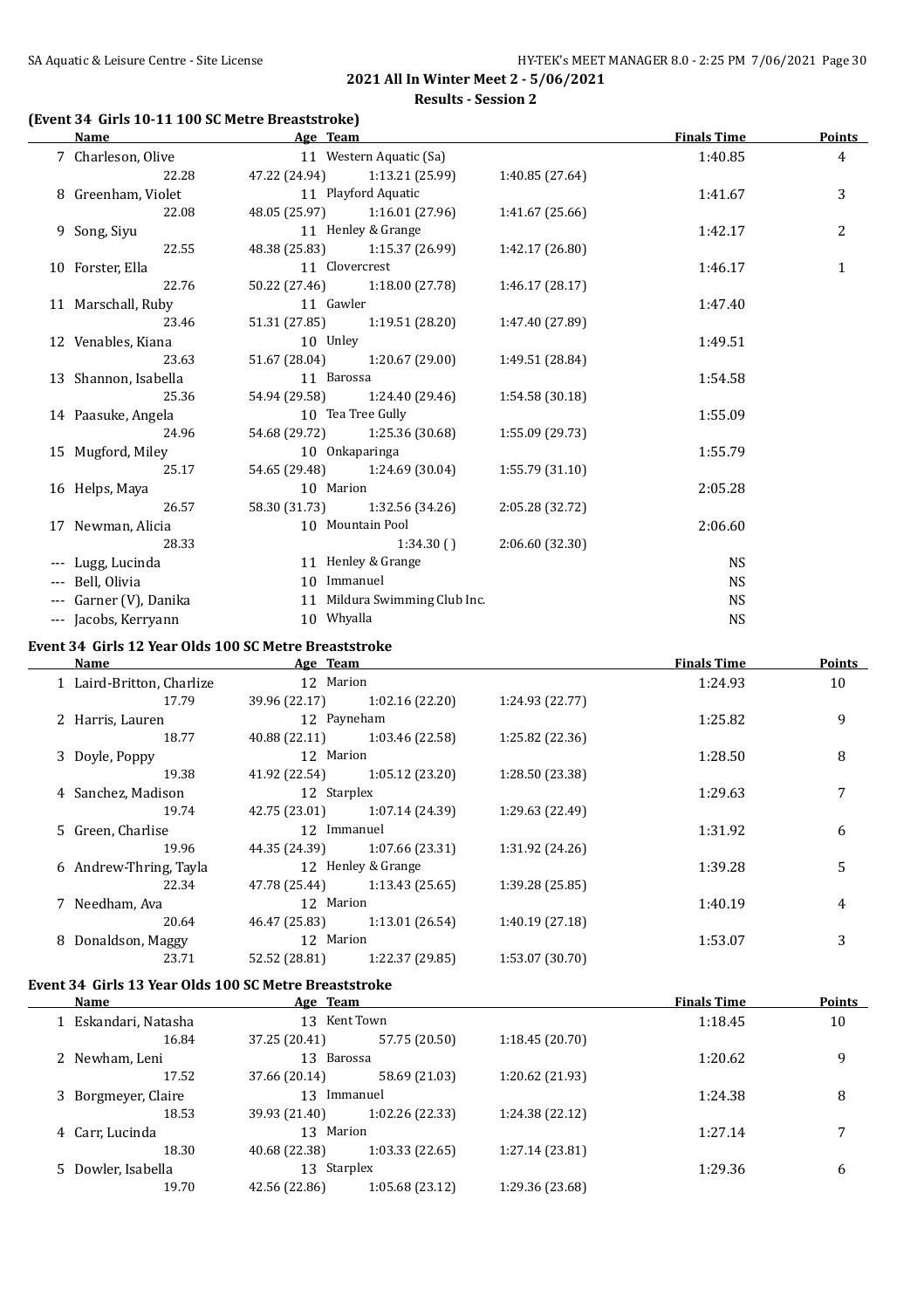#### **(Event 34 Girls 13 Year Olds 100 SC Metre Breaststroke)**

| <b>Name Age Team Age Team <i>Age Team Age Team Age Team Age Team Age Team Age Team Age Team Age Team Age Team Age Team Age Team Age Team Age Team</i> <b><i>Age Team Age Team</i></b></b> |                  |                                                                                                                       |                 | <b>Finals Time</b> | <b>Points</b> |
|-------------------------------------------------------------------------------------------------------------------------------------------------------------------------------------------|------------------|-----------------------------------------------------------------------------------------------------------------------|-----------------|--------------------|---------------|
| 6 Tolladay, Emily                                                                                                                                                                         | 13 Kent Town     |                                                                                                                       |                 | 1:29.53            | 5             |
| 19.15                                                                                                                                                                                     |                  | 42.35 (23.20) 1:05.88 (23.53) 1:29.53 (23.65)                                                                         |                 |                    |               |
| 7 Ashmead, Sophie                                                                                                                                                                         | 13 Barossa       |                                                                                                                       |                 | 1:29.94            | 4             |
| 19.05                                                                                                                                                                                     |                  | 42.51 (23.46) 1:05.95 (23.44) 1:29.94 (23.99)                                                                         |                 |                    |               |
| 8 Chan, Hermione                                                                                                                                                                          | 13 Marion        |                                                                                                                       |                 | 1:34.20            | 3             |
| 20.29                                                                                                                                                                                     |                  | 44.39 (24.10) 1:09.27 (24.88)                                                                                         | 1:34.20 (24.93) |                    |               |
| 9 Shannon, Charlotte                                                                                                                                                                      | 13 Barossa       |                                                                                                                       |                 | 1:35.15            | 2             |
| 19.76                                                                                                                                                                                     |                  | 44.17 (24.41) 1:09.31 (25.14)                                                                                         | 1:35.15 (25.84) |                    |               |
| 10 Oving, Lynn                                                                                                                                                                            | 13 Marion        |                                                                                                                       |                 | 1:35.62            | $\mathbf{1}$  |
| 20.99                                                                                                                                                                                     |                  | 44.85 (23.86) 1:10.30 (25.45)                                                                                         | 1:35.62 (25.32) |                    |               |
| 11 Joubert, Amy                                                                                                                                                                           | 13 Immanuel      |                                                                                                                       |                 | 1:38.51            |               |
| 21.54                                                                                                                                                                                     |                  | 46.58 (25.04) 1:12.63 (26.05)                                                                                         | 1:38.51 (25.88) |                    |               |
| 12 Coscarella, Kiara                                                                                                                                                                      | 13 Marion        |                                                                                                                       |                 | 1:39.23            |               |
| 20.63                                                                                                                                                                                     |                  | 45.83 (25.20) 1:12.43 (26.60)                                                                                         | 1:39.23 (26.80) |                    |               |
| 13 Newman, Ella                                                                                                                                                                           | 13 Mountain Pool |                                                                                                                       |                 | 1:50.07            |               |
| 22.05                                                                                                                                                                                     |                  | 50.27 (28.22) 1:19.99 (29.72) 1:50.07 (30.08)                                                                         |                 |                    |               |
| Event 34 Girls 14 Year Olds 100 SC Metre Breaststroke                                                                                                                                     |                  |                                                                                                                       |                 |                    |               |
| <b>Name</b>                                                                                                                                                                               |                  | <b>Example 2.1 Age Team Age Team Age Team Age Team Age Team Age Team Age Team Age Team Age Team Age Team Age Team</b> |                 | <b>Finals Time</b> | <b>Points</b> |
| 1 Ekins, Caitlyn                                                                                                                                                                          | 14 Kent Town     |                                                                                                                       |                 | 1:23.99            | 10            |
| 17.83                                                                                                                                                                                     |                  | 38.92 (21.09) 1:01.13 (22.21) 1:23.99 (22.86)                                                                         |                 |                    |               |
| 2 Ward, Saffron                                                                                                                                                                           | 14 Marion        |                                                                                                                       |                 | 1:29.91            | 9             |
| 19.38                                                                                                                                                                                     |                  | 42.57 (23.19) 1:06.25 (23.68)                                                                                         | 1:29.91 (23.66) |                    |               |
| 3 Bleakley, Tyndelle                                                                                                                                                                      | 14 Kent Town     |                                                                                                                       |                 | 1:31.78            | 8             |
| 18.96                                                                                                                                                                                     |                  | 41.69 (22.73) 1:06.68 (24.99) 1:31.78 (25.10)                                                                         |                 |                    |               |
| 4 Hawkins, D'Arby 14 Payneham                                                                                                                                                             |                  |                                                                                                                       |                 | 1:35.07            | 7             |
| 20.51                                                                                                                                                                                     |                  | 44.82 (24.31) 1:10.11 (25.29) 1:35.07 (24.96)                                                                         |                 |                    |               |
| --- Reimann, Phoebe                                                                                                                                                                       | 14 Barossa       |                                                                                                                       |                 | <b>NS</b>          |               |

#### **Event 34 Women 15 Year Olds 100 SC Metre Breaststroke**

| Name                 | Age Team      |                         |                 | <b>Finals Time</b> | <b>Points</b> |
|----------------------|---------------|-------------------------|-----------------|--------------------|---------------|
| 1 Scown, Emily       | 15 Kent Town  |                         |                 | 1:18.86            | 10            |
| 17.02                | 37.09 (20.07) | 58.00 (20.91)           | 1:18.86 (20.86) |                    |               |
| 2 Hansen, Stephanie  |               | 15 Clovercrest          |                 | 1:18.91            | 9             |
| 16.91                | 36.84 (19.93) | 57.37 (20.53)           | 1:18.91 (21.54) |                    |               |
| 3 Ashmead, Charlotte | 15 Barossa    |                         |                 | 1:19.59            | 8             |
| 17.29                | 37.28 (19.99) | 58.42 (21.14)           | 1:19.59(21.17)  |                    |               |
| 4 Hammond, Chloe     | 15 Whyalla    |                         |                 | 1:36.60            |               |
| 20.80                | 45.05 (24.25) | 1:10.45(25.40)          | 1:36.60 (26.15) |                    |               |
| 5 Brown, Chloe       |               | 15 Southern Performance |                 | 1:46.18            | 6             |
| 22.04                | 49.31 (27.27) | 1:18.35 (29.04)         | 1:46.18 (27.83) |                    |               |

--- Harris, Piper 14 Marion 14 Marion NS

#### **Event 34 Women 16 Year Olds 100 SC Metre Breaststroke**

| <b>Name</b>    | Age Team      |               |                | <b>Finals Time</b> | <b>Points</b> |
|----------------|---------------|---------------|----------------|--------------------|---------------|
| Brooks, Cassie | 16 Marion     |               |                | 1:21.15            | 10            |
| 17.06          | 37.62 (20.56) | 59.02 (21.40) | 1:21.15(22.13) |                    |               |

# **Event 34 Women 19 & Over 100 SC Metre Breaststroke**

| Name               |       | Age Team                                      |                        |                 | <b>Finals Time</b> | <b>Points</b> |
|--------------------|-------|-----------------------------------------------|------------------------|-----------------|--------------------|---------------|
| 1 Rawson, Madeline |       | 19.                                           | Immanuel               |                 | 1:17.95            | 10            |
|                    | 16.83 | 36.36 (19.53)                                 | 56.86 (20.50)          | 1:17.95(21.09)  |                    |               |
| 2 Taylor, Zara     |       |                                               | 25 Great Southern (Sa) |                 | 2:36.49            | 9             |
|                    | 34.75 | 2:36.49(2:01.74)                              |                        |                 |                    |               |
|                    |       | Event 35 Boys 10-11 100 SC Metre Breaststroke |                        |                 |                    |               |
| Name               |       | Age Team                                      |                        |                 | <b>Finals Time</b> | <b>Points</b> |
| 1 Umakaran, Sanjay |       | Marion<br>11                                  |                        |                 | 1:41.03            | 10            |
|                    | 21.57 | 46.90 (25.33)                                 | 1:14.13(27.23)         | 1:41.03 (26.90) |                    |               |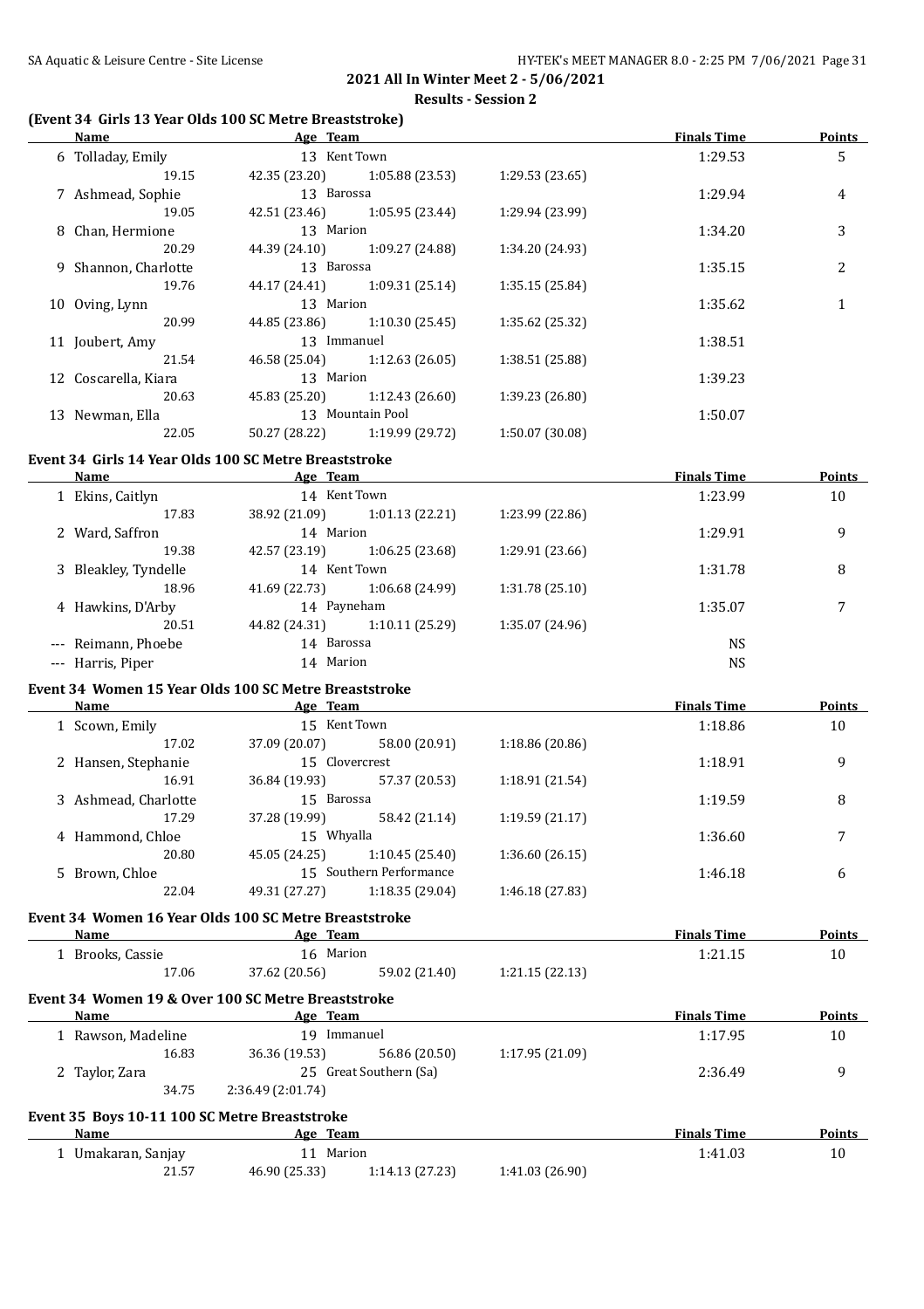# **(Event 35 Boys 10-11 100 SC Metre Breaststroke)**

| (Event 35 Boys 10-11 100 SC Metre Breaststroke)     |                                                                                   |                 |                    |               |
|-----------------------------------------------------|-----------------------------------------------------------------------------------|-----------------|--------------------|---------------|
| <b>Name</b>                                         | <b>Example 2018</b> Age Team                                                      |                 | <b>Finals Time</b> | <b>Points</b> |
| 2 Zammit, Jayden                                    | 11 Playford Aquatic                                                               |                 | 1:41.22            | 9             |
| 21.76                                               | 48.24 (26.48) 1:14.87 (26.63)                                                     | 1:41.22 (26.35) |                    |               |
| 3 Collings, Joshua                                  | 10 Marion                                                                         |                 | 1:45.66            | 8             |
| 23.03                                               | 50.43 (27.40) 1:18.04 (27.61)<br>10 Marion                                        | 1:45.66 (27.62) |                    |               |
| 4 Umakaran, Santhosh<br>24.68                       |                                                                                   |                 | 1:50.33            | 7             |
|                                                     | 52.32 (27.64) 1:22.10 (29.78)<br>11 Mountain Pool                                 | 1:50.33 (28.23) | 1:51.23            |               |
| 5 Schulz, Nathan<br>24.64                           | 53.44 (28.80) 1:23.31 (29.87)                                                     | 1:51.23 (27.92) |                    | 6             |
| 6 Needham, Angus                                    | 10 Marion                                                                         |                 | 1:53.96            | 5             |
| 23.85                                               | 52.95 (29.10) 1:23.36 (30.41)                                                     | 1:53.96 (30.60) |                    |               |
| 7 Storer, Raphael                                   | 11 Payneham                                                                       |                 | 1:54.39            | 4             |
| 26.28                                               | 54.91 (28.63) 1:25.52 (30.61)                                                     | 1:54.39 (28.87) |                    |               |
| 8 Newman, Cooper                                    | 10 Mountain Pool                                                                  |                 | 2:02.47            | 3             |
| 25.44                                               | 56.23 (30.79) 1:29.21 (32.98)                                                     | 2:02.47 (33.26) |                    |               |
| --- Sutton, Hamish                                  | 11 Immanuel                                                                       |                 | <b>NS</b>          |               |
|                                                     |                                                                                   |                 |                    |               |
|                                                     | Event 35 Boys 12 Year Olds 100 SC Metre Breaststroke                              |                 |                    |               |
| Name Age Team                                       |                                                                                   |                 | <b>Finals Time</b> | <b>Points</b> |
| 1 Sloane, Angus                                     | 12 Barossa                                                                        |                 | 1:23.12            | 10            |
| 17.54                                               | 39.03 (21.49)<br>1:00.85 (21.82)<br>12 Norwood                                    | 1:23.12 (22.27) | 1:33.02            |               |
| 2 Yeo, Jungee<br>20.35                              | 43.75 (23.40) 1:08.64 (24.89)                                                     | 1:33.02 (24.38) |                    | 9             |
| 3 Barratt, Max                                      | 12 Silver City                                                                    |                 | 1:34.09            | 8             |
| 20.83                                               | 45.19 (24.36) 1:10.61 (25.42)                                                     | 1:34.09 (23.48) |                    |               |
| 4 Janssen-Merlin, Joshua                            | 12 Marion                                                                         |                 | 1:41.25            | 7             |
| 20.82                                               | 46.69 (25.87) 1:13.60 (26.91)                                                     | 1:41.25 (27.65) |                    |               |
| --- Nys, Lachie                                     | 12 Gawler                                                                         |                 | <b>DQ</b>          |               |
| False start                                         |                                                                                   |                 |                    |               |
| 21.53                                               | 46.67 (25.14) 1:13.60 (26.93)                                                     | DQ (27.74)      |                    |               |
| --- Wright, Eamon                                   | 12 Immanuel                                                                       |                 | <b>NS</b>          |               |
|                                                     |                                                                                   |                 |                    |               |
| Name                                                | Event 35 Boys 13 Year Olds 100 SC Metre Breaststroke<br><b>Example 2</b> Age Team |                 | <b>Finals Time</b> | Points        |
| 1 Martin, Elijah                                    | 13 Henley & Grange                                                                |                 | 1:22.44            | 10            |
| 17.74                                               | $1:00.42$ ( )                                                                     | 1:22.44 (22.02) |                    |               |
| 2 Stratford, Vaughn                                 | 13 Mt Gambier                                                                     |                 | 1:27.71            | 9             |
| 19.29                                               | 41.64 (22.35) 1:04.70 (23.06)                                                     | 1:27.71 (23.01) |                    |               |
| 3 Smith, Jarrad                                     | 13 Starplex                                                                       |                 | 1:33.32            | 8             |
| 19.22                                               | 42.99 (23.77)<br>1:08.48 (25.49)                                                  | 1:33.32 (24.84) |                    |               |
| 4 Atkinson, Tyler                                   | 13 Southern Performance                                                           |                 | 1:35.96            | 7             |
| 20.13                                               | 44.48 (24.35)<br>1:10.66 (26.18)                                                  | 1:35.96 (25.30) |                    |               |
|                                                     |                                                                                   |                 |                    |               |
|                                                     | Event 35 Boys 14 Year Olds 100 SC Metre Breaststroke                              |                 |                    |               |
| <b>Name</b>                                         | Age Team<br>14 Barossa                                                            |                 | <b>Finals Time</b> | <b>Points</b> |
| 1 Cregan, Gabriel                                   |                                                                                   |                 | 1:17.72            | 10            |
| 16.79                                               | 36.48 (19.69)<br>57.04 (20.56)<br>14 Kent Town                                    | 1:17.72 (20.68) | 1:18.97            | 9             |
| 2 Lawson, Jack<br>17.23                             | 37.43 (20.20)<br>58.16 (20.73)                                                    | 1:18.97 (20.81) |                    |               |
| 3 Charles, Jake                                     | 14 Marion                                                                         |                 | 1:20.69            | 8             |
| 17.87                                               | 59.52 (21.10)<br>38.42 (20.55)                                                    | 1:20.69 (21.17) |                    |               |
| --- Tilmouth, Nick                                  | 14 Starplex                                                                       |                 | <b>NS</b>          |               |
|                                                     |                                                                                   |                 |                    |               |
| Event 35 Men 15 Year Olds 100 SC Metre Breaststroke |                                                                                   |                 |                    |               |
| Name                                                | Age Team                                                                          |                 | <b>Finals Time</b> | <b>Points</b> |
| 1 Poole, Isaac                                      | 15 Starplex                                                                       |                 | 1:10.80            | 10            |
| 15.25                                               | 33.54 (18.29)<br>52.01 (18.47)                                                    | 1:10.80 (18.79) |                    |               |
| 2 Nelson, Regan                                     | 15 Kent Town                                                                      |                 | 1:12.53            | 9             |
| 16.13                                               | 34.25 (18.12)<br>53.12 (18.87)                                                    | 1:12.53 (19.41) |                    |               |
|                                                     |                                                                                   |                 |                    |               |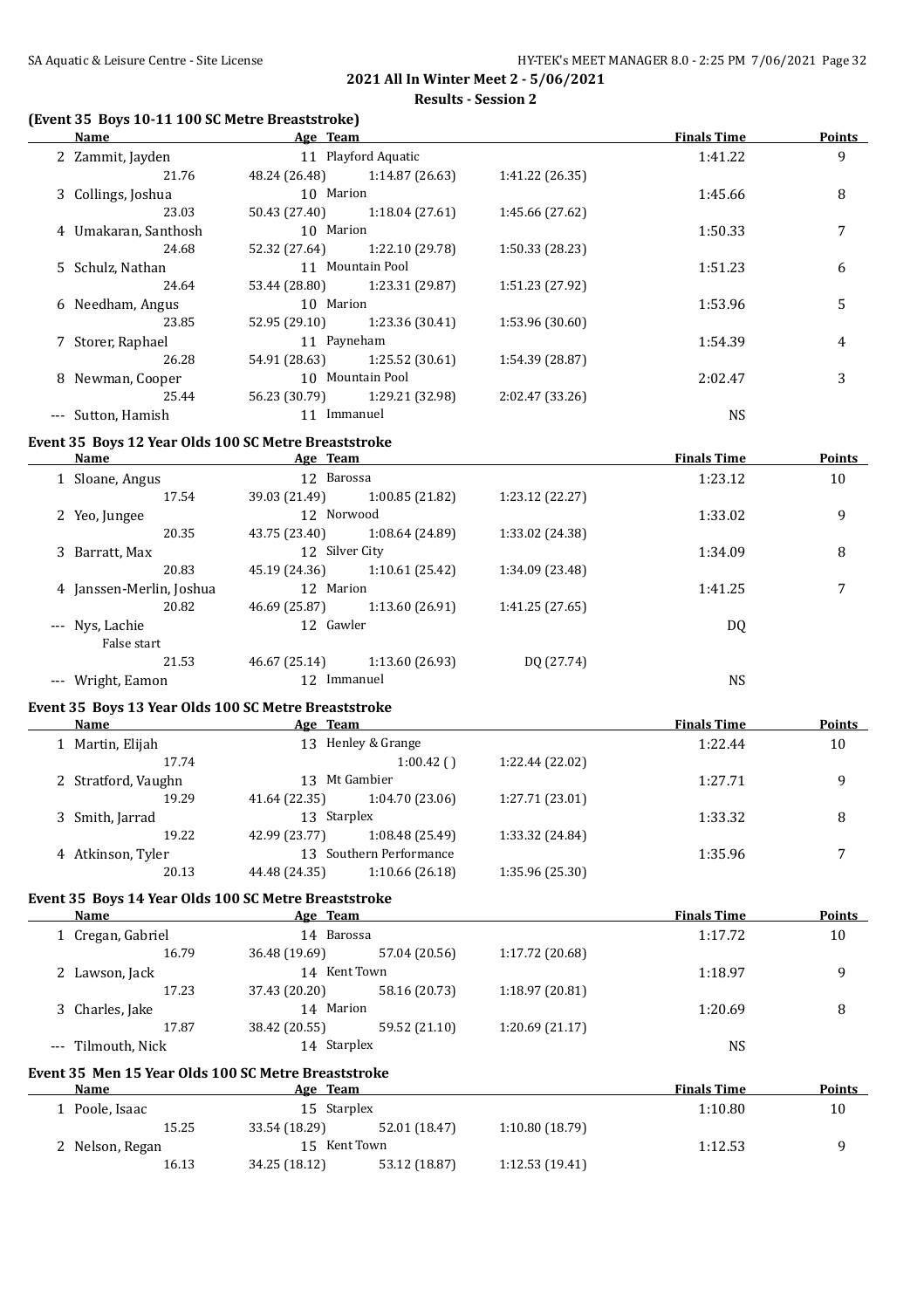**(Event 35 Men 15 Year Olds 100 SC Metre Breaststroke)**

# **2021 All In Winter Meet 2 - 5/06/2021 Results - Session 2**

|             | Name                                                                                                                                                                           | <b>Example 2</b> Age Team                                        |                                                    |                                    | <b>Finals Time</b> | Points                         |
|-------------|--------------------------------------------------------------------------------------------------------------------------------------------------------------------------------|------------------------------------------------------------------|----------------------------------------------------|------------------------------------|--------------------|--------------------------------|
|             | 3 Macdonald, Alexander                                                                                                                                                         | 15 Kent Town                                                     |                                                    |                                    | 1:17.95            | 8                              |
|             | 17.24                                                                                                                                                                          |                                                                  | 37.04 (19.80) 57.49 (20.45)                        | 1:17.95 (20.46)                    |                    |                                |
|             | 4 Chan, Aidan                                                                                                                                                                  | 15 Henley & Grange                                               |                                                    |                                    | 1:18.35            | 7                              |
|             | 16.32                                                                                                                                                                          |                                                                  | 36.41 (20.09) 56.65 (20.24)                        | 1:18.35 (21.70)                    |                    |                                |
|             | 5 Webb-Vance, Henry                                                                                                                                                            | 15 Marion                                                        |                                                    |                                    | 1:23.17            | 6                              |
|             | 17.74                                                                                                                                                                          |                                                                  | 39.23 (21.49) 1:01.30 (22.07)                      | 1:23.17 (21.87)                    |                    |                                |
|             | Event 35 Men 16 Year Olds 100 SC Metre Breaststroke                                                                                                                            |                                                                  |                                                    |                                    |                    |                                |
|             | <b>Name</b>                                                                                                                                                                    | <b>Example 2</b> Age Team                                        |                                                    |                                    | <b>Finals Time</b> | <b>Points</b>                  |
|             | --- Downie, Finn                                                                                                                                                               | 16 Marion                                                        |                                                    |                                    | <b>NS</b>          |                                |
|             | Event 35 Men 17-18 100 SC Metre Breaststroke                                                                                                                                   |                                                                  |                                                    |                                    |                    |                                |
|             |                                                                                                                                                                                |                                                                  |                                                    |                                    | <b>Finals Time</b> | <b>Points</b>                  |
|             | 1 Semmens, Jacob                                                                                                                                                               | 18 Western Aquatic (Sa)                                          |                                                    |                                    | 1:15.68            | 10                             |
|             |                                                                                                                                                                                |                                                                  | 15.95 35.34 (19.39) 55.08 (19.74)                  | 1:15.68 (20.60)                    |                    |                                |
|             | 2 Perin, Joseph                                                                                                                                                                | 17 West Coast (Sa)                                               |                                                    |                                    | 1:21.22            | 9                              |
|             | 17.34                                                                                                                                                                          |                                                                  | 38.09 (20.75) 59.62 (21.53)                        | 1:21.22 (21.60)                    |                    |                                |
|             | --- Sologub, Gregory                                                                                                                                                           | 18 Norwood                                                       |                                                    |                                    | <b>DQ</b>          |                                |
|             |                                                                                                                                                                                | Incomplete stroke cycle other than one pull followed by one kick |                                                    |                                    |                    |                                |
|             | 16.61                                                                                                                                                                          |                                                                  | 37.32 (20.71) 58.39 (21.07)                        | DQ (21.83)                         |                    |                                |
|             | Event 35 Men 19 & Over 100 SC Metre Breaststroke                                                                                                                               |                                                                  |                                                    |                                    |                    |                                |
|             | Name <b>Age Team Age Age Team <i>Age Team Age Team Age Team Age Team Age Team Age Team Age Team Age Team Age Team Age Team Age Team Age Team Age Team Age Team Age Tea</i></b> |                                                                  |                                                    |                                    | <b>Finals Time</b> | <b>Points</b>                  |
|             | 1 Stone, Jesse                                                                                                                                                                 | 21 Starplex                                                      |                                                    |                                    | 1:03.98            | 10                             |
|             | 13.58                                                                                                                                                                          |                                                                  | 29.77 (16.19) 46.65 (16.88)                        | 1:03.98 (17.33)                    |                    |                                |
|             | 2 Coleman, Alexander                                                                                                                                                           | 21 Immanuel                                                      |                                                    |                                    | 1:09.73            | 9                              |
|             | 14.76                                                                                                                                                                          | 32.52 (17.76)                                                    | 51.10 (18.58)                                      | 1:09.73(18.63)                     |                    |                                |
|             | --- Luscombe, Fletcher                                                                                                                                                         | 19 Marion                                                        |                                                    |                                    | <b>NS</b>          |                                |
|             | Event 36 Girls 13 Year Olds 200 SC Metre Butterfly                                                                                                                             |                                                                  |                                                    |                                    |                    |                                |
|             | Name Age Team                                                                                                                                                                  |                                                                  |                                                    |                                    |                    |                                |
|             |                                                                                                                                                                                |                                                                  |                                                    |                                    | <b>Finals Time</b> |                                |
|             | 1 Scarr, Elysia                                                                                                                                                                | 13 Kent Town                                                     |                                                    |                                    | 2:40.46            | 10                             |
|             |                                                                                                                                                                                | 15.61 34.54 (18.93) 54.14 (19.60)                                |                                                    | 1:15.14(21.00)                     |                    |                                |
|             | 1:35.84 (20.70)                                                                                                                                                                | $1:58.92(23.08)$ $2:18.98(20.06)$                                |                                                    | 2:40.46 (21.48)                    |                    |                                |
|             | 2 Copeland, Bree                                                                                                                                                               | 13 Payneham                                                      |                                                    |                                    | 2:48.82            | 9                              |
|             | 16.29                                                                                                                                                                          | 35.80 (19.51) 56.87 (21.07)                                      |                                                    | 1:19.10(22.23)                     |                    |                                |
|             | 1:41.40 (22.30)                                                                                                                                                                | $2:04.17(22.77)$ $2:26.51(22.34)$                                |                                                    | 2:48.82 (22.31)                    |                    |                                |
|             | 3 Dingwall, Alinta                                                                                                                                                             | 13 West Coast (Sa)                                               |                                                    |                                    | 2:52.67            | 8                              |
|             | 16.04                                                                                                                                                                          | 35.85 (19.81) 56.25 (20.40)                                      |                                                    | 1:18.64 (22.39)                    |                    |                                |
|             |                                                                                                                                                                                |                                                                  | $1:41.14(22.50)$ $2:05.25(24.11)$ $2:29.13(23.88)$ | 2:52.67 (23.54)                    |                    |                                |
|             | 4 Starr, Annabelle                                                                                                                                                             |                                                                  | 13 Mountain Pool                                   |                                    | 2:57.36            | 7                              |
|             | 16.48                                                                                                                                                                          | 36.31 (19.83)                                                    | 58.15 (21.84)                                      | 1:21.14 (22.99)                    |                    |                                |
|             | 1:44.75 (23.61)                                                                                                                                                                | 2:08.52 (23.77)                                                  | 2:33.42 (24.90)                                    | 2:57.36 (23.94)                    |                    |                                |
|             | Event 36 Girls 14 Year Olds 200 SC Metre Butterfly                                                                                                                             |                                                                  |                                                    |                                    |                    |                                |
|             | Name                                                                                                                                                                           | Age Team                                                         |                                                    |                                    | <b>Finals Time</b> |                                |
|             | 1 Laird-Britton, Hunter                                                                                                                                                        | 14 Marion                                                        |                                                    |                                    | 2:33.57            | 10                             |
|             | 14.71                                                                                                                                                                          | 33.43 (18.72)                                                    | 53.02 (19.59)                                      | 1:13.25 (20.23)                    |                    |                                |
|             | 1:32.64 (19.39)                                                                                                                                                                | 1:53.07 (20.43)                                                  | 2:12.83 (19.76)                                    | 2:33.57 (20.74)                    |                    |                                |
| $-\, -\, -$ | Bahr, Arabella                                                                                                                                                                 | 14 Norwood                                                       |                                                    |                                    | NS                 |                                |
|             | --- Burrows, Aleisha                                                                                                                                                           | 14 Kent Town                                                     |                                                    |                                    | <b>NS</b>          |                                |
|             | Event 36 Women 19 & Over 200 SC Metre Butterfly                                                                                                                                |                                                                  |                                                    |                                    |                    |                                |
|             | Name                                                                                                                                                                           | Age Team                                                         |                                                    |                                    | <b>Finals Time</b> |                                |
|             | 1 Varney, Josephine                                                                                                                                                            |                                                                  | 49 Masters Swimming SA                             |                                    | 2:45.26            | <b>Points</b><br>10            |
|             | 17.35<br>1:41.81 (21.88)                                                                                                                                                       | 37.54 (20.19)<br>2:03.16 (21.35)                                 | 58.44 (20.90)<br>2:24.72 (21.56)                   | 1:19.93 (21.49)<br>2:45.26 (20.54) |                    | <b>Points</b><br><b>Points</b> |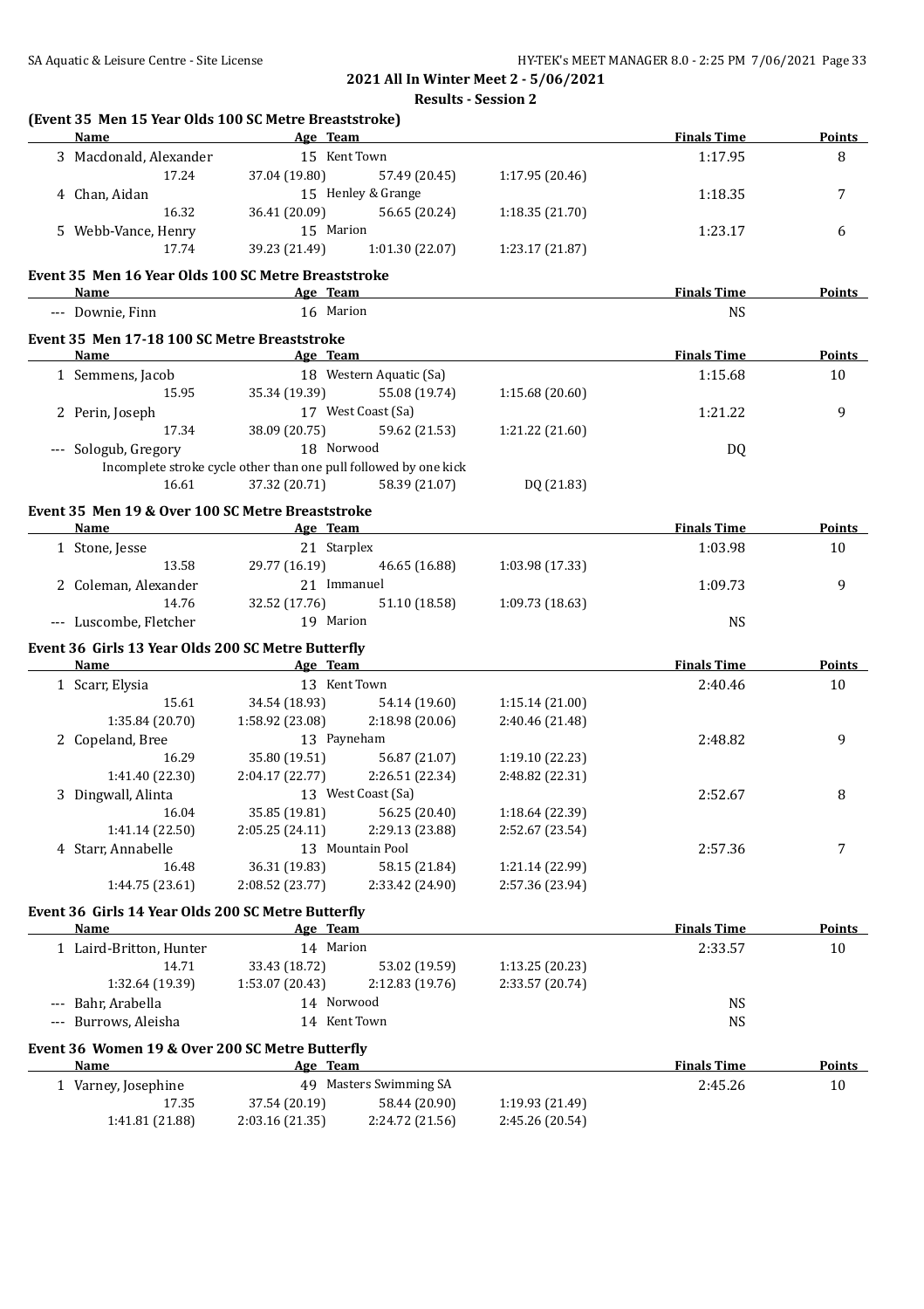**Results - Session 2**

| Event 36 Boys 12 Year Olds 200 SC Metre Butterfly<br>Name                  | Age Team                           |                                    |                                    | <b>Finals Time</b> | <b>Points</b> |
|----------------------------------------------------------------------------|------------------------------------|------------------------------------|------------------------------------|--------------------|---------------|
| 1 Helps, Finn                                                              | 12 Marion                          |                                    |                                    | 2:56.19            | 10            |
| 17.77                                                                      | 39.54 (21.77)                      | 1:02.48 (22.94)                    | 1:26.07 (23.59)                    |                    |               |
| 1:49.41 (23.34)                                                            | 2:12.98 (23.57)                    | 2:35.00 (22.02)                    | 2:56.19 (21.19)                    |                    |               |
| --- Dingwall, Oscar                                                        |                                    | 12 West Coast (Sa)                 |                                    | <b>NS</b>          |               |
| Event 36 Boys 13 Year Olds 200 SC Metre Butterfly                          |                                    |                                    |                                    |                    |               |
| Name                                                                       | Age Team                           |                                    |                                    | <b>Finals Time</b> | <b>Points</b> |
| 1 Turra, Logan                                                             | 13 Marion                          |                                    |                                    | 2:44.92            | 10            |
| 15.91                                                                      | 34.74 (18.83)                      | 55.02 (20.28)                      | 1:15.70 (20.68)                    |                    |               |
| 1:38.33 (22.63)                                                            | 2:00.29(21.96)                     | 2:23.06 (22.77)                    | 2:44.92 (21.86)                    |                    |               |
| Event 36 Boys 14 Year Olds 200 SC Metre Butterfly                          |                                    |                                    |                                    |                    |               |
| <b>Name</b><br>the control of the control of the control of the control of | Age Team                           |                                    |                                    | <b>Finals Time</b> | <b>Points</b> |
| 1 Smith, Connor                                                            | 14 Marion                          |                                    |                                    | 2:31.43            | 10            |
| 15.99                                                                      | 35.31 (19.32)                      | 55.09 (19.78)                      | 1:14.77 (19.68)                    |                    |               |
| 1:34.14 (19.37)                                                            | 1:53.08 (18.94)                    | 2:12.46 (19.38)                    | 2:31.43 (18.97)                    |                    |               |
| Event 36 Men 15 Year Olds 200 SC Metre Butterfly                           |                                    |                                    |                                    |                    |               |
| Name                                                                       | Age Team                           |                                    |                                    | <b>Finals Time</b> | <b>Points</b> |
| 1 Washington, Lachlan                                                      | 15 Immanuel                        |                                    |                                    | 2:17.69            | 10            |
| 14.33                                                                      | 32.08 (17.75)                      | 49.28 (17.20)                      | 1:07.75 (18.47)                    |                    |               |
| 1:24.92 (17.17)                                                            | 1:42.73 (17.81)                    | 2:00.81 (18.08)                    | 2:17.69 (16.88)                    |                    |               |
| Event 36 Men 17-18 200 SC Metre Butterfly                                  |                                    |                                    |                                    |                    |               |
| Name                                                                       | <b>Example 2</b> Age Team          |                                    |                                    | <b>Finals Time</b> | <b>Points</b> |
| 1 Watkinson, Myles                                                         |                                    | 18 Western Aquatic (Sa)            |                                    | 2:14.48            | 10            |
| 13.52                                                                      | 29.52 (16.00)                      | 46.56 (17.04)                      | 1:03.63(17.07)                     |                    |               |
| 1:21.58 (17.95)                                                            | 1:38.64 (17.06)                    | 1:56.84 (18.20)                    | 2:14.48 (17.64)                    |                    |               |
| 2 Brown, Myles                                                             | 17 Barossa                         |                                    |                                    | 2:19.91            | 9             |
| 14.49                                                                      | 31.43 (16.94)                      | 49.12 (17.69)                      | 1:06.73(17.61)                     |                    |               |
| 1:24.53 (17.80)                                                            | 1:42.88 (18.35)                    | 2:01.36 (18.48)                    | 2:19.91 (18.55)                    |                    |               |
| Event 36 Men 19 & Over 200 SC Metre Butterfly                              |                                    |                                    |                                    |                    |               |
| Name                                                                       | Age Team                           |                                    |                                    | <b>Finals Time</b> | <b>Points</b> |
| 1 Muller, Grant                                                            | 24 Immanuel                        |                                    |                                    | 2:15.21            | 10            |
| 12.97                                                                      | 29.33 (16.36)                      | 46.12 (16.79)                      | 1:03.42 (17.30)                    |                    |               |
| 1:21.96 (18.54)                                                            | 1:39.09(17.13)                     | 1:57.26 (18.17)                    | 2:15.21 (17.95)                    |                    |               |
| 2 Hope, Brandon                                                            | 23 Immanuel                        |                                    |                                    | 2:19.46            | 9             |
| 14.41                                                                      | 30.73 (16.32)                      | 48.84 (18.11)                      | 1:05.59(16.75)                     |                    |               |
| 1:23.82 (18.23)                                                            | 1:41.55 (17.73)                    | 2:01.22 (19.67)                    | 2:19.46 (18.24)                    |                    |               |
| Event 37 Girls 12-13 800 SC Metre Freestyle                                |                                    |                                    |                                    |                    |               |
| <b>Name</b>                                                                | Age Team                           |                                    |                                    | <b>Finals Time</b> | <b>Points</b> |
| 1 McAvaney, Laura                                                          | 13 Immanuel                        |                                    |                                    | 9:50.83            | $10\,$        |
| 15.56                                                                      | 33.17 (17.61)                      | 51.75 (18.58)                      | 1:10.57 (18.82)                    |                    |               |
| 1:28.81 (18.24)                                                            | 1:47.82 (19.01)                    | 2:06.51 (18.69)                    | 2:25.33 (18.82)                    |                    |               |
| 2:44.08 (18.75)                                                            | 3:02.57 (18.49)                    | 3:21.38 (18.81)                    | 3:39.88 (18.50)                    |                    |               |
| 3:58.53 (18.65)                                                            | 4:17.17 (18.64)                    | 4:35.83 (18.66)                    | 4:54.60 (18.77)                    |                    |               |
| 5:13.63 (19.03)                                                            | 5:32.63 (19.00)                    | 5:51.07 (18.44)                    | 6:10.44 (19.37)                    |                    |               |
| 6:28.61 (18.17)                                                            | 6:46.98 (18.37)                    | 7:06.03 (19.05)                    | 7:25.38 (19.35)                    |                    |               |
|                                                                            |                                    |                                    |                                    |                    |               |
| 7:43.65 (18.27)<br>8:58.00 (18.11)                                         | 8:03.05 (19.40)<br>9:16.78 (18.78) | 8:21.58 (18.53)<br>9:34.20 (17.42) | 8:39.89 (18.31)<br>9:50.83 (16.63) |                    |               |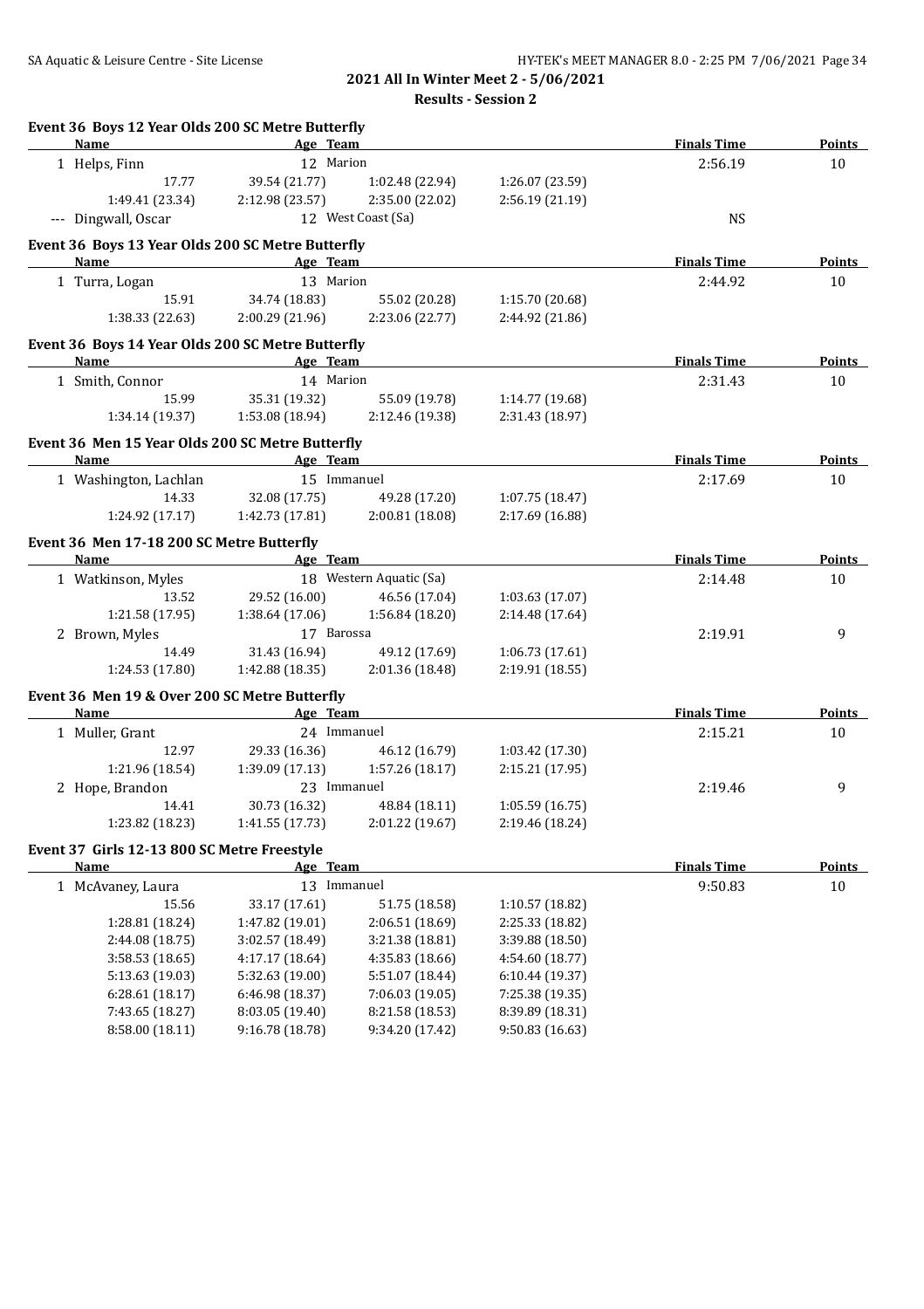**Results - Session 2**

| (Event 37 Girls 12-13 800 SC Metre Freestyle)<br><b>Name</b> |                  | Age Team           |                  | <b>Finals Time</b> | <b>Points</b>    |
|--------------------------------------------------------------|------------------|--------------------|------------------|--------------------|------------------|
| 2 Carroll, Jasmine                                           |                  | 13 Barossa         |                  | 10:12.69           | 9                |
|                                                              | 34.99 ()         | 53.74 (18.75)      | 1:12.76 (19.02)  |                    |                  |
|                                                              | 1:51.09()        |                    | 2:29.75()        |                    |                  |
|                                                              | 3:08.32()        |                    | 3:46.99(         |                    |                  |
| 4:06.35 (19.36)                                              | 4:25.85 (19.50)  |                    | 5:05.02(         |                    |                  |
|                                                              | 5:44.02()        |                    | 6:22.52()        |                    |                  |
|                                                              | 7:00.95()        |                    | 7:39.69()        |                    |                  |
|                                                              | 8:18.57()        |                    | 8:57.73()        |                    |                  |
|                                                              | 9:36.20()        | 9:54.97 (18.77)    | 10:12.69 (17.72) |                    |                  |
| 3 Phillips, Ruby                                             |                  | 13 Marion          |                  | 10:19.01           | $\, 8$           |
| 16.93                                                        | 35.80 (18.87)    | 55.16 (19.36)      | 1:15.03 (19.87)  |                    |                  |
| 1:35.03 (20.00)                                              | 1:54.87 (19.84)  | 2:14.50 (19.63)    | 2:34.09 (19.59)  |                    |                  |
| 2:53.35 (19.26)                                              | 3:13.26 (19.91)  | 3:33.15 (19.89)    | 3:53.03 (19.88)  |                    |                  |
| 4:12.49 (19.46)                                              | 4:32.03 (19.54)  | 4:51.64 (19.61)    | 5:11.73 (20.09)  |                    |                  |
| 5:31.15 (19.42)                                              | 5:50.76 (19.61)  | 6:10.26 (19.50)    | 6:29.83 (19.57)  |                    |                  |
| 6:49.38 (19.55)                                              | 7:08.61 (19.23)  |                    | 7:47.42()        |                    |                  |
|                                                              | 8:26.01()        |                    | 9:04.85()        |                    |                  |
|                                                              | 9:42.89()        | 10:00.99 (18.10)   | 10:19.01 (18.02) |                    |                  |
| 4 Laird-Britton, Charlize                                    |                  | 12 Marion          |                  | 10:29.19           | $\overline{7}$   |
| 16.17                                                        | 35.56 (19.39)    | 54.75 (19.19)      | 1:14.83 (20.08)  |                    |                  |
| 1:34.36 (19.53)                                              | 1:54.12 (19.76)  |                    | 2:33.84(         |                    |                  |
|                                                              |                  |                    |                  |                    |                  |
|                                                              | 3:14.01()        | 3:32.63 (18.62)    | 3:52.68 (20.05)  |                    |                  |
| 4:12.78 (20.10)                                              | 4:32.49 (19.71)  |                    | 5:11.96()        |                    |                  |
| 5:31.52 (19.56)                                              | 5:51.51 (19.99)  |                    | 6:30.55()        |                    |                  |
|                                                              | 7:10.02()        | 7:30.61 (20.59)    | 7:51.49 (20.88)  |                    |                  |
| 8:11.98 (20.49)                                              | 8:32.24 (20.26)  | 8:52.48 (20.24)    | 9:12.58(20.10)   |                    |                  |
| 9:32.70 (20.12)                                              | 9:52.24 (19.54)  | 10:10.35 (18.11)   | 10:29.19 (18.84) |                    |                  |
| 5 Czechowicz, Katarina                                       |                  | 13 Kent Town       |                  | 10:37.27           | $\boldsymbol{6}$ |
| 16.30                                                        | 35.34 (19.04)    | 55.31 (19.97)      | 1:15.88 (20.57)  |                    |                  |
| 1:36.03 (20.15)                                              | 1:56.49 (20.46)  | 2:17.04 (20.55)    | 2:37.31 (20.27)  |                    |                  |
| 2:57.26 (19.95)                                              | 3:17.73 (20.47)  | 3:38.15 (20.42)    | 3:58.44 (20.29)  |                    |                  |
| 4:18.34 (19.90)                                              | 4:38.72 (20.38)  | 4:58.74 (20.02)    | 5:18.92 (20.18)  |                    |                  |
| 5:39.15 (20.23)                                              | 5:59.55 (20.40)  | 6:19.87 (20.32)    | 6:39.84 (19.97)  |                    |                  |
| 6:59.70 (19.86)                                              | 7:20.26 (20.56)  | 7:40.23 (19.97)    | 8:00.32 (20.09)  |                    |                  |
| 8:20.16 (19.84)                                              | 8:40.55 (20.39)  | 9:00.33 (19.78)    | 9:20.61 (20.28)  |                    |                  |
| 9:41.03 (20.42)                                              | 9:59.88 (18.85)  | 10:19.03 (19.15)   | 10:37.27 (18.24) |                    |                  |
| 6 Davies, Rosie                                              |                  | 13 Marion          |                  | 11:11.34           | 5                |
| 16.72                                                        | 36.37 (19.65)    | 56.79 (20.42)      | 1:18.00 (21.21)  |                    |                  |
| 1:38.91 (20.91)                                              | 2:00.35 (21.44)  |                    | 2:42.96()        |                    |                  |
| 3:04.42 (21.46)                                              | 3:25.81 (21.39)  | 3:47.18 (21.37)    | 4:08.81 (21.63)  |                    |                  |
| 4:30.59 (21.78)                                              | 4:52.32 (21.73)  | 5:13.23 (20.91)    | 5:35.01 (21.78)  |                    |                  |
| 5:55.78 (20.77)                                              | 6:17.54 (21.76)  | 6:38.50(20.96)     | 6:59.62 (21.12)  |                    |                  |
| 7:20.76 (21.14)                                              | 7:42.44 (21.68)  | 8:03.46 (21.02)    | 8:25.07 (21.61)  |                    |                  |
| 8:46.23 (21.16)                                              | 9:07.62 (21.39)  | 9:28.55 (20.93)    | 9:49.85 (21.30)  |                    |                  |
| 10:10.72 (20.87)                                             | 10:31.59 (20.87) | 10:51.75 (20.16)   | 11:11.34 (19.59) |                    |                  |
| 7 Langmead, India                                            |                  | 12 Henley & Grange |                  | 11:30.13           | 4                |
| 17.33                                                        | 37.06 (19.73)    | 57.43 (20.37)      | 1:18.46 (21.03)  |                    |                  |
| 1:39.80 (21.34)                                              | 2:01.67 (21.87)  | 2:23.66 (21.99)    | 2:45.36 (21.70)  |                    |                  |
| 3:07.97 (22.61)                                              | 3:29.63 (21.66)  | 3:51.95 (22.32)    | 4:13.78 (21.83)  |                    |                  |
| 4:36.49 (22.71)                                              | 4:58.19 (21.70)  | 5:20.23 (22.04)    | 5:41.83 (21.60)  |                    |                  |
| 6:03.53 (21.70)                                              | 6:25.36 (21.83)  | 6:47.22 (21.86)    | 7:09.22 (22.00)  |                    |                  |
| 7:31.14 (21.92)                                              | 7:53.42 (22.28)  | 8:16.10 (22.68)    | 8:38.09 (21.99)  |                    |                  |
| 9:00.59 (22.50)                                              | 9:22.99 (22.40)  | 9:46.09 (23.10)    | 10:08.18 (22.09) |                    |                  |
| 10:29.05 (20.87)                                             | 10:50.43 (21.38) | 11:10.34 (19.91)   | 11:30.13 (19.79) |                    |                  |
|                                                              |                  |                    |                  |                    |                  |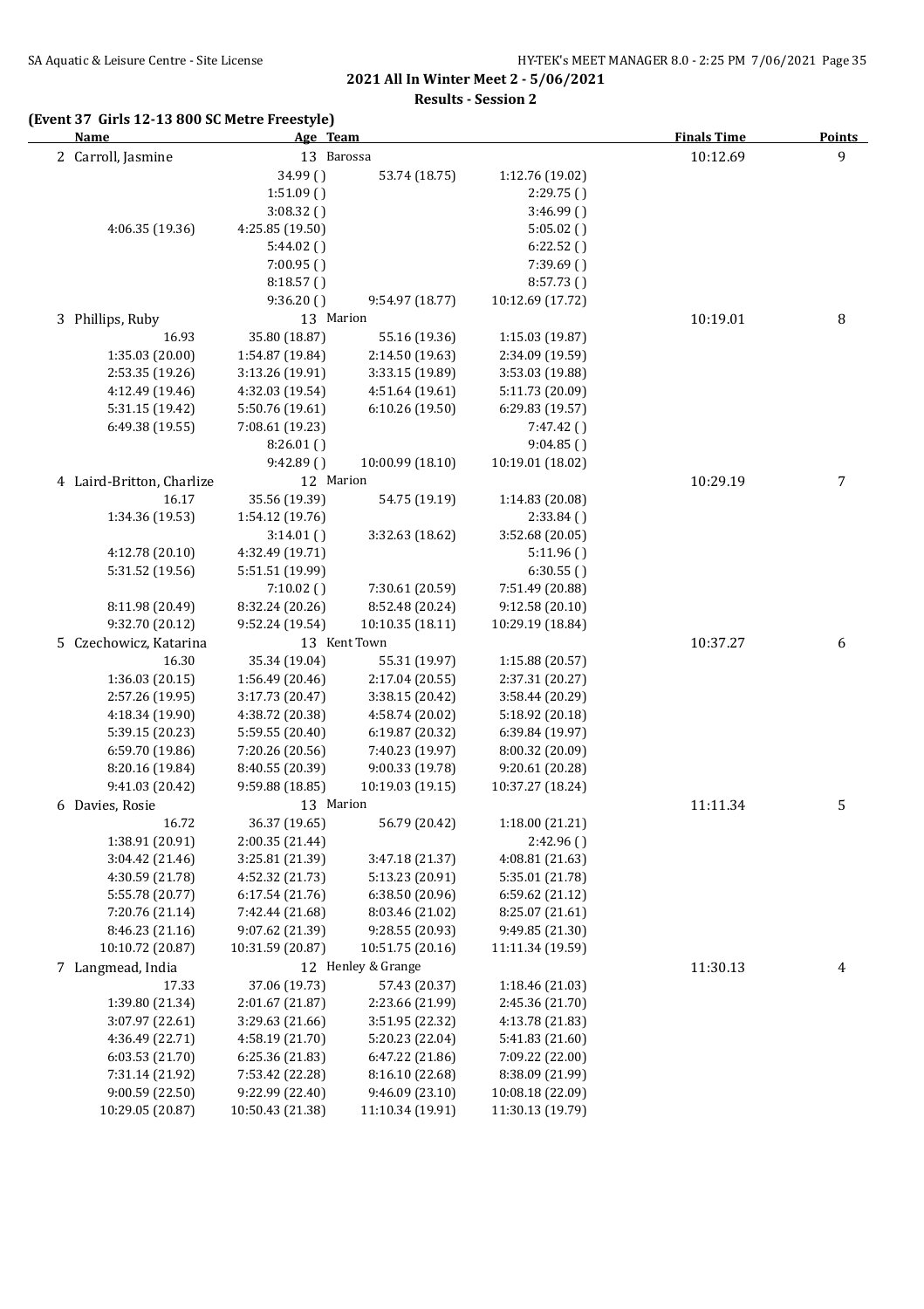**Results - Session 2**

### **(Event 37 Girls 12-13 800 SC Metre Freestyle)**

| <u>Name</u>                                 | Age Team                           |                                    |                                    | <b>Finals Time</b> | <b>Points</b> |
|---------------------------------------------|------------------------------------|------------------------------------|------------------------------------|--------------------|---------------|
| 8 Wheeler, Lani                             |                                    | 13 Onkaparinga                     |                                    | 11:30.33           | 3             |
| 18.01                                       | 38.02 (20.01)                      | 58.89 (20.87)                      | 1:20.67 (21.78)                    |                    |               |
| 1:42.23 (21.56)                             | 2:03.88 (21.65)                    | 2:25.14 (21.26)                    | 2:47.20 (22.06)                    |                    |               |
| 3:09.46 (22.26)                             | 3:31.61(22.15)                     | 3:53.84 (22.23)                    | 4:15.74 (21.90)                    |                    |               |
| 4:37.55 (21.81)                             | 4:59.64 (22.09)                    | 5:21.59 (21.95)                    | 5:43.87 (22.28)                    |                    |               |
| 6:05.53 (21.66)                             | 6:27.48 (21.95)                    | 6:49.76 (22.28)                    | 7:11.95 (22.19)                    |                    |               |
| 7:34.44 (22.49)                             | 7:56.26 (21.82)                    | 8:17.88 (21.62)                    | 8:40.15 (22.27)                    |                    |               |
| 9:02.58 (22.43)                             | 9:24.57 (21.99)                    | 9:46.82 (22.25)                    | 10:09.39 (22.57)                   |                    |               |
| 10:31.33 (21.94)                            | 10:52.78 (21.45)                   | 11:12.67 (19.89)                   | 11:30.33 (17.66)                   |                    |               |
| 9 Amai, Layla                               |                                    | 12 Southern Performance            |                                    | 11:32.28           | 2             |
| 18.41                                       | 39.87 (21.46)                      | 1:02.21 (22.34)                    | 1:23.91 (21.70)                    |                    |               |
| 1:45.87 (21.96)                             | 2:07.32 (21.45)                    | 2:29.61 (22.29)                    | 2:51.75 (22.14)                    |                    |               |
| 3:14.11 (22.36)                             | 3:36.50 (22.39)                    | 3:58.04 (21.54)                    | 4:19.20 (21.16)                    |                    |               |
| 4:41.26 (22.06)                             | 5:03.33 (22.07)                    | 5:25.71 (22.38)                    | 5:47.68 (21.97)                    |                    |               |
| 6:08.94 (21.26)                             | 6:30.51 (21.57)                    | 6:53.42 (22.91)                    | 7:15.16 (21.74)                    |                    |               |
| 7:37.30 (22.14)                             |                                    | 8:21.61()                          |                                    |                    |               |
| 9:04.47()                                   |                                    | 9:47.80()                          | 10:10.56 (22.76)                   |                    |               |
| 10:32.69 (22.13)                            | 10:52.52 (19.83)                   | 11:13.98 (21.46)                   | 11:32.28 (18.30)                   |                    |               |
| Event 37 Women 14-15 800 SC Metre Freestyle |                                    |                                    |                                    |                    |               |
| <b>Name</b>                                 | Age Team                           |                                    |                                    | <b>Finals Time</b> | Points        |
| 1 Estcourt Hughes, Emily                    |                                    | 14 Kent Town                       |                                    | 9:20.40            | 10            |
| 14.29                                       | 30.22 (15.93)                      | 46.95 (16.73)                      | 1:04.04 (17.09)                    |                    |               |
| 1:21.46 (17.42)                             | 1:39.02 (17.56)                    | 1:56.57 (17.55)                    | 2:14.29 (17.72)                    |                    |               |
| 2:32.29 (18.00)                             | 2:49.85 (17.56)                    | 3:07.79 (17.94)                    | 3:25.82 (18.03)                    |                    |               |
| 3:43.85 (18.03)                             | 4:01.59 (17.74)                    | 4:19.74 (18.15)                    | 4:37.35 (17.61)                    |                    |               |
| 4:55.41 (18.06)                             | 5:12.96 (17.55)                    | 5:31.06 (18.10)                    | 5:48.77 (17.71)                    |                    |               |
| 6:06.67 (17.90)                             | 6:24.46 (17.79)                    | 6:42.77 (18.31)                    | 7:00.49 (17.72)                    |                    |               |
| 7:18.45 (17.96)                             | 7:36.10 (17.65)                    | 7:54.11 (18.01)                    | 8:11.69 (17.58)                    |                    |               |
| 8:29.41 (17.72)                             | 8:46.49 (17.08)                    | 9:03.94 (17.45)                    | 9:20.40 (16.46)                    |                    |               |
| 2 McAvaney, Georgia                         |                                    | 15 Immanuel                        |                                    | 9:37.28            | 9             |
| 14.76                                       | 31.65 (16.89)                      | 49.76 (18.11)                      | 1:07.77 (18.01)                    |                    |               |
| 1:25.83 (18.06)                             | 1:43.91 (18.08)                    | 2:02.22 (18.31)                    | 2:20.35 (18.13)                    |                    |               |
| 2:38.62 (18.27)                             | 2:57.14 (18.52)                    | 3:15.45 (18.31)                    | 3:33.81 (18.36)                    |                    |               |
| 3:52.00 (18.19)                             | 4:10.43 (18.43)                    | 4:28.63 (18.20)                    | 4:46.73 (18.10)                    |                    |               |
| 5:05.54 (18.81)                             | 5:23.92 (18.38)                    | 5:42.05 (18.13)                    | 6:00.71 (18.66)                    |                    |               |
| 6:19.52 (18.81)                             | 6:38.08(18.56)                     | 6:56.23(18.15)                     | 7:14.65 (18.42)                    |                    |               |
| 7:33.05 (18.40)                             | 7:51.13 (18.08)                    | 8:09.31 (18.18)                    | 8:27.60 (18.29)                    |                    |               |
| 8:45.66 (18.06)                             | 9:03.82 (18.16)                    | 9:21.09 (17.27)                    | 9:37.28 (16.19)                    |                    |               |
| 3 Brown, Olivia                             |                                    | 14 Kent Town                       |                                    | 9:56.21            | 8             |
| 15.78                                       | 33.71 (17.93)                      | 52.33 (18.62)                      | 1:11.35 (19.02)                    |                    |               |
| 1:30.16 (18.81)                             | 1:49.22 (19.06)                    | 2:08.00 (18.78)                    | 2:27.07 (19.07)                    |                    |               |
| 2:45.99 (18.92)                             | 3:04.79 (18.80)                    | 3:23.52 (18.73)                    | 3:42.48 (18.96)                    |                    |               |
| 4:01.33 (18.85)                             | 4:20.09 (18.76)                    | 4:38.59 (18.50)                    | 4:57.34 (18.75)                    |                    |               |
| 5:15.92 (18.58)                             | 5:34.95 (19.03)                    | 5:53.53 (18.58)                    | 6:12.31 (18.78)                    |                    |               |
| 6:30.90 (18.59)                             | 6:49.64 (18.74)                    | 7:08.59 (18.95)                    | 7:27.35 (18.76)                    |                    |               |
| 7:45.68 (18.33)                             | 8:04.91 (19.23)                    | 8:23.64 (18.73)                    | 8:42.27 (18.63)                    |                    |               |
| 9:00.90 (18.63)                             | 9:19.78 (18.88)                    | 9:38.11 (18.33)                    | 9:56.21 (18.10)                    |                    |               |
| 4 O'Leary, Kelly                            |                                    | 15 Immanuel                        |                                    | 10:04.77           | 7             |
|                                             | 33.79 ()                           | 51.90 (18.11)                      | 1:10.96 (19.06)                    |                    |               |
|                                             | 1:49.46()                          | 2:08.83 (19.37)                    | 2:27.90 (19.07)                    |                    |               |
| 2:47.00 (19.10)                             | 3:06.38 (19.38)                    | 3:25.45 (19.07)                    | 3:45.00 (19.55)                    |                    |               |
| 4:04.48 (19.48)                             | 4:24.15 (19.67)                    | 4:43.13 (18.98)                    | 5:02.46 (19.33)                    |                    |               |
| 5:21.45 (18.99)                             | 5:40.75 (19.30)                    | 5:59.96 (19.21)                    | 6:19.39 (19.43)                    |                    |               |
| 6:38.63 (19.24)<br>7:54.73 (18.38)          | 6:57.99 (19.36)<br>8:13.93 (19.20) | 7:17.14 (19.15)<br>8:32.92 (18.99) | 7:36.35 (19.21)<br>8:51.96 (19.04) |                    |               |
| 9:10.48 (18.52)                             | 9:29.38 (18.90)                    | 9:47.68 (18.30)                    | 10:04.77 (17.09)                   |                    |               |
|                                             |                                    |                                    |                                    |                    |               |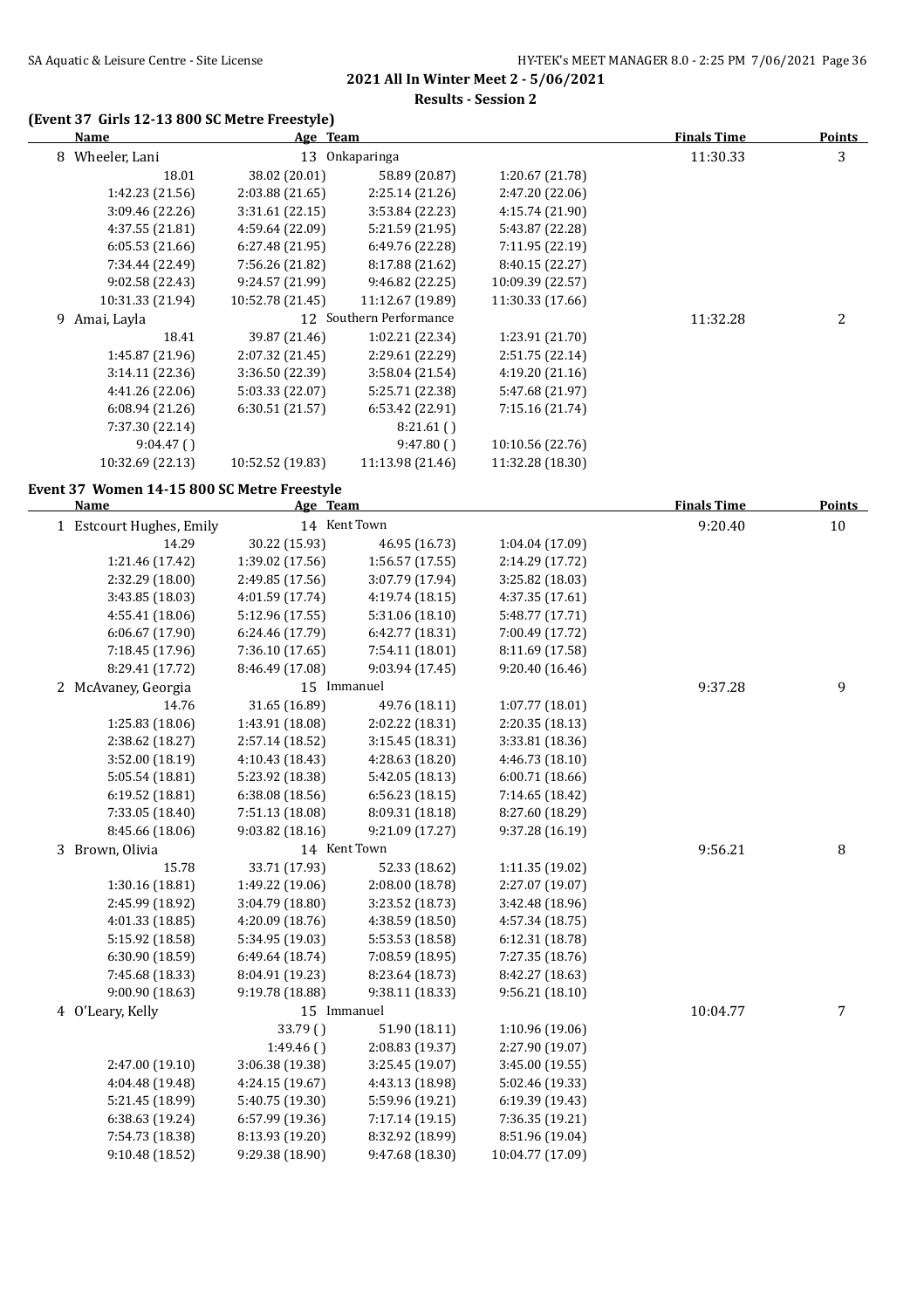**Results - Session 2**

# **(Event 37 Women 14-15 800 SC Metre Freestyle)**

| Name                 | Age Team         |                  |                  | <b>Finals Time</b> | <b>Points</b> |
|----------------------|------------------|------------------|------------------|--------------------|---------------|
| 5 Doyle, Lily        | 14 Marion        |                  |                  | 10:15.83           | 6             |
| 16.32                |                  | 54.07()          |                  |                    |               |
| 1:33.67(             |                  | 2:13.33()        |                  |                    |               |
| 2:52.55()            |                  | 3:32.18()        |                  |                    |               |
| 4:11.53()            |                  | 4:50.52()        |                  |                    |               |
| 5:28.87()            |                  | 6:07.88()        | 6:27.04(19.16)   |                    |               |
| 6:46.28 (19.24)      | 7:05.90 (19.62)  | 7:24.58 (18.68)  |                  |                    |               |
| 8:02.93()            | 8:22.32 (19.39)  | 8:41.46 (19.14)  | 9:00.69 (19.23)  |                    |               |
| 9:19.85(19.16)       | 9:38.98 (19.13)  | 9:57.61 (18.63)  | 10:15.83 (18.22) |                    |               |
| 6 Beech, Natalie     | 14 Immanuel      |                  |                  | 10:18.84           | 5             |
| 16.16                | 34.34 (18.18)    | 53.33 (18.99)    | 1:12.53 (19.20)  |                    |               |
| 1:32.28 (19.75)      | 1:51.87 (19.59)  | 2:12.03 (20.16)  | 2:31.70 (19.67)  |                    |               |
| 2:51.49 (19.79)      | 3:11.14(19.65)   | 3:30.92 (19.78)  | 3:50.86 (19.94)  |                    |               |
| 4:10.60 (19.74)      | 4:30.11 (19.51)  | 4:49.78 (19.67)  | 5:09.66 (19.88)  |                    |               |
| 5:29.53 (19.87)      | 5:49.23 (19.70)  | 6:08.77 (19.54)  | 6:28.34 (19.57)  |                    |               |
| 6:48.05 (19.71)      | 7:07.00 (18.95)  | 7:26.27 (19.27)  | 7:45.93 (19.66)  |                    |               |
| 8:05.47 (19.54)      | 8:25.31 (19.84)  | 8:44.82 (19.51)  | 9:04.29 (19.47)  |                    |               |
| 9:24.05 (19.76)      | 9:42.49 (18.44)  | 10:00.61 (18.12) | 10:18.84 (18.23) |                    |               |
| 7 Bleakley, Tyndelle |                  | 14 Kent Town     |                  | 11:58.04           | 4             |
| 16.63                | 35.83 (19.20)    | 56.30 (20.47)    | 1:18.07(21.77)   |                    |               |
| 1:40.48 (22.41)      | 2:03.59 (23.11)  | 2:26.04 (22.45)  | 2:49.27 (23.23)  |                    |               |
| 3:11.37(22.10)       | 3:34.38 (23.01)  | 3:57.03 (22.65)  | 4:20.52 (23.49)  |                    |               |
| 4:43.79 (23.27)      | 5:06.37 (22.58)  | 5:29.24 (22.87)  | 5:52.27 (23.03)  |                    |               |
| 6:15.44(23.17)       | 6:38.82 (23.38)  | 7:02.50 (23.68)  | 7:26.43 (23.93)  |                    |               |
| 7:49.45 (23.02)      | 8:12.86 (23.41)  | 8:34.97 (22.11)  | 8:57.93 (22.96)  |                    |               |
| 9:21.32 (23.39)      | 9:44.07 (22.75)  | 10:07.02 (22.95) | 10:30.35 (23.33) |                    |               |
| 10:52.68 (22.33)     | 11:15.32 (22.64) | 11:37.06 (21.74) | 11:58.04 (20.98) |                    |               |

| Name             | Age Team         |                  |                  | <b>Finals Time</b> | <b>Points</b> |
|------------------|------------------|------------------|------------------|--------------------|---------------|
| Thomas, Kenya    | 16 Marion        |                  |                  | 9:12.59            | 10            |
|                  | 31.85()          | 48.81 (16.96)    | 1:06.16(17.35)   |                    |               |
| 1:23.58 (17.42)  | 1:41.32 (17.74)  | 1:58.28 (16.96)  | 2:15.70 (17.42)  |                    |               |
| 2:32.97 (17.27)  | 2:50.20 (17.23)  | 3:07.39 (17.19)  | 3:25.03 (17.64)  |                    |               |
| 3:42.51 (17.48)  | 3:59.87(17.36)   | 4:17.19 (17.32)  | 4:34.59 (17.40)  |                    |               |
|                  | 5:09.81()        | 5:27.07 (17.26)  | 5:44.30 (17.23)  |                    |               |
|                  | 6:19.22()        | 6:36.76 (17.54)  | 6:54.23(17.47)   |                    |               |
|                  | 7:28.88()        |                  | 8:03.81()        |                    |               |
| 8:21.07 (17.26)  | 8:38.58 (17.51)  | 8:55.91 (17.33)  | 9:12.59(16.68)   |                    |               |
| 2 Martin, Taliah | 16 Marion        |                  |                  | 10:56.30           | 9             |
| 18.45            | 39.27 (20.82)    | 1:00.64(21.37)   | 1:21.72 (21.08)  |                    |               |
| 1:43.56 (21.84)  | 2:04.52 (20.96)  | 2:25.41 (20.89)  | 2:46.33 (20.92)  |                    |               |
| 3:07.59 (21.26)  | 3:28.54(20.95)   | 3:49.44 (20.90)  | 4:10.15(20.71)   |                    |               |
| 4:31.29 (21.14)  | 4:51.99 (20.70)  | 5:12.90 (20.91)  | 5:33.65 (20.75)  |                    |               |
| 5:54.57 (20.92)  | 6:15.47 (20.90)  | 6:35.58(20.11)   | 6:55.89 (20.31)  |                    |               |
| 7:17.04(21.15)   | 7:37.43 (20.39)  | 7:58.03 (20.60)  | 8:18.28 (20.25)  |                    |               |
| 8:38.89 (20.61)  | 8:58.81 (19.92)  | 9:19.05 (20.24)  | 9:39.17 (20.12)  |                    |               |
| 9:59.14 (19.97)  | 10:18.84 (19.70) | 10:37.61 (18.77) | 10:56.30 (18.69) |                    |               |

#### **Event 37 Women 19 & Over 800 SC Metre Freestyle**

| Name                | <u>Age Team</u>           |                  |                  | <b>Finals Time</b> | <b>Points</b> |  |
|---------------------|---------------------------|------------------|------------------|--------------------|---------------|--|
| 1 Sutcliffe, Joanne | Masters Swimming SA<br>61 |                  |                  | 10:32.21           | 10            |  |
| 17.45               | 36.73 (19.28)             | 56.31 (19.58)    | 1:16.03(19.72)   |                    |               |  |
| 1:35.91 (19.88)     | 1:55.79 (19.88)           | 2:15.45(19.66)   | 2:35.38 (19.93)  |                    |               |  |
| 2:54.99 (19.61)     | 3:14.91(19.92)            | 3:34.45(19.54)   | 3:54.32(19.87)   |                    |               |  |
| 4:13.87 (19.55)     | 4:33.96 (20.09)           | 4:53.55(19.59)   | 5:13.27 (19.72)  |                    |               |  |
| 5:32.92(19.65)      | 5:53.06 (20.14)           | 6:12.93(19.87)   | 6:33.05(20.12)   |                    |               |  |
| 6:52.93(19.88)      | 7:12.95 (20.02)           | 7:32.84 (19.89)  | 7:53.23 (20.39)  |                    |               |  |
| 8:13.15 (19.92)     | 8:33.43 (20.28)           | 8:53.60 (20.17)  | 9:13.81(20.21)   |                    |               |  |
| 9:33.63 (19.82)     | 9:54.01 (20.38)           | 10:13.69 (19.68) | 10:32.21 (18.52) |                    |               |  |
|                     |                           |                  |                  |                    |               |  |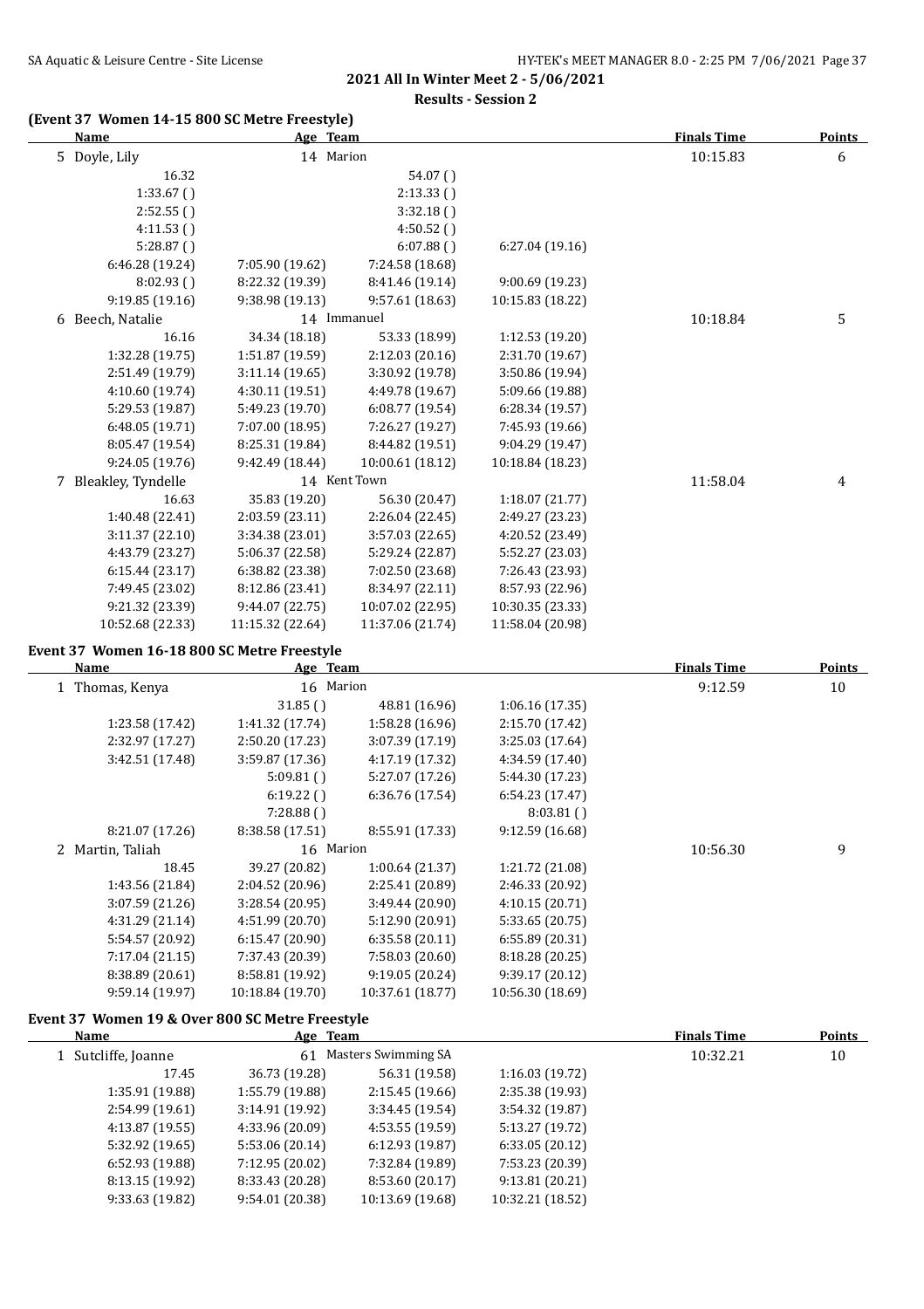# **(Event 37 Women 19 & Over 800 SC Metre Freestyle)**

| <b>Name</b>                                |                  | Age Team               |                  | <b>Finals Time</b> | <b>Points</b> |
|--------------------------------------------|------------------|------------------------|------------------|--------------------|---------------|
| 2 McArthur, Briny                          |                  | 31 Masters Swimming SA |                  | 10:43.79           | 9             |
| 16.17                                      | 34.36 (18.19)    | 52.96 (18.60)          | 1:12.04 (19.08)  |                    |               |
| 1:31.97 (19.93)                            | 1:52.41 (20.44)  | 2:12.87 (20.46)        | 2:33.71 (20.84)  |                    |               |
| 2:54.04 (20.33)                            | 3:14.71 (20.67)  | 3:35.06 (20.35)        | 3:55.99 (20.93)  |                    |               |
| 4:16.67 (20.68)                            | 4:36.86 (20.19)  | 4:57.19 (20.33)        | 5:17.92 (20.73)  |                    |               |
| 5:38.80 (20.88)                            | 5:59.66 (20.86)  | 6:19.73(20.07)         | 6:40.08 (20.35)  |                    |               |
| 7:01.28 (21.20)                            | 7:21.76 (20.48)  | 7:43.31 (21.55)        | 8:04.39 (21.08)  |                    |               |
| 8:24.93 (20.54)                            | 8:45.34 (20.41)  | 9:06.22 (20.88)        | 9:26.51 (20.29)  |                    |               |
| 9:46.97 (20.46)                            | 10:07.43 (20.46) | 10:25.86 (18.43)       | 10:43.79 (17.93) |                    |               |
| 3 Heffernan, Maryanne                      |                  | 64 Masters Swimming SA |                  | 11:18.47           | 8             |
| 17.45                                      | 36.76 (19.31)    | 56.62 (19.86)          | 1:17.00 (20.38)  |                    |               |
| 1:37.72 (20.72)                            | 1:58.98 (21.26)  | 2:20.24 (21.26)        | 2:41.33 (21.09)  |                    |               |
| 3:02.69 (21.36)                            | 3:24.20 (21.51)  | 3:45.98 (21.78)        | 4:07.66 (21.68)  |                    |               |
| 4:29.61 (21.95)                            | 4:51.02 (21.41)  | 5:12.79 (21.77)        | 5:34.55 (21.76)  |                    |               |
| 5:56.50 (21.95)                            | 6:18.19 (21.69)  | 6:40.01 (21.82)        | 7:01.59 (21.58)  |                    |               |
| 7:23.39 (21.80)                            | 7:44.83 (21.44)  | 8:06.64 (21.81)        | 8:28.41 (21.77)  |                    |               |
| 8:50.35 (21.94)                            | 9:12.05 (21.70)  | 9:33.74 (21.69)        | 9:55.20 (21.46)  |                    |               |
| 10:16.94 (21.74)                           | 10:37.94 (21.00) | 10:59.16 (21.22)       | 11:18.47 (19.31) |                    |               |
| Event 37 Boys 12-13 800 SC Metre Freestyle |                  |                        |                  |                    |               |
| <b>Name</b>                                | Age Team         |                        |                  | <b>Finals Time</b> | Points        |
| 1 Barton, Edward                           |                  | 13 Kent Town           |                  | 9:22.21            | 10            |
| 14.41                                      | 31.51 (17.10)    | 48.72 (17.21)          | 1:06.13 (17.41)  |                    |               |
| 1:23.72 (17.59)                            | 1:41.67 (17.95)  | 1:58.87 (17.20)        | 2:16.62 (17.75)  |                    |               |
| 2:34.43 (17.81)                            | 2:52.13 (17.70)  | 3:09.67 (17.54)        | 3:27.42 (17.75)  |                    |               |
| 3:45.11 (17.69)                            | 4:03.07 (17.96)  | 4:20.65 (17.58)        | 4:38.99 (18.34)  |                    |               |
| 4:56.49 (17.50)                            | 5:14.55 (18.06)  | 5:32.16 (17.61)        | 5:50.68 (18.52)  |                    |               |
| 6:08.26 (17.58)                            | 6:26.20 (17.94)  | 6:43.74 (17.54)        | 7:01.76 (18.02)  |                    |               |
| 7:19.55 (17.79)                            | 7:37.62 (18.07)  | 7:55.47 (17.85)        | 8:13.67 (18.20)  |                    |               |
| 8:31.35 (17.68)                            | 8:48.64 (17.29)  | 9:06.07 (17.43)        | 9:22.21 (16.14)  |                    |               |
| 2 Leaver, William                          | 13 Marion        |                        |                  | 9:37.44            | 9             |
| 15.33                                      | 33.38 (18.05)    | 52.41 (19.03)          | 1:11.52(19.11)   |                    |               |
| 1:30.79 (19.27)                            | 1:49.40 (18.61)  | 2:08.03 (18.63)        | 2:26.71 (18.68)  |                    |               |
| 2:45.83 (19.12)                            | 3:04.27 (18.44)  | 3:23.05 (18.78)        | 3:41.69 (18.64)  |                    |               |
| 4:00.57 (18.88)                            | 4:18.70 (18.13)  | 4:37.33 (18.63)        | 4:55.33 (18.00)  |                    |               |
| 5:13.24 (17.91)                            | 5:31.23 (17.99)  | 5:49.32 (18.09)        | 6:07.16 (17.84)  |                    |               |
| 6:25.34 (18.18)                            | 6:43.02 (17.68)  | 7:01.22 (18.20)        | 7:19.20 (17.98)  |                    |               |
| 7:36.93 (17.73)                            | 7:54.60 (17.67)  | 8:12.25 (17.65)        | 8:29.79 (17.54)  |                    |               |
| 8:47.29 (17.50)                            | 9:04.69 (17.40)  | 9:21.59 (16.90)        | 9:37.44 (15.85)  |                    |               |
| 3 Abdelaziz, Malek                         | 12 Marion        |                        |                  | 10:13.45           | 8             |
| 15.48                                      | 33.46 (17.98)    |                        | 1:11.67()        |                    |               |
|                                            | 1:51.09()        |                        | 2:30.26()        |                    |               |
|                                            | 3:09.20()        |                        | 3:49.22()        |                    |               |
|                                            | 4:28.95()        |                        | 5:08.54(         |                    |               |
|                                            | 5:46.82()        | 6:05.92 (19.10)        | 6:25.79 (19.87)  |                    |               |
|                                            | 7:04.97()        |                        | 7:43.38()        |                    |               |
|                                            | 8:22.35()        |                        | 9:01.59()        |                    |               |
| 9:39.86()<br>10:13.45 (33.59)              |                  |                        |                  |                    |               |
| 4 Corbett, Joseph                          | 13 Unley         |                        |                  | 10:15.76           | 7             |
| 15.68                                      | 33.61 (17.93)    | 51.95 (18.34)          | 1:11.10 (19.15)  |                    |               |
| 1:30.40 (19.30)                            | 1:49.95 (19.55)  | 2:09.50 (19.55)        | 2:29.17 (19.67)  |                    |               |
| 2:48.24 (19.07)                            | 3:07.52 (19.28)  | 3:26.89 (19.37)        | 3:46.52 (19.63)  |                    |               |
| 4:06.19 (19.67)                            | 4:25.65 (19.46)  | 4:45.13 (19.48)        | 5:04.78 (19.65)  |                    |               |
| 5:24.96 (20.18)                            | 5:44.56 (19.60)  | 6:04.30 (19.74)        | 6:23.95 (19.65)  |                    |               |
| 6:44.06 (20.11)                            | 7:03.24 (19.18)  | 7:23.52 (20.28)        | 7:42.75 (19.23)  |                    |               |
| 8:02.80 (20.05)                            | 8:22.17 (19.37)  | 8:42.06 (19.89)        | 9:01.55 (19.49)  |                    |               |
| 9:20.19 (18.64)                            | 9:39.84 (19.65)  | 10:15.76 (35.92)       |                  |                    |               |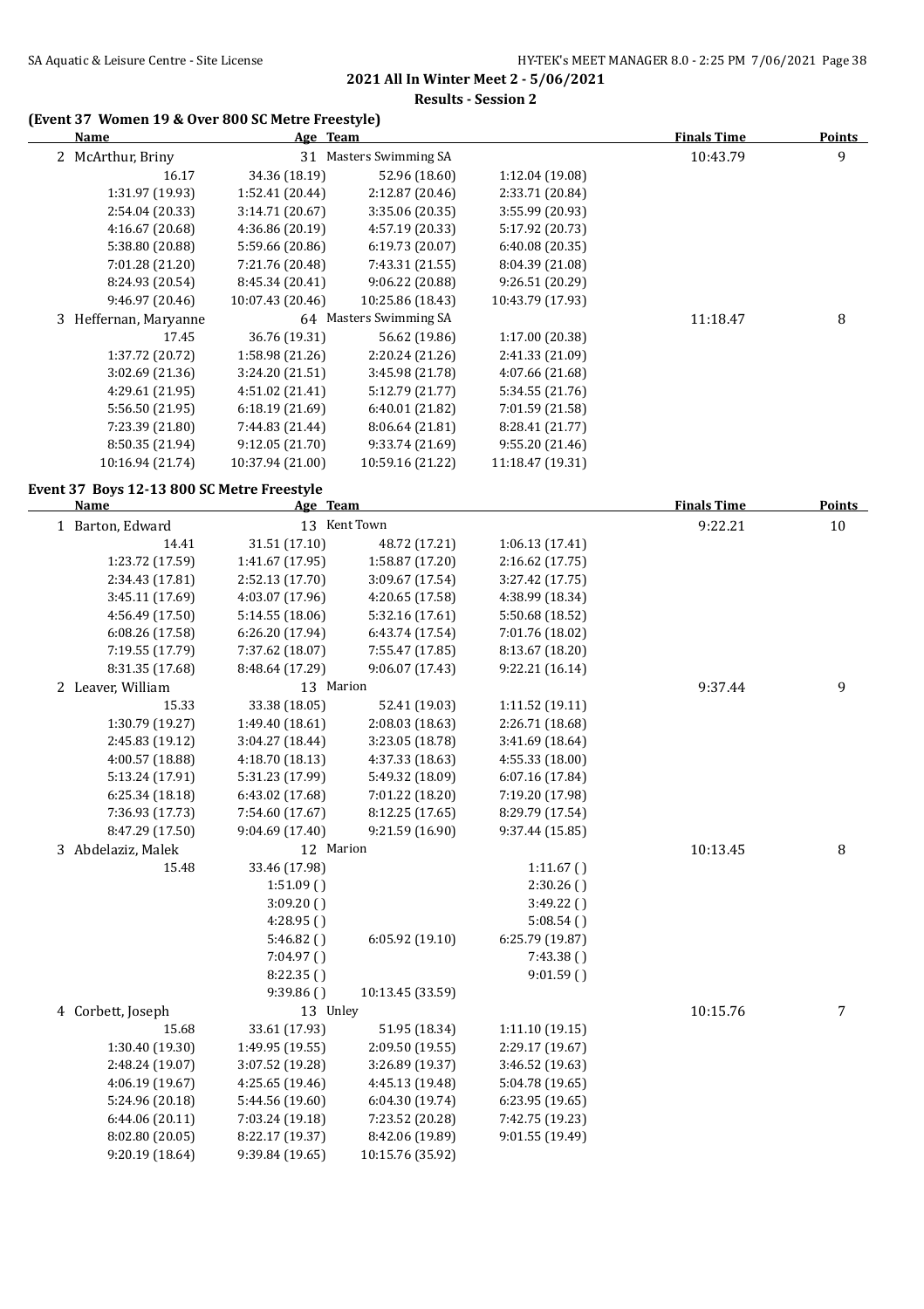**Results - Session 2**

### **(Event 37 Boys 12-13 800 SC Metre Freestyle)**

| <b>Name</b>       | Age Team           |                  |                  | <b>Finals Time</b> | <b>Points</b> |
|-------------------|--------------------|------------------|------------------|--------------------|---------------|
| 5 Tucker, Zachary | 13 Marion          |                  |                  | 10:16.69           | 6             |
| 16.68             | 35.18 (18.50)      | 54.11 (18.93)    | 1:13.38 (19.27)  |                    |               |
| 1:32.99 (19.61)   | 1:52.53(19.54)     | 2:11.55 (19.02)  | 2:30.89 (19.34)  |                    |               |
| 2:50.54(19.65)    |                    | 3:29.60()        | 3:49.25 (19.65)  |                    |               |
| 4:08.92 (19.67)   | 4:28.50 (19.58)    | 4:47.96 (19.46)  | 5:07.61 (19.65)  |                    |               |
| 5:27.40 (19.79)   | 5:47.12 (19.72)    | 6:06.58(19.46)   |                  |                    |               |
| 6:45.90()         |                    | 7:25.16()        |                  |                    |               |
| 8:03.52()         | 8:22.95 (19.43)    | 8:42.51 (19.56)  | 9:01.93 (19.42)  |                    |               |
| 9:21.10 (19.17)   |                    | 9:58.55()        | 10:16.69 (18.14) |                    |               |
| 6 Martin, Elijah  | 13 Henley & Grange |                  |                  | 10:32.13           | 5             |
| 16.89             | 35.70 (18.81)      | 55.05 (19.35)    | 1:14.89 (19.84)  |                    |               |
| 1:35.10 (20.21)   | 1:54.98 (19.88)    | 2:15.32 (20.34)  | 2:35.02 (19.70)  |                    |               |
| 2:54.91 (19.89)   | 3:14.87 (19.96)    | 3:35.20 (20.33)  | 3:54.96 (19.76)  |                    |               |
| 4:15.29 (20.33)   | 4:35.55 (20.26)    | 4:56.53 (20.98)  | 5:16.93 (20.40)  |                    |               |
| 5:37.50 (20.57)   | 5:57.51 (20.01)    | 6:18.30 (20.79)  | 6:38.47 (20.17)  |                    |               |
| 6:58.39 (19.92)   | 7:18.40 (20.01)    | 7:38.78 (20.38)  | 7:58.68 (19.90)  |                    |               |
| 8:19.18 (20.50)   | 8:38.59 (19.41)    | 8:58.31 (19.72)  | 9:17.72 (19.41)  |                    |               |
| 9:37.14 (19.42)   | 9:55.48 (18.34)    | 10:14.95 (19.47) | 10:32.13 (17.18) |                    |               |
| 7 Tucker, Axel    | 12 Marion          |                  |                  | 10:58.18           | 4             |
| 16.87             | 36.85 (19.98)      | 56.66 (19.81)    | 1:17.71 (21.05)  |                    |               |
| 1:37.74 (20.03)   | 1:58.58 (20.84)    | 2:19.30 (20.72)  | 2:40.65 (21.35)  |                    |               |
| 3:01.42 (20.77)   | 3:22.63 (21.21)    | 3:42.76 (20.13)  | 4:03.70 (20.94)  |                    |               |
| 4:24.78 (21.08)   | 4:45.95(21.17)     | 5:06.98 (21.03)  | 5:28.68 (21.70)  |                    |               |
| 5:49.07 (20.39)   | 6:10.32(21.25)     | 6:30.49(20.17)   | 6:51.60(21.11)   |                    |               |
| 7:12.39 (20.79)   | 7:33.62 (21.23)    | 7:54.11 (20.49)  | 8:14.74 (20.63)  |                    |               |
| 8:35.23 (20.49)   | 8:56.37 (21.14)    | 9:17.11 (20.74)  | 9:37.92 (20.81)  |                    |               |
| 9:58.05 (20.13)   | 10:18.74 (20.69)   | 10:38.45 (19.71) | 10:58.18 (19.73) |                    |               |

#### **Event 37 Men 14-15 800 SC Metre Freestyle**

| Name               | Age Team<br>14 Marion   |                 |                 | <b>Finals Time</b> | Points<br>10 |
|--------------------|-------------------------|-----------------|-----------------|--------------------|--------------|
| 1 Powell, Corben   |                         |                 |                 | 8:42.36            |              |
| 14.08              | 29.59 (15.51)           | 46.05 (16.46)   | 1:02.78(16.73)  |                    |              |
| 1:19.41 (16.63)    | 1:36.09 (16.68)         | 1:52.97 (16.88) | 2:09.63 (16.66) |                    |              |
| 2:26.18 (16.55)    | 2:42.94 (16.76)         | 2:59.68 (16.74) | 3:16.55 (16.87) |                    |              |
| 3:32.90 (16.35)    | 3:49.73 (16.83)         | 4:05.97 (16.24) | 4:22.84 (16.87) |                    |              |
| 4:39.43 (16.59)    | 4:56.00 (16.57)         | 5:12.06 (16.06) | 5:28.55 (16.49) |                    |              |
| 5:44.74 (16.19)    | 6:01.21(16.47)          | 6:17.56 (16.35) | 6:33.99 (16.43) |                    |              |
| 6:50.44(16.45)     | 7:06.71 (16.27)         | 7:22.86 (16.15) | 7:39.40 (16.54) |                    |              |
| 7:55.48 (16.08)    | 8:11.41 (15.93)         | 8:27.31 (15.90) | 8:42.36 (15.05) |                    |              |
| 2 Kuchel, Liam     | 15 Southern Performance |                 |                 | 8:54.52            | 9            |
| 13.52              | 29.31 (15.79)           | 45.29 (15.98)   | 1:01.77(16.48)  |                    |              |
| 1:18.10 (16.33)    | 1:34.71 (16.61)         | 1:51.28 (16.57) | 2:08.23 (16.95) |                    |              |
| 2:24.66 (16.43)    | 2:41.26 (16.60)         | 2:58.11 (16.85) | 3:14.99 (16.88) |                    |              |
| 3:31.54 (16.55)    | 3:48.48 (16.94)         | 4:05.34 (16.86) | 4:22.26 (16.92) |                    |              |
| 4:38.89 (16.63)    | 4:55.92 (17.03)         | 5:13.08 (17.16) | 5:30.33 (17.25) |                    |              |
| 5:47.28 (16.95)    | 6:04.69 (17.41)         | 6:21.86 (17.17) | 6:39.02 (17.16) |                    |              |
| 6:56.17 (17.15)    | 7:13.19 (17.02)         | 7:30.45 (17.26) | 7:47.68 (17.23) |                    |              |
| 8:04.83 (17.15)    | 8:21.98 (17.15)         | 8:38.61 (16.63) | 8:54.52 (15.91) |                    |              |
| Braunack, Tom<br>3 | 14 Norwood              |                 |                 | 9:19.32            | 8            |
| 14.47              | 31.24 (16.77)           | 48.30 (17.06)   | 1:05.56(17.26)  |                    |              |
| 1:23.04 (17.48)    | 1:40.51 (17.47)         | 1:58.09 (17.58) | 2:15.92 (17.83) |                    |              |
| 2:33.43 (17.51)    | 2:50.93 (17.50)         | 3:08.55 (17.62) | 3:26.36 (17.81) |                    |              |
| 3:44.37 (18.01)    | 4:02.36 (17.99)         | 4:20.10 (17.74) | 4:38.19 (18.09) |                    |              |
| 4:55.85 (17.66)    | 5:13.46 (17.61)         | 5:31.50 (18.04) | 5:49.49 (17.99) |                    |              |
| 6:07.30 (17.81)    | 6:24.98 (17.68)         | 6:42.37 (17.39) | 6:59.96 (17.59) |                    |              |
| 7:17.66 (17.70)    | 7:35.53 (17.87)         | 7:53.54 (18.01) | 8:11.43 (17.89) |                    |              |
| 8:28.67 (17.24)    | 8:45.93 (17.26)         | 9:03.19(17.26)  | 9:19.32 (16.13) |                    |              |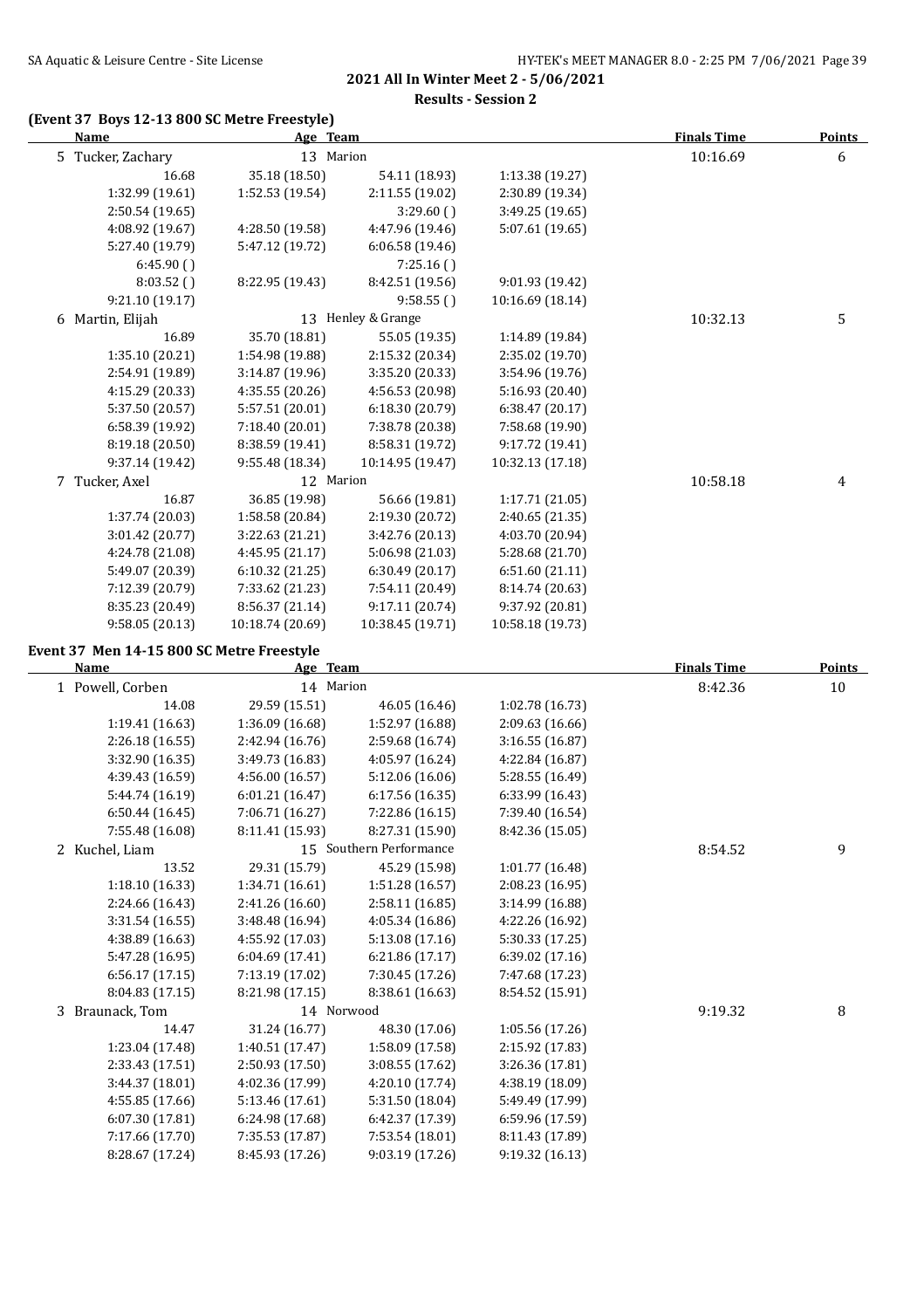**Results - Session 2**

### **(Event 37 Men 14-15 800 SC Metre Freestyle)**

| <b>Name</b>       | Age Team        |                         |                  | <b>Finals Time</b> | <b>Points</b> |
|-------------------|-----------------|-------------------------|------------------|--------------------|---------------|
| 4 Brink, Connor   | 14 Marion       |                         |                  | 9:23.87            | 7             |
| 15.24             | 31.53 (16.29)   | 48.69 (17.16)           | 1:06.08 (17.39)  |                    |               |
| 1:23.59 (17.51)   | 1:40.98 (17.39) | 1:58.57 (17.59)         | 2:16.30 (17.73)  |                    |               |
| 2:34.12 (17.82)   | 2:51.79 (17.67) | 3:09.81 (18.02)         | 3:27.82 (18.01)  |                    |               |
| 3:45.80 (17.98)   | 4:03.59 (17.79) | 4:21.37 (17.78)         | 4:39.32 (17.95)  |                    |               |
| 4:57.35 (18.03)   | 5:15.41 (18.06) | 5:33.51 (18.10)         | 5:51.38 (17.87)  |                    |               |
| 6:09.40(18.02)    | 6:27.28 (17.88) | 6:45.45 (18.17)         | 7:03.42 (17.97)  |                    |               |
| 7:20.98 (17.56)   | 7:38.84 (17.86) | 7:56.77 (17.93)         | 8:14.50 (17.73)  |                    |               |
| 8:32.26 (17.76)   | 8:49.94 (17.68) | 9:07.31 (17.37)         | 9:23.87 (16.56)  |                    |               |
| 5 Larven, Lachlan | 14 Marion       |                         |                  | 9:33.86            | 6             |
| 15.44             | 32.33 (16.89)   | 49.57 (17.24)           | 1:07.39 (17.82)  |                    |               |
| 1:25.35 (17.96)   | 1:43.32 (17.97) | 2:01.03 (17.71)         | 2:19.10 (18.07)  |                    |               |
| 2:37.08 (17.98)   | 2:55.20 (18.12) | 3:13.39 (18.19)         | 3:31.84 (18.45)  |                    |               |
| 3:49.84 (18.00)   | 4:07.70 (17.86) | 4:25.52 (17.82)         | 4:43.66 (18.14)  |                    |               |
| 5:01.69 (18.03)   | 5:19.72 (18.03) | 5:37.45 (17.73)         |                  |                    |               |
| 6:13.84()         |                 | 6:49.95()               | 7:07.92 (17.97)  |                    |               |
| 7:25.69 (17.77)   | 7:43.33 (17.64) | 8:02.32 (18.99)         | 8:20.96 (18.64)  |                    |               |
| 8:39.54 (18.58)   | 8:57.95 (18.41) | 9:16.64 (18.69)         | 9:33.86 (17.22)  |                    |               |
| 6 Charles, Jake   | 14 Marion       |                         |                  | 9:35.75            | 5             |
| 14.84             | 31.47 (16.63)   | 48.99 (17.52)           | 1:06.81 (17.82)  |                    |               |
| 1:24.59 (17.78)   | 1:42.49 (17.90) | 2:00.34 (17.85)         | 2:18.56 (18.22)  |                    |               |
| 2:36.66 (18.10)   |                 | 3:13.60()               | 3:31.89 (18.29)  |                    |               |
| 3:50.37 (18.48)   | 4:08.76 (18.39) | 4:27.20 (18.44)         | 4:45.27 (18.07)  |                    |               |
| 5:03.39 (18.12)   | 5:21.64(18.25)  | 5:40.33 (18.69)         | 5:58.59 (18.26)  |                    |               |
| 6:17.02 (18.43)   | 6:35.10 (18.08) | 6:53.98 (18.88)         | 7:11.95 (17.97)  |                    |               |
| 7:30.06 (18.11)   | 7:48.34 (18.28) | 8:06.57 (18.23)         | 8:24.86 (18.29)  |                    |               |
| 8:42.88 (18.02)   | 9:01.31 (18.43) | 9:19.15 (17.84)         | 9:35.75 (16.60)  |                    |               |
| 7 Morata, Oskar   |                 | 14 Western Aquatic (Sa) |                  | 9:54.00            | 4             |
| 14.82             | 31.41 (16.59)   | 48.89 (17.48)           | 1:06.91 (18.02)  |                    |               |
| 1:25.07 (18.16)   | 1:43.52 (18.45) | 2:02.63 (19.11)         | 2:21.83 (19.20)  |                    |               |
| 2:40.96 (19.13)   | 2:59.89 (18.93) | 3:18.67 (18.78)         | 3:37.71 (19.04)  |                    |               |
| 3:57.03 (19.32)   | 4:16.25 (19.22) | 4:35.11 (18.86)         | 4:54.07 (18.96)  |                    |               |
| 5:12.84 (18.77)   | 5:32.13 (19.29) | 5:51.47 (19.34)         | 6:10.53 (19.06)  |                    |               |
| 6:29.42 (18.89)   | 6:48.42 (19.00) | 7:07.73 (19.31)         | 7:26.63 (18.90)  |                    |               |
| 7:45.08 (18.45)   | 8:04.03 (18.95) | 8:23.14 (19.11)         | 8:41.87 (18.73)  |                    |               |
| 9:01.08 (19.21)   | 9:19.00 (17.92) | 9:36.89 (17.89)         | 9:54.00 (17.11)  |                    |               |
| 8 Webb, Jarrod    | 14 Payneham     |                         |                  | 9:55.78            | 3             |
| 16.00             | 33.70 (17.70)   | 52.07 (18.37)           | 1:10.69 (18.62)  |                    |               |
| 1:29.16 (18.47)   | 1:47.88 (18.72) | 2:07.07 (19.19)         | 2:26.19 (19.12)  |                    |               |
| 2:45.79 (19.60)   | 3:04.77 (18.98) | 3:23.86 (19.09)         | 3:42.88 (19.02)  |                    |               |
| 4:02.03 (19.15)   | 4:21.28 (19.25) | 4:40.89 (19.61)         | 4:59.90 (19.01)  |                    |               |
| 5:19.03 (19.13)   | 5:38.36 (19.33) | 5:57.56 (19.20)         | 6:16.57 (19.01)  |                    |               |
| 6:35.57 (19.00)   | 6:54.64 (19.07) | 7:13.91 (19.27)         | 7:33.15 (19.24)  |                    |               |
| 7:52.85 (19.70)   | 8:11.81 (18.96) | 8:30.92 (19.11)         | 8:49.93 (19.01)  |                    |               |
| 9:06.92 (16.99)   | 9:24.12 (17.20) | 9:40.32 (16.20)         | 9:55.78 (15.46)  |                    |               |
| 9 Dunning, Elliot | 14 Payneham     |                         |                  | 10:02.98           | 2             |
| 15.62             | 33.34 (17.72)   | 52.81 (19.47)           | 1:11.20 (18.39)  |                    |               |
| 1:30.81 (19.61)   | 1:49.95 (19.14) | 2:09.07 (19.12)         | 2:28.30 (19.23)  |                    |               |
| 2:47.20 (18.90)   | 3:06.59 (19.39) | 3:24.93 (18.34)         | 3:43.69 (18.76)  |                    |               |
|                   | 4:22.83()       | 4:41.64 (18.81)         | 5:01.16 (19.52)  |                    |               |
| 5:20.88 (19.72)   | 5:40.34 (19.46) | 6:00.06 (19.72)         | 6:19.42 (19.36)  |                    |               |
| 6:38.18(18.76)    | 6:56.73(18.55)  | 7:15.85 (19.12)         | 7:35.40 (19.55)  |                    |               |
| 7:54.69 (19.29)   | 8:13.85 (19.16) | 8:32.63 (18.78)         | 8:51.61 (18.98)  |                    |               |
| 9:10.23 (18.62)   | 9:29.06 (18.83) | 9:45.86 (16.80)         | 10:02.98 (17.12) |                    |               |
|                   |                 |                         |                  |                    |               |